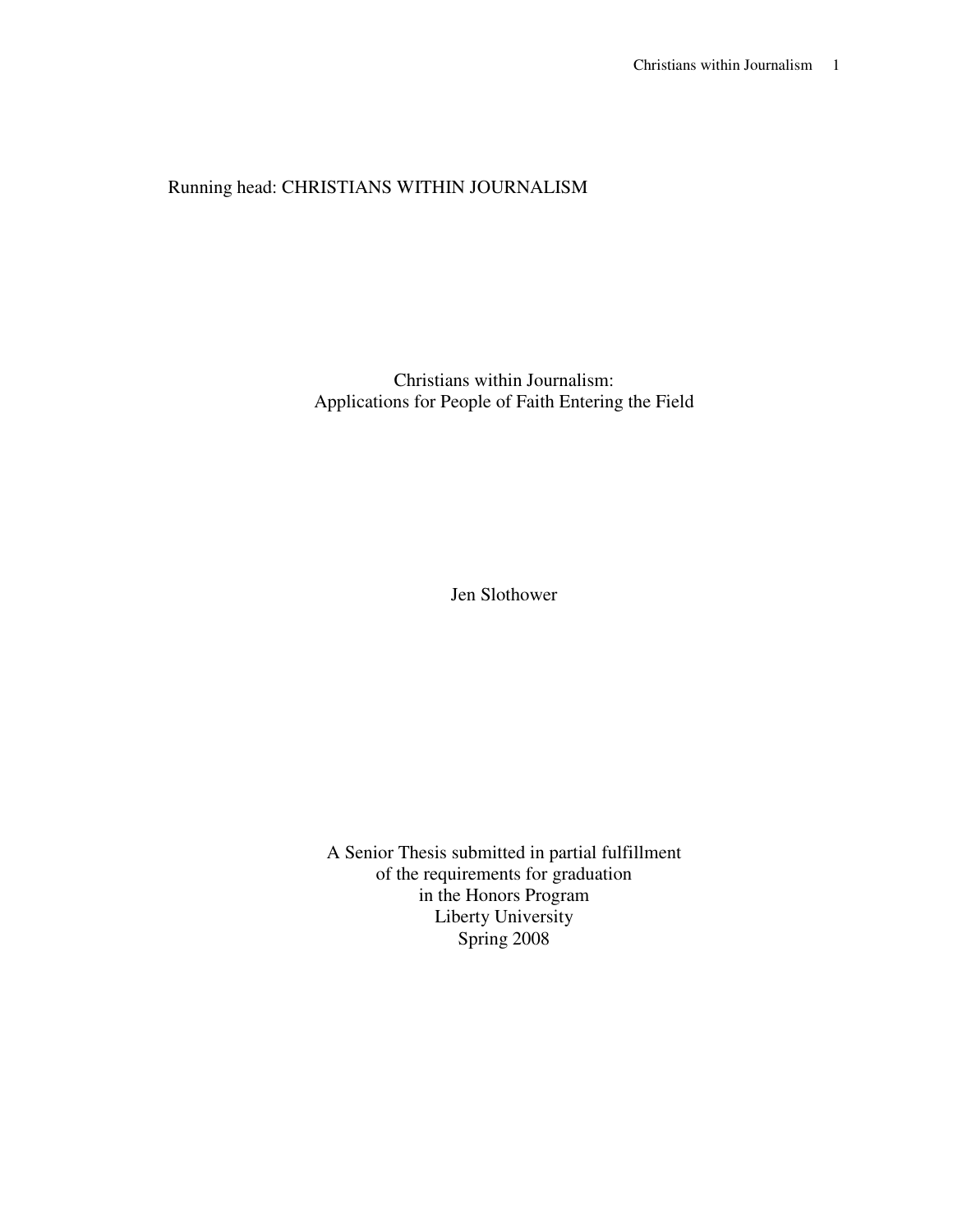Acceptance of Senior Honors Thesis

This Senior Honors Thesis is accepted in partial fulfillment of the requirements for graduation from the Honors Program of Liberty University.

> \_\_\_\_\_\_\_\_\_\_\_\_\_\_\_\_\_\_\_\_\_\_\_\_\_\_\_\_ Clifford W. Kelly, Ph.D. Chairman of Thesis

> > Lynnda S. Beavers, Ph.D. Committee Member

\_\_\_\_\_\_\_\_\_\_\_\_\_\_\_\_\_\_\_\_\_\_\_\_\_\_\_\_\_

\_\_\_\_\_\_\_\_\_\_\_\_\_\_\_\_\_\_\_\_\_\_\_\_\_\_\_\_\_ David Baggett, Ph.D. Committee Member

> James Nutter, D.A. Honors Director

\_\_\_\_\_\_\_\_\_\_\_\_\_\_\_\_\_\_\_\_\_\_\_\_\_\_\_\_\_

\_\_\_\_\_\_\_\_\_\_\_\_\_\_\_\_\_\_\_\_\_\_\_\_\_\_\_\_\_ Date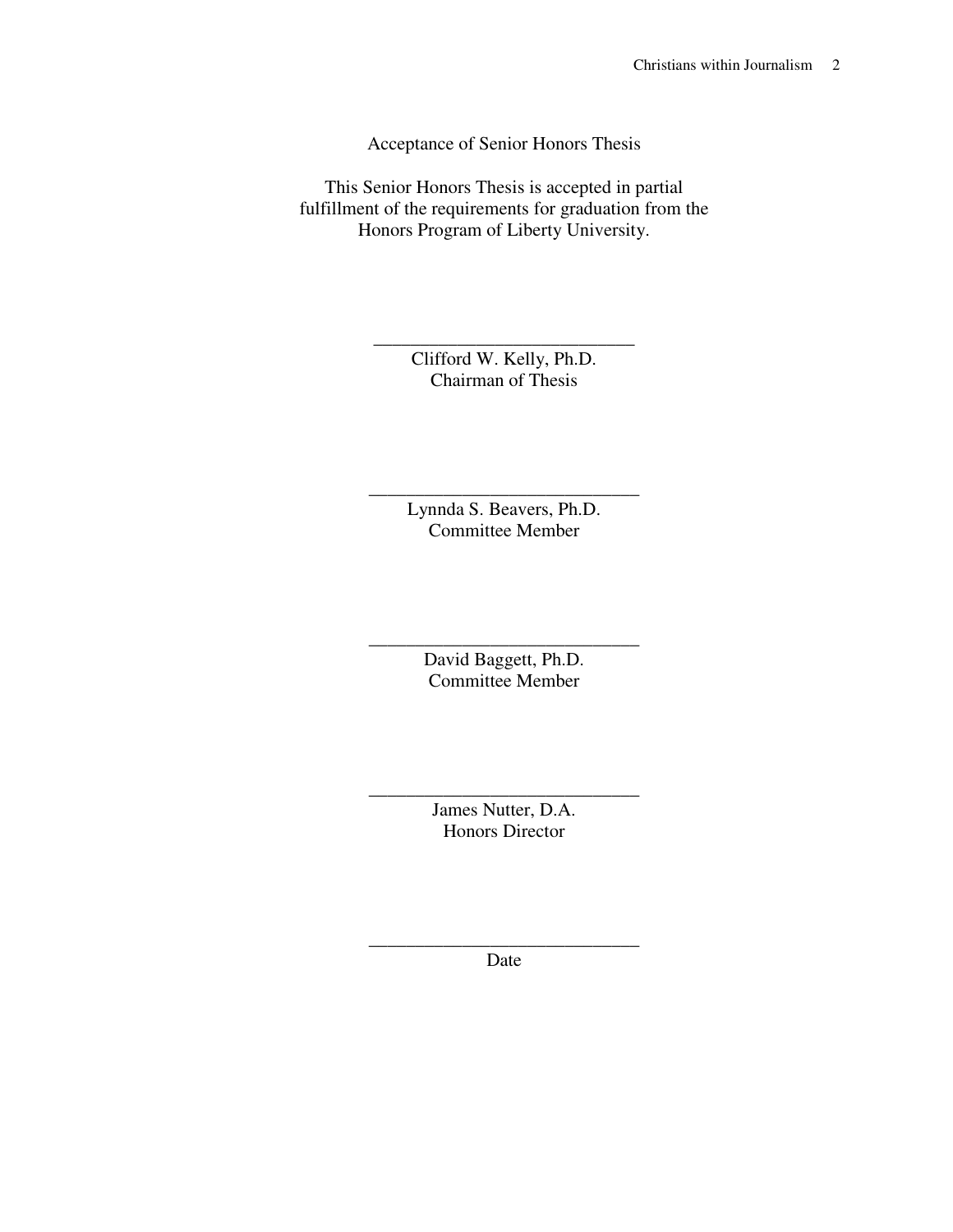#### Abstract

This thesis seeks to provide practical advice for an evangelical Christian entering the field of journalism. Two ways for Christians to work within journalism were examined throughout the research process: one, Christian publications and two, Christian people working at secular publications, which is given the bulk of the attention. Research included various books and articles on journalism, journalism history, and people of faith in various occupations. Marvin Olasky, a leader in Christian journalism, was interviewed, as was Dr. David Aikman, a Christian who worked within secular journalism. The results of this research provide information for Christians entering secular journalism, from a look at journalism's past, to problems journalism has in the present, to what Christians can do in journalism in the future. Information is presented to encourage Christians who plan to spread Christ by working in secular journalism.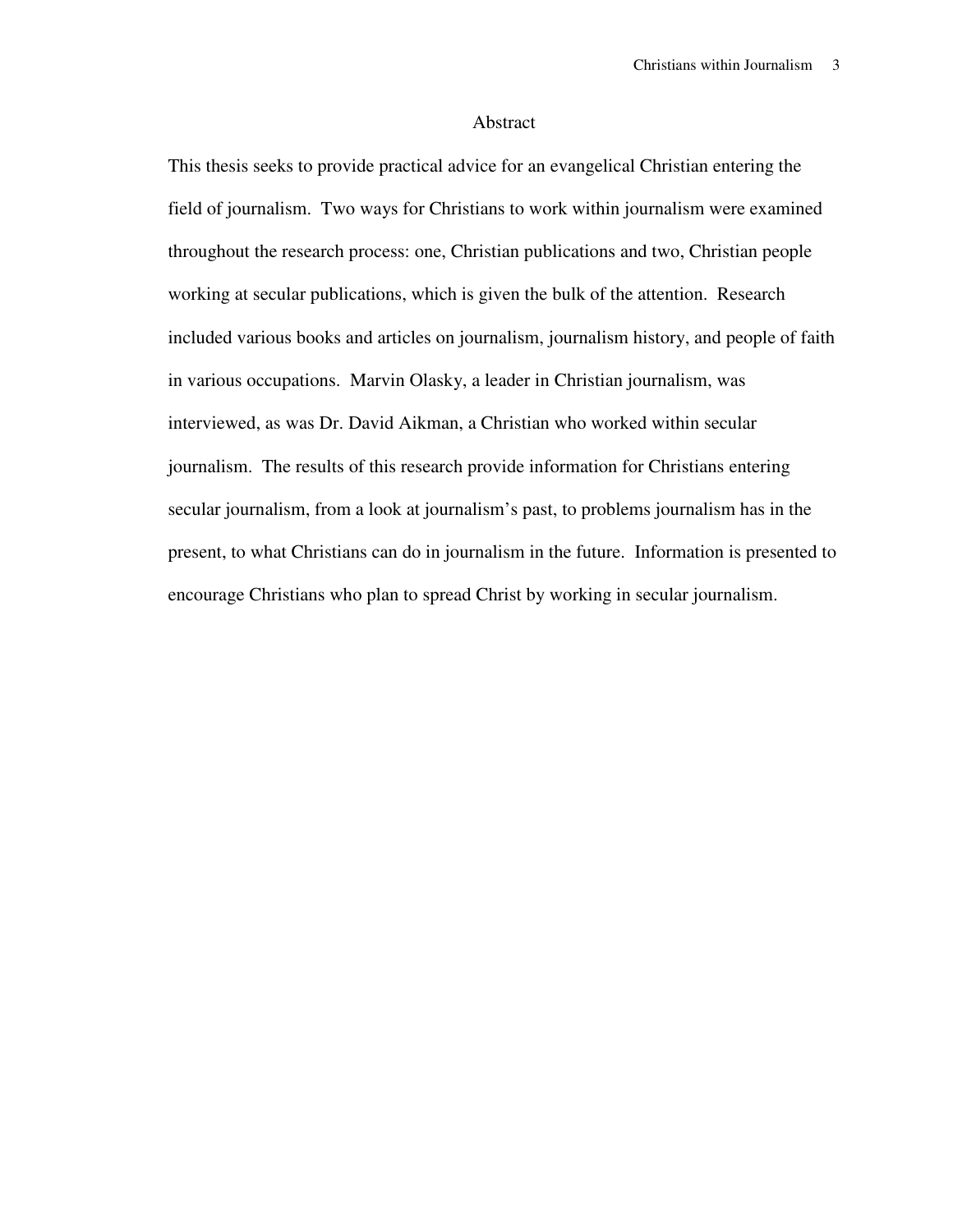#### Christians within Journalism:

## Applications for People of Faith Entering the Field

## Introduction

 "For the preaching of the cross is to them that perish, foolishness; but unto us which are saved, it is the power of God" (1 Corinthians 1:18, King James Version).

 In the past few decades, the secular world has seen an onslaught of Christians inserting themselves or their beliefs into the professional world again. These Christians assume positions once held by people of the faith hundreds of years ago only to be relinquished in the past century. Men and women have taken their religious beliefs back into politics, academia, and the media. Christian television, books, magazines, and political activist groups are commonplace. In the 2008 presidential race, both *Time* and *Newsweek* devoted columns and sidebars to areas in which religion influences politics, and special features on faith are widely read by the magazines' subscribers in a country that only years before had tried hard to separate religion from current events and faith from living.

 On the side of religion supporters, the change has been met with excitement and an ever-increasing push to continue to make religion part of news and everyday life. This is especially true in journalism, which is an obvious vehicle for championing worldviews. David Outten, in a personal interview with George Wallace for a thesis about biblical newspaper journalism, said:

As a journalist, a Christian has a tremendous opportunity to share God's truth, not only to those he personally comes in contact with, but a large audience hungry for understanding. Furthermore, if Christians stay out of journalism, they leave the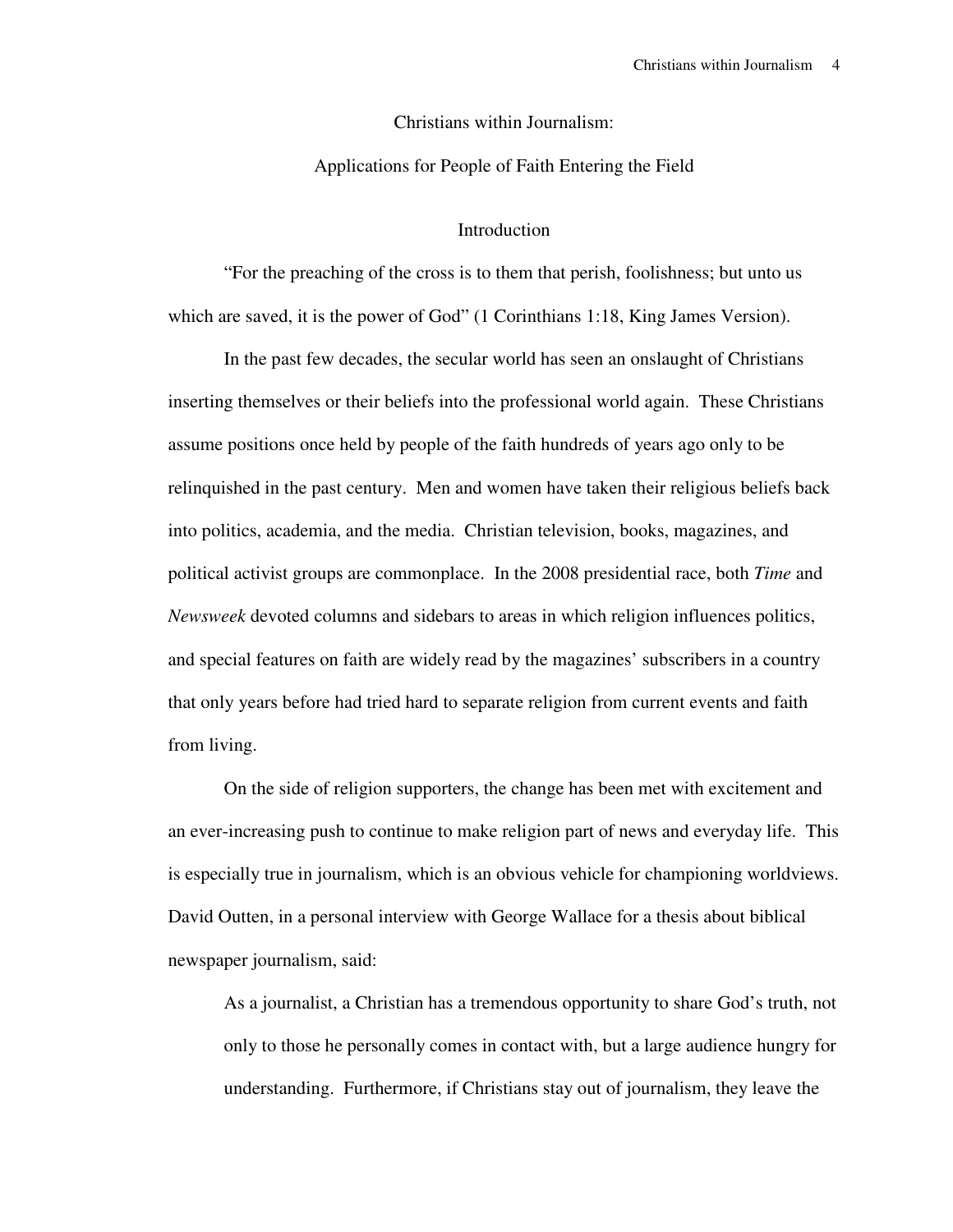entire business of explaining of current events to those who do not believe in God. (as cited in Wallace, 1991, p. 117)

While Christians are pleased with the changes within journalism, there are many people who would rather have the predominately secular field of journalism be free of all religious influence. Attacks from the nonreligious can be expected, but even some religious people fear that the world of journalism will somehow be tainted by Christian beliefs. Deborah Krause (2006), the academic dean of the ecumenically-minded Eden Seminary, says, "Not everyone is enamored with the concept of 'Christian journalists' bringing their biblical perspective to the media work that they do. 'I say, welcome to the American Taliban'" (as cited in Corrigan, p. 18). Krause's main fear is that Christians will assert one view over the views of others, which will bring difficulties not only as people of faith see matters differently from the world but also as people of different faith then share their interpretation of issues adamantly. The "chauvinistic" attitudes of Christians within the media will only cause more problems (as cited in Corrigan, 2006, p. 18), whereas regular journalism presumably would not face such concerns.

 The criticism of Krause and others can be expected since Christians have often erred in the past. Common are modern-day crusades of evangelicals trying to change the world only to alienate unbelievers through hypocrisy, ignorant thinking, or strident imposition. Still, Christians must pursue the mandate to reach the unsaved world for Christ, and thus they must devise a way to get Christians into secular fields in a way that they can be a help, not a hindrance.

 Many schools of thought exist for how Christians should operate within secular fields, and journalism has its own unique wrinkles and dynamics in the discussion. For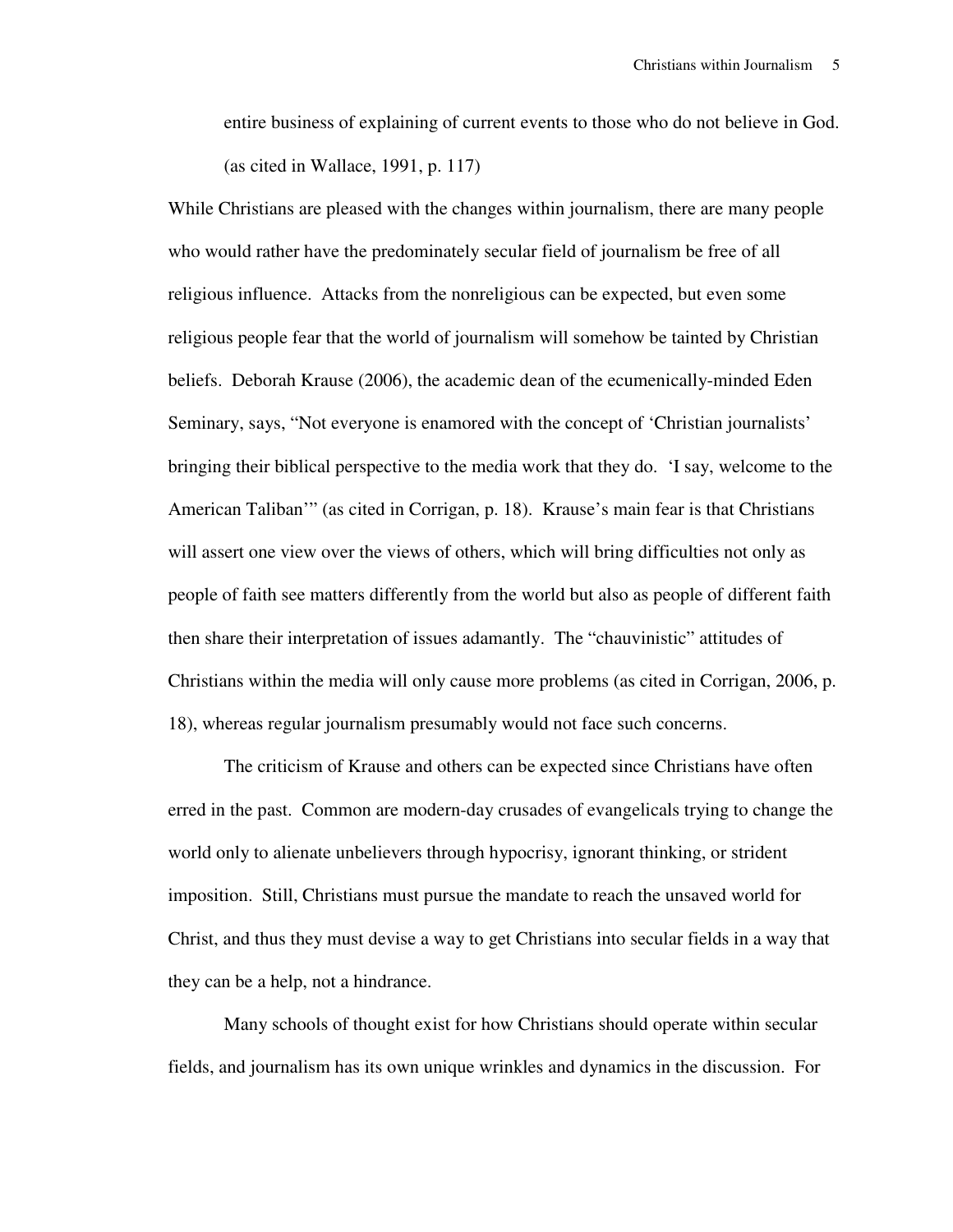example, some think that religion can be covered like any other event – like a stock car race or foreign election, for example. That which is seen by the secular world as merely "religious" events, however, can actually be life-changing matters of conviction and the perceived truth to Christians. Men and women of faith attest that religion is not just another facet of life; rather, it is something that can change lives and perspectives, something that can make this world a better place in a way that no sports team or government program can do.

 Christians enter all facets of life with a worldview intact that not only says their God has all the answers, but also that they need to share him. The field of journalism is no exception, although the way Christian journalists share their faith in Christ may be more subtle. Mainstream journalism does not necessarily understand the workings of faith, however. Eric Alterman (2003) wrote that religion is "by definition, a matter of faith. How is a reporter trained in 'who, what, when, where, and why' to treat reports of, say, a miracle or a visitation?" (p. 104). After hearing about objectivity and facts in journalism schools, reporters are right to be skeptical of anything they cannot see, prove, or back up with an authoritative source.

 Therefore, Christians entering journalism are likely to find hostilities as their convictions are insinuated in their work. They must not only survive in this field, however, but also thrive if they are to be effective witnesses for Christ. Christians can succeed within journalism, but first they must understand their Biblical convictions (including having a Biblical worldview), then they must understand the vast field of journalism and the many problem areas within, and finally they must be prepared to deal with the hostilities and misunderstandings between religion and the media before forging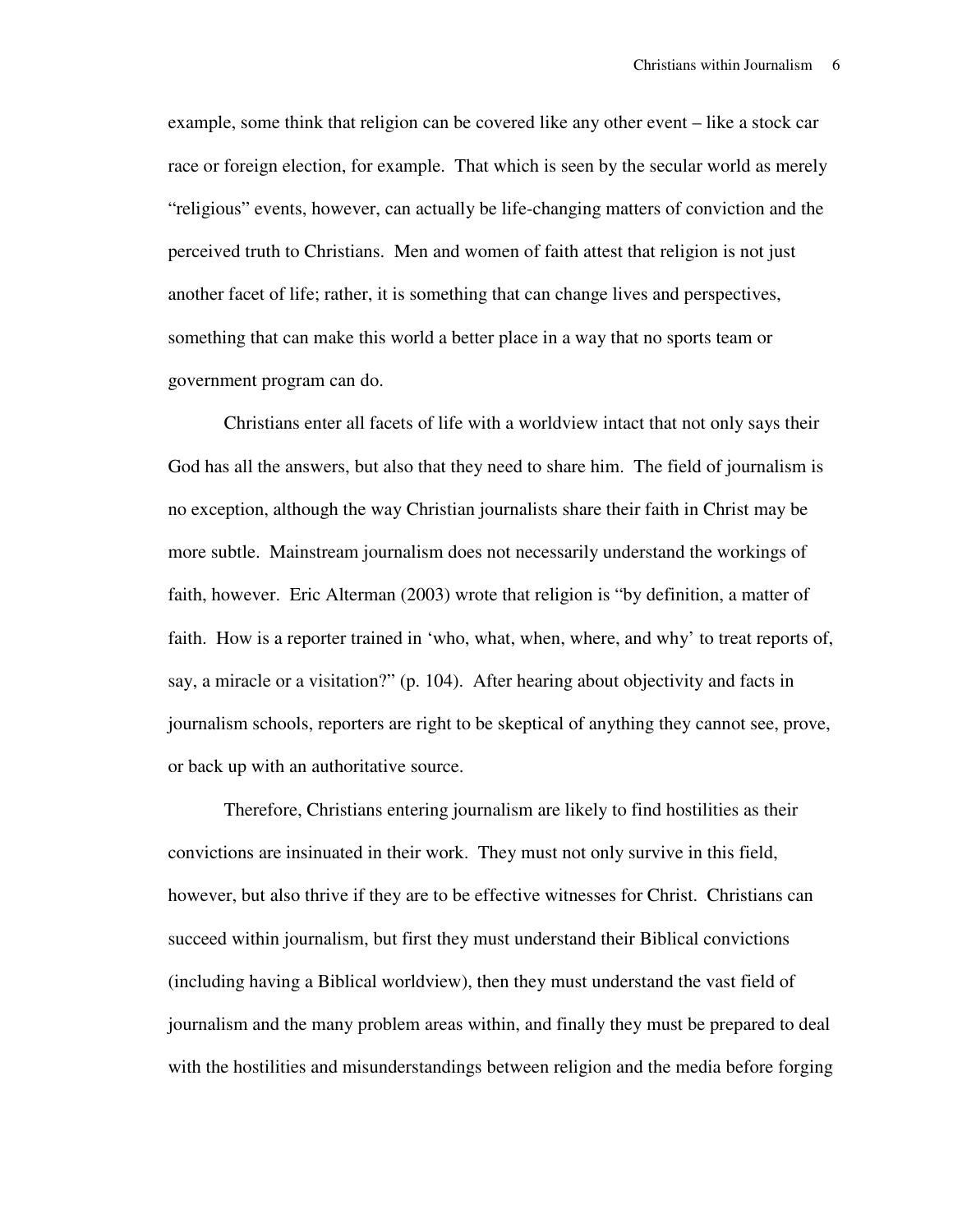a productive future within journalism for other people of the faith. The Christian journalist who does it right will be an asset because he or she will do a job well with utmost regard to people, ethics, and the overall improvement of the world and those within.

 A Christian can succeed in the world of journalism as both a strong Christian and a strong journalist. The purpose of this thesis is to give practical application to Christians entering journalism today.

# *Presuppositions*

 The following paper, which is devoted to how Christians can thrive within journalism, will examine basic Biblical convictions, journalism as a craft, and the potential problem areas and tensions between the media and religion. Several presuppositions must first be proposed to clarify the foundational terms within the subject of "Christians within journalism." First, although in the minds of Christians there should not be a distinction between Christian and secular worlds (for the whole world is fallen, and Christians are to be in the world and not of it), unfortunately, both the secular world and Christian subcultures have separated Christianity from the rest of the world. Thus, it is necessary to sometimes refer to the "secular world." Second, the journalism examined will predominantly be *American* journalism. Third, the study of Christians *within* journalism will be primarily devoted to an *individual Christian* entering a secular field rather than groups of Christians or Christian organizations and publications. Finally, *Christian* must be explained, since the term is used differently by many people. The Christian in this paper will be an evangelical Christian, though many of the conclusions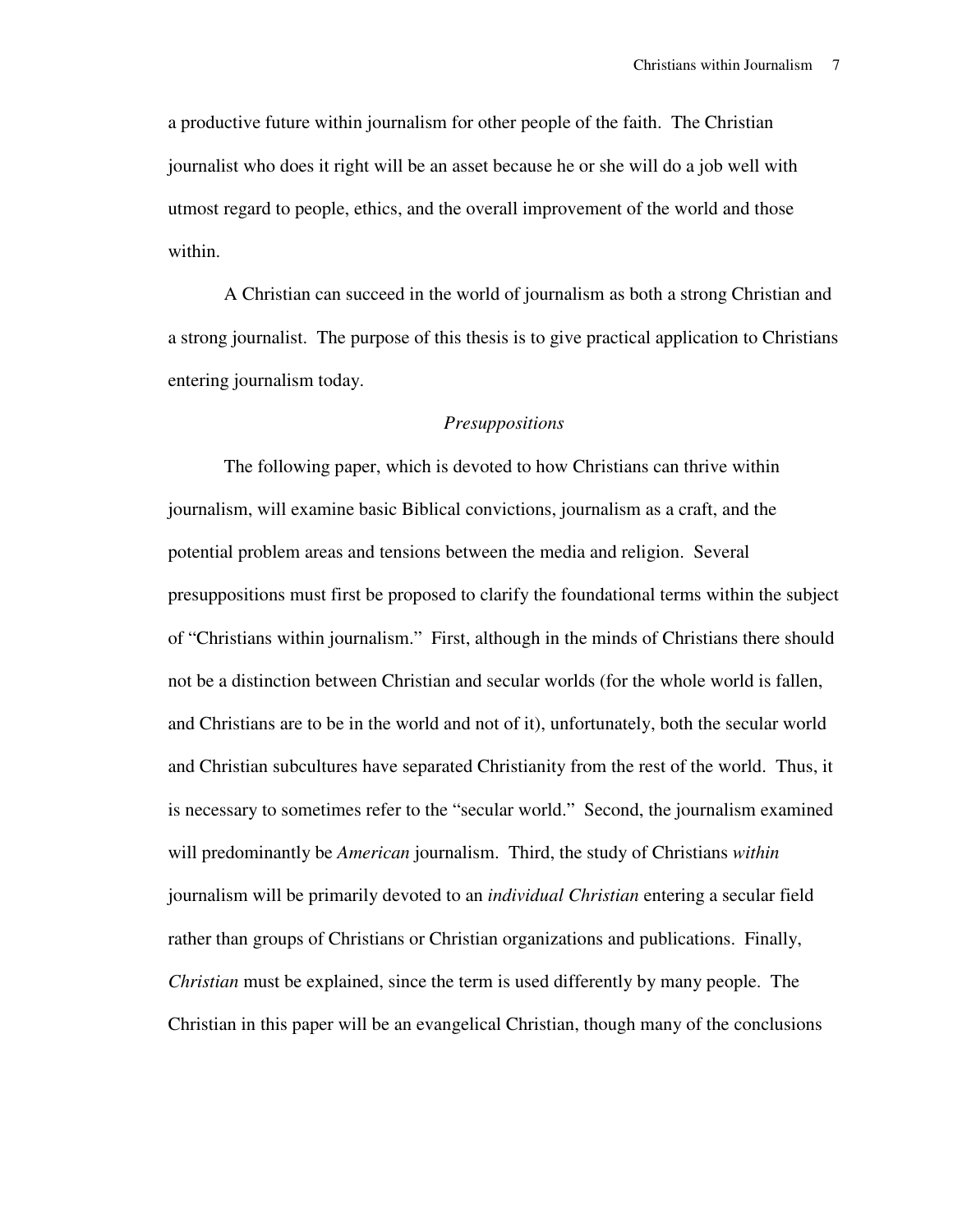will have a wider application to many professing Christians. The Barna Group's (2008) definition for this Christian says:

'Evangelicals' meet the born again criteria plus seven other conditions. Those include saying their faith is very important in their life today; believing they have a personal responsibility to share their religious beliefs about Christ with non-Christians; believing that Satan exists; believing that eternal salvation is possible only through grace, not works; believing that Jesus Christ lived a sinless life on earth; asserting that the Bible is accurate in all that it teaches; and describing God as the all-knowing, all-powerful, perfect deity who created the universe and still rules it today. Being classified as an evangelical is not dependent upon church attendance or the denominational affiliation of the church they attend.

("Definition of evangelical Christian," para. 3)

This thesis will attempt to give practical advice to an individual rather than devote attention to every specific code or situation in journalism. For the purposes of this study, "Christianity," "the faith," and "religion" will all be used interchangeably.

### *Introduction to Biblical Implications*

 A Christian journalist must first understand the Biblical implications of the faith. Although time cannot be devoted to a comprehensive synopsis of how the Bible instructs a Christian to live, a basic foundation can be identified. Those who follow Christ must realize first that they have distinct responsibilities and second, that there is a need for a God-centered perspective. Once these areas are examined, a Christian can make practical application for the journalistic world.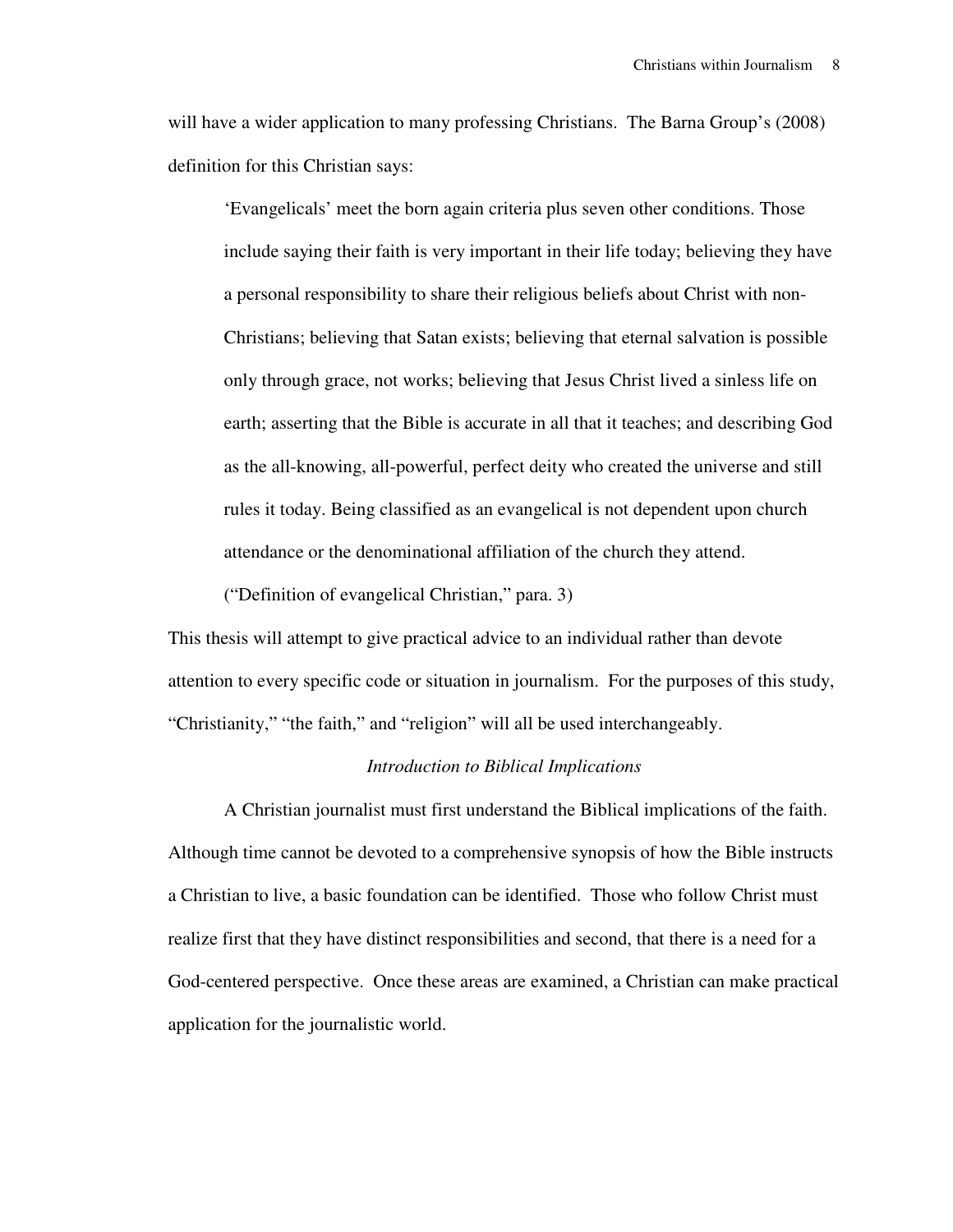#### *Responsibilities of Christians*

 The first Biblical implication is that, as a follower of Christ, the Christian has several responsibilities. Man's creation was for the glorification of God, and although man's sinfulness derailed the human race, the provision of salvation and sanctification through the work of Christ has made a way for man to once again glorify God. Specific responsibilities were given by God as guidelines to help mankind know how God would want people to live. Although Christians may choose to ignore these responsibilities, the teachings God provided were meant for the ultimate goal of God's glorification. Two specific instructions are love and evangelism.

 *Love, evangelism, and the glorification of God*. First, love is an integral part of the Christian life. Not only is it the greatest commandment (Matthew 22:37-40), but when Jesus Christ spoke to his disciples, he said love was the way the world would know whom the followers of Christ are actually serving (John 13:35). All throughout the New Testament, love is a sign of obedience to Christ. Christians mirror the love of Christ and are to show love to those around them. An attitude of love is shown both personally and through the idea of a community, where many work together for the good of each other. This is in stark contrast to modern society, where community has decreased and individualism instead has been promoted. Ian Barbour (1993) writes:

The Bible also offers a distinctive view of *persons in community*, which avoids both collectivism and individualism. Industrial society has been dominated by large impersonal organizations, mass advertising, and urban anonymity. In reaction, many people have sought personal meaning in self-actualization as autonomous individuals. (p. 262)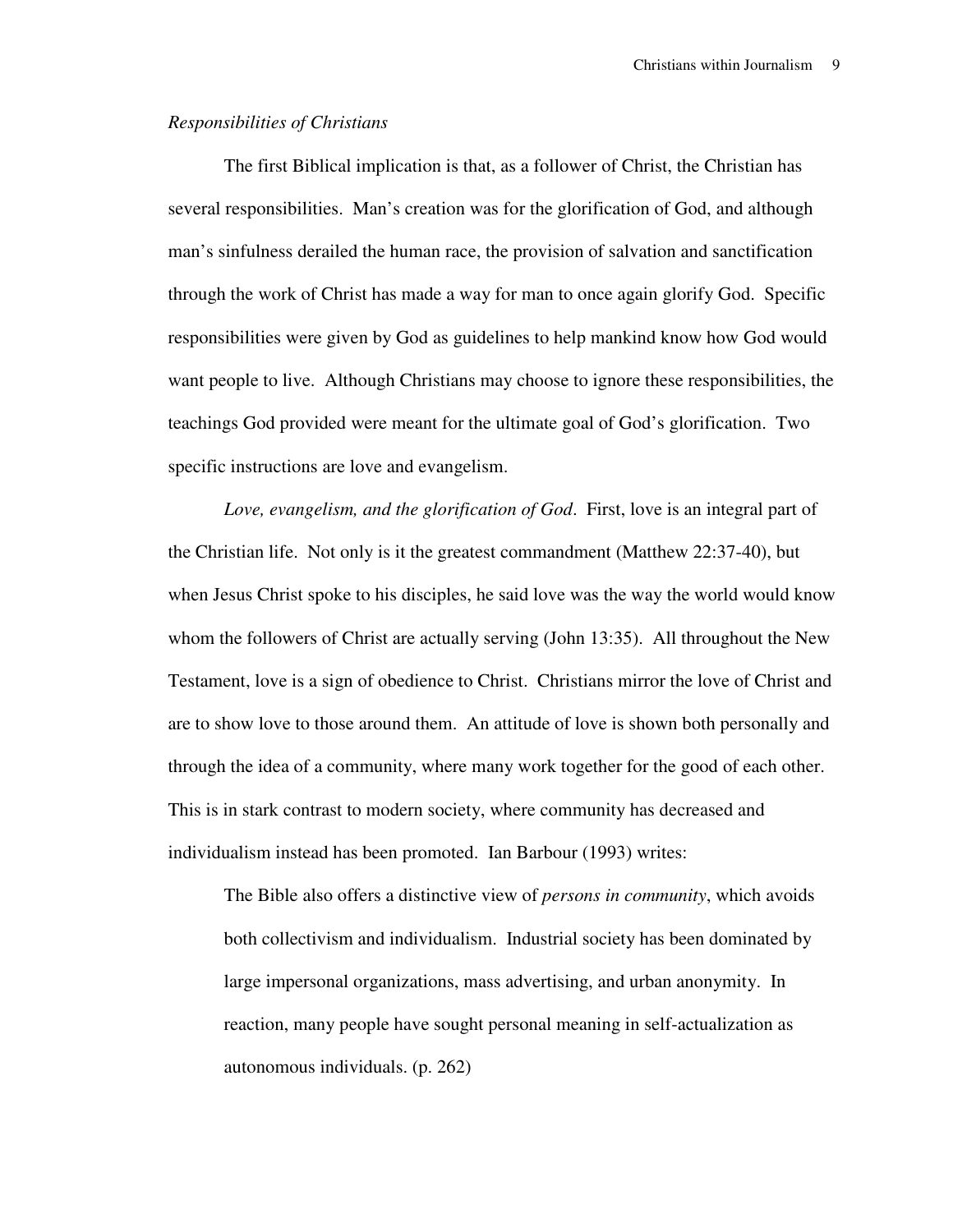The love of Christ takes individuals and incorporates them into the loving community of the body of Christ, where each growing Christian learns the unconditional love of Christ, which then spreads to loving others, including their audience and their co-workers. For an unsaved person to become part of the body of Christ, however, Christians must engage in their second responsibility: evangelism.

 Evangelism is sharing the gospel of Christ (as commanded in Mark 16:15). Although most people connect evangelism with a spoken message, sharing Christ also happens when Christians live in a way that reflects Christ through God-centered living. The Christian's overall goal is to live a life that glorifies God, and while there are many specific commandments, the Christian should always seek to glorify God first and foremost (1 Corinthians 10:31 and 1 Corinthians 6:19-20), and this is what will ultimately satisfy such commandments and influence others to him. The Bible offers many specifics for godly living, such as Leviticus 5:1, which instructs people to speak up when they have information about a situation, or James 5:12, which demands accountability for spoken words. (These instructions and others can apply directly to journalism.) Living a God-centered life also demands an attitude of excellence in all things, whether great or small. The parable of the steward shows that God wants excellence in the little as well as the large (Luke 16:10). Many throughout history have followed this standard of doing one's best, as John Schmalzbauer (2003) notes:

An enduring tradition in Western Christianity emphasizes the sacredness of a job well done, regardless of its religious content. In the words of Martin Luther, 'the Christian shoemaker does his Christian duty not by putting little crosses on the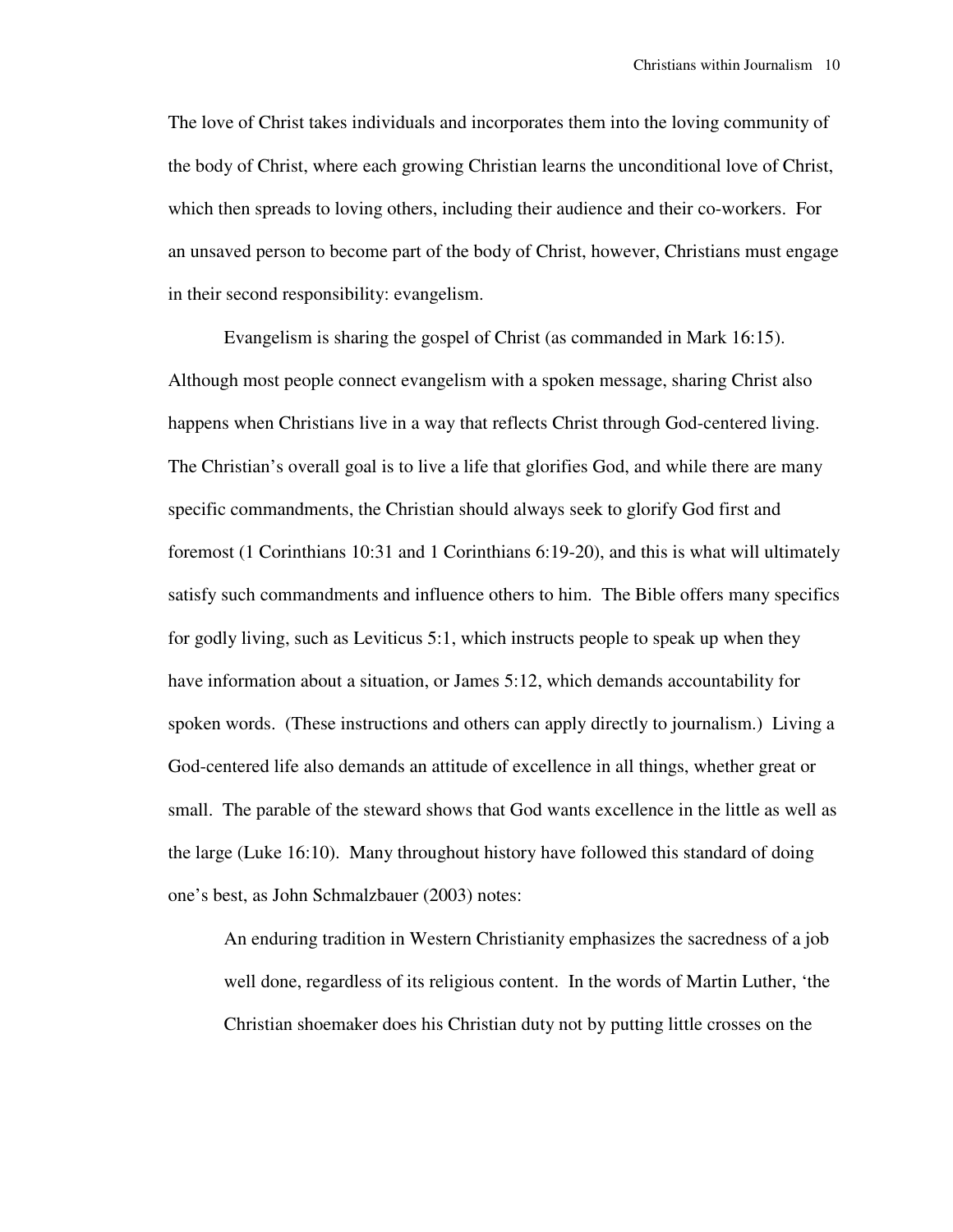shoes, but by making good shoes, because God is interested in good craftsmanship.' (p. 48)

Christians should be more concerned with having lives of excellence that reflect God than spouting religious creeds or wearing religious clothing. Being Christians in both word and deed is how God is glorified and mankind is given a clear picture of him.

 *The drawback: sin*. The responsibilities of Christians would be a simple task if not for the sin that entangles mankind in its quest to glorify God. Charles Haddon Spurgeon once said, "All the devils in hell and tempters on earth could do us no injury if there were no corruption in our own natures" (as cited in Olasky, 1988, p. 15). Biblical teaching echoes his sentiment, speaking of man's "darkened" understanding, "ignorance," and "blindness" (Ephesians 4:18), and a "carnal mind" that is "against God" (Romans 8:7). Colossians 2 lists the different ways that man seeks satisfaction other than God, such as different religions or materialism. Barbour (1993) writes that today, "We have turned technology into a religion, seeking meaning and salvation . . ." (p. 262). The lack of satisfaction from this world and the things of this world stems from sin within, a condition that can only be rectified by a relationship with God, who also provides the power to fulfill the responsibilities that will glorify him. Sin nature also complicates man's ability to interpret life. Without acknowledging a background of sin, man is left to guess and wonder as to the cause of the hurtful effects of man's actions. Marvin Olasky (1988) writes:

Many Washington correspondents, living in a politicized world, see error or plot in politics and economics but will not accept its origin in the original sin within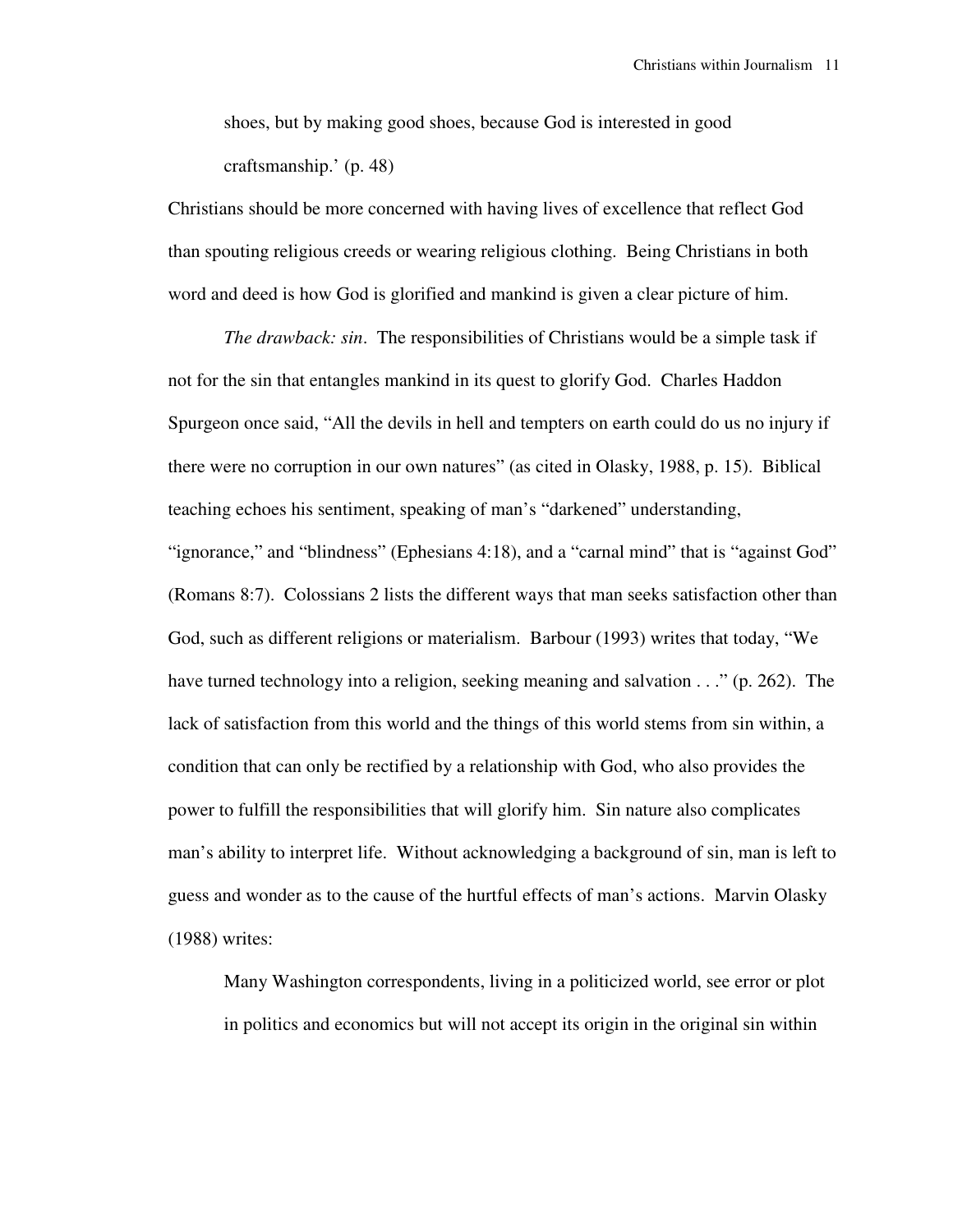individuals. They consciously avoid admission of sin's power, for such power would condemn themselves. ( p. 39)

Without accepting the idea of intrinsic sin, man lives without a guideline for the interpretation of life.

## *Perspective of Christians*

 The second biblical implication, the necessity of a God-centered perspective, is integral to a Christian's life if he or she wants to fulfill the responsibilities of Christ. With biblical responsibility and man's sinful nature vying for the allegiance of Christians, and, for that matter, truth and sin vying for the hearts of mankind, one must wonder how anyone ever gets it right. Since man is born and raised with such a sinful mindset, it would seem that godliness would be hard to attain, and indeed, Christian theology teaches that apart from God, it is impossible (Luke 18:27). Throughout the history of the world, however, God has required righteousness for those who follow him and seek his ways. Romans 4:3 says that Abraham, one of the earliest recorded men to have an active relationship with God, "believed God, and it was counted unto him for righteousness." So, God requires faith from men – faith in him, as God, and that he being God will provide what fallen man needs, whether it be the way of salvation or help in daily living. The necessary of a relationship of faith between God and man has been a consistent thread all throughout history. Barbour (1993) notes, "The prophets of ancient Israel lived in a world very different from ours, yet they lived, as we do, in times of national crisis and international conflict" (p. 261). Those followers of God still sought to glorify God through their faith, just as Christians do today. As men have faith in God, he provides them with his perspective of life instead of the sinful perspective to which mankind is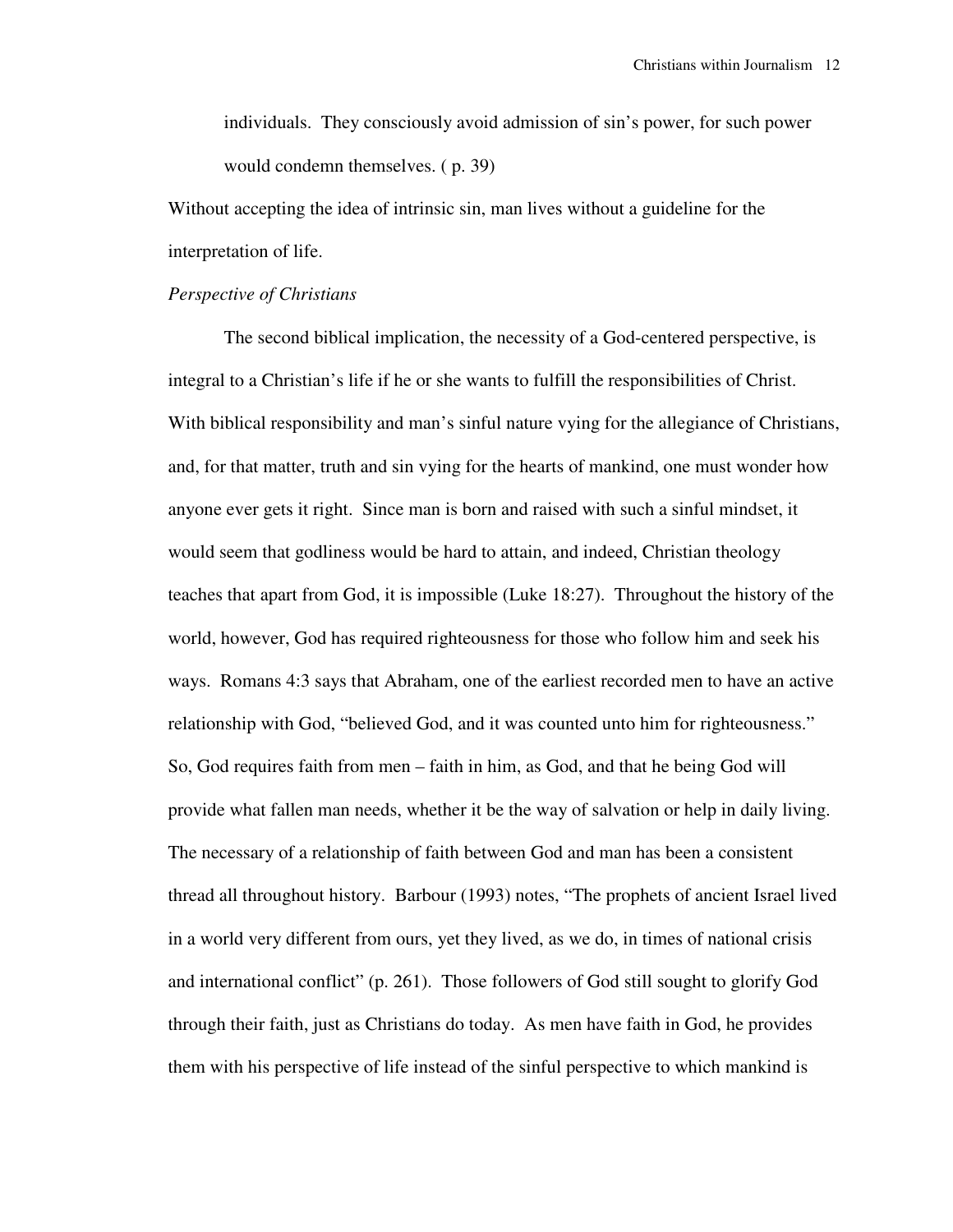already accustomed. Having a God-centered perspective or worldview is not an ideology; it is a lifestyle built on faithful living.

 The idea of bringing individual perspectives to journalism is not new. A term more widely accepted than "perspective" is an individual's "worldview," which, according to Charles Marler (1997), amounts to "the values, beliefs, theories of history and life, and the nature of good and evil that drives his or her understanding of how the world works" (p. 50). Marler says that journalists should be aware of their personal worldviews so as to not let assumptions unwittingly work their way into their writing, for assumptions are the certain death of critical thinking and writing. However, for Christians God's perspective provides absolute truth for Christians. Having a worldview based on the perspective of God, and knowing that worldview well, will produce cohesive arguments based on truth rather than faulty conjectures resting on assumptions. Christians should be aware of both their own worldview and that of others so they can compare that to God's perspective and know how to communicate with a widely diversified audience.

 Perspective is necessary because just as sin nature and carnal minds steered Christians incorrectly before conversion, the sin nature and wiles of Satan continue to attack throughout the rest of life. There is a need for a godly perspective in life instead of the normal, carnal perspective. While Colossians 2 explains how the ways of man would never satisfy, Colossians 3 takes the argument a step further and tells the Christian what to do, saying to "set your affection on things above, not on the things on the earth" (verse 2). In the Psalms, David also talks about setting his mind on the things of God, and 2 Corinthians 10:5 instructs Christians to bring every thought "captive to Christ." Such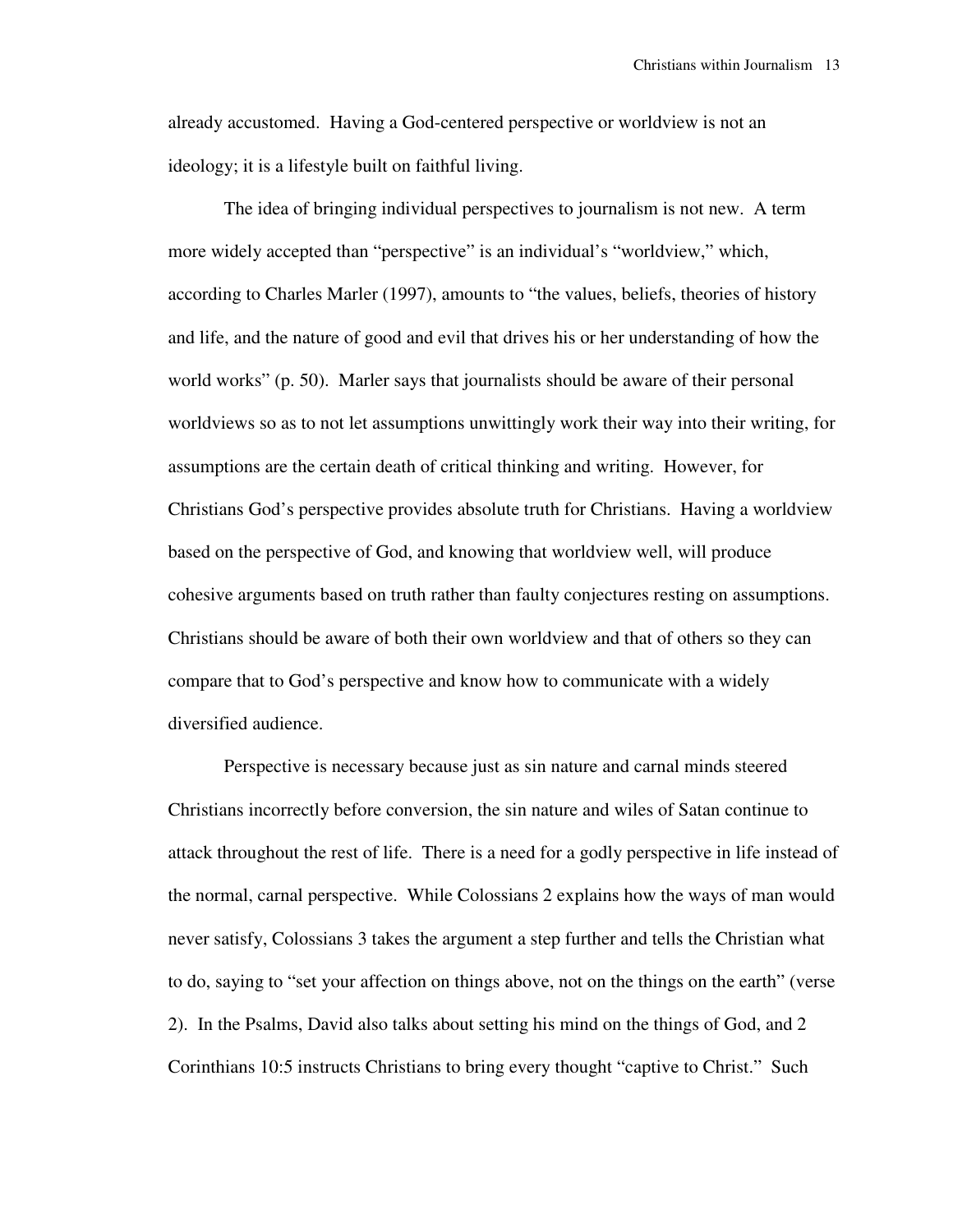verses instruct Christians to focus their minds on God, viewing life from his perspective rather than the perspective of man, which does not satisfy. This perspective envelops every area of life, looking toward the future day when the fellowship between man and God (once broken by sin) is perfected – as Colossians 3:4 says, "When Christ, *who is our life*, shall appear, then shall ye also appear with him in glory" (italics added).

 If a perspective is to cover every area of life, then naturally it must include the workplace. A Christian's job is always one of the most important places to show the perspective of Christ and glorify God. Olasky (1988) echoes Hebrews 11:8-16 when he writes, "A Christian journalist must know that a news organization is not a home. We are wayfarers and sojourners here on this earth generally, and in newspapers or broadcast stations specifically" (p. 179).

## *Christian Journalism*

 With an understanding of the Biblical implications necessary to the Christian life, Christians can then forge a plan with which to enter the field of journalism. Two basic forms of Christian journalism exist. The first is the Christian-organized, Christian-run, Christian-published type that basically employs and reaches Christians. Marvin Olasky is probably the best-known Christian journalist, and he largely supports this type of Christian journalism. In several books on the craft, Olasky promulgates the idea of "Biblical objectivity" – which he says is the concept that all journalism should be approached with a biblical worldview, reporting and interpreting with a God-centered filter in which God's truth is the standard by which everything should be compared. Biblical objectivity as a method would obviously never fly as it is in the secular journalism world (for although Christians find truth knowable, most in the world see it as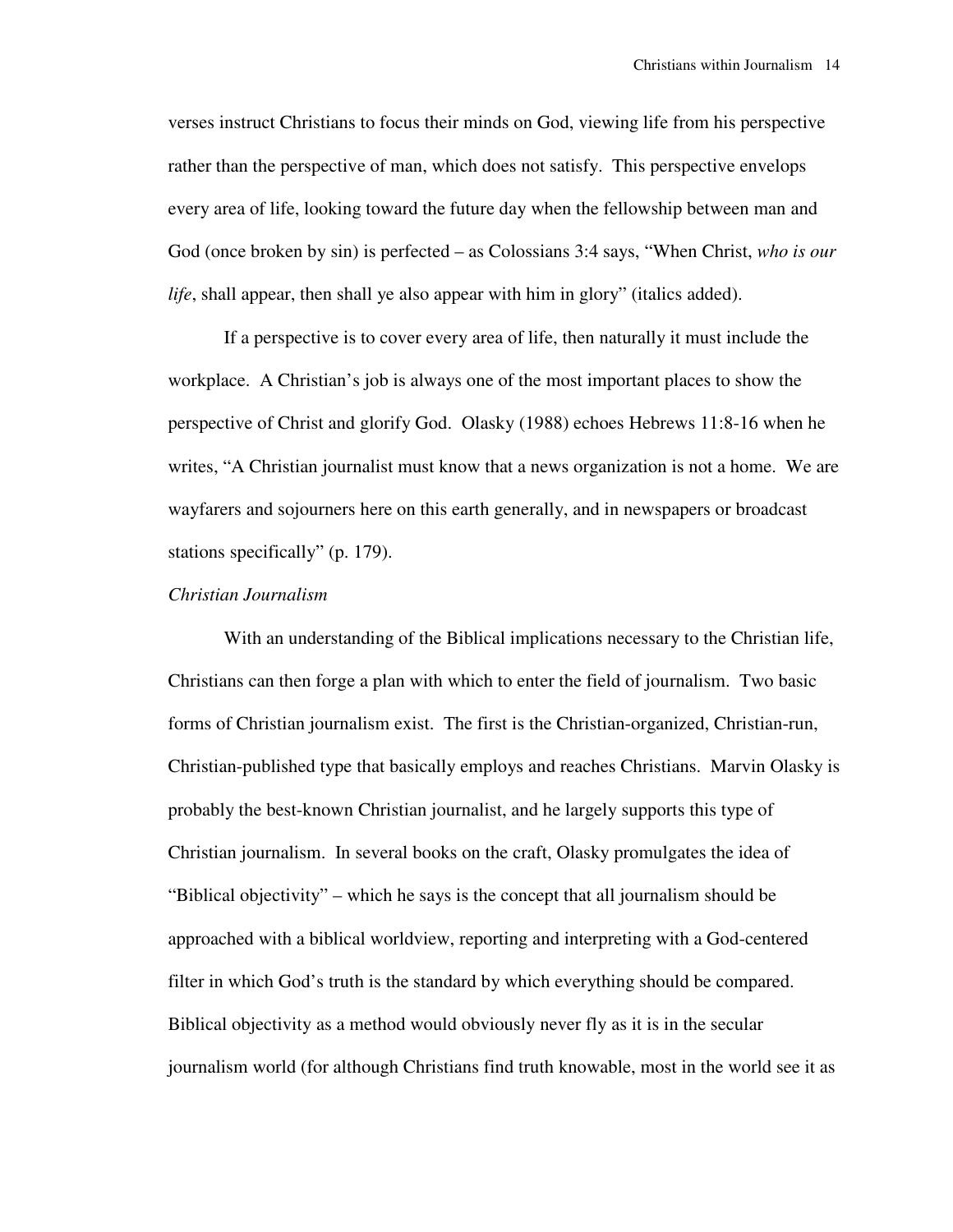subjective and thus would deem this kind of reporting as biased), so Olasky mainly advocates Christian organizations, although he does agree that many individual Christians have been able to make a difference in the secular field (M. Olasky, personal communication, November 2, 2007). Overall, however, Olasky supports Christian publications, and he is currently the driving force behind the widely-read Christian periodical *World*. Olasky (1988) writes:

In the long run, Christian journalists will need Christian publications. In that long run, it is clear that only news organizations owned and staffed by Christians will be able to practice journalism consistent with strong Biblical faith. Only through independence can Christians make sure that the Bible is taken seriously in journalism. (p. 180)

Essentially, Olasky asserts that secular publications will never allow Biblical objectivity to power their reporting. However, this does not mean that Christian journalists will be confined to Christian publications to promote the principles of Christ.

 The second type of Christian journalism involves Christians taking that same basic idea of Biblical objectivity into the secular workplace and spreading the perspective of Christ. Christians can still work in secular publications with their Biblical worldview; they just must be careful not to use jargon and must take an extra measure to be evenhanded. That is, they must communicate in the language of the culture but not depart from the truth. Therefore, Christians in secular publications will not look like Christians in Christian publications will, although they both believe the same – context makes a difference. This may be done in many different forms. Although Christians will probably not begin by blatantly noting original sin in their news articles, they may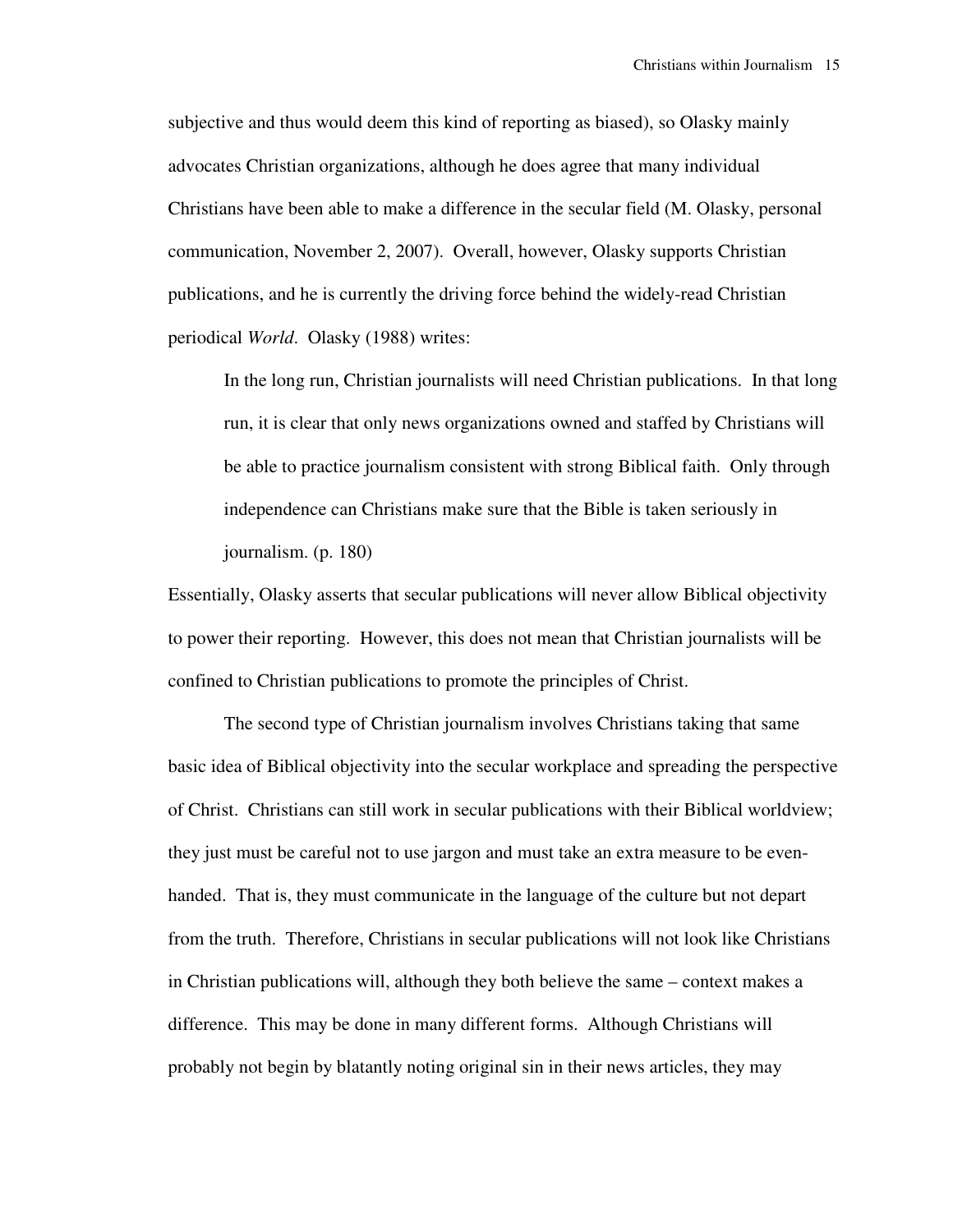eventually be able to write editorials, columns, or other pieces with clear Biblical objectivity. Furthermore, Christians within the secular journalism field will create a great witness for Christ as they report the biblical, moral perspective while still respecting traditional journalism. The individual Christian's faithfully modeling his or her belief will be a powerful testimony to the unsaved. It is this second type of Christian journalism – a method that has been attempted in mostly small and isolated instances in the past – that can be the new form of Christian journalism in the modern age.

## Journalism's Past

 With a foundation laid for Christians, attention can be given to the actual field of journalism, first by examining journalism in the past. Christians once dominated the field in the days of the American partisan press, although journalism is largely secular now. A look at journalism history will unearth key aspects that can be used in today's journalism to aid the Christian journalist's cause.

# *Origins of Journalism*

 In examining journalism's past, one must first give attention to the craft's origins. Martin Conboy (2004) notes that "there is not and never has been a single unifying activity to be thought of as journalism" (p. 3). Paul Manning (2001) explains:

Most commentators agree that at the simplest level, news journalists should have the task of gathering and communicating to the public up-to-date information from home and abroad, in order to sustain political discussion and the democratic process. Yet beyond this, very little is agreed. (p. 2)

With such a wide interpretation of journalism, those who practice the craft have considerable freedom, especially to add personal opinion in the matter. Conboy (2004)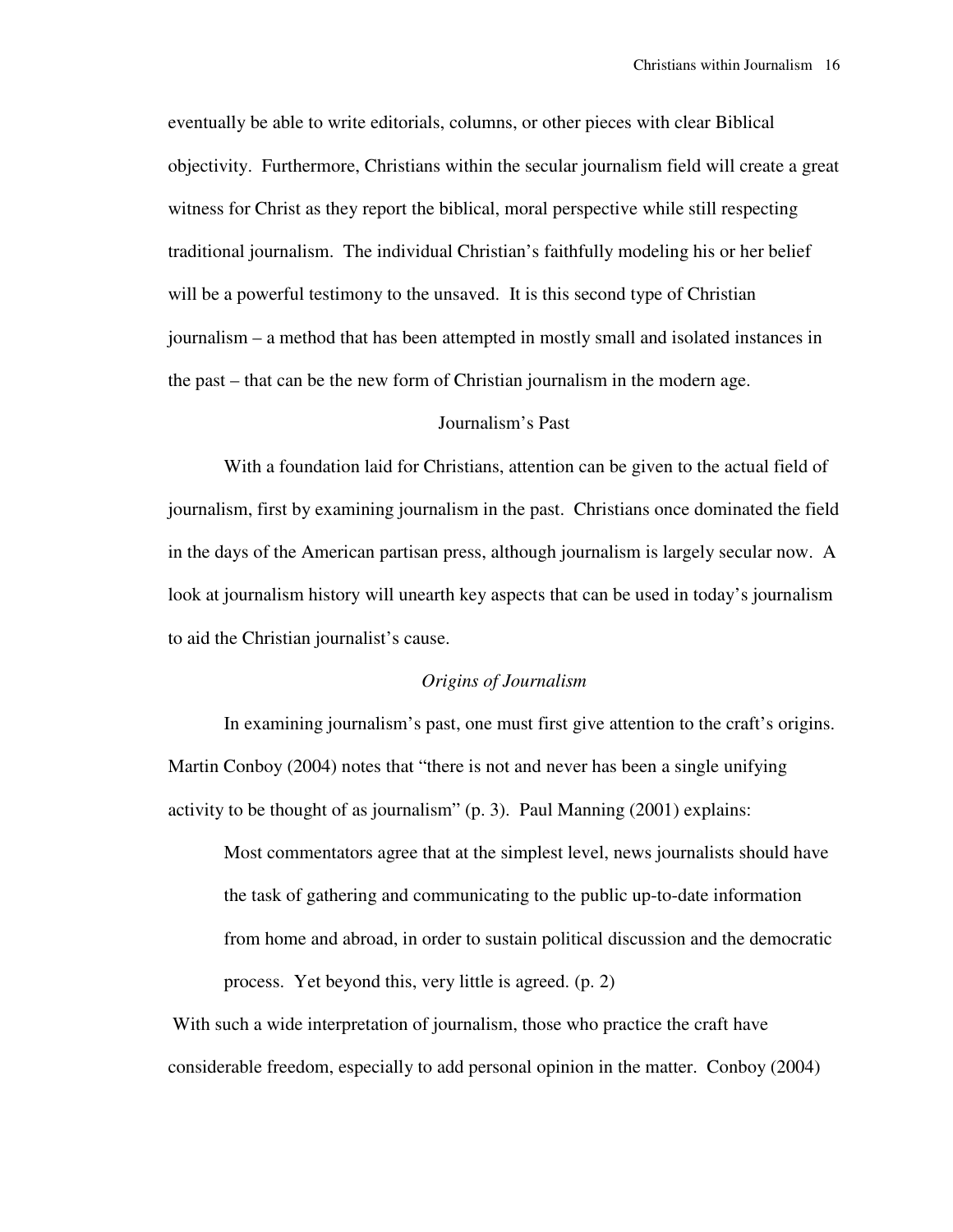writes that "journalism, even in its earliest stages, was never narrowly focused on the simple reporting of the world but has always contained the potential to express opinion and have a proactive effect on the world it reports" (p. 33).

 In its purest form, journalism is the relaying of information from one person to another. Just as a neighbor may run down the street and tell anyone who cared to hear that a house was burning at the other end, journalists today fill their papers with news that will interest others. The journalists are the go-betweens for people who cannot be at all places at all times but still want the information from those places. The predecessor of journalism was relaying information about other people, often in the form of rumor and gossip. New forms of journalism continue to come and add onto the old methods, such as newspapers' taking a bite from the gossip avenues, then radio's taking part of newspaper's shares, then television, then the Internet, and so on.

## *A Brief Look at Journalism in the Past: 1440-1600*

 The earliest recorded method of written news was the *Acta Diurna* of ancient Rome, a transmission of public events, deaths, and such that was posted outside public buildings (Olasky, 1991). Johann Gutenberg's printing press revolutionized journalism (eventually changing the world as it was known and leaving effects throughout history at all levels of life, especially when it brought about the Reformation). In the Middle Ages, Henry VII took the craft to a new level when he began to try to spread news formally before rumors could start, thereby controlling the content of news (Conboy, 2004). Politics and journalism would continue to intertwine throughout the years. Conboy (2004) writes, "In feudal times, authority needed to control and if necessary suppress information since knowledge has always constituted an important form of power" (p. 7).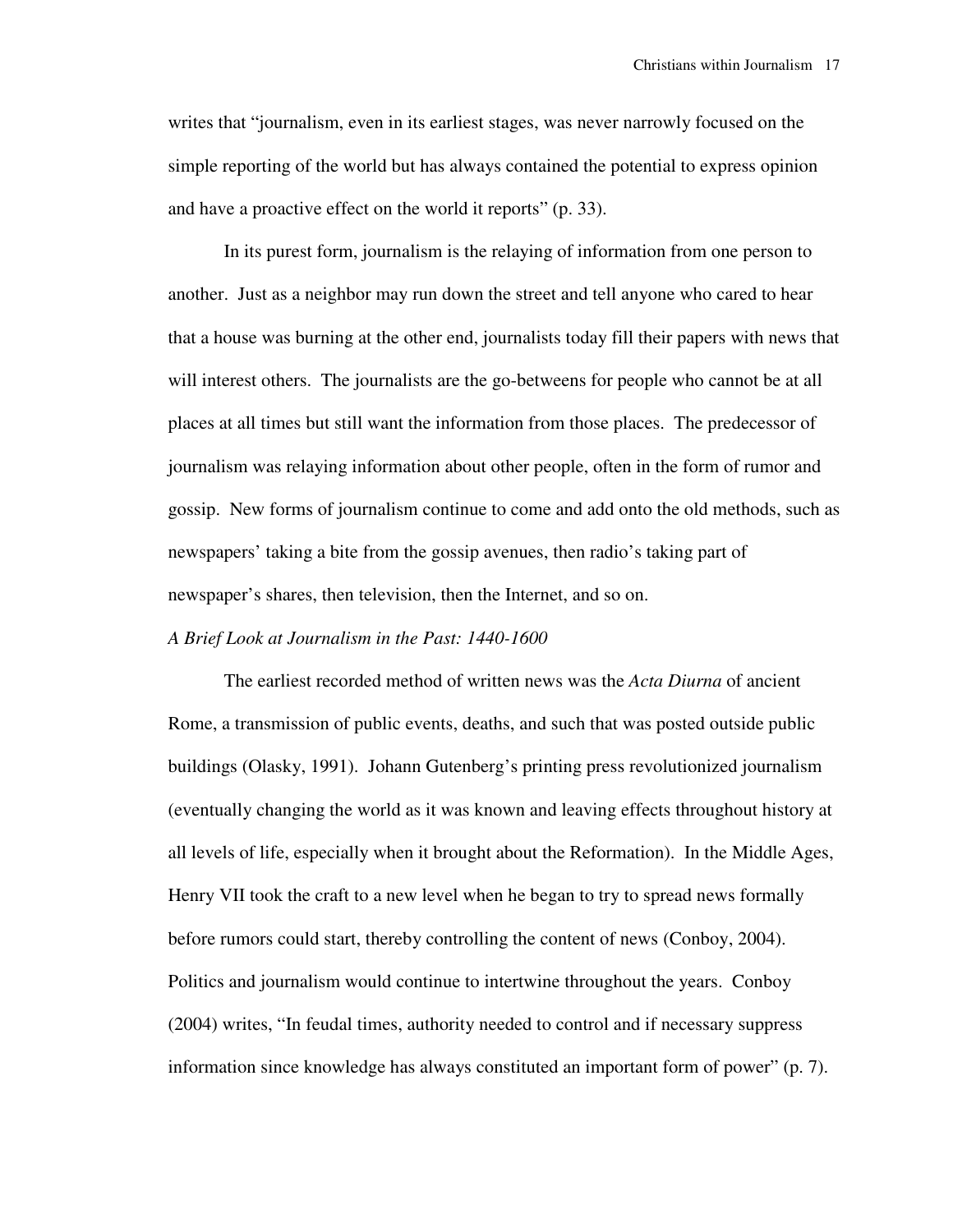This power of communication increased even more with the worldwide trading in the fifteenth century (Conboy, 2004).

## *Journalism in America: 1600-present*

 American journalism flourished as the new country craved press freedom, an attitude that has permeated American journalism from its inception. First, when the founders of the United States of America established their new country in the late eighteenth century, they realized the press was a valuable tool. Scarred by the suppression of many rights under English rule, the Americans sought new freedoms, one of them being a freedom of the press, which the First Amendment of the Constitution established. Along with this freedom was the decision that a license would not be required, a vast change from English laws, which imposed jail time or worse for those attempting to print without a license, whether they be in England or America. The belief in the rights of men that the founders championed was rooted in the writings of John Locke, a seventeenth century English philosopher. William Proctor (2000) said:

Locke believed that natural law and fundamental human rights could be discovered by reason. But God was the ultimate source of human reason and everything else. So reason could only be exercised in accordance with the will and guidance of God. (p. 155)

The quest for human rights – based on a worldview that gave due glory to God – established the rights that would make the new land so free. Americans quickly took advantage of this freedom. The press eventually was called the "fourth estate," deemed equally as influential as the church, the judiciary, and the commons.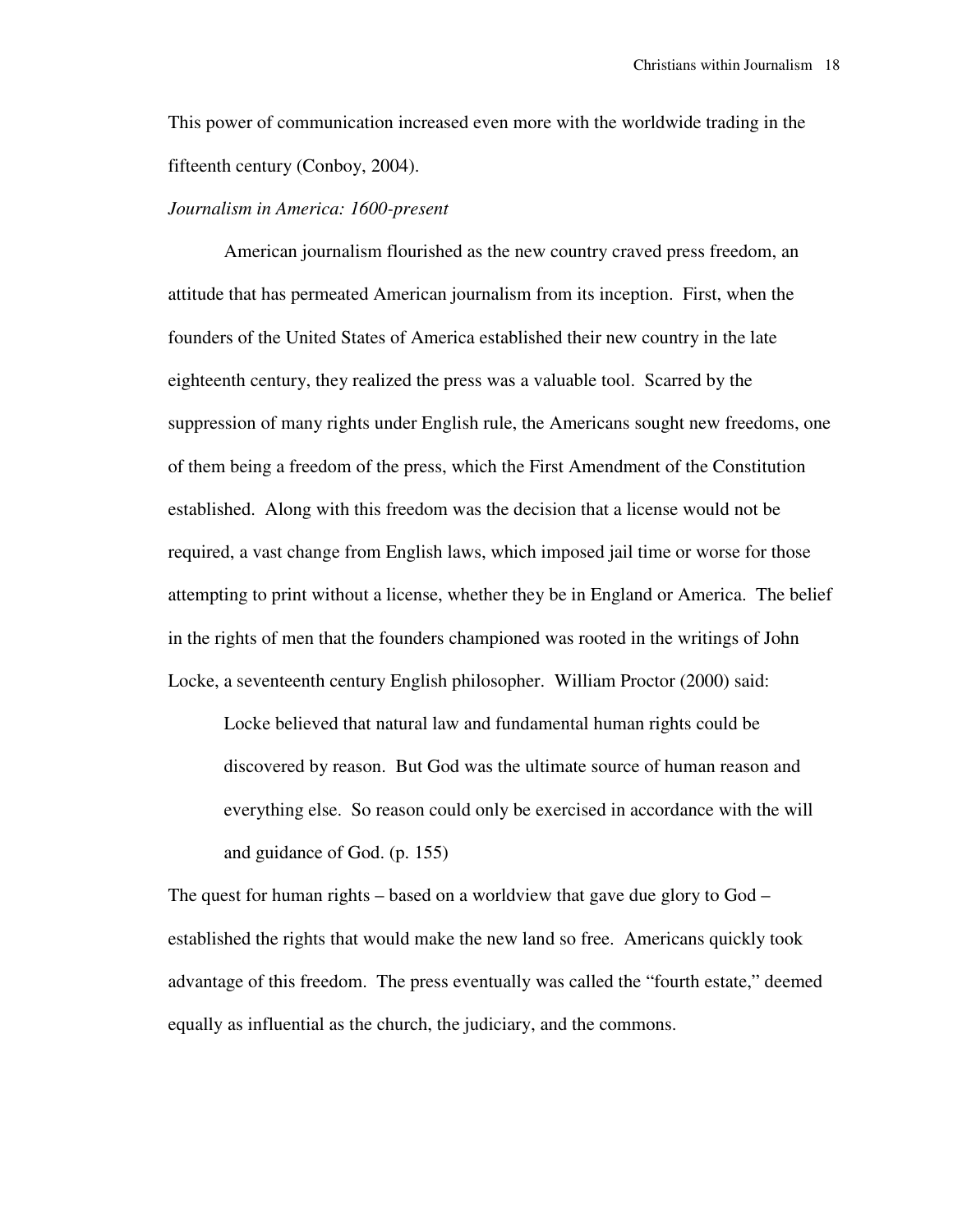S. Robert Lichter, Stanley Rothman, and Linda S. Lichter (1986) write, "Since the mid-nineteenth century, Americans have generally assumed that order is relatively easy to maintain if the people are properly informed. To them the great danger lies in the possible tyranny of those chosen to govern" (p. 5). American journalism and its freedom put power in the hands of the people. The major trademark of American journalism was that its unabridged freedom meant that virtually anyone could be a journalist. Jay Black, Bob Steele, and Ralph Barney (1999), in their basic journalism handbook, note, "In a society that protects people who speak or write, any person (literate or illiterate, learned or ignorant, socialized or rebellious, passive or outraged) may become a journalist without standards imposed either by government or professional groups" (p. 17). The lack of suppression by outside groups has let journalism in America flourish. Online blogging and other similar forms have recently championed this freedom as anyone can not only be a journalist but also create a following larger than established newsgroups.

 Since journalism in its purest form is merely conveying information from one person to another, and since America has much freedom for the field, Christian journalists can take heart. Billy Graham (1997) notes a connection between traditional journalists and traditional evangelists, writing:

An evangelist, in a sense, is a newspaper man because in the old Greek city-states they did not have television or newspapers, but they would have a town crier that would go up and down the streets announcing the latest news. He was called an evangelist . . . . He's an announcer; he's a writer; he's a crier of news. (as cited in Evensen, pp. 172-173)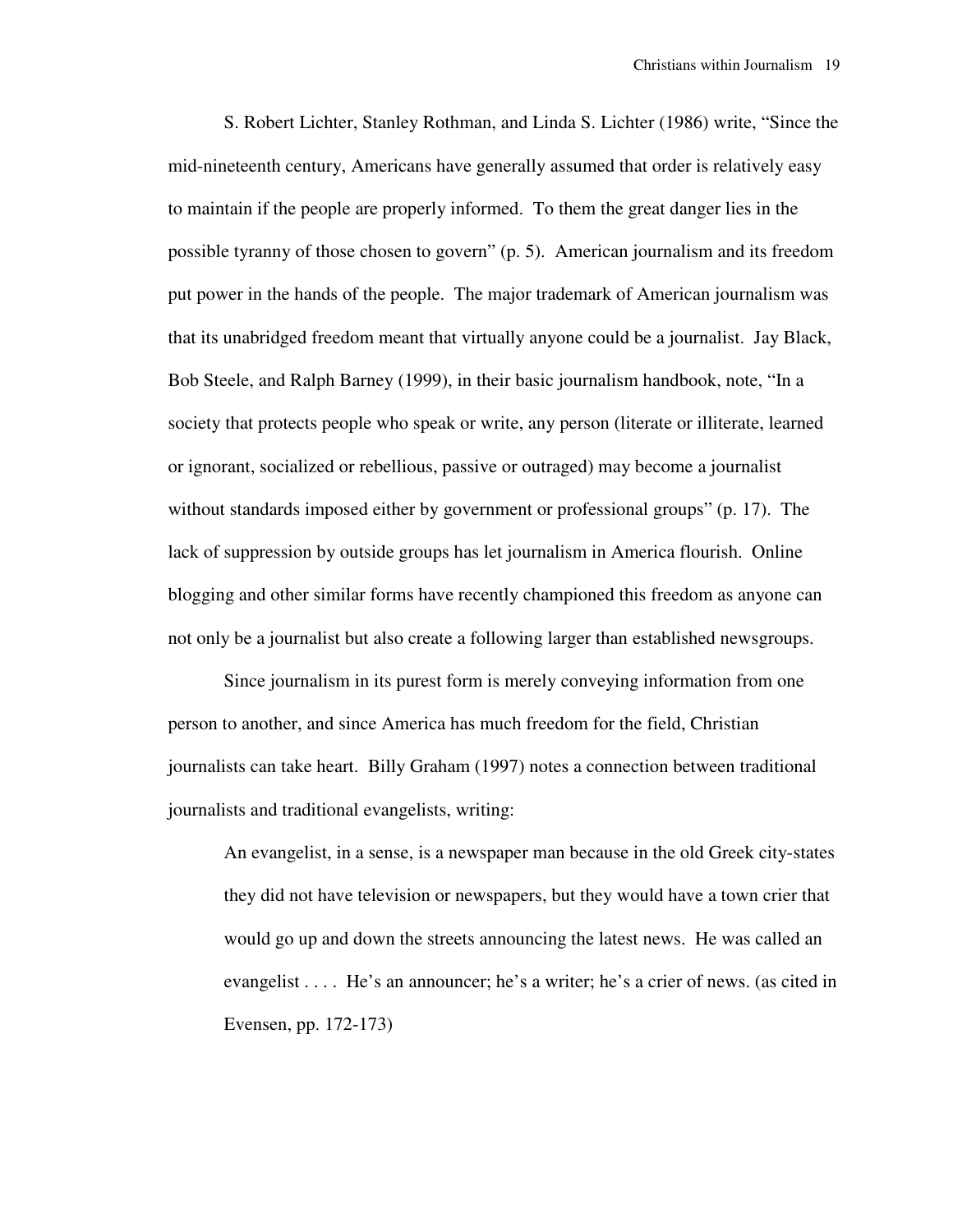As Christians take their godly perspective into every avenue of life, especially the workplace, they can see that their job is not much different from what men have done through the ages as they shared Christ.

## *The Partisan Press: 1700-1830*

 The first major era in American journalism was that of the partisan press. Early papers deliberately set out to tell their side of the story. Jim Kuypers (2002) writes:

Originally . . . the press in America operated quite differently. Early American newspapers were a small, cottage affair that actually began as a sideline for many printers. The largest papers in the country were read by a few thousand people at most, and this was the norm until the rise of the penny press in the 1830s. These early presses did not need to be objective in the sense that we use the term today, for they had a limited, partisan audience of readers: Whigs, Democrats,

Republicans, French, German, etc. Even at the onset of the twentieth century the presses were not entirely objective. (p. 13)

Readers selected papers as to what fit their interests and beliefs. In the early years of American journalism, God was a major part of all reporting. Olasky (1988) notes:

Much of American journalism until the mid-nineteenth century emphasized God's sovereignty and man's responsibility. Kings who disobeyed God were exposed as sinful. Duelists were without honor because they thought esteem among men more important than following God's commands. Lightning storms taught spiritual lessons. Lack of repentance had murderous consequences. (p. 31)

Reporting systematically included God when interpreting events, largely because the men writing the news considered God part of everything. "Then, those who ignored the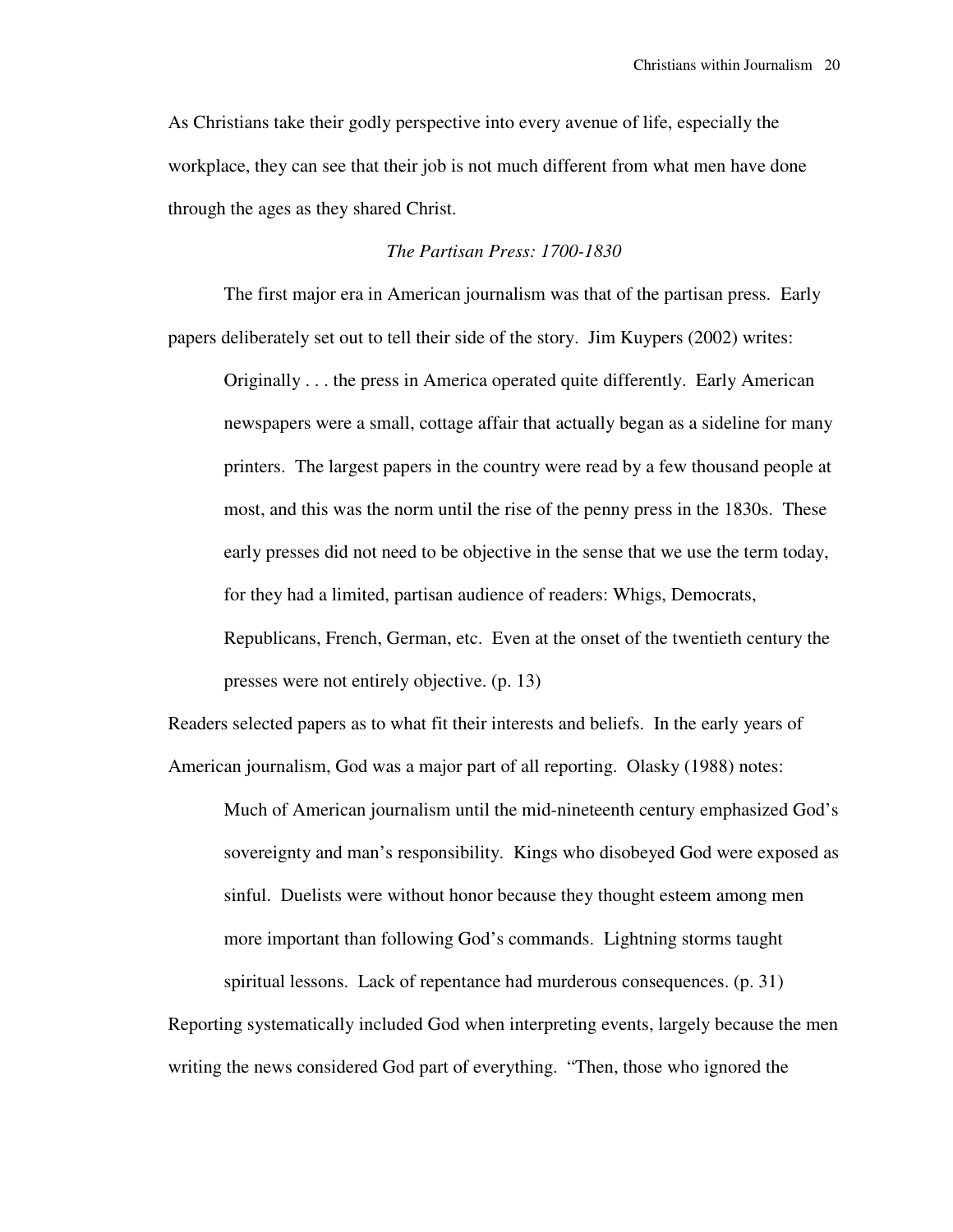spiritual were considered subjective atheists, allowing their own feelings to overcome what really was there . . . . Journalists evidently saw that the world could not be understood apart from a Biblical context" (Olasky, 1988, pp. 61-62). Man's using God's perspective in everyday life was common in the partisan press in early American journalism.

 Journalism did not necessarily view the partisan press as good, however. Jim Willis (2003) notes that some journalism historians "refer to it as the Dark Ages of American journalism" (p. 4). In the coming years, attention would instead be given to objectivity and presenting facts that readers could interpret themselves, a method journalists believed would be more beneficial. The overwhelming inclusion of spiritual matters in journalism would disappear in the days of the penny press and mass circulation papers. By the beginning of the twenty-first century, no hint of the early American journalism that kept God so prominent could be found. Schmalzbauer (2003) writes, "Religion's marginal presence in journalism and social science is remarkable, given the central role of American Protestantism in the development of both fields" (p. 7). New worldviews swept through America in the nineteenth century and changed journalism's way of thinking.

# *Changes in Journalism: 1840-present*

 As the partisan press ebbed away, new forms of journalism emerged in America, such as the increased demand for objectivity and the advent of sensationalism and yellow journalism. Michael Buchholz (1997) says, "By the fourth decade of the nineteenth century, another important shift had occurred: newspapers emerged that were read for the news they contained, not for the political party or philosophy they supported" (p. 10).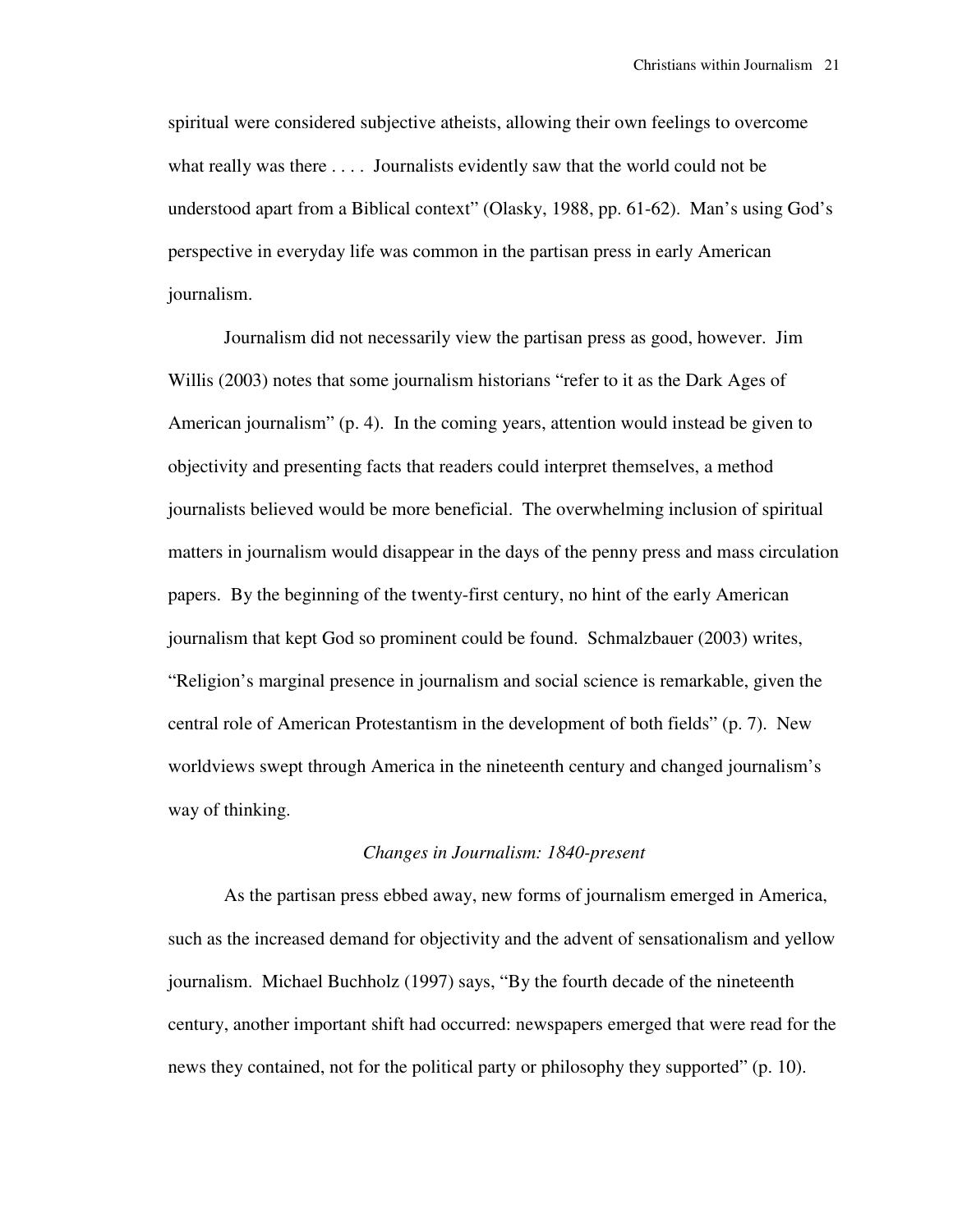Cheap newspapers came through the penny press, but at the same time, social currents were beginning to change the thinking of Americans. As moves were made to try to improve American society apart from religion, the country looked to the emergence of the social gospel and secular academics. Olasky (1996) says, "Increasingly, liberal ministers began to proclaim that man was not inherently sinful, and that if man's environment were changed, man himself could become perfect" (p. 163). With this attitude, the blame for man's problems shifted from the correct origin – man's sinfulness – to outside causes instead. Olasky (1996) talks about a leading journalist of the era, Lincoln Steffens:

Once, discussing the biblical Fall within the garden of Eden, Steffens said the culprit was not Adam, or Eve, or even the snake: 'It was, it is, the apple.' Good people were corrupted by a bad environment – and the goal of journalists,

Steffens believed, was to change the environment  $\dots$  " (p. 217)

As more journalists and the rest of society looked for outward causes and solutions, they increasingly relied on evidence deemed factual and verifiable, and religion was not one of these. Instead, spiritual matters were seen as subjective and unimportant, a relic of the past.

# *Journalism and Wire Services: 1840-1900*

 As America moved from the partisan press to an era during which people required objectivity first and foremost (or from the libertarian to the social responsibility era), different factors in society and development led to the changes in American journalism. The quest for objectivity in journalism really picked up with the invention of the nation's first wire services. Stuart Allan (1999) writes, "The introduction of the electric telegraph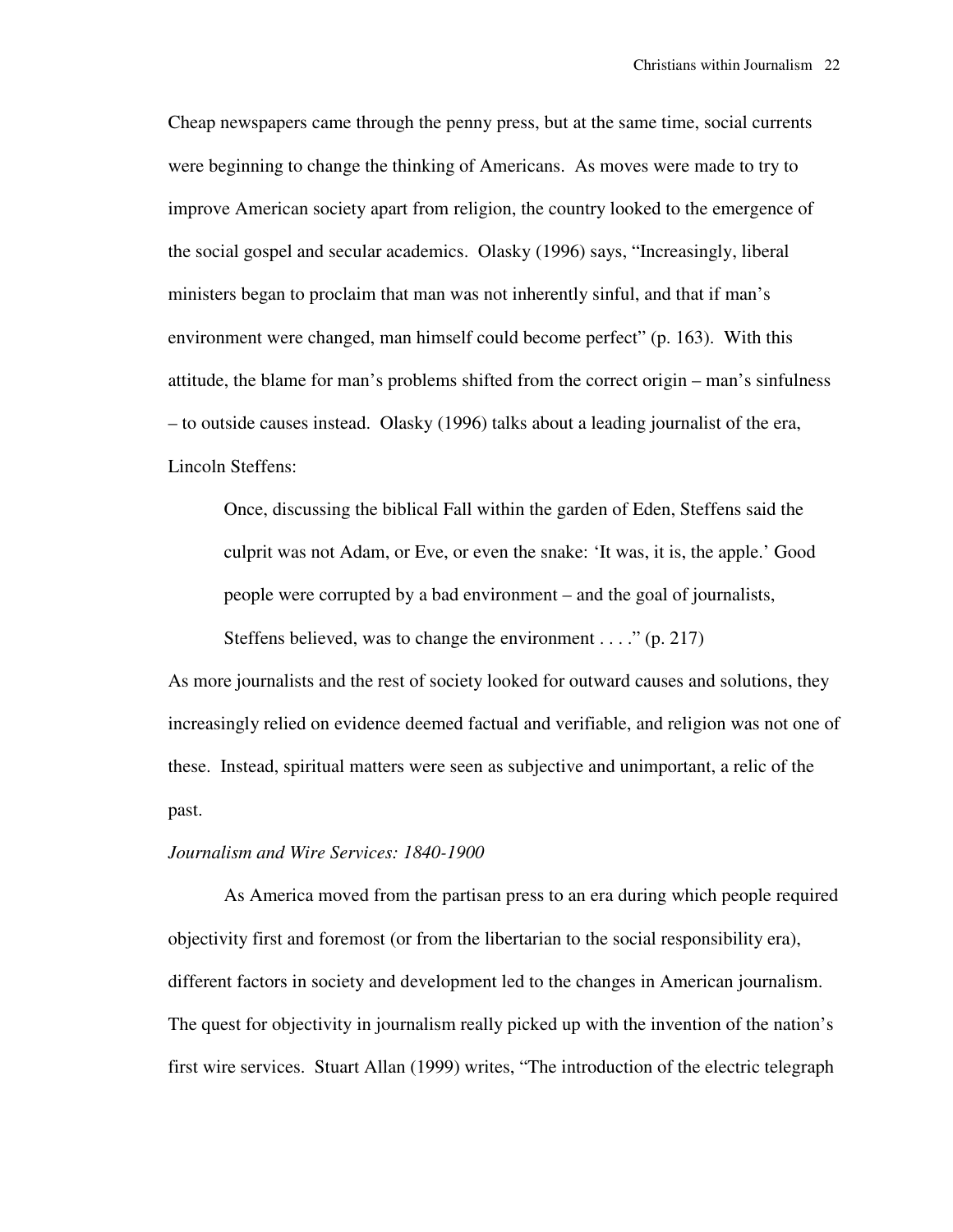in the 1840s is also typically cited by newspaper historians as a crucial contributory factor informing the emergence of journalistic 'objectivity' as a professional ideal, one based on the presentation of 'unvarnished facts'" (p. 17). The wire services were able to provide "objectivity" because, due to desire for fast, complete news, only the straight facts were sent across the valuable new lines. Those facts were then distributed through the wire service, and every paper had the equal opportunity to use the same facts however they pleased instead of relying on reports from many different journalists. As the amount of available information increased, the desire to control that information spawned newspaper giants such as Joseph Pulitzer and William Randolph Hearst, who brought the rise of sensationalism and yellow journalism at the turn of the century.

## *Desire for Circulation: Sensationalism: 1900-1930*

 The deviation of journalism into wild stories and hyped headlines was fueled by the desire and drive to sell more papers. Buchholz (1997) outlines Pulitzer's desire for power: "Unable to run for president himself because of his foreign birth, he wanted to do the next best thing, influence the election of a president. For that kind of influence, Pulitzer needed circulation" (p. 14). To increase circulation, both Pulitzer and Hearst printed stories that took misdeeds and magnified them. On one hand, they and their muckraking counterparts did great good for America by exposing wrongs and calling for justice. On the other, their desire for more circulation often caused unnecessary and untruthful character assassination, the effect of which was equal to that of slander. President Theodore Roosevelt commented on the negative effects of yellow journalism:

The attack is of use only if it is absolutely truthful. The liar is no whit better than the thief, and if his mendacity takes the form of slander, he may be worse than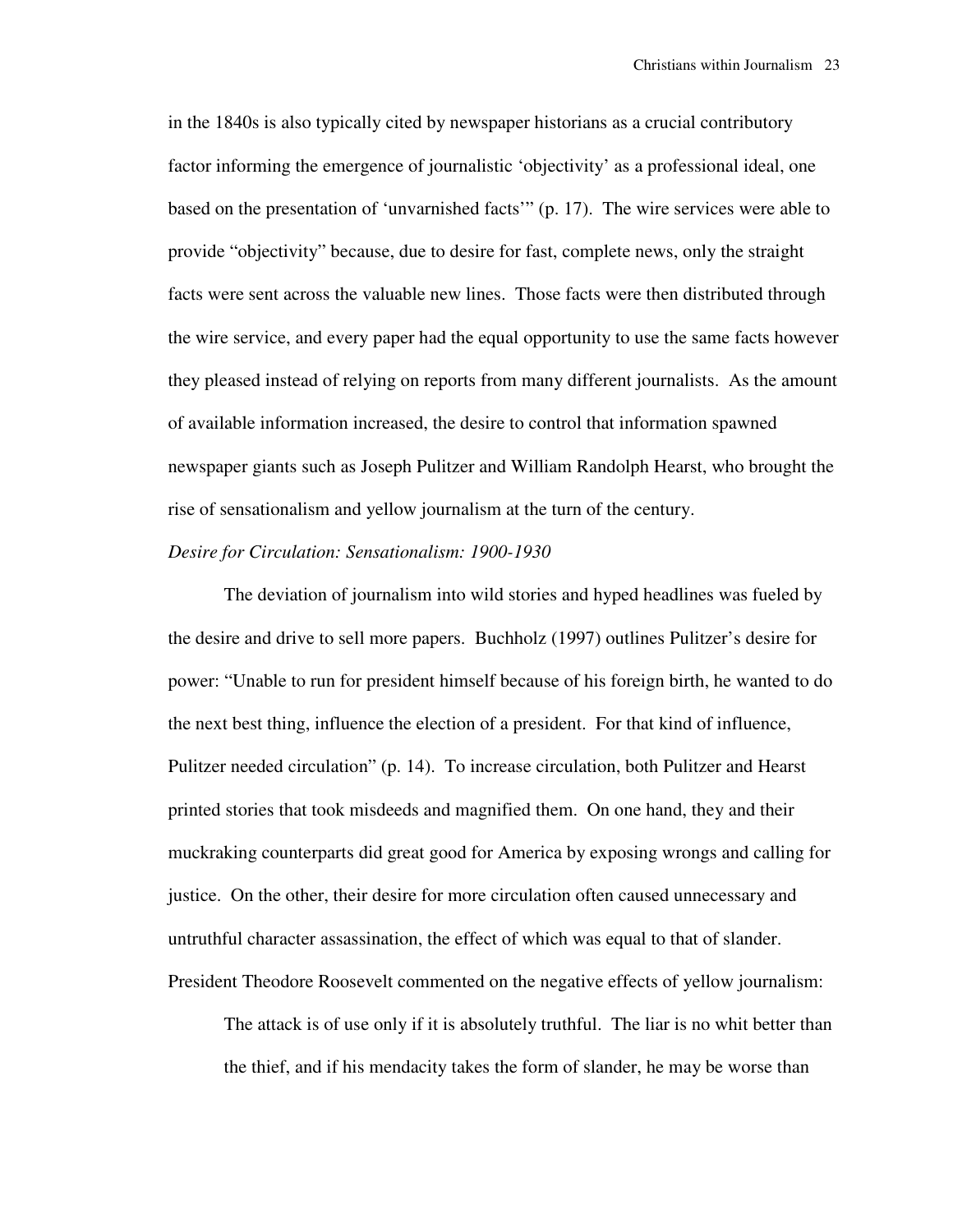most thieves. It puts a premium upon knavery untruthfully to attack an honest man, or even with hysterical exaggeration to assail a bad man with untruth. An epidemic of indiscriminate assault upon character does no good, but very great harm. The soul of every scoundrel is gladdened whenever an honest man is assailed, or even when a scoundrel is untruthfully assailed. (as cited in Olasky, 1996, p. 218)

While the time of yellow journalism did expose some wrongs, the overall effect was often the sacrifice of simple truth to instead satiate the public's cry for crude information. The following years would see a change in journalism as attempts were once again made to use journalism as an avenue of simple, objective truth.

 In the 1930s and 1940s, however, another question was slowly added to the journalist's normal list of who, what, when, where, and how: why. Journalists began to ask why things happened the way they did. Without the spiritual influence of early American journalism, however, reporters were once again left to guess and assert, explicitly or otherwise, worldviews at odds with that of Christianity.

*Loss of the Spiritual and Journalism and Technology: 1940-present*

 By the middle of the twentieth century, hardly any evidence of the spiritual influence in American journalism remained. Olasky (1988) says, "There is little evidence of editors explicitly banning God from the front page. Instead, they redefined 'reality' to exclude the spiritual realm" (p. 31). Without spiritual matters being included regularly in journalism, reporters were hard pressed to understand the times or the complexities of faith. Olasky (1988) continues, "By the 1970s, many reporters seemed unable to understand even basic Christian concepts" (p. 38), which he attributes to "sometimes a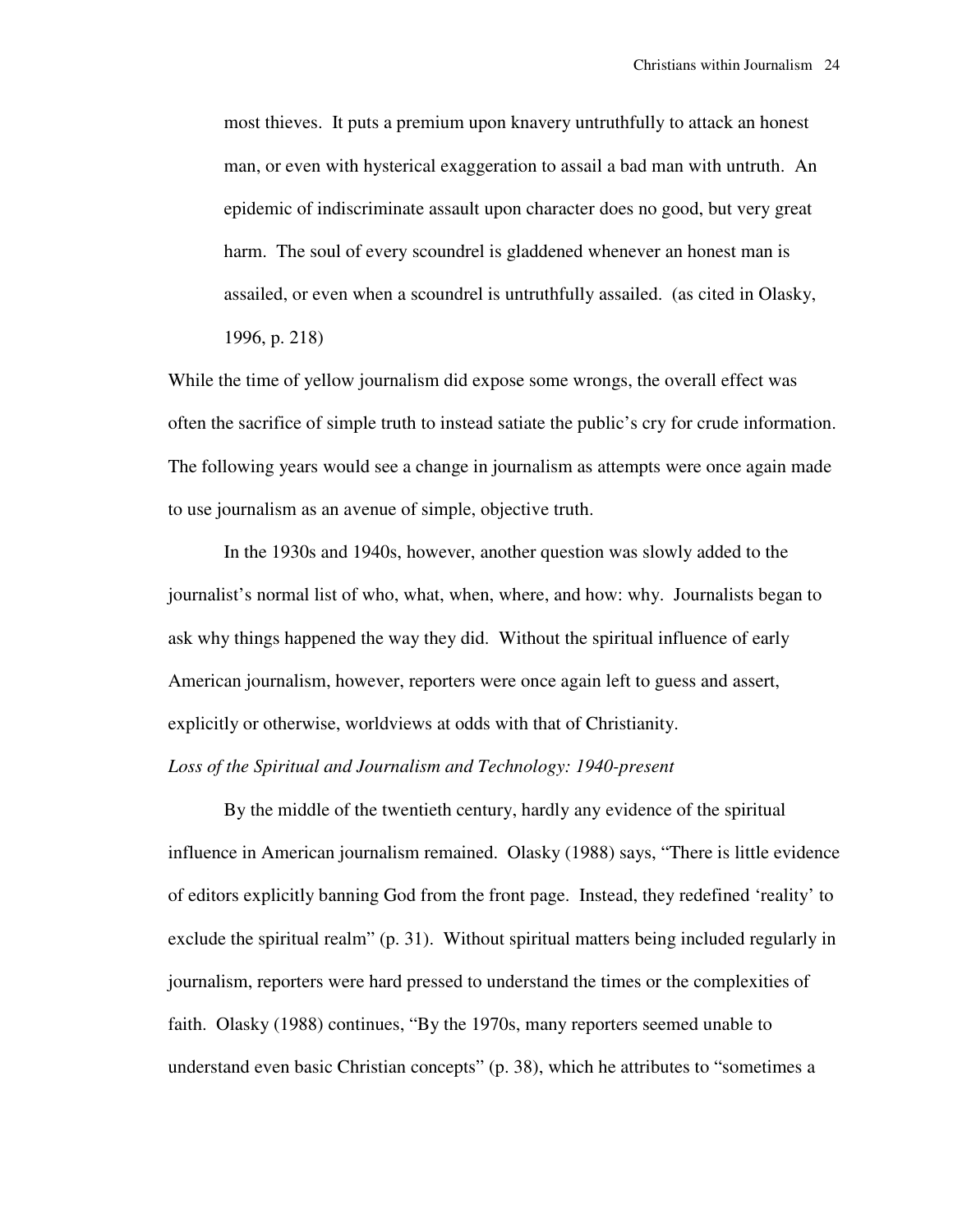lack of understanding of basic Christian concepts; sometimes a refusal to believe that intelligent people actually take those beliefs seriously; and, probably most often, deliberate suppression of truth about God and self" (p. 39). This vast change in American journalism can be seen in Georgie Anne Geyer's (1984) description of journalistic truth, devoid of any real certainty: "Journalism is and must be the search for the little, relative truths that alone keep us sane in the world; it is the relentless search for what can be known, not for what cannot be known" (pp. 72-73). As spiritual matters were relegated more and more to the sphere of the unknown or the subjective, any real attention to truth had to be abandoned within American journalism.

 The French philosopher of communication Jacques Ellul called for social change in his book, *Presence of the Kingdom*, published in 1989. He says, "Day after day the wind blows away the pages of our calendars, our newspapers, and our political regimes, and we glide along the stream of time without any spiritual framework, without a memory, without a judgment, carried about by 'all winds of doctrine' on currents of history . . . . Now we ought to react vigorously against this slackness, this tendency to drift. If we are to live in this world, we need to know it far more profoundly; we need to rediscover the meaning of events, and the spiritual framework which our contemporaries have lost" (as cited in Wallace, 1991, pp. 16-17).

 The final area and most recent in journalism's past to be examined is the arrival of technology as a major force in the field. Steven R. Knowlton (1997) describes the demands of technology on ethics when he notes, "As technological developments make news delivery more efficient and more immediate, the time to think about a story gets shorter and shorter" (p. 68). With the less time to form stories, less time has been given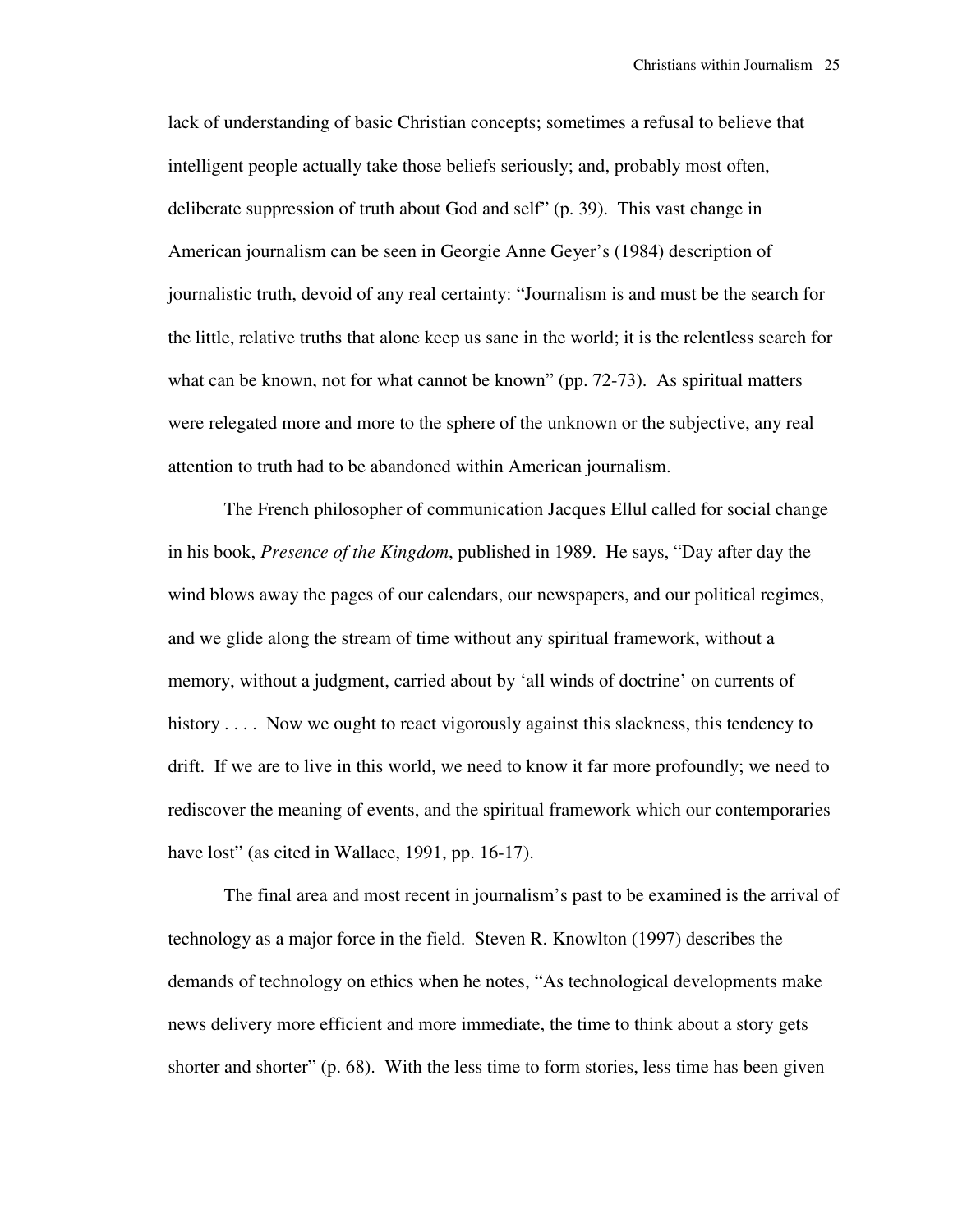to add meaning to the stories (as well as facts). The Internet has especially bolstered the American ideal of the democratization of journalism, and the traditional middleman journalist is increasingly cut out of the news gathering and consumption process. Conboy (2004) notes that recent journalistic debates have wondered "whether people can even now become better informed by going to the Internet, rather than edited, journalistic sources" (p. 225). The real question is whether people trust their own interpretations of stories over that of the usual journalists. Knowlton (1997) says that:

Because of the Internet, readers and viewers may be able to do without journalists altogether, taking their information directly from Internet sources, unfiltered and unmediated by a reporter . . . . Before the Internet, it was wildly impractical for ordinary citizens to gather, digest, and take meaning from the many sources that provided most of our news. But Internet technology makes some of the gathering part relatively easy, leaving the reporter's essential role that of digesting and interpreting. (p. 70)

As journalism returns to its original form of passing along information from one person to another, many people are choosing to cut the middleman. Their experience with the media has been less than satisfactory in recent years, a problem that will be examined later, but the conclusion can be drawn that technology has put some of the power back into the hands of the individual rather than those who run traditional media outlets.

Fred Siebert, Theodore Peterson, and Wilbur Schramm (1956) categorize the different kinds of the press in *The Four Theories of the Press*. They describe four eras, often with features overlapping, that can explain the relationship between society and the press. In the authoritarian view, which was prevalent in the sixteenth and seventeenth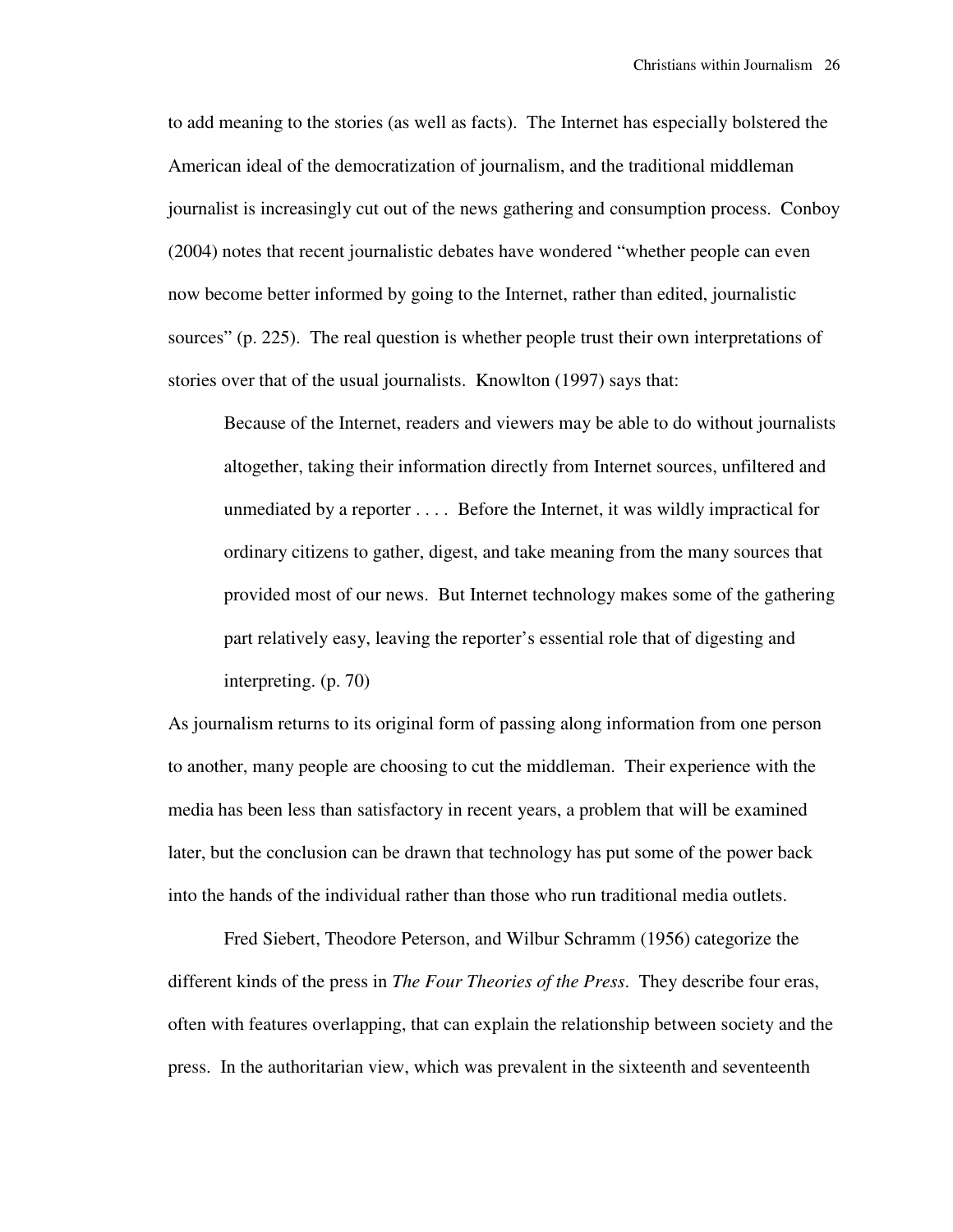centuries (the beginning of printing), the press functioned from the top down "with a few men determining the information for all" (p. 2). This view would be the journalism that colonists were experiencing when they decided to move to America. The second view, the libertarian view, puts more emphasis on the individual person and his or her ability to reason; the press helps this person search for truth. The libertarian view fits with the aforementioned change from the partisan press era into the nineteenth century, when people began to search for objectivity.

 The third view, social responsibility, branched off the libertarian view and called for fair representation (Siebert, Peterson, & Schramm, 1956). This was when journalists became concerned with the public's "right to know" and began to develop trade standards. Brought into full force in the 1950s, the social responsibility is what mainly drives the press today and is the most prevalent view for what journalism should be toward society today. The final view is the Soviet communist view, which was more influential in the time of Siebert, et. al's work. In this view, the press is not only authoritarian but also completely controlled by the state. These four theories provide a different structure by which to view the press, each giving explanation for why society and the press work together in such a way.

## Journalism in the Present

 Now that time has been given to examine changes in American journalism in the past, the field in its present state will be observed. Modern journalism will be examined in three major parts: one, individual journalists; two, current problems in journalism; and three, religion in journalism.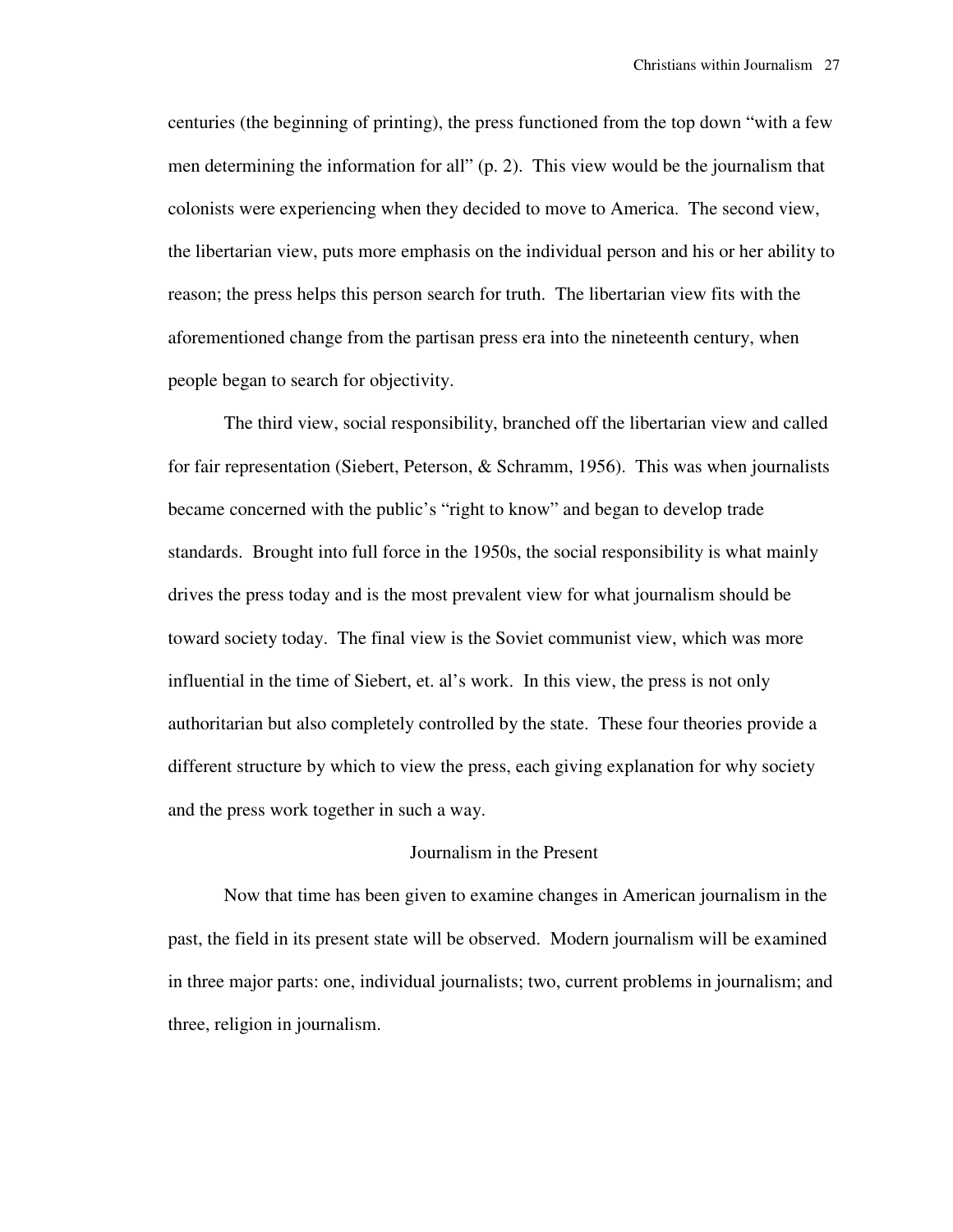## *Individual Journalists*

 Individuals entering journalism face different challenges. They must work well with the public and its high expectations as well as fulfilling other responsibilities generally expected of individual journalists.

## *The Press and the Public*

 One consideration is that the public has a particular attitude toward the press, and the press has a certain responsibility to the public.

*Public's view of the press*. First, the public has a distinct view of journalists. Black, et al. (1999) write about a woman who wanted a career in writing but decided against journalism because of its nature, which she perceived to be full of trickery, ethical problems, and questionable practices. However, the writers found that "after ten years of observing government and other social institutions at work, she concluded that if the world is to be saved from selfish self-destruction it would be the journalists, in all their objectionable practices, who would do it" (p. 1). This dichotomy is what makes the relationship between the press and the public so unique. On one hand, the public generally has a low view of the media as all kinds of tactics are used to discover and divulge information, yet they continue to consume information from these sources and accept what they hear. M.L. Stein's (1974) research of the field continues to hold true today: "People may dislike the press, but they're prone to believe what they read and hear" (p. 100).

 *Press's responsibility to the public*. A problem that journalists face when trying to please the public is the gap between profitable journalism and journalistic responsibility. Journalism is as commercial as any trade, a craft that would soon go out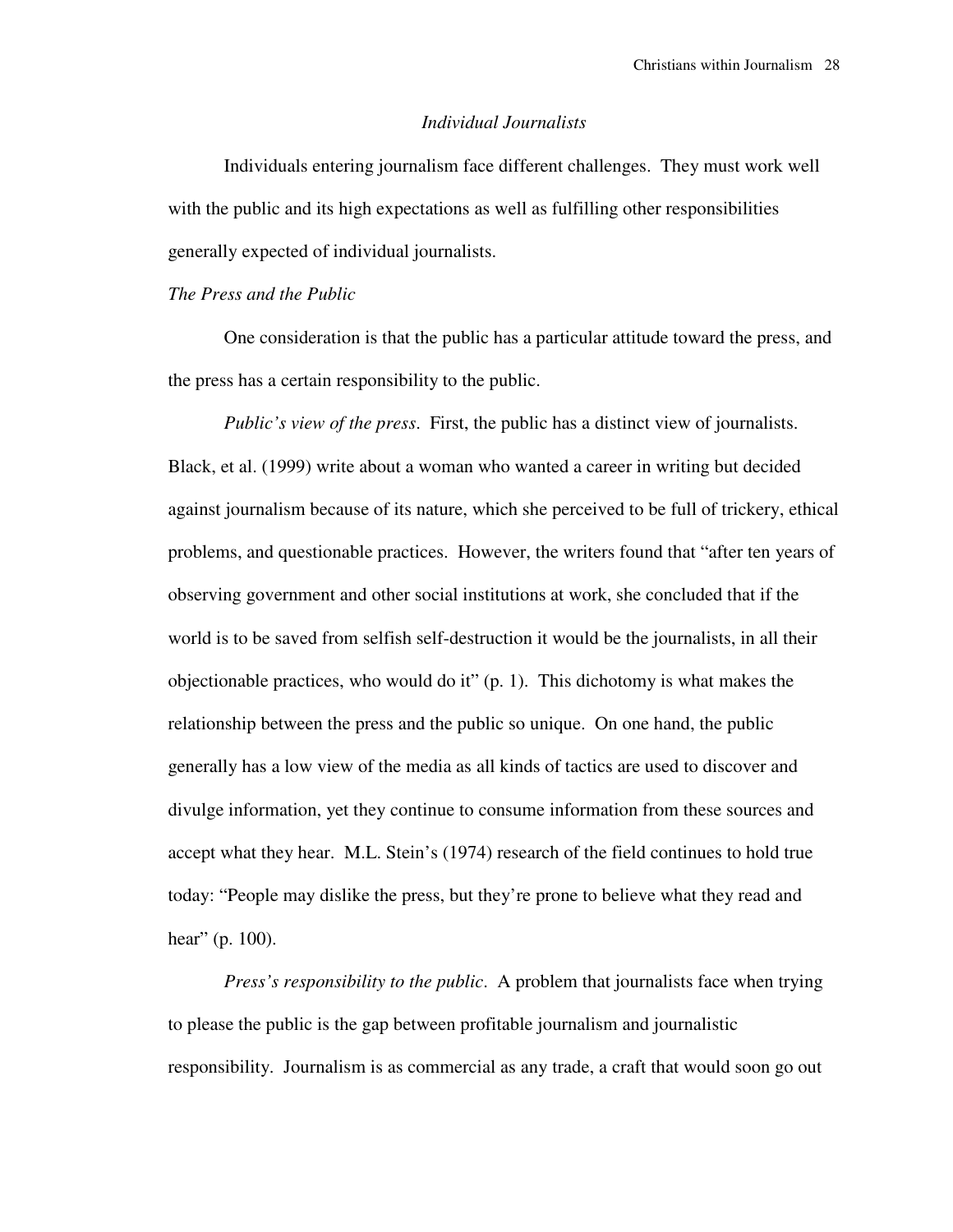of business if not for subscriptions and advertisers. As a result, most publications look to reach the public in a way that will turn the largest profit while still balancing their desire to supply the public with information. In years past, however, this attitude has often led to journalists' betraying their responsibility of informing the public of what is important and truthful whether or not the public is not ready to hear. If not for journalistic responsibility, the public would never hear about the dirty laundry of their sports heroes, media giants, or favorite organizations, but often journalists appear wary to complete these unpopular tasks. Carl Bernstein, the reporter of Watergate fame, comments on the lack of responsibility in American journalism, saying:

In this new culture of journalistic titillation, we teach our readers and our viewers that the trivial is significant, that the lurid and the loopy are more important than real news. We do not serve our readers and views, we pander to them. And we condescend to them, giving them what we think they want and what we calculate will sell and boost ratings and readership. Many of them, sadly, seem to justify our condescension, and to kindle at the trash. Still, it is the role of journalists to challenge people, not merely to amuse them. (as cited in Allan, 1999, p. 187)

An integral part of the relationship between the public and the press is the devotion of the press to do what is best for the public no matter how the public responds.

 *Pundits*. One unique pocket of journalism that has affected journalistic responsibility has emerged with pundits, whom Stephen Zeigler describes as "a very influential but controversial class of mass media opinion leaders who enjoy the luxury of sharing their views on the topic of the day" (as cited in Evensen, 1997, p. 54). The prominent American journalist Walter Lippmann was the first of many pundits. Zeigler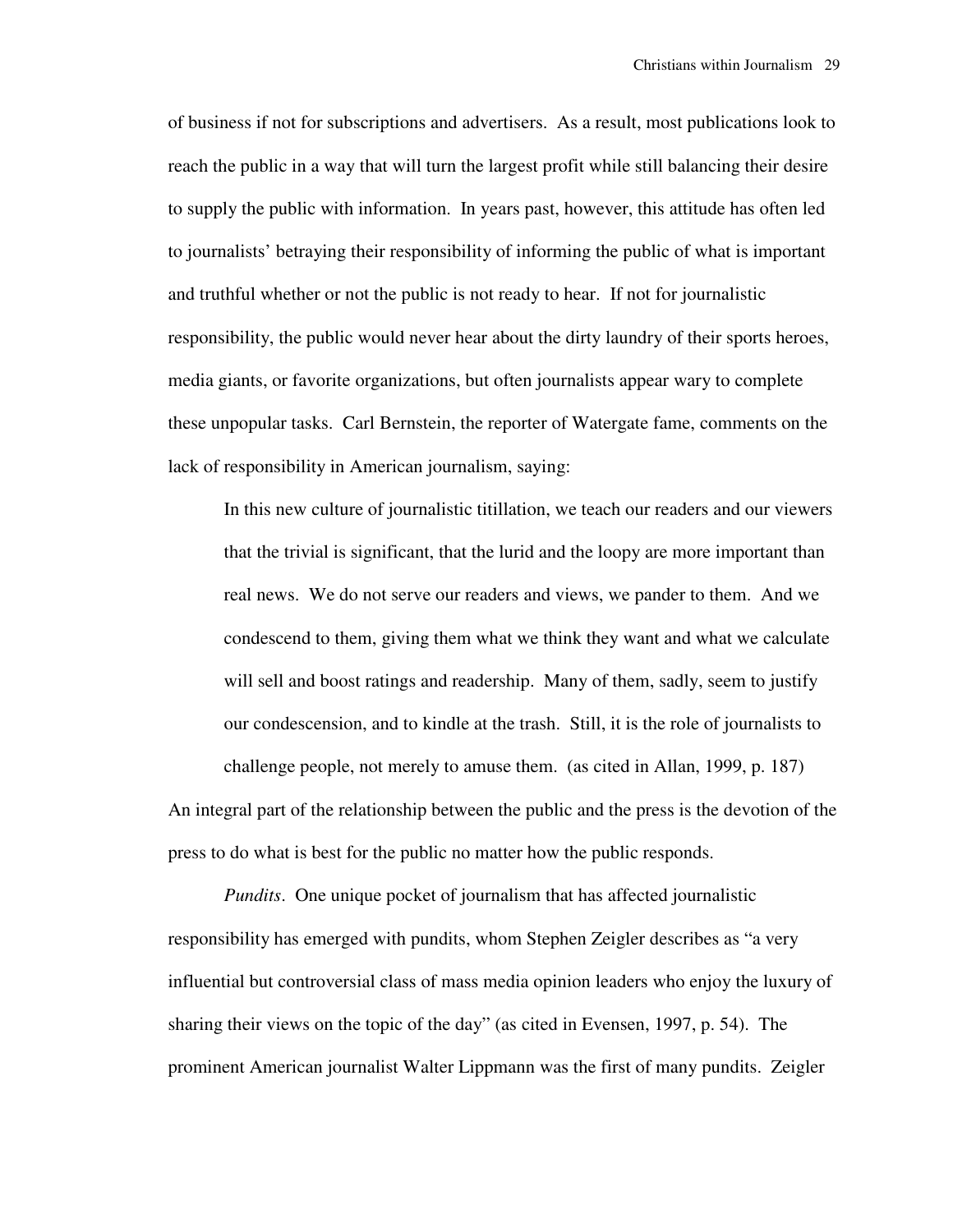notes, "Lippmann saw the pundit as 'doing what every sovereign citizen is supposed to do but has neither the time nor the interest to do for himself,' that is, educate himself and others fully about public affairs" (as cited in Evensen, 1997, p. 54). In a sense, pundits take the "why" question of journalism even further, splicing their own opinion with the news of the day and openly telling people what to think about matters. Pundits have created quite a following, and the public seems prone to take the view of these established journalists rather than do the extra research and thinking themselves. Often, people are willing to pursue with good intentions, but they lack the time or resources to form their own opinions. Punditry, however, often also fails in the eyes of journalistic responsibility. Many pundits are not thoroughly schooled as journalists or even ethical reasoners. Furthermore, pundits often are required not only to offer opinions on the present but also what will happen in the future. Zeigler writes, "Instead of reporting and analyzing current policies and issues, they are expected to predict the future, and usually they do so with all the accuracy of astrologers and bartenders" (as cited in Evensen, 1997, p. 56). As a result, this wing of journalism further corrodes the ability to carry out the responsibility journalists have to provide the public with what is important. Pundits – and the public's embracing of pundits – can often keep people from reasoning and learning for themselves in a fuller way.

## *Requirements of Individual Journalists*

 With an idea of the relationship between the public and the press in mind, the second area of current American journalism can be examined: the requirements of individual journalists within the field. First, attention will be given to codes, guidelines,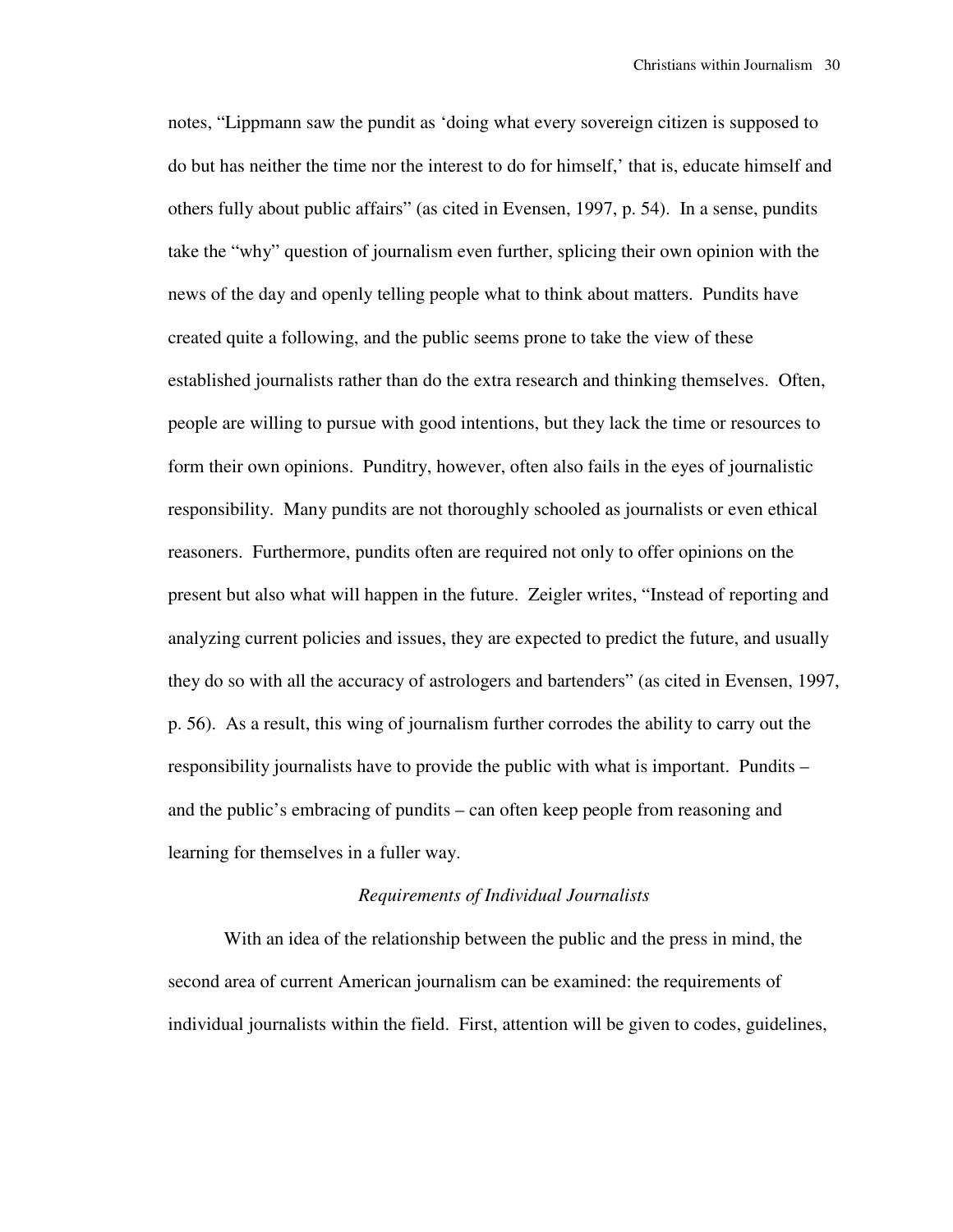and standards that are expected of journalists. Second, personal qualities and traits necessary for an American journalist will be observed.

## *Codes, Guidelines, and Standards*

 As mentioned before, journalists have the unique privilege of not needing a license to practice their craft. Some regulations have been passed in the United States concerning the Federal Communication Commission (FCC) as well as the country's legal system, but for the most part, the journalists themselves must decide what is right and wrong in the craft. Black, et. al (1999) write:

Unlike other professionals who have institutionally defined social roles and ethics, journalists have been left to their own devices in working out their social roles and in determining their ethics, and then in justifying those roles and ethics to the public. (p. 16)

Whereas other professions for the greater good, such as medicine or the military, have distinct rules and principles, journalism has no such restrictions, governmental or otherwise. While the freedom provided is a great plus for journalism, the lack of set standards has also created a problem, and attempts have been made to lay down basic guidelines.

 The Society of Professional Journalists has devised a code of ethics, and the Hutchins Commission is known for its basic guidelines, both of which will be discussed later. Most journalists agree, however, that the bulk of responsibility in the field rests with individual journalists. Leonard Silk (1984) writes, "While maintaining high professional standards ought certainly to be a major responsibility of publishers and top editors, I think it is up to reporters and other editors to insist on such standards and carry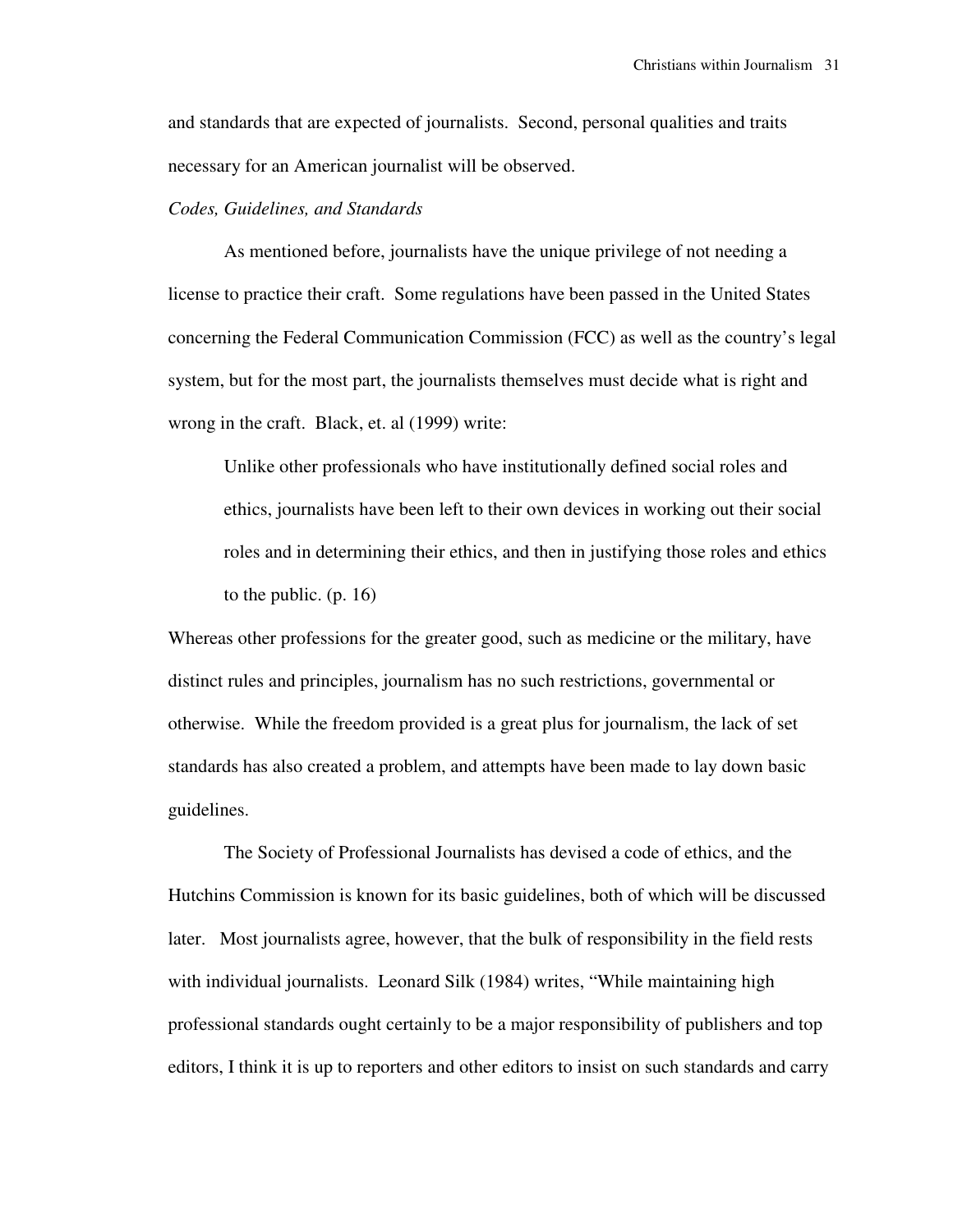them out voluntarily and determinedly" (p. 90). He continues to explain that journalists who take the high road will not always benefit: "If you are going to be a tough and honest reporter and a good person, you have to be prepared to pay the price and not necessarily to expect a reward. You do the job for its own sake, because it is the right thing to do" (p. 90). These requirements of journalists are remarkably similar to what is expected of Christians in the secular world. While some fields, such as medicine, may be regulated by a moral code that would be similar to that of a Christian's (such as valuing life), journalistic organizations can often be driven by desires for money or acceptance – goals that are contrary to the basic life of a Christian. Thus, an effectively moral and ethical journalist – whether Christian or not – will face many of the same struggles a Christian will within the field. This journalist must be self-motivated to do what is right.

The most well-known code, the Society of Professional Journalists' Code of Ethics (2006), has four basic points: seek truth and report it, minimize harm, act independently, and be accountable ("Code of Ethics"). The code's preamble reads:

Members of the Society of Professional Journalists believe that public enlightenment is the forerunner of justice and the foundation of democracy. The duty of the journalist is to further those ends by seeking truth and providing a fair and comprehensive account of events and issues. Conscientious journalists from all media and specialties strive to serve the public with thoroughness and honesty. Professional integrity is the cornerstone of a journalist's credibility. ("Code of Ethics," para. 1)

Although the code gives a few specifics, most of the responsibility is left to the journalist.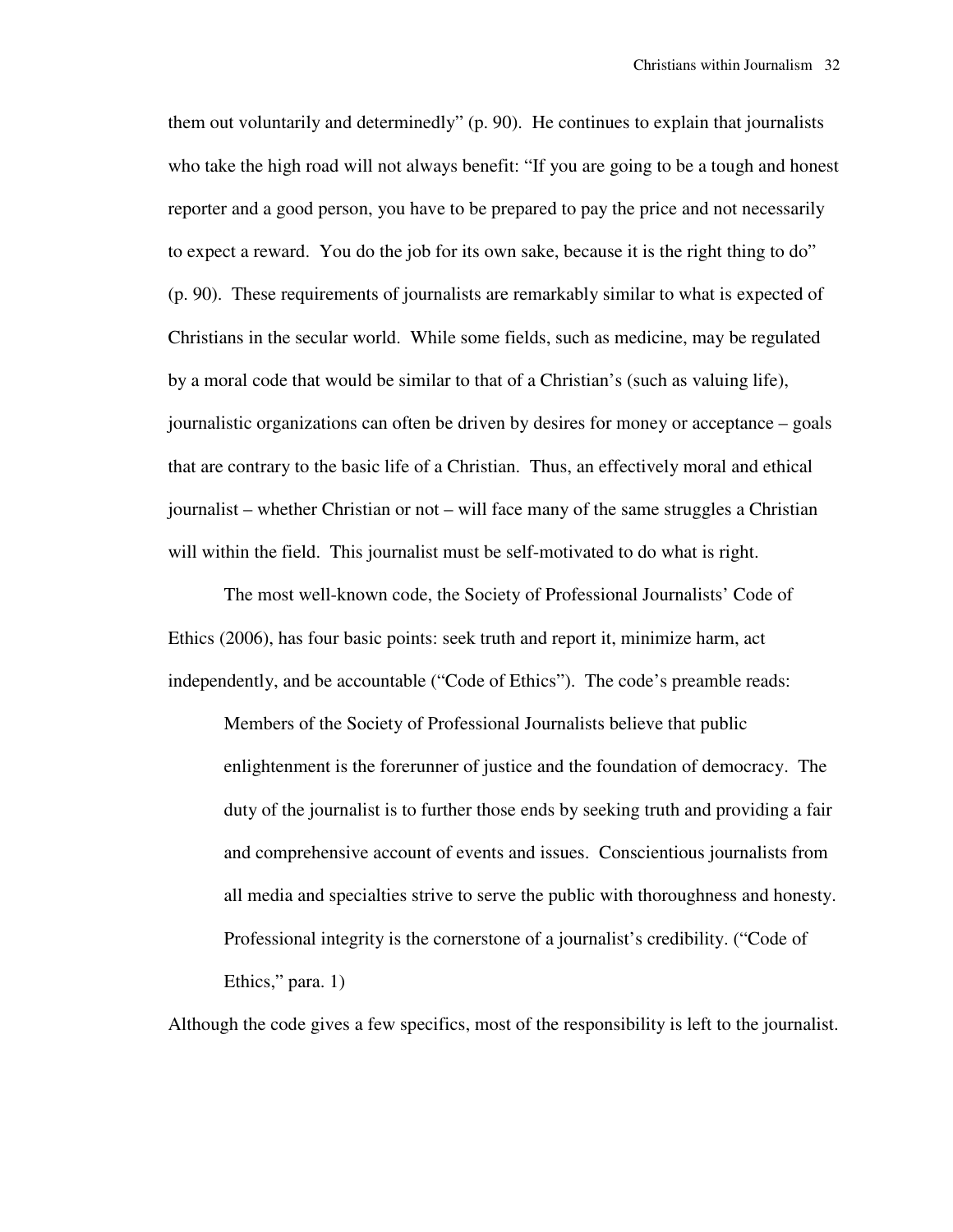Another influential standard in journalist ethics is that of the Hutchins

Commission, which sets forth five basic requirements for the press:

1. The press must give a truthful, comprehensive, and intelligent account of the day's events in a context that gives them some meaning.

2. The press must provide a forum for the exchange of comment and criticism.

3. The press must project a representative picture of the constituent groups in the society.

4. The press must present and clarify the goals and values of the society.

5. The press must provide full access to the day's intelligence. (as cited in Mencher, 2006, p. 560)

These guidelines apply more to groups and publications rather than the individual.

Another interesting set of guidelines is that of Walter Williams, who wrote a

"Journalist's Creed" about 100 years ago at the Missouri School of Journalism. He gives mention to God as part of the necessities for journalism. The creed (2008) reads:

I believe in the profession of journalism.

 I believe that the public journal is a public trust; that all connected with it are, to the full measure of their responsibility, trustees for the public; that acceptance of a lesser service than the public service is betrayal of this trust.

I believe that clear thinking and clear statement, accuracy and fairness are fundamental to good journalism.

I believe that a journalist should write only what he holds in his heart to be true. I believe that suppression of the news, for any consideration other than the welfare of society, is indefensible. I believe that no one should write as a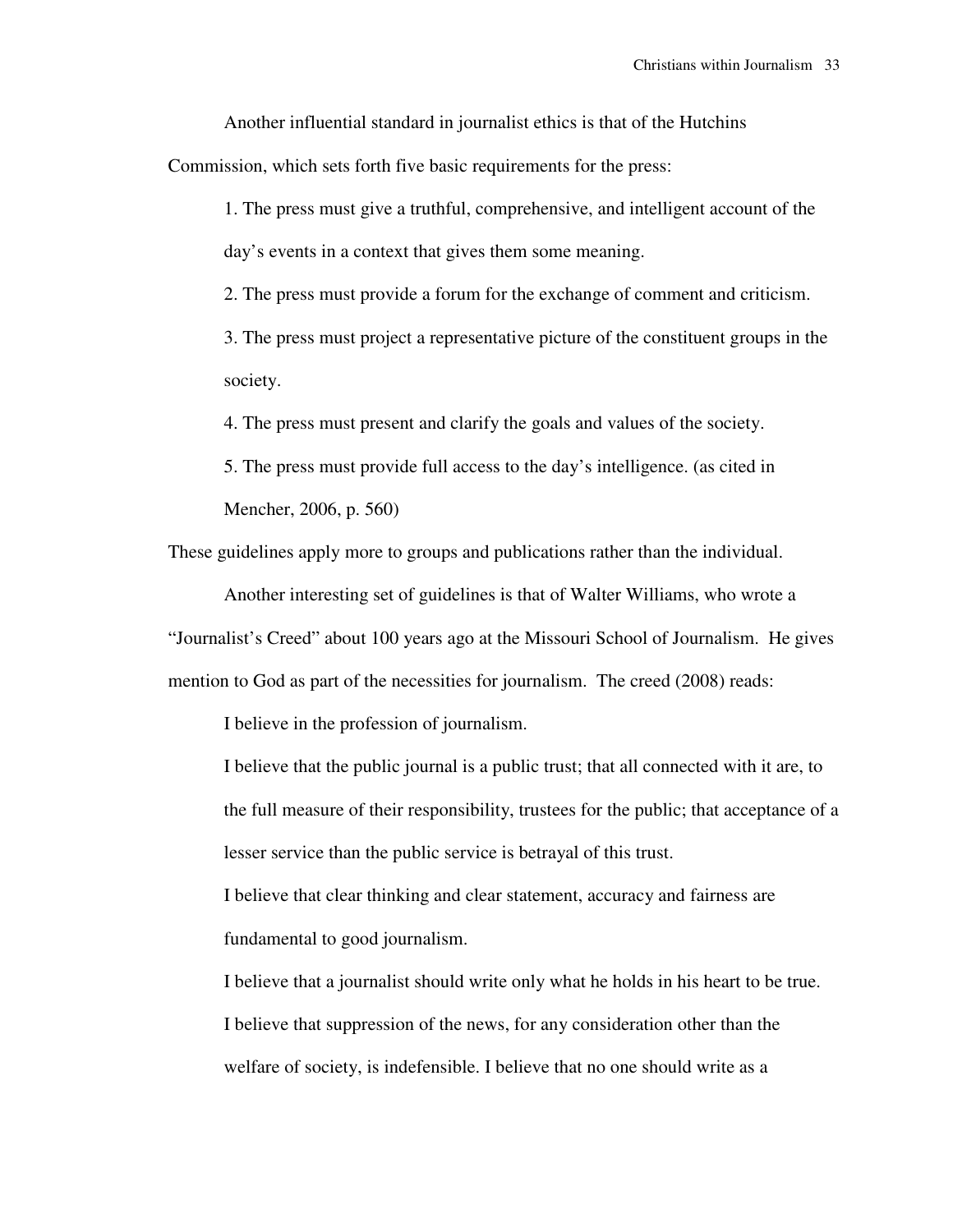journalist what he would not say as a gentleman; that bribery by one's own pocketbook is as much to be avoided as bribery by the pocketbook of another; that individual responsibility may not be escaped by pleading another's instructions or another's dividends.

I believe that advertising, news and editorial columns should alike serve the best interests of readers; that a single standard of helpful truth and cleanness should prevail for all; that the supreme test of good journalism is the measure of its public service.

I believe that the journalism which succeeds best – and best deserves success – fears God and honors Man; is stoutly independent, unmoved by pride of opinion or greed of power, constructive, tolerant but never careless, self-controlled, patient, always respectful of its readers but always unafraid, is quickly indignant at injustice; is unswayed by the appeal of privilege or the clamor of the mob; seeks to give every man a chance and, as far as law and honest wage and recognition of human brotherhood can make it so, an equal chance; is profoundly patriotic while sincerely promoting international good will and cementing worldcomradeship; is a journalism of humanity, of and for today's world. ("Journalist's Creed," para. 2-9)

#### *Personal Qualities and Traits*

With a small number of guidelines, the bulk of a journalist's qualifications are personal traits and qualities that are necessary for success. Bruce J. Evensen (1997) writes that it takes a unique person to be a journalist, for the trade does not pay a lot, and it requires many hours and personal sacrifices. However, "Those who remain generally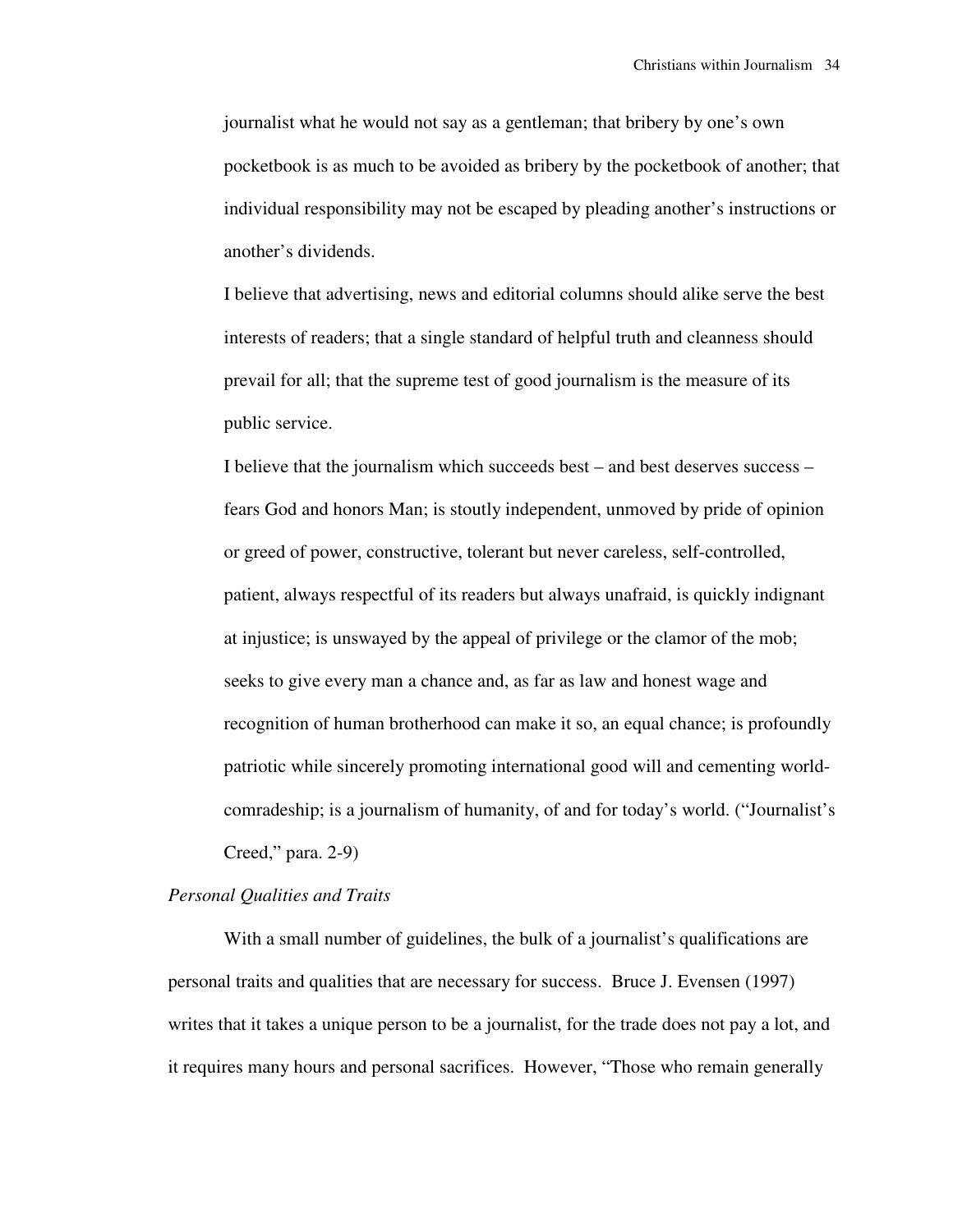do so because they cannot imagine anything else quite so satisfying" (p. 2). The love of the work is often the biggest draw for journalism, alongside the individual journalist's drive to change or reform the world and be close to history.

 Aside from a passion for the field, several qualities are key. First, an aspiring journalist must be hungry for knowledge and always be willing to read and learn. Marler (1997) says, "Intellectual curiosity, the power of acute observation, and critical thinking characterize many of the best reporters. Students entering the profession should have a love of language, an affection for history, and a passion for truth-finding" (p. 41). Ted Smythe (1997) agrees and attributes problems in the field to a dearth of such knowledge: "The lack of experienced and knowledgeable reporters on many stories is a fundamental problem in journalism, one that has no easy solution" (p. 30). These keys to good journalism come through hard work. Senator Paul Simon, a journalist himself, gives three pieces of advice to those learning the craft. First, journalists need to be skeptical enough to search out the facts, but they should not be cynical. Simon says, "The cynics aren't going to help build a better world; all they do is tear it down" (as cited in Evensen, 1997, p. 5). Second, he encourages journalists to focus on important issues, not just topics that will sell. Finally, he emphasizes the need for hard work and accurate reporting. He writes, "The brilliant journalist who does not work hard will always be surpassed by the average journalist who does" (as cited in Evensen, 1997, p. 6). As well as having these traits, which are necessary in many rigorous professions, Simon encourages journalists to have a high degree of compassion.

 Since journalists work primarily with people, they must know how to treat people well while still satisfying the need of getting the information necessary to serve the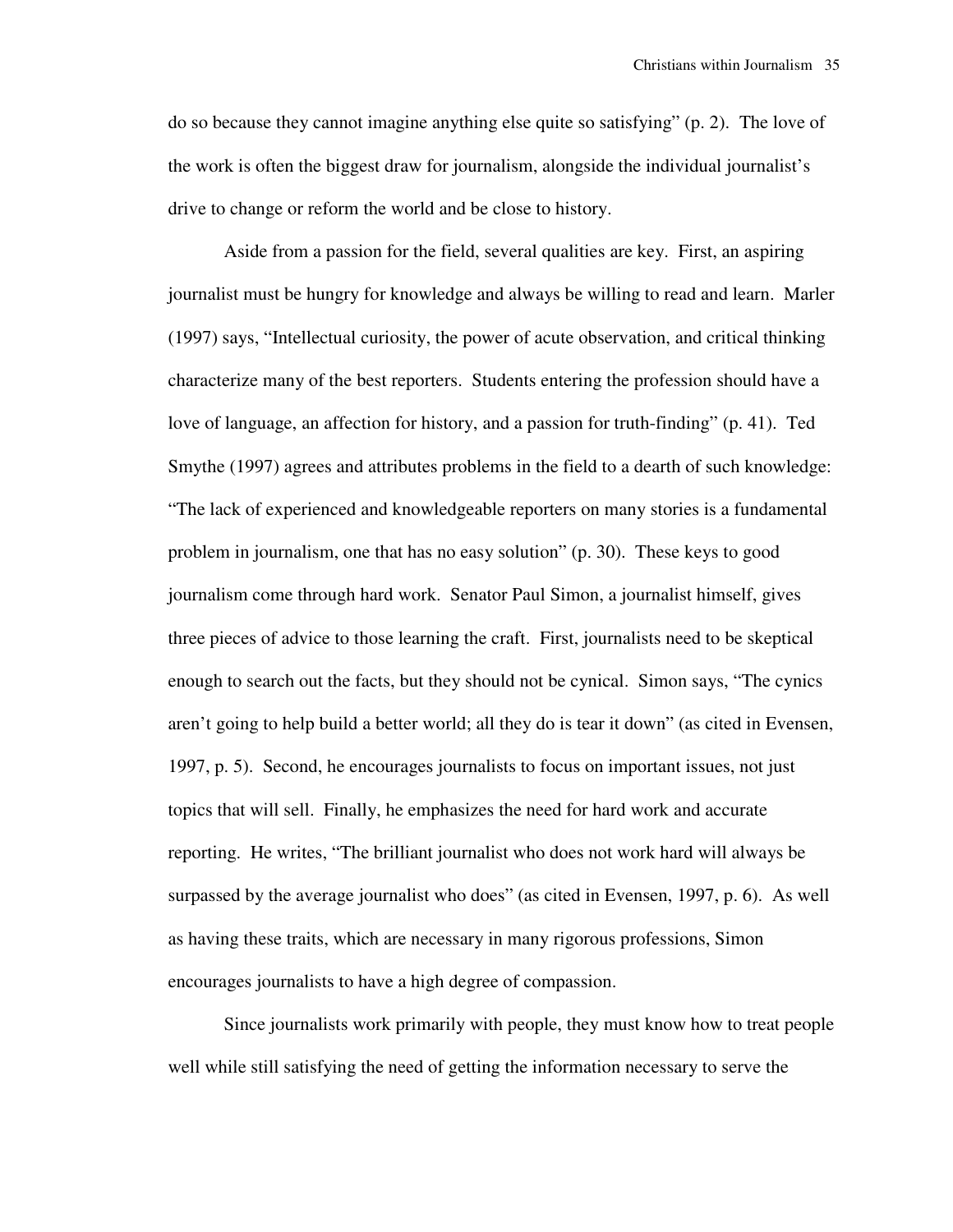public. In a field in which cutthroat competition often trumps compassion, more people are noting that sincerity from journalists could help them not only get along better with the public but also report better. Mark Hatfield (1997) says, "Some of the greatest reporters of our time – Walter Lippmann, Edward Murrow, and others – were never out to get people. They had a sense of history. They were recording events of the day for history; they believed in that purpose, and they let it drive their work" (as cited in Evensen, p. 137). Writer George Orwell thought that sincerity and clear writing went hand in hand (Willis, 2003, p. 122). Willis (2003) notes that often, the public is more receptive to accounts from people who were eyewitnesses to events and who write from a first-person perspective. Although "tradition says journalists must remain detached," he also says that people are increasingly more receptive of human journalists – ones who show emotion, feel pain, react to events, and take part in stories (p. xiv). Certainly, Christian journalists can employ compassion in their reporting as they seek to live godly lives, and the qualities of hard work and optimism also fall in line with biblical principles.

 Melvin Mencher, whose journalism textbook is widely used in the training of new journalists, made his own specific checklist of necessary traits and qualities. Some of his suggestions fall into line with character qualities that Christians should have, but some other characteristics do not. First, Mencher outlines some qualities that Christians could find biblical principles to support. Mencher (2006) says that a journalist must have "moderation in life and behavior," "the willingness to admit errors," "a capacity to endure solitude and criticism," "a commitment to work," "resistance to praise – humility," and "avoidance of the desire to please" (pp. 569-570). The final admonition –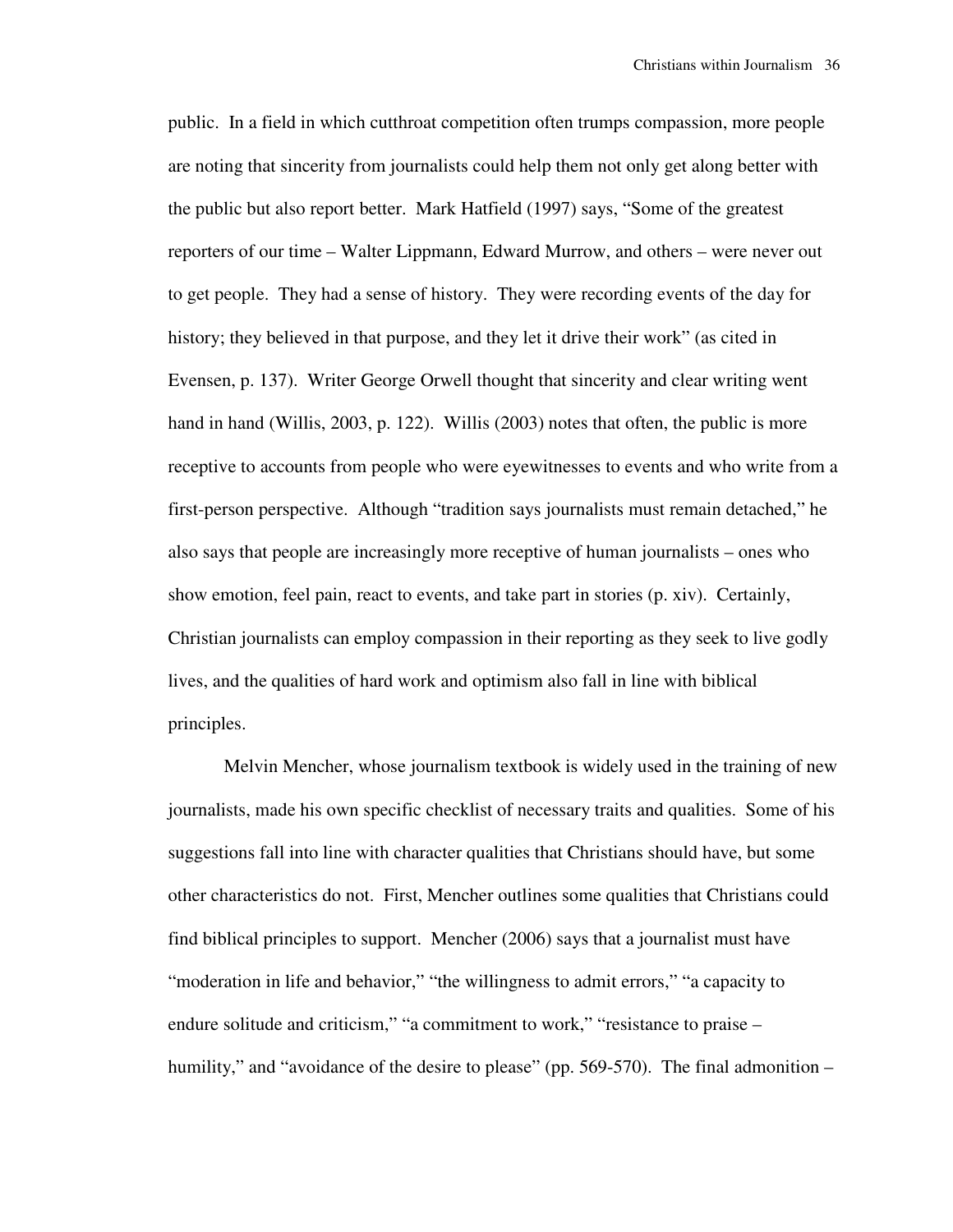not trying to please – is especially important in the field, where the greater good often should usurp heavy public opinion. Benjamin Franklin once noted, "If all printers were determined not to print anything till they were sure it would offend nobody, there would be very little printed" (as cited in Stein, 1974, p. 96).

 Mencher (2006) also mentions some characteristics that Christians should take with consideration. He says a journalist must have "responsibility to one's abilities and talent" (p. 569), to develop them and live up to them. Certainly, Christians should use God-given abilities wisely, but they must also remember that the use of talent is not an end in itself; rather, the glorification of God is the chief goal. Mencher (2006) also says that a journalist should "be committed to a value system but be free from ideologies and commitments that limit thought" (p. 571). Mencher follows this thought when he adds that a journalist needs "an open-mindedness that seeks out and tries to comprehend various points of view, including those in conflict with those the reporter holds" (p. 569). This principle presents the necessity of a balancing act for the Christian journalist. On one hand, Christians should never betray the truth and what they know to be right. On the other, Christians must also be willing to show love and understanding to all walks of life and ways of thinking. Christians need to understand that many unbelievers cannot understand the things of God since they have not accepted his truth. Just because journalists agree to listen to and learn other views does not mean they must accept them, though.

 However, while Christians may think that the lines they draw leave room for other thought and understanding inside a biblical context, most in the secular world find Christians narrow-minded and constricting. Certainly, some Christians border on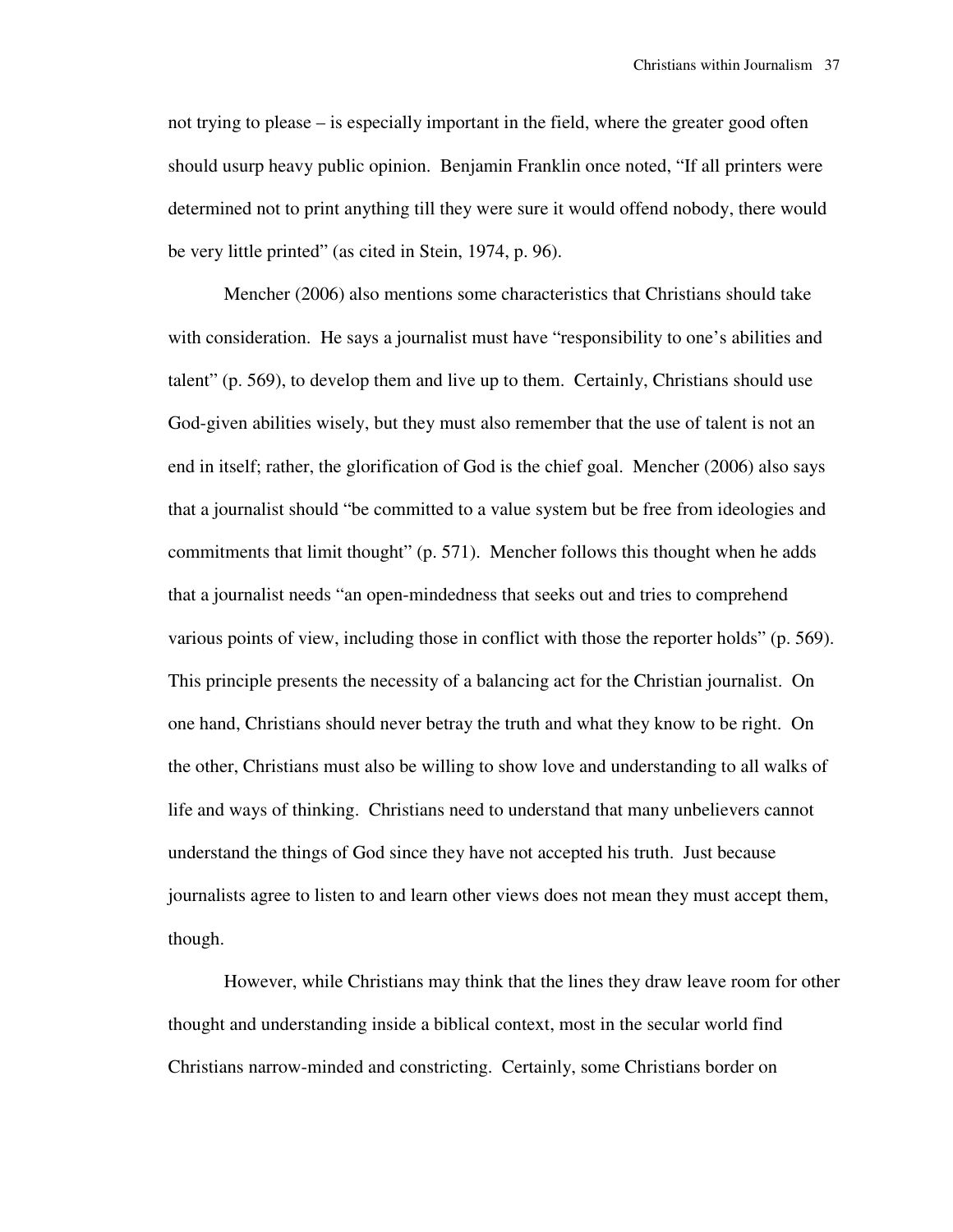legalism – adhering to rules and standards never commanded by God – simply to be "religious" or because they misinterpret the Bible. The Christian who is rooted in the word of God, however, should be bold, knowing that Biblical standards bring freedom. Mencher warns against belief systems that "limit thought"; while the Christian may know that his or her godly perspective does not limit thought, the world may think that it does.

 Finally, Mencher (2006) makes some suggestions that present clear problems for Christians. He says journalists need "a secular, scientific attitude toward the work at hand. Knowledge is allowed to speak for itself. The professional does not believe on the basis of hope but of evidence" (p. 569). He reiterates later that journalists must "believe on the basic of facts, not hope" (p. 571). While on the surface this seems like another basic tenet of journalism, this principle could make a sticky situation in answering the "why" question of journalism. Journalism – and the world – asks a lot of its journalists when it wants to know why things happen by only including what can be seen, touched, or heard. Any conjecture without fact will have difficulty being accepted in journalism, but matters of faith are especially ridiculed. Christians live lives of faith, and often what they see as clear evidence is interpreted as mere hope by the world. As a result, Christians need to be aware of how faith is viewed in journalism, and they should be careful as to what they deem as evidence among many who will not understand their convictions. Being a Christian in journalism is not just applying a Christian worldview to writing but also working with people both inside and outside the journalistic realm. All of this will determine a Christian example.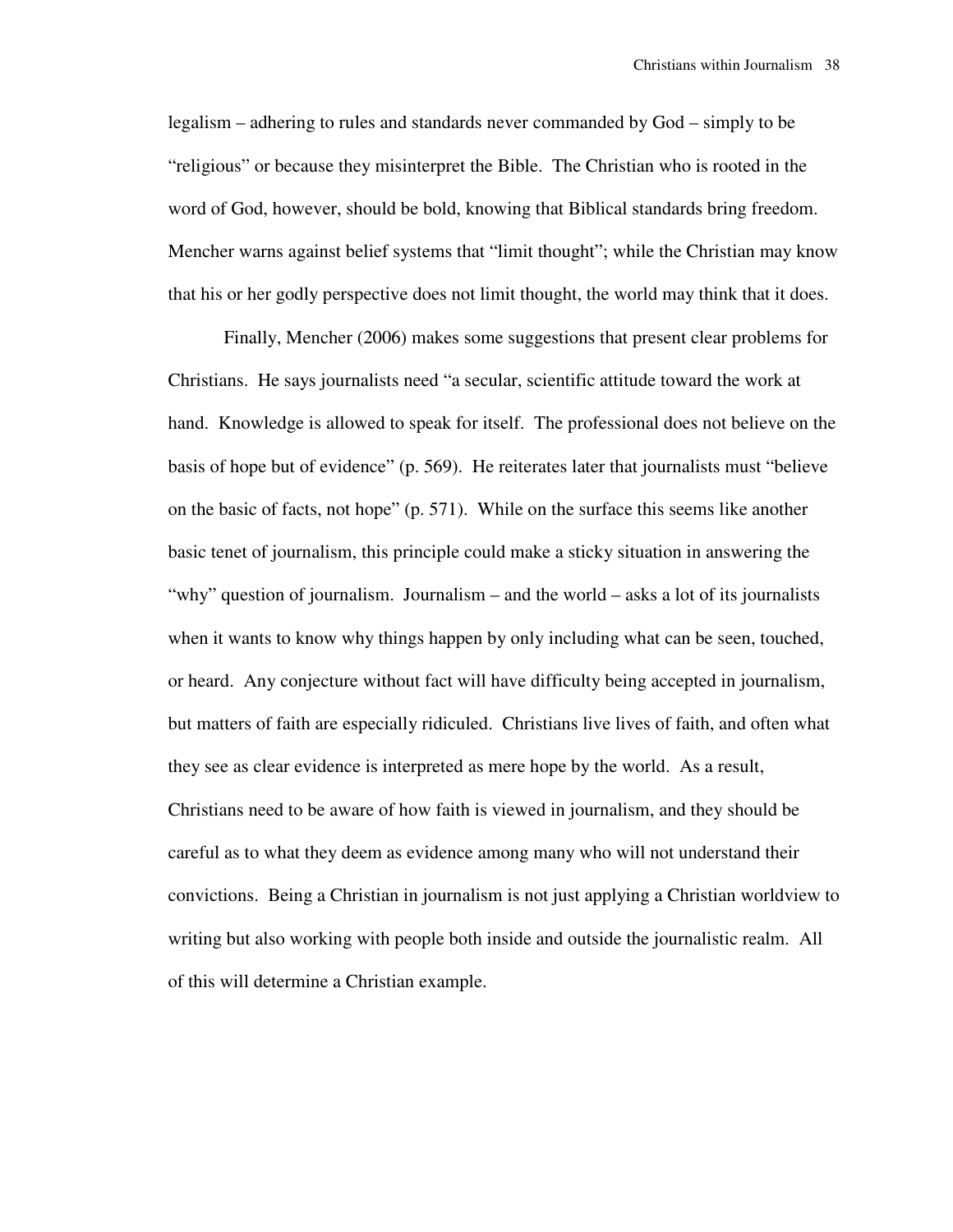#### *Current Problems in Journalism*

 With an idea of what is required of the modern journalist, attention can now be given to some major problem areas in the field for which Christians need to be prepared. The four major areas that will be discussed are tolerance, ethics, bias, and objectivity. Although a study of each area could be lengthy, a brief sketch of each problem area will suffice for Christians looking for practical applications of Christian principles in the journalistic world.

#### *Tolerance*

 First, tolerance is a major force in modern society, especially in the last half century. As American culture has changed, more emphasis has been accorded to accepting different views, mostly in the area of religion, morals, and beliefs. Those who oppose changes are often seen as opposed to enlightenment or advancement, and in a society that values improvement (an evolution to a higher level), such opposition is not well-received. One example of tolerance in journalism today is how the press handles homosexuality. When AIDS first struck America, the disease was largely portrayed in the media as an epidemic – unstoppable to the human race, able to affect anyone despite most medical findings, according to Kuypers. Years passed before the real truth – that AIDS is primarily carried among homosexuals – was accepted. The press has also supported the idea that homosexuality is genetic, a theory still disputed in science. Much of the press continues to try to place homosexuality on the same tier as heterosexuality, just as blacks are equal with whites and women are equal with men (two undisputed facts); the press often sees this as the next civil rights case in a society that has largely begun to agree.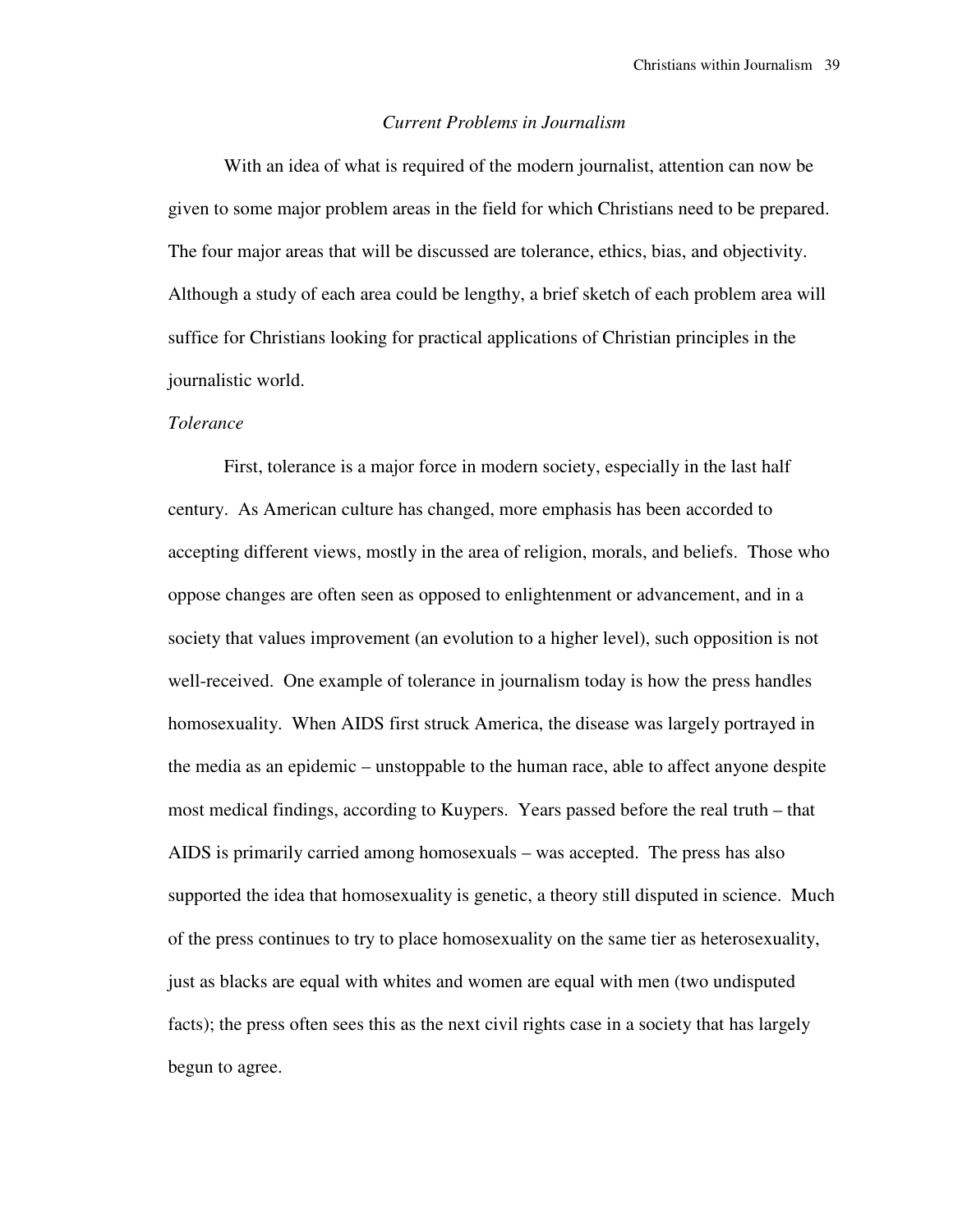While the issue of homosexuality and its roots and effects can be disputed, the press has given a definite endorsement to one side. Kuypers (2002) addresses the portrayal of homosexuality in the media. He concludes, "Those that disagree with the press view are at best misinformed and misguided; at worst, they are hateful, intolerant, and bigoted" (p. 226). Homosexuality is just one area in which those that oppose the main view get ostracized as haters. The tolerance promoted with cases such as homosexuality can be expected to expand to other areas that were once viewed as clearly right or wrong. Already, society looks to provide sameness even though people may not work equally, spend equally, or come to the table with equal health, for example. Opposition to tolerance, however, is seen as hatred toward people even though runaway tolerance could have detrimental effects.

 An interesting aspect about tolerance is this: to portray an attitude of complete tolerance, tolerance supporters must be intolerant to anyone who is in any way at all "intolerant." For instance, if a Christian group were to be intolerant to something they believe to be very wrong, such as sex outside of marriage, those supporting tolerance would criticize the group for their intolerance. Ironically, however, they would be intolerant themselves. Tolerance no longer includes merely accepting that others have different beliefs; now tolerance encourages all people to accept the beliefs of others. In theory, tolerance seems like a great idea for a world looking for unification and peace, but once a closer look is taken inside the nature of man and the regular problems the world encounters, it can be seen that tolerance, without being adequately principled and rationally constrained, is a largely impractical ideal. Most people who have specific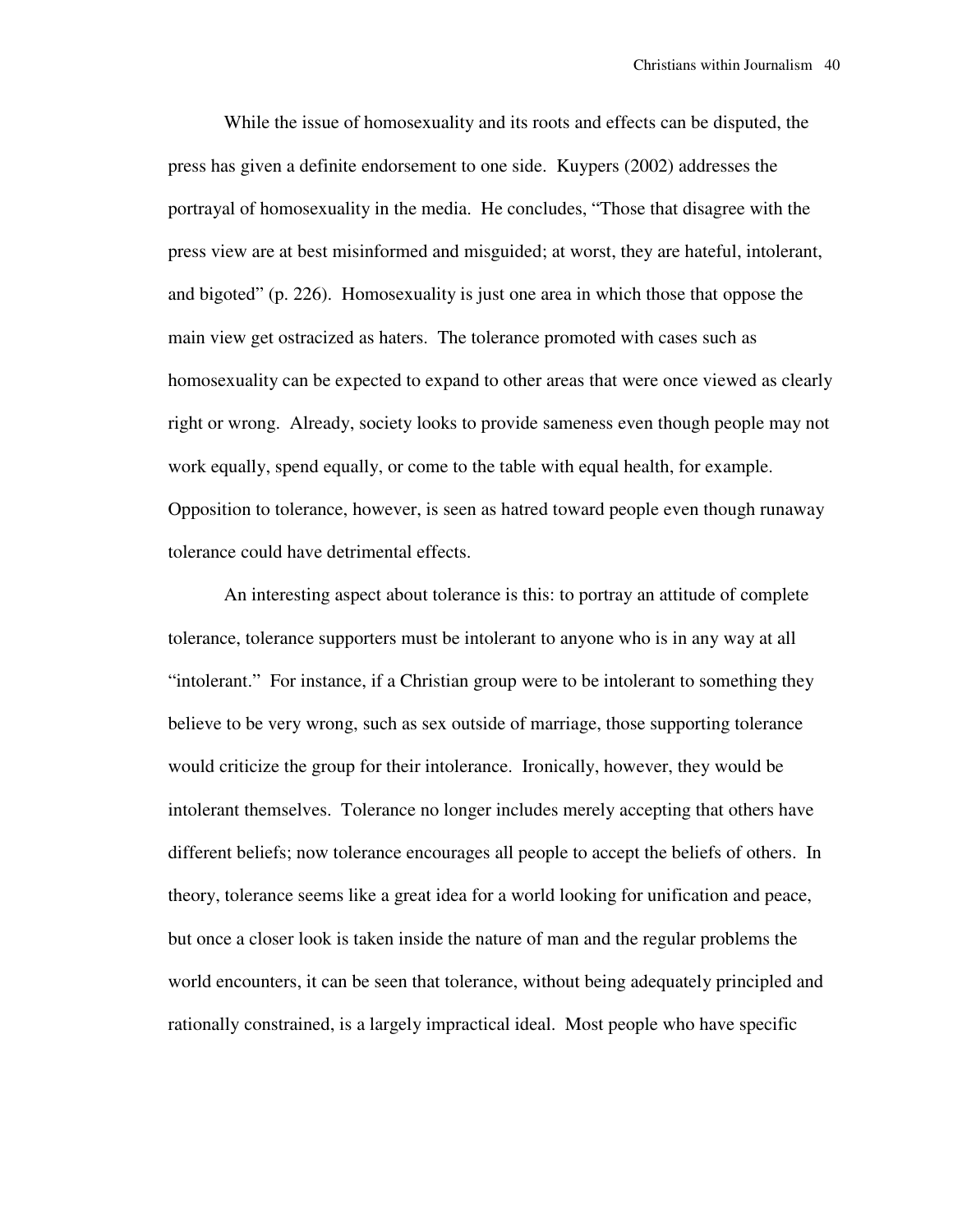beliefs (that are prone to be "intolerant" beliefs) believe that way for very specific, strong reasons. Proctor (2000) writes:

Obviously, such a view of tolerance consigns practically everyone who is serious about his or her faith to the nethermost realm of the intolerant because most serious believers do assume their particular faith is superior. Otherwise, they wouldn't have committed themselves to that particular one and excluded all the others! (p. 95)

This attitude occurs not only with Christians but also with many religious groups, some of the more prominent being Hindus and Muslims.

 Christians must remain strong in their convictions but also must be increasingly sensitive to different viewpoints, including the intolerant who do not understand Christians' apparent lack of tolerance. Once again, however, it is important that Christians do not seek to please men rather than God, to whom they owe allegiance. If Christ had tolerated other views in the manner promoted today, his earthly ministry would have been brief or non-existent. Instead, he ate with sinners, loved people, influenced lives, and lovingly but honestly told people when they were wrong while also supplying a message of hope. If Christians are to swim against the tide of modern tolerance, they must do it like Christ.

#### *Ethics*

 The second major problem area in journalism relates to ethics. This area is especially problematic because, as mentioned before, journalism has no laws to follow, only suggested codes or guidelines. Rather, individuals themselves must do what is right. Knowlton (1997) outlines the difference between ethics and prudence. Prudence is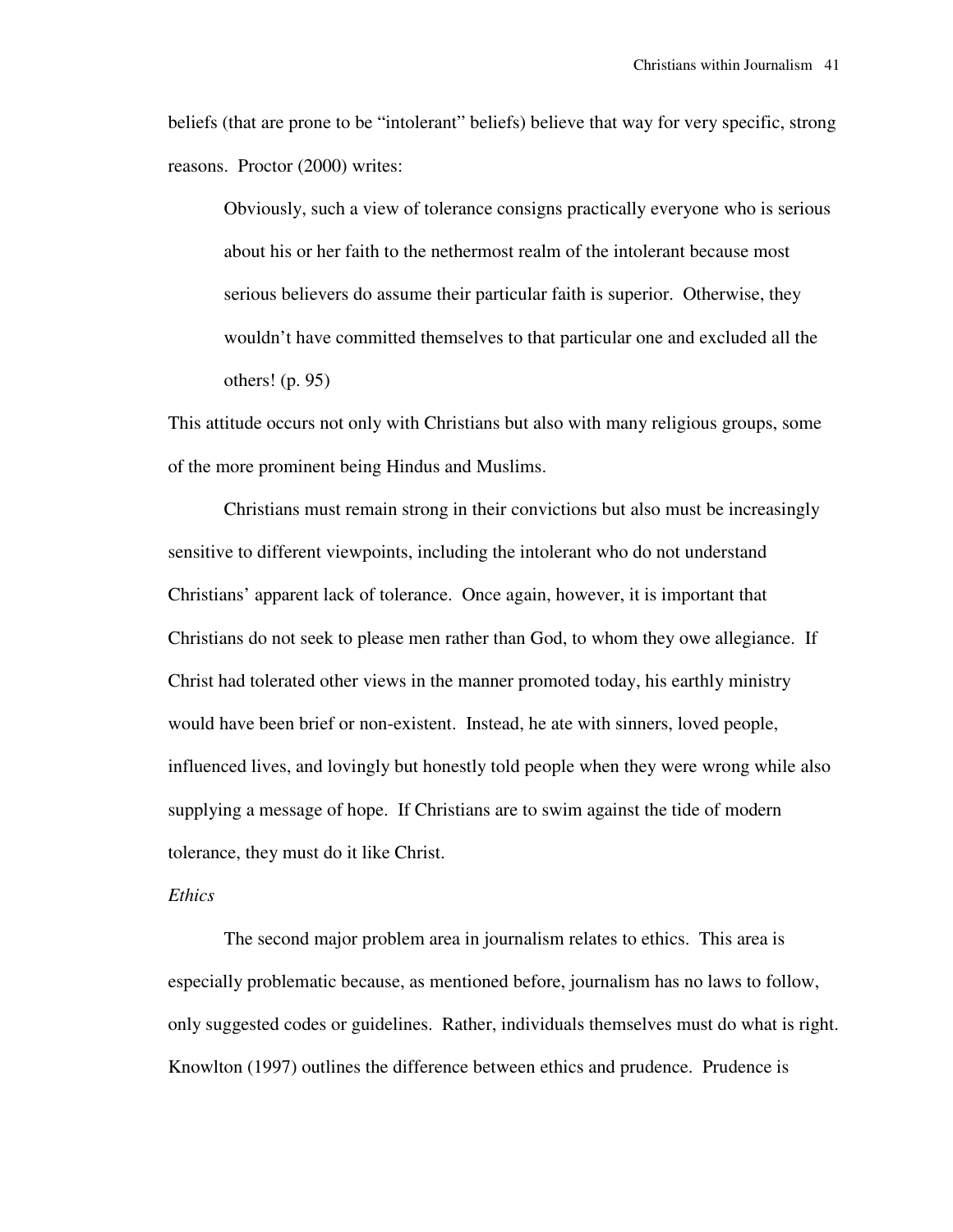looking out for self, in a practical way, such as not crossing a street without looking; ethics is employing principles that extend beyond self, such as not speeding because the consequences may affect others. Whereas prudence may suffice in everyday life, a journalist has to appeal to ethics because every decision will affect many in the public.

 The philosopher Aristotle was one of the first to examine ethics closely in the western philosophic tradition. Willis (2003) writes, "Aristotle believed that the purpose of ethics in human life was to help make people happy, and that the only way to do this was through a set of intangible laws, called ethics" (p. 120). Aristotle's musings found that most of ethics involved a balance of reasoning and emotions. Throughout the years, journalists have tried to place that balance within a list of codes, procedures, and ideals that help the range of press freedom, but morals often exceed basic legality, making it difficult to balance freedom and correct action. Steven Klaidman and Tom L. Beauchamp (1987) write, "A law-abiding person is not necessarily morally virtuous, and if an act is legally acceptable that fact alone does not make it morally acceptable" (p. 12). Their practical application of such a case was Janet Cooke's invention of a fictional character for her story – a legal method that was by no means morally responsible. This fabrication caused trouble for the *Washington Post*, led to Cooke being fired and returning her Pulitzer Prize, and also stood as an important example to ethics teachers trying to train new journalists. Morality often goes beyond the bounds of freedom of the press.

 Ethics in any area of life is a complex topic. Within journalism, the issue is complicated by competing desires to inform the public as well as the desire to do what is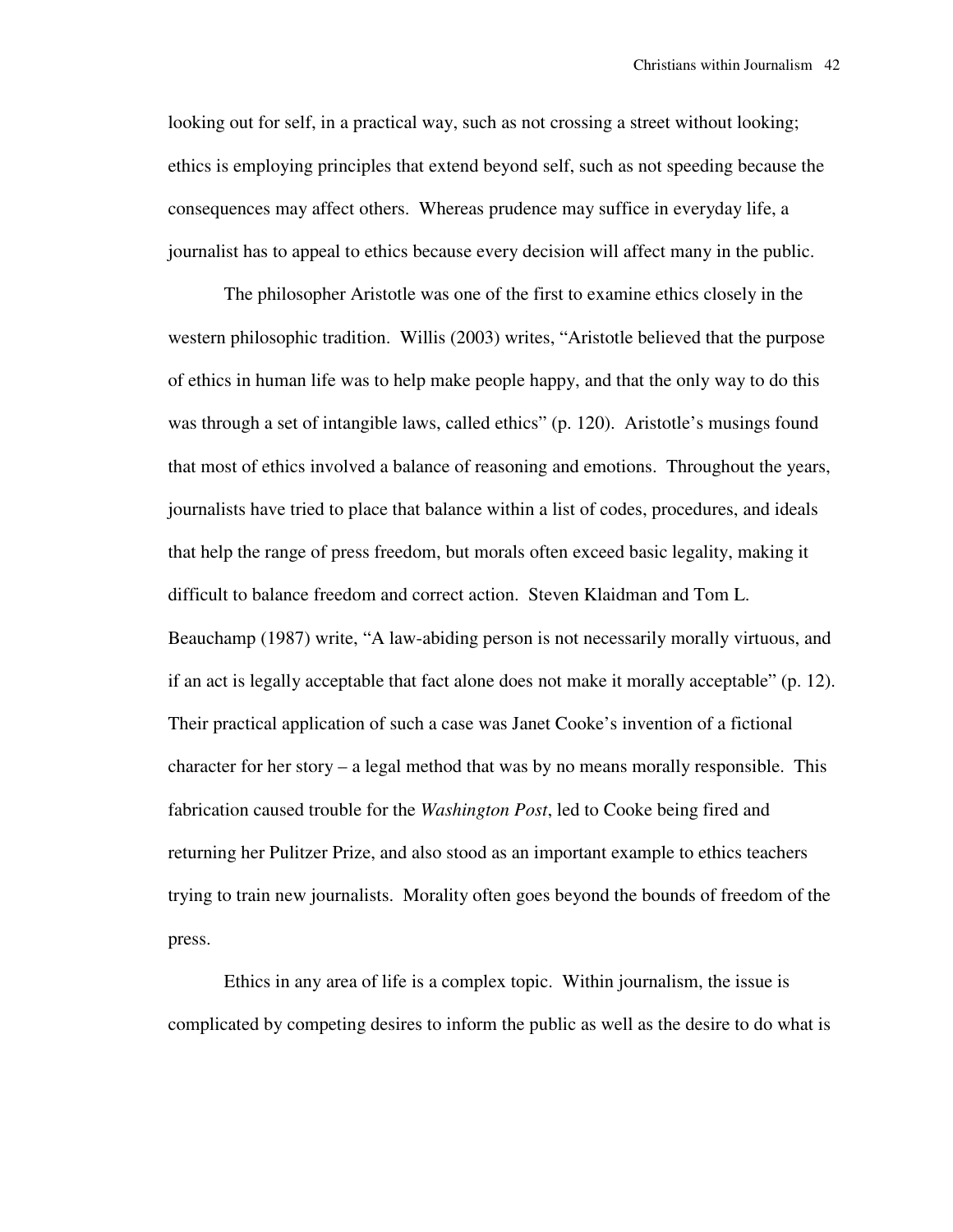right, protect innocent people, and uphold personal convictions. Black, et. al (1999) write in their journalism handbook:

Doing ethics in journalism is not just deciding between two choices, right and wrong, when facing an ethical dilemma. The ethical decision is much more difficult and complex. It's about developing a range of acceptable actions and choosing from among them. It's about considering the consequences of those actions. And it's about basic decisions on obligation, on the principles of the journalist's duty to the public. True ethical decision making is also about public justification, the ability to explain clearly and fully the process of how and why decisions are made. (p. 51)

Considering the consequences of ethical decisions on the public is important in journalism, but two different forms of thinking exist as to how to handle ethics. In one form, making ethical decisions based on duty, consideration is given to consequences in a grand scheme as to what is good for all people at all times, even under an intangible set of laws or a God-like figure. In another form, ethical decisions based on consequences – best known as utilitarianism – decisions are made according to calculations of individual consequences.

 In the first form, when ethical decisions are made according to principles of duty, no basic laws are made, but an understanding of morality is required so that journalists can work inside a basic framework. With this method, there are what Black, et. al (1999) call "guideposts," or tenets of ethical decision making such as being accountable, showing independence, being informed, seeking to educate, showing all perspectives, and emanating compassion, to name a few (p. 55). To succeed, personal character must be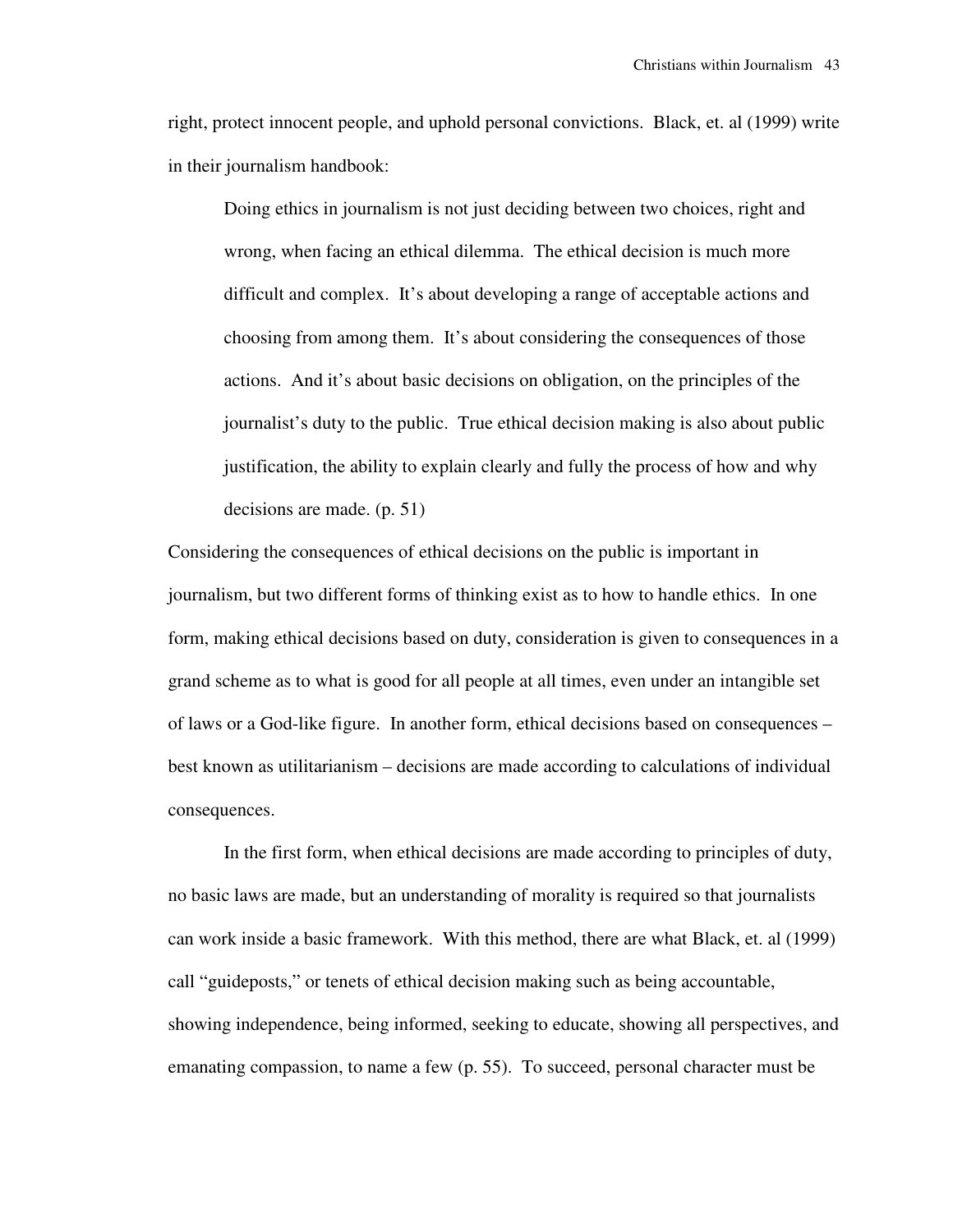supreme. Within this ideal are where the codes of journalism stand. These codes are suggested to journalists as basic guidelines to follow when making decisions.

 While attempts at laws and codes have helped journalism, strong ethics for individuals are impossible unless those individuals devise a basic framework they can work within. The codes and laws may fall within that framework, but journalists must have an idea of what to do when questions arise outside of the pre-described boundaries. For Christians, the framework is God and Scripture, with which codes and guidelines often agree. The Christian framework also provides an overarching standard by which a Christian can always live even when man-made standards fail.

 *Utilitarianism.* The other method of making ethical decisions, which is according to consequences, is known as utilitarianism. John Stuart Mill, an early advocate of the idea, called it the "greatest happiness principle" (as cited in Evensen, 1997, p. 61). With utilitarianism, a calculation of risk and benefit is assessed to see what is the greatest good for the greatest number of people. Criticism of the theory is wide, however, for several reasons. Black, et al., write, "For one thing, this approach can place a disproportionate weight on justifying actions that serve the greatest good for the greatest number of people" (p. 54). Lee Wilkins and Renita Coleman (2005) add, "The main weakness of utilitarianism is its simplistic calculation of risk and benefit, which is vulnerable to uncertainty and imprecision" (p. 94). Knowlton (1997) remarks, "The most common complaint about Mill's greatest happiness principle is that it specifically denies any sense of right or wrong independent of outcome" (p. 61). All of these reasons have led to a distrust in the utilitarian method, although the principle is still often used in smaller cases.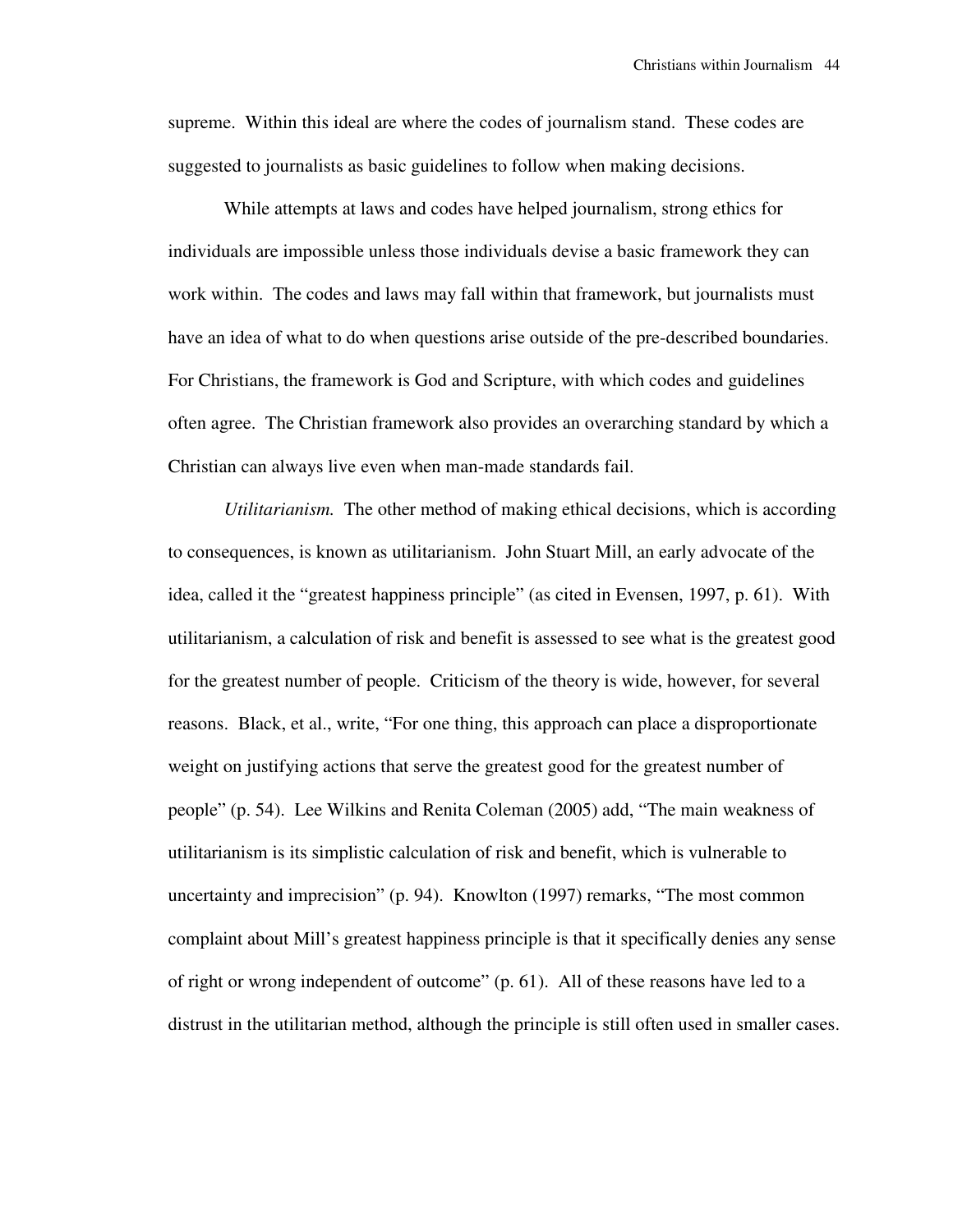*Specific applications for Christians.* For the Christian, the correct method of ethical reasoning is clear. Christian journalists should make decisions based on duty – overarching guidelines – rather than straight consequences, although biblical thoughts do lend themselves to matters of virtue, too. Christians have extra help in the matter since God has provided them with the Bible, which contains a large amount of ethical guidelines. God has already seen the consequences of actions, and the commands he gives take all effects into consideration. Also, when people make decisions based on consequences, they fall prey to the evil of the end justifying the means. A Christian will trust in the sovereignty of God, not his or her sinful self, and allow God to take care of outcomes. If a Christian sticks to clear ethical principles, the sovereignty of God can be trusted in both the validity of principles and in the outcomes. Only when clear ethical guidelines are found to conflict should a Christian make consequences a major part of the decision-making process.

 *Misuse of ethics*. The final area of ethics to examine is the misuse of ethics. Obviously, when most people betray ethical principles they do it to gain something else. A predominant recurrence in these situations, however, is that journalists who ignore ethical principles place themselves in a position of control in doing so. They believe they have the wisdom, both in themselves and of the situations, to make better decisions than ethical considerations would fulfill. Wilkins and Coleman (2005) give one example with how some journalists handle deception:

For some, deception was part of a strategy to level a perceived power imbalance. Journalists revealed a preconceived notion of who is bad and who is good. Politicians, judges, and executives were deemed to have a smaller claim to truth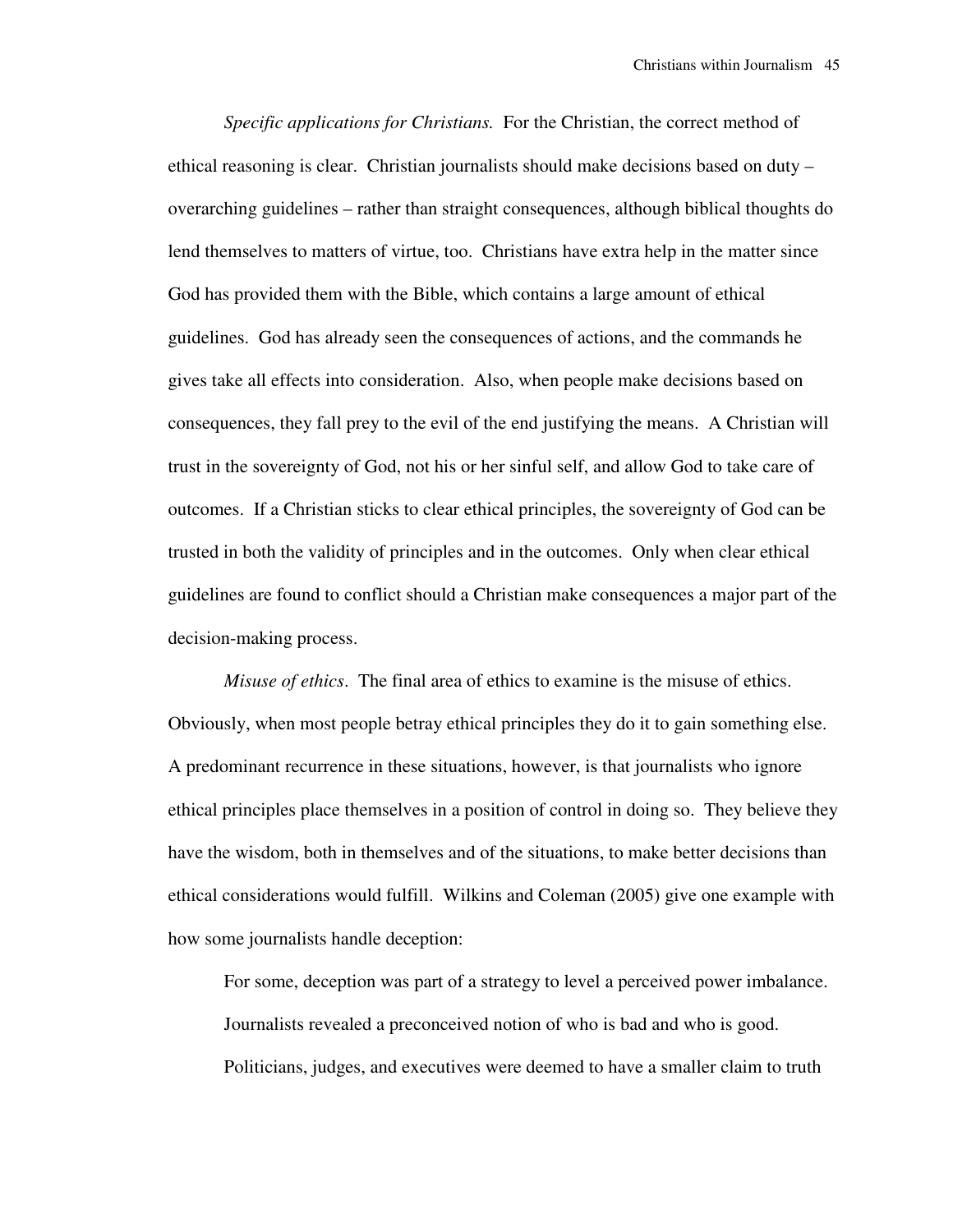than were the single mother, the blue-collar worker, or the less powerful and less media-savvy segments of society. This notion has been shaped by journalism's social surveillance function and journalists' innate distrust of institutions and officials. (p. 104)

In this instance, the journalists made the decision of who should receive a break and who should not instead of giving equal, ethical treatment to all.

 Any Christian who goes against the ethical standards given by God is also trying to place himself or herself in control. Sin began when Satan offered Adam and Eve control in the Garden of Eden, and Satan's demise began when he tried to take control from God. Throughout history, the battle between God and self or between right and wrong has been a battle of control – a quest for power. The Christian who tries to take control instead of trusting God is again repeating the mistakes of the Garden, and the consequences of these quests for control are always dire.

 *Addressing ethical problems.* Some have tried to fix ethical problems in journalism through schooling or training. Wilkins and Coleman (2005) conducted a study that "found no relationship between a journalist's tolerance of deception and whether he or she had received media ethics instruction, taken a college-level journalism class, or had been a journalism major" (p. 112). Ethics cannot merely be taught. The individual must take time to learn, develop, and internalize ethical principles personally, both through experience and study, to learn how to apply it in the journalism field. *Bias*

 In addition to tolerance and ethics, the third major area journalists must deal with today is that of bias. No matter how hard anyone tries to give "just the facts,"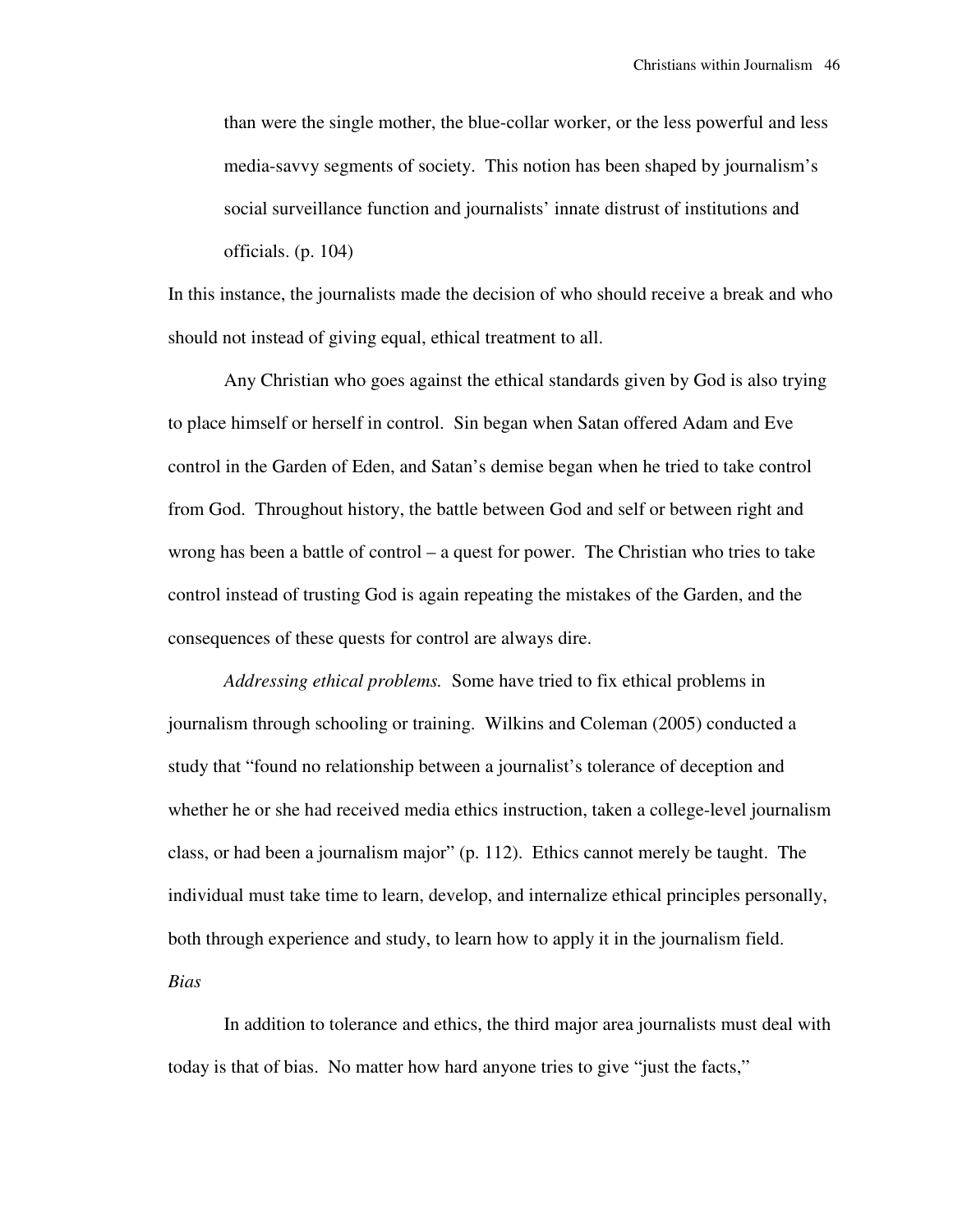interpretation can be found in almost any news story. Olasky (1988) notes, "Readers of every news story are receiving information but are also being taught, subtly or explicitly, a particular worldview, whether it is theistic, pantheistic, materialistic, or whatever" (p. 34). These worldviews come across to readers in many different ways, some more obvious than others, and often cause readers to accuse news sources of being biased.

 In recent years, the public has lost even more of its trust of the press. David Niven (2002), reacting to a survey of the American public, writes, "Americans ranked the honesty and ethics of newspaper reporters ahead of only car salesmen, insurance salesmen, and the advertising industry . . . . At the foundation of this problem is distrust and a belief that the media are biased" (p. ix). Allegations of bias are not new, however. Kuypers (2002) reports, "That bias exists in news coverage is a rather uncontested assumption; however, the type of bias operating is not generally agreed upon" (p. 16). Although all different sides claim bias is in the press, the consensus is that the news no longer conveys just the facts.

 *Public opinion.* Ted J. Smith, S. Robert Lichter, and Harris, Louis and Associates, Inc. (1997) conducted a survey to see what people wanted from the press and how journalists were viewed by the American public. People gave an overall grade of B-, which fell into what the authors rated as "respectable" (p. 12). One trend that surfaced in the survey was the gulf that the public believed was between themselves and journalists. For instance, six of ten did not think "that journalists share the same beliefs and values as the rest of the public" (p. 13). While they did see journalists as similar in areas concerning ethics, intelligence, and honesty, many saw their media counterparts as "more arrogant, more cynical, and less compassionate than most people" (p. 13). They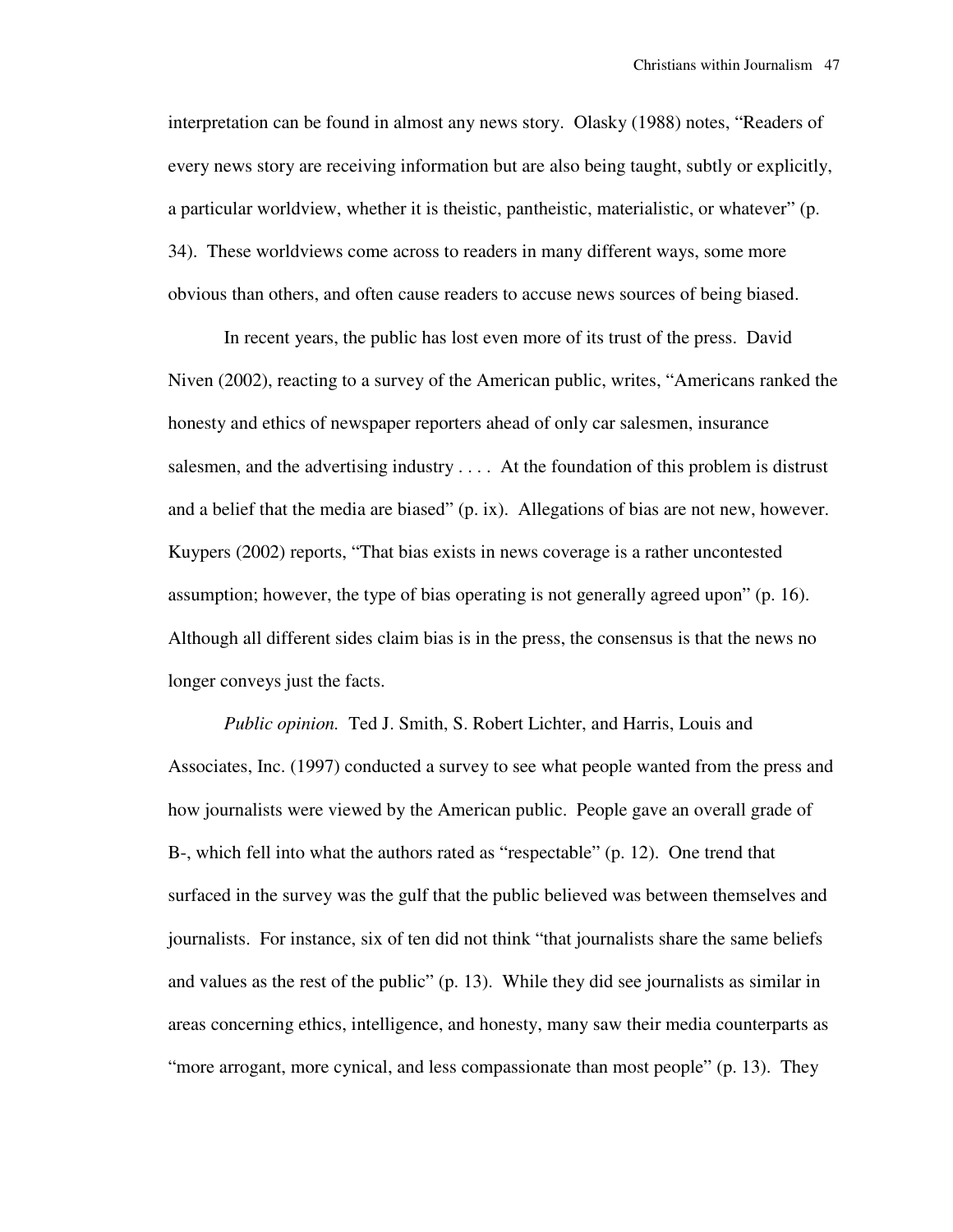also said that journalists are a "powerful, elite group," out of touch with the public as a whole (p. 13). Stemming from these concerns is the public's worry that the media favors one side on most issues, such as the 63 percent who thought one side was favored in the presentation of issues, the 77 percent who found political bias, and the 43 percent (a plurality in the question at hand) who saw the media as liberally biased.

 *What bias is.* Bias is not limited to journalism, however. Other fields face the same accusations. Whenever information is disseminated from one source to another, cries of bias should be expected, and that is why it is important to learn how to handle such accusations of bias. At the heart of the bias problem is forming a workable definition. Defining bias can be tricky, but the use of the word usually refers to a departure from the truth. *Webster* (2008) uses the words "bent" and "tendency," saying bias includes "an inclination of temperament or outlook" (para. 3). Some think it is any departure from straight facts, but that kind of reporting is both dull and nearly impossible.

 For one, bias is not partisan reporting. In partisan reporting, journalists make an obvious effort to show they are reporting a distinct side of the story, and readers generally indulge in that information because they want that viewpoint. Buchholz (1997) notes that America does not expect the press to be totally non-partisan: "Printers in England and in the British colonies did not argue that the press should be unbiased. But they did argue that the press should be free, that everyone should be allowed to write and publish whatever he wanted without government restriction and censorship" (p. 8). Thus, the freedom of the press includes the freedom of partisanship.

 Finally, a distinction should be made between bias and persuasion. With persuasion, a person uses reasoned arguments to draw a conclusion. The reader,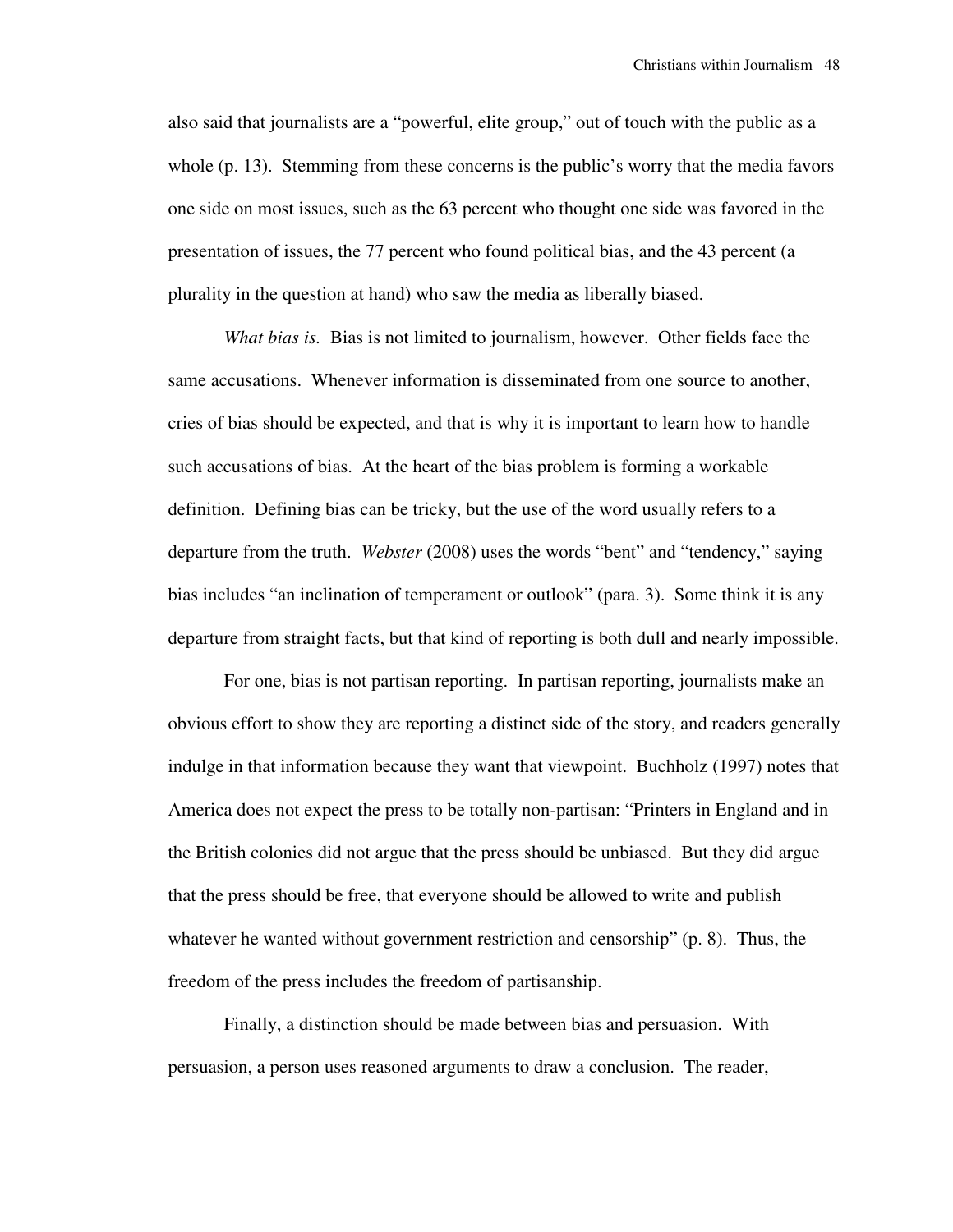however, does not have to accept this argument and should have the ability to be able to separate fact from persuasion. Although it would appear foolish to connect bias and persuasion, allegations have been made in that regard.

*Distinctly partisan press.* Shades of bias remain from the long history of journalism, during which partisan presses throughout the years gave deliberately biased news in line with specific party beliefs, a practice that continues today in a more subversive manner. The mainstream partisan press was a time of blatant bias when readers chose a publication according to the views represented inside. David Niven (2002) believes that the reason this era died out was that many Americans did not want slanted news coverage:

Long ago the partisan press died because its slanted coverage limited its market appeal to those with contrary views. Despite a long-standing economic imperative to produce neutral news, media outlets today find themselves almost thrust backward in time. For the media now, the central question may not be whether the media are biased, but whether they are perceived to be biased. A motivated, alienated constituency hungry for news is not going to endlessly consume newspapers and news shows that it considers slanted. (p. 49)

However, Niven has also noted that as Americans realize news sources are biased, they have moved away from sources with which they do not agree and sought out new outlets with different reporting. In this case, he writes about the portion of the American public that was leaving liberally-biased news sources, saying that "in an age where technology is constantly opening new paths to news (on the Internet, on an ever expanding roster of cable news channels), the move toward conservative media outlets will likely continue"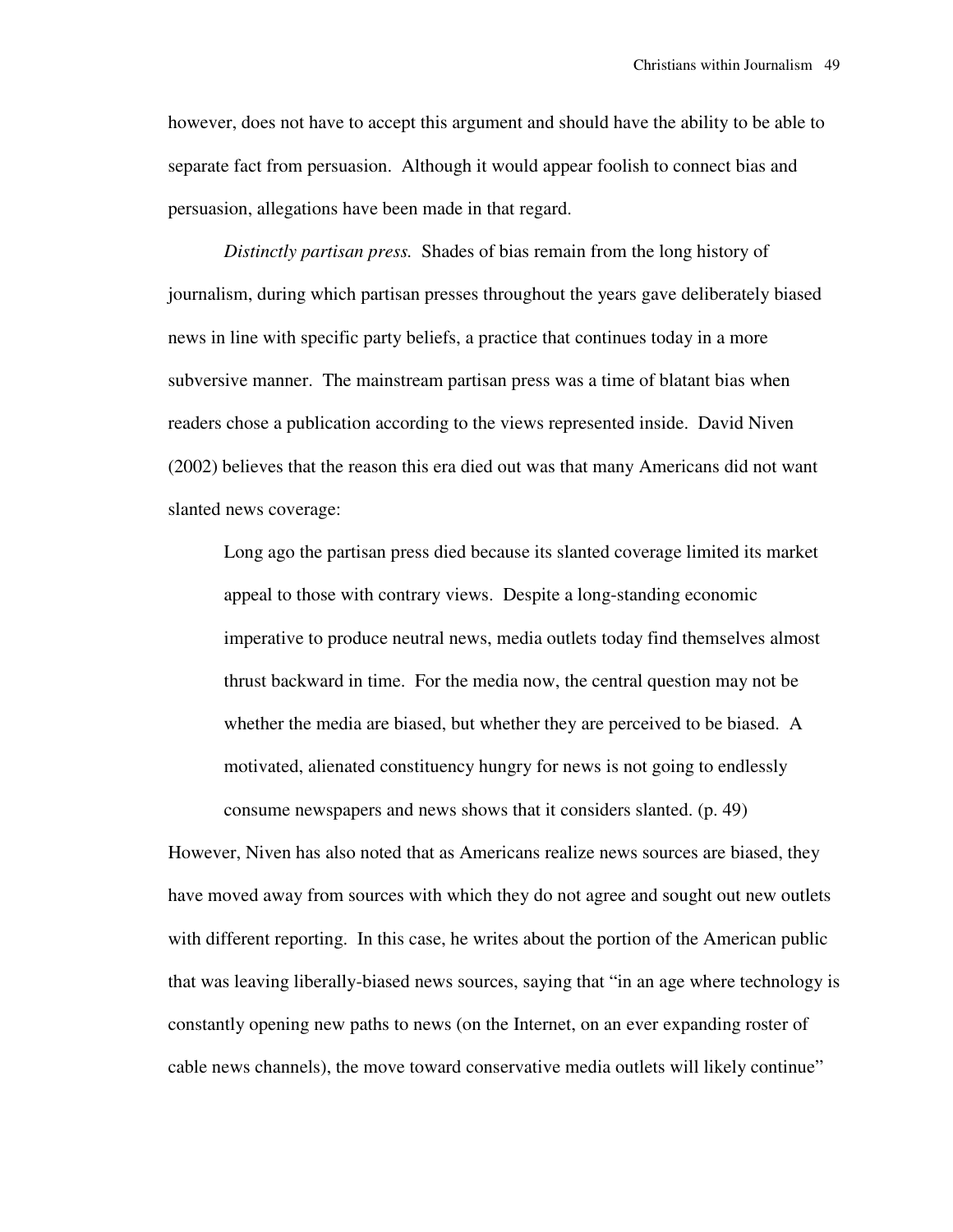(p. 49). Whether or not biased (or blatantly partisan) news is detrimental has yet to be determined. The partisan press once thrived, and as Americans seek out sources that hold similar views to their own, it appears as if the partisan press may be coming back to America through specialized news, such as individual cable channels, blogs, or diverse local publications.

*Types of bias.* Bias occurs in many different ways. Sometimes the press will slant a story to tell the public what to think, and sometimes it will arrange the facts to merely tell the public what to think about. Sometimes both sides of the story will be included, but one side will be sandwiched in with the opposing views to obscure its content or make it look foolish. The sources may be unbalanced; different groups may be labeled with negative overtones; or opposing information may be excluded. Headlines often receive the most criticism for bias as writers try to cram the gist of the story into one line. Conflicts of interest, personal views, suspect story selection, and information from univocal sources are other neon signs for bias.

*Internal censorship: A cause of bias.* Although the government is not allowed to censor publications, plenty of censorship goes on within organizations, and that is where bias most often takes place. While journalists put a lot into their stories, much of what happens between turning the copy in and the printed page is a result of how management and editors work with the story. Often, the views of the executives of the organization mandate the bias portrayed. Bernard Goldberg wrote the best-selling book *Bias*, which uncovers insider details about bias within major news corporations, most specifically CBS News, where Goldberg worked. Throughout his book, he shows examples of how bias exists in media organizations. One trend he notes is that while organizations have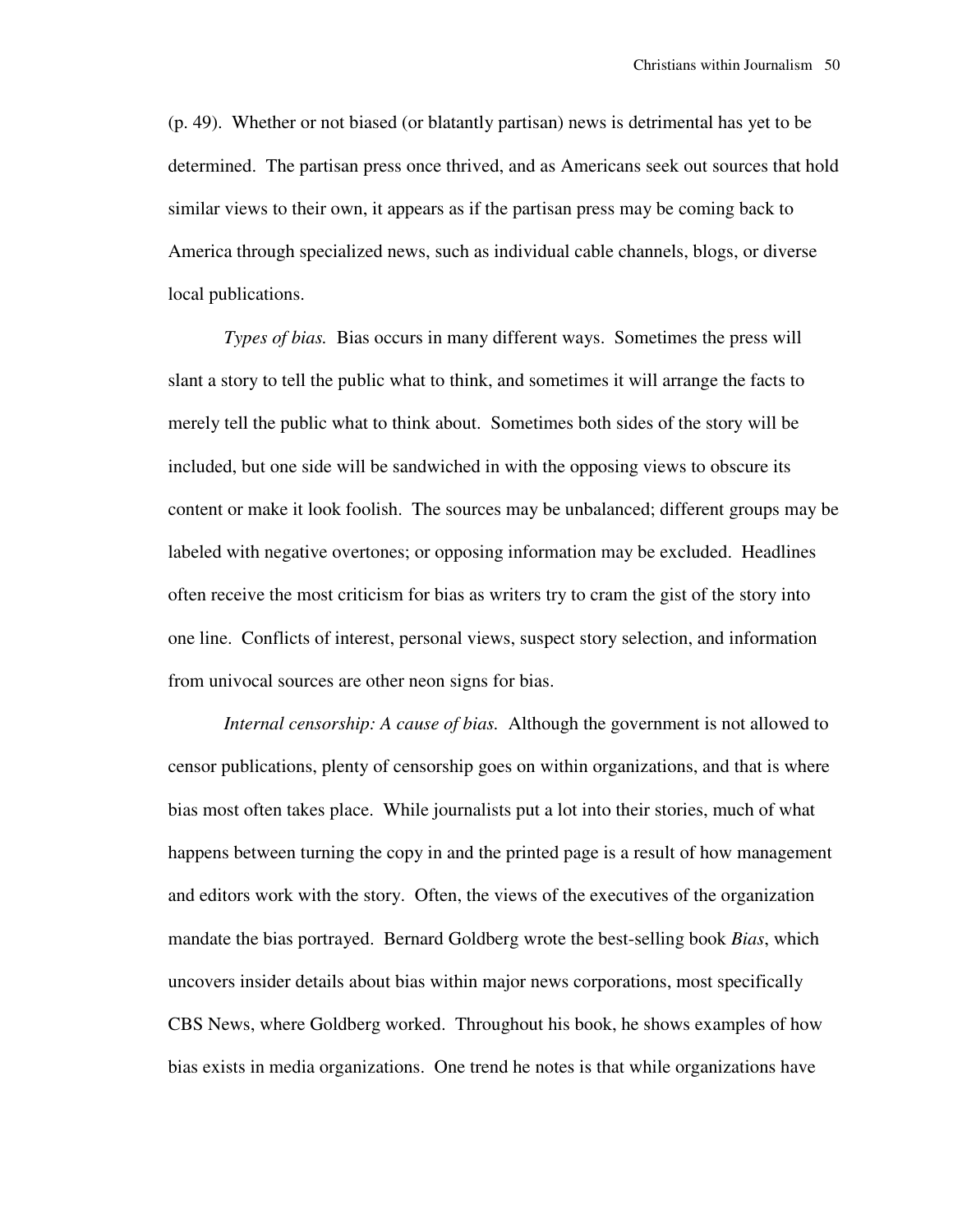made a push to give equal treatment to all types of people, citing the need for diversity, they are not as quick to provide equal treatment of all views. Goldberg (2002) wrote:

They love diversity in the newsroom. That's what they say, anyway. They love diversity of color, diversity of gender, diversity of sexual orientation. But God forbid someone in their diverse newsroom has a diverse view about how the news ought to be presented. (p. 33)

While the news media has made efforts for diversity of people, they are less receptive to providing a diversity of ideas.

*Liberal bias.* One type of bias often lamented is the liberal bias of the news media. Goldberg, for one, believes the news media to be liberally biased, and many others agree; however, as mentioned before, charges of bias issue from all areas against all views. Fueling the upswing liberal bias charges was a poll of journalists brought to the public eye by columnist Charles Krauthhammer. David Niven (2002) explains:

A Roper poll of reporters 'found that in 1992 they had voted 89 percent for Clinton, seven percent for Bush. Regular Americans had voted Clinton over Bush, 43 percent to 38 percent.' The country went marginally for Clinton; the journalists went for him thirteen to one. In other words, for every seven Bush voters, there were eight Clinton voters. But for every seven Bush votes in the Washington media, there were 89 for Clinton. Margins of victory that lopsided are rarely seen this side of Syria. (p. 13)

The results of the poll shocked a public that realized that those giving them the news of politics had their own fairly unified political beliefs. Although the poll dates back to 1992, recent studies have not contradicted this popular calculation. Alterman (2003)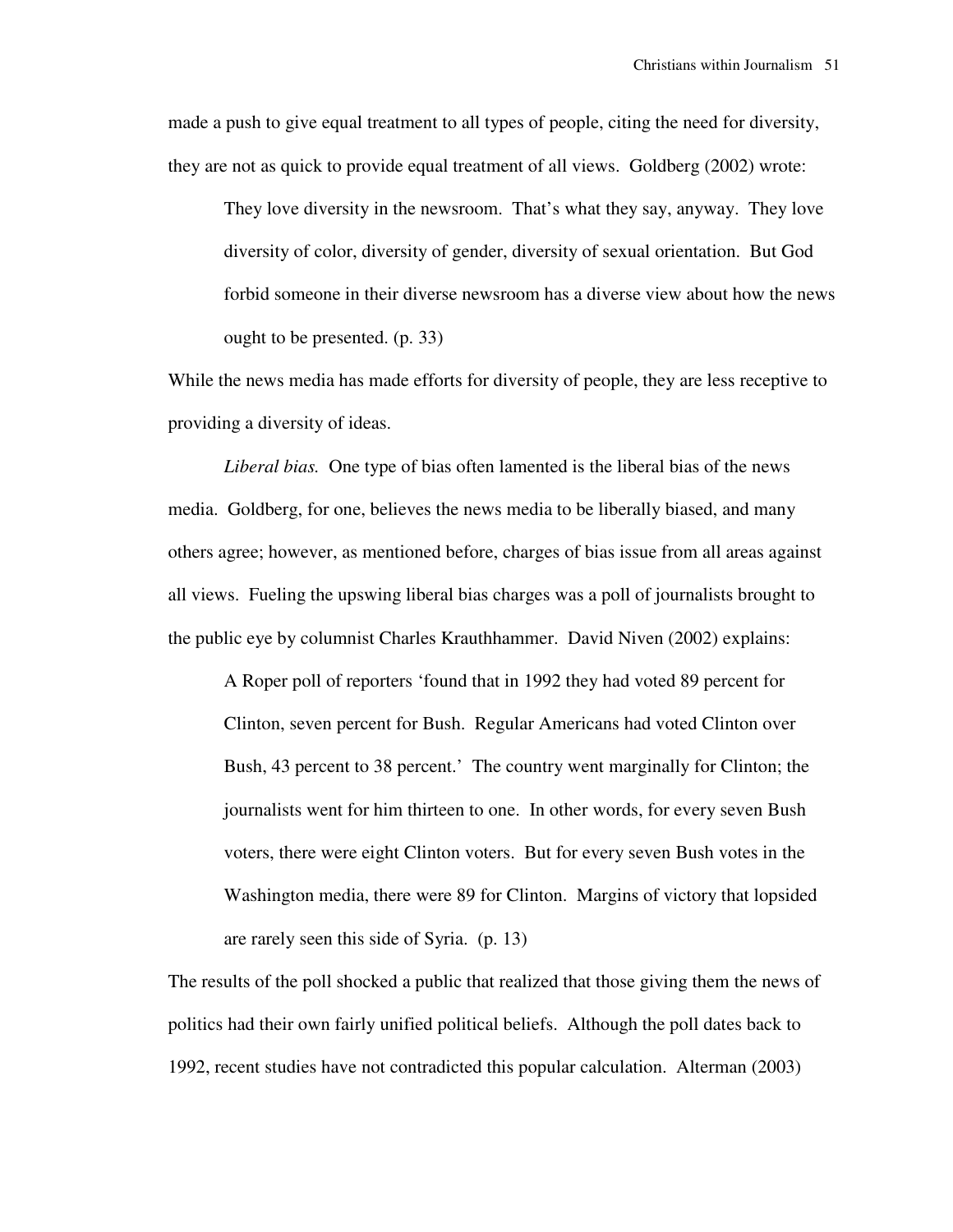counters that the tendencies of these reporters, however, are due to their trade and education; thus, they should have had drastically different views from the general public:

The percentage of journalists who voted for Bill Clinton in 1992 was probably consistent with the percentage he received among all well-educated urban elites, which was pretty high. Most people who fit this profile do indeed hold socially

'liberal' views on issues like gun control, abortion, and school prayer  $\dots$  (p. 20) Nevertheless, although this information may explain the drastic number of liberal supporters, it also causes concern for the general public, who still worry that the news media do not understand the general public. Kuypers (2002) counters this assumption, noting that personal beliefs may not affect reporting: "Of course, just because reporters and editors say they are Democrats, vote for Democrats, and say they are liberal does not mean that they cannot engage in neutral reportorial practices" (p. 17). Reporters should be able to write stories without consciously including personal views; however, bias most often occurs not as a blatant action but rather a byproduct of many subconscious forces that have not been handled correctly.

*Reasons for bias.* Bias occurs in journalism for many reasons. When journalists understand these reasons, they can either attempt to counter them or weigh them equally with the other forces that determine a story. However, journalists often do not realize the factors that affect the news, and that is when bias is very dangerous. First, bias often creeps into the press when journalists try to be too interpretive, when they try to answer the "why" question when answers are not readily available in the facts. David Gergen said: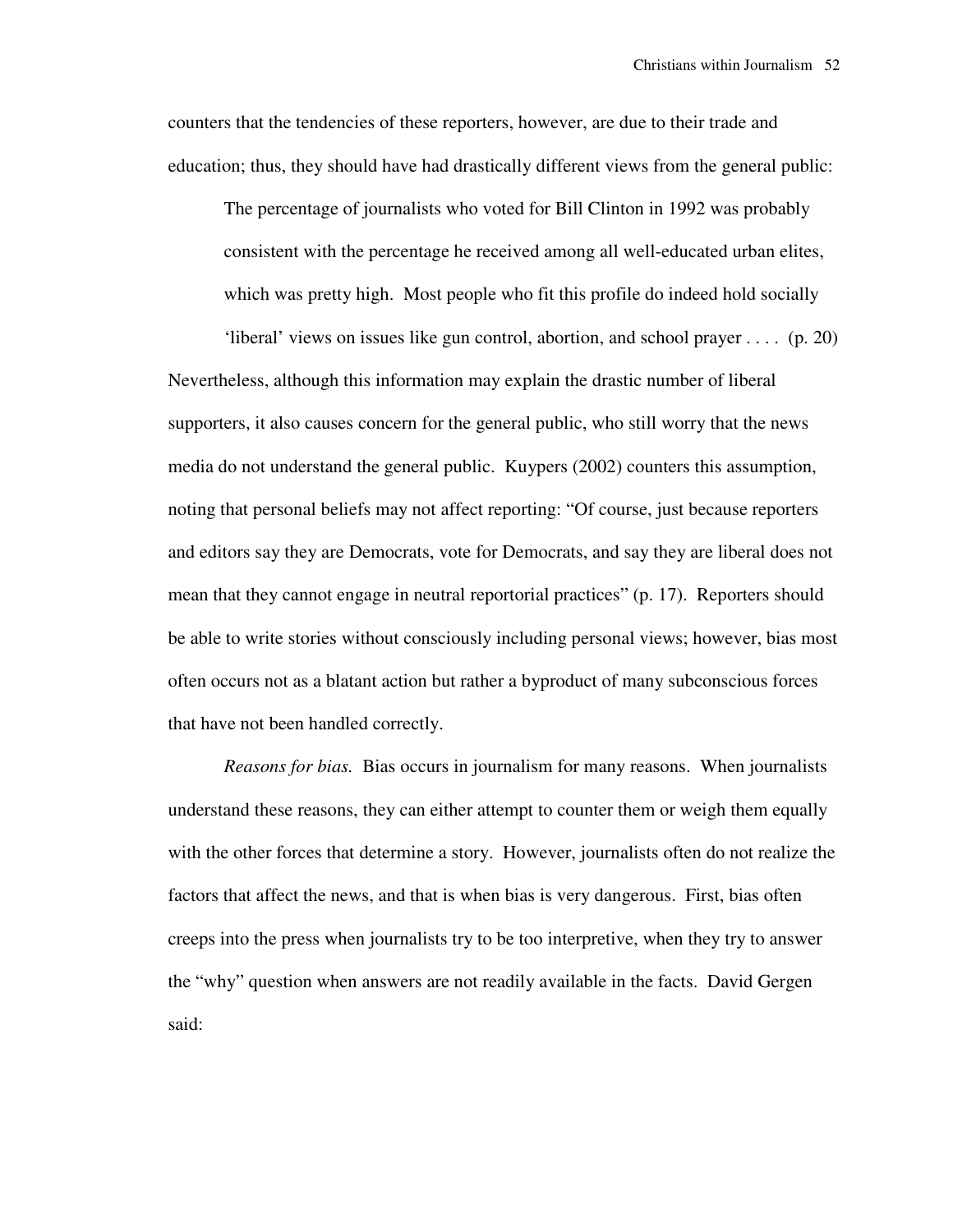Given the proliferation of news outlets and the many different ways that people can get news, almost everyone in the leading press institutions are trying to be more interpretive, on the assumption that people have already gotten their facts somewhere else. (as cited in Smith, Lichter, & Harris, 1997, p. 8)

Interpretation yields many viewpoints, and often when one viewpoint is not supreme to others, journalists instead choose one that reflects their bias. James Reston notes, "Truth is a scarce and slippery commodity. There are not two sides to every problem but maybe ten, held with genuine conviction by serious people who probably know more about the facts than does the reporter" (as cited in Mencher, 2006, p. 567). In these cases, perhaps it is best that the reporter does not try to answer the "why" question when conclusions are not easy to reach, especially when the journalist cannot know all sides of the issue. People still demand that this question be answered.

 Another key reason for bias is the personal beliefs and opinions of journalists, which often find their way into stories whether the journalist realizes it or not. Olasky (1988) writes, "Journalists, under such pressure, tend to make snap choices of emphasis based on their basic ideas of what is important and what is not" (p. 42). With the time crunch of journalism, writers often do what comes naturally and do not give their assumptions a second thought. Often, they do not know that these assumptions may be adverse to the general opinion of the public. Goldberg writes about the 1972 election, when 49 states voted for Richard Nixon. He recalls that Pauline Kael, a film critic, was simply astonished that Nixon had won; she said she did not know anyone who had voted for him. Goldberg (2002) cited this as the reason for so much bias – that those controlling the news have vastly different views than the American public but do not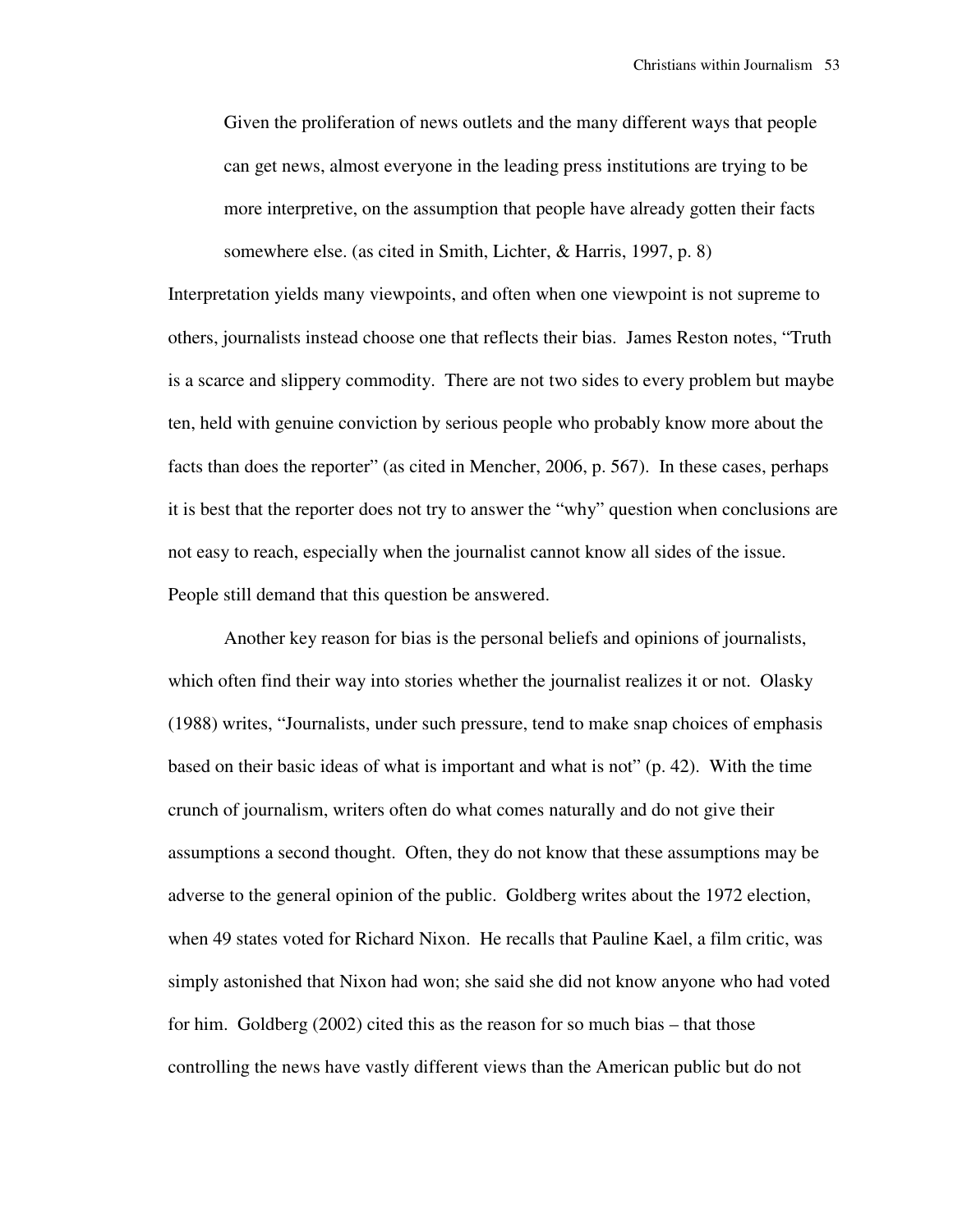realize it: "That's one of the biggest problems in big-time journalism: its elites are hopelessly out of touch with everyday Americans" (p. 24). Lichter, et. al (1986) agree, noting, "In 1972, when more than 60 percent of all voters chose Nixon, over 80 percent among the media elite voted for [George] McGovern" (p. 28).

 Lichter, et. al's idea of the "media elite" identifies a new generation of journalists armed with college degrees and a gusto for change who arrived around the time of Watergate. In this generation's first landmark event, the civil rights movement, the journalists seemed to have "picked the right side," and as a result, journalists began finding their way into the inner circles of the elite of society. Lichter, et. al (1986) note, "To present this story from a racist's viewpoint, rather than a Martin Luther King's, would have been unthinkable. Good reporting seemed to permit or even require a point of view and a choice of one side against another" (p. 14). Journalists no longer looked from the outside in but instead became connected with the elite. This led to very distinct views – and even bias – in the mainstream media. Lichter, et. al (1986) add:

We all reconstruct reality for ourselves, but journalists are especially important because they help depict reality for the rest of society . . . . The unavoidable preconceptions journalists bring to such decisions help determine what images of society are available to their audience. (p. 55)

 One other reason for bias in today's world is postmodernism. The thoughts and attitudes of people today are drastically different from centuries ago, and some say this is the cause of present-day bias. James Sire (1997) explains that in the past, "Christianity had so penetrated the western world that, whether people believed in Christ or acted as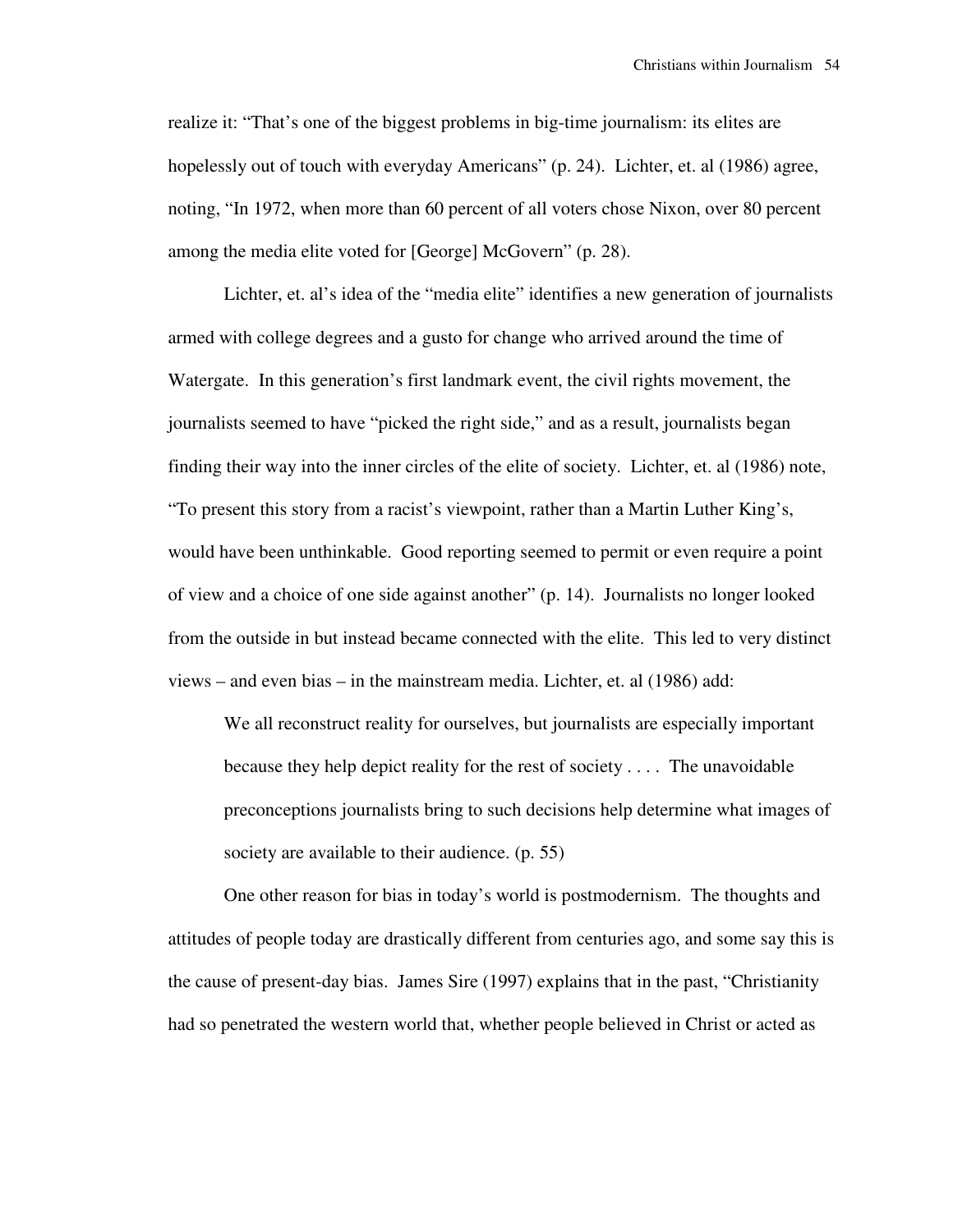Christians should, they all lived in a context of ideas influenced and informed by the Christian faith" (p. 22).

 Postmodernism stands in stark contrast to Christian thinking. Sire (1997) writes, "Our age, which more and more is coming to be called postmodern, finds itself afloat in pluralism of perspectives, a plethora of philosophical possibilities, but no dominant notion of where to go or how to get there" (p. 174). Gene Veith (1994) says postmodernism looks to get rid of all "frameworks" for knowledge (p. 49). This thinking denounces absolute truth in search of freedom. The way this plays out in culture can be alarming. Veith (1994) says that postmodern thinking leads judges to form new principles instead of relying on precedents and has teachers who look for experience and creation of values rather than established truth. Furthermore, "Journalists, taught that objectivity is impossible, write biased news stories and advance their own ideological agendas" (p. 59). Although such a blanket statement may not be true of current society as a whole, postmodern thinking is affecting the current world and has definite ties to bias in journalism.

 To counter these factors in bias, journalists should always test their own assumptions against the views of their audience, the general public, and even people throughout history.

*Correcting bias.* With some of the reasons for bias understood, steps can be taken to correct it in the media. Although the methods for correcting bias are many and disputed, some things can be done to combat the practice, especially for someone with a specific worldview. When a publication is blatantly partisan, there is no problem as long as both the disseminator and the receiver know the purpose of the publication. Obviously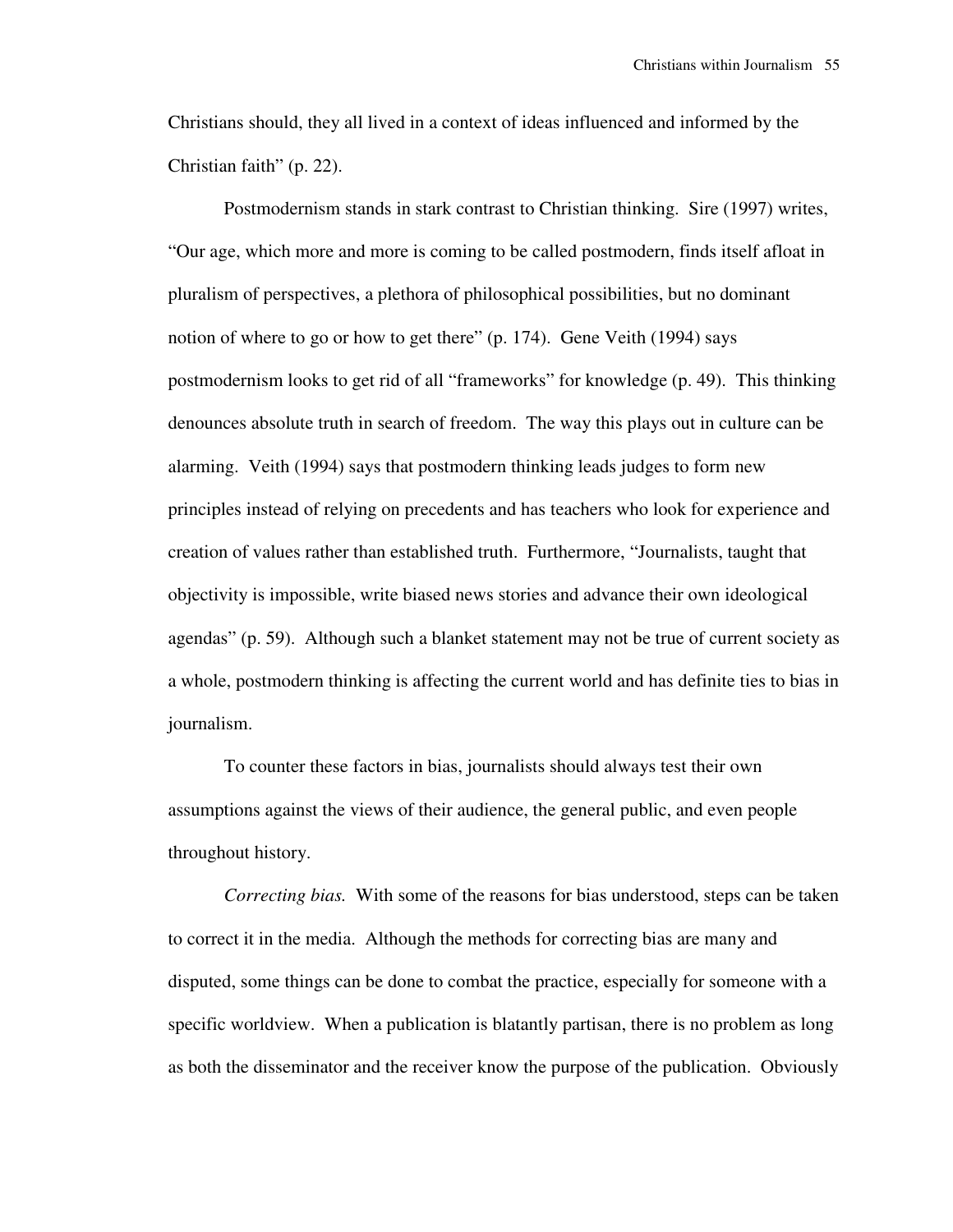persuasive writing should not be a problem. Only when publications are biased – without the readers' knowing they are receiving a slanted interpretation of news – is there a real problem. Even when bias is acknowledged, however, it is difficult to eliminate. Even if a publication tries to cover news from a different angle, it may be accused of being biased toward the view of that new angle. Being aware of bias ahead of time and questioning all assumptions with a dose of skepticism is perhaps the best solution. Klaidman and Beauchamp (1987) write:

The philosopher David Hume considered a 'moderate' species of skepticism an antidote to bias. He maintained that we should check and recheck our basic observations, our data derived from the testimony of others, and our inferences from both observations and testimony. Skepticism on every level, where reason corrects our trustworthy observations and inferences, is the only method, Hume argued, 'by which we can ever hope to reach truth, and attain a proper stability and certainty in our determinations.' (p. 89)

Journalists should always challenge their assumptions and make sure they are not putting their own inferences into stories.

*Christians and bias.* For the Christian, the issue of bias is complicated. Christian publications are obviously partisan, purposely giving a God-centered view to everything. When Christians enter the secular workplace, however, any personal beliefs included in stories will be considered biased, especially since the majority of the public does not agree with Christian convictions even though many call themselves "religious" or "Christian" in name. Christians must consider the audience of the publication and whether they are serving the needs that the audience expects to be satisfied. That is not to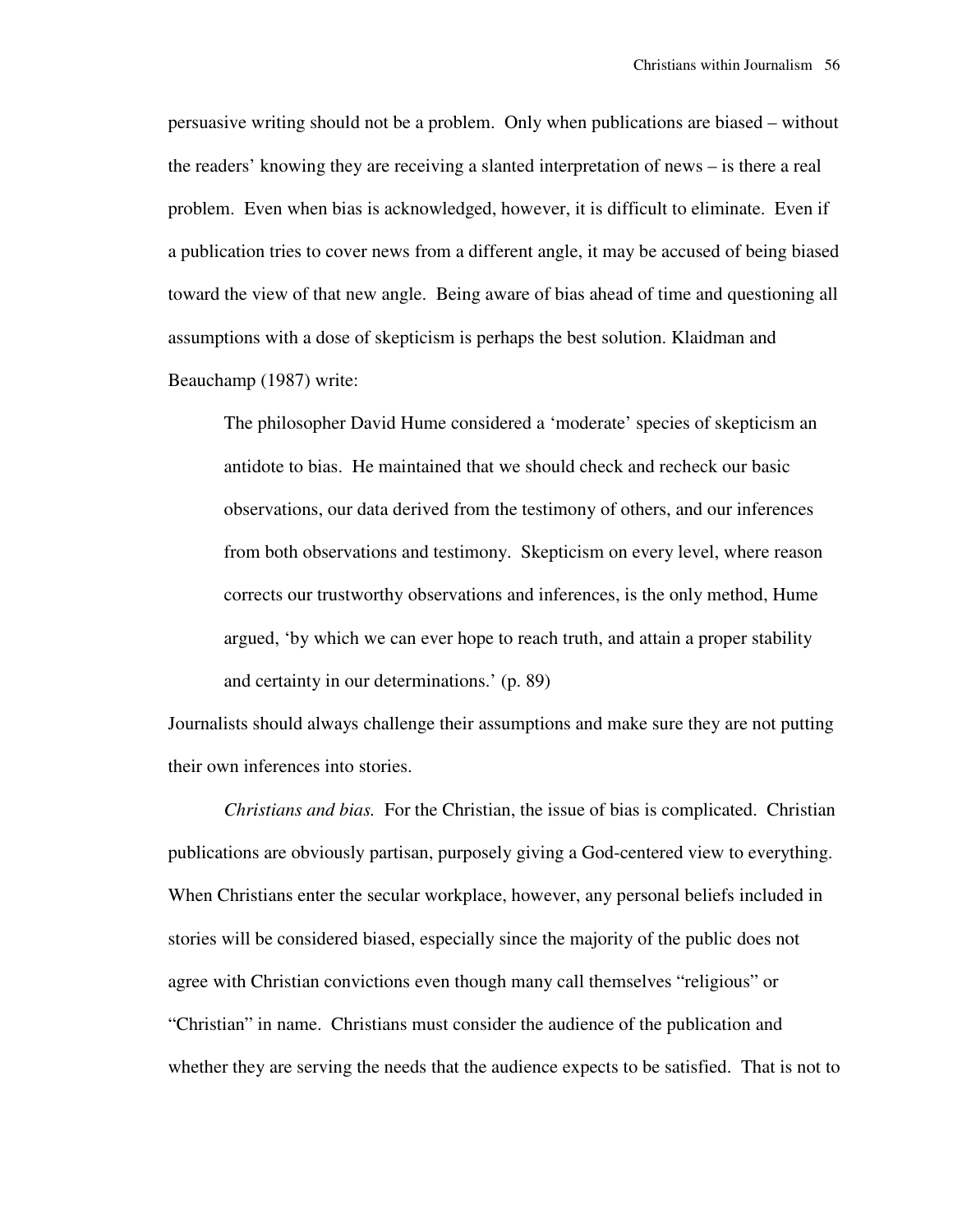say that Christians should avoid their convictions; however, when dealing with an audience that is not sympathetic to their beliefs, they should avoid answering the "why" question rather than giving unhearing ears what they may consider is biased information. Reporting "just the facts" for secular publications was what they were hired to do, and Christian journalists should make that their own goal.

 Some Christians think that Christian convictions should be placed into all reporting, such as centuries ago when the partisan press included spiritual reasons for all current events. In the modern day, however, such an idea is hardly feasible in such a secular world. While it is nice in theory, Christians need a stronger foothold in the industry before promoting such views. Failure to come to terms with this reality would be unwise. Although Christians can go into their jobs with their worldview, they must avoid Christian jargon and first and foremost work to present all sides of the issues as best they can, just like any journalist. The public opposes bias for the most part; Christians should be respectful of their audience and authority and not be the first group to buck the trend toward eliminating bias. Perhaps, after years of faithfully respecting authority, Christians will be given an opportunity to share more of their convictions in news reporting. Christians who feel strongly about including biblical truths in all reporting should work for a publication that is open to including biblical influences in the content of its reporting. Although bias is a difficult issue for both Christian and non-Christian journalists alike, consideration and careful hunting help curb it in the secular press.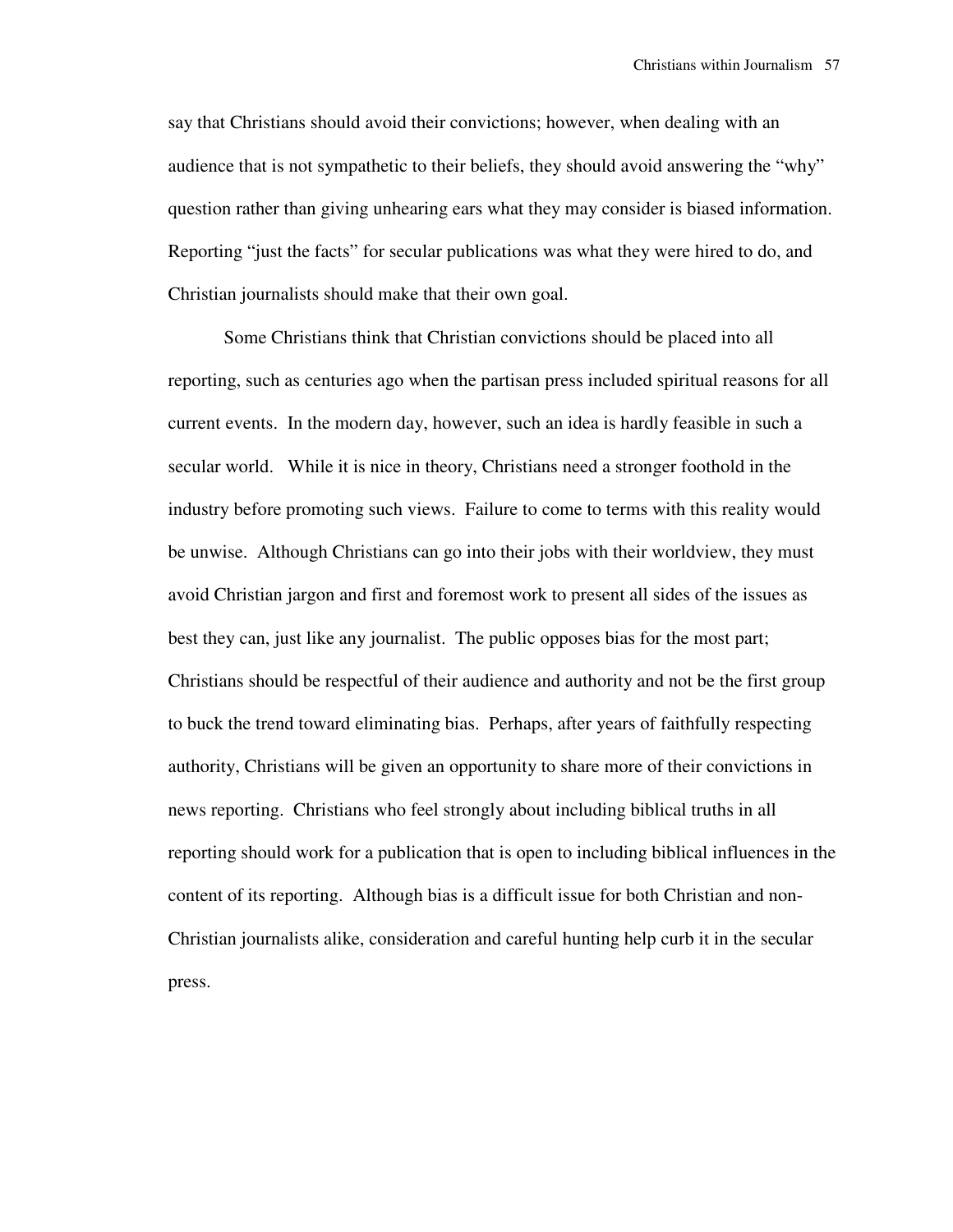## *Objectivity*

 The final major problem area in modern journalism is that of objectivity, a topic that ties in closely to bias. Whereas bias concerns reading a particular view into reporting, objectivity concerns whether news can ever be unbiased – just the facts. *Webster* (2008) defines "objectivity" as "expressing or dealing with facts or conditions as perceived without distortion by personal feelings, prejudices, or interpretations" (para. 3). A study of this topic will show whether a reporter will ever be able to give just the facts or whether some personal views will inevitably come into any news given.

 Although bias is generally always discouraged, objectivity is not necessarily given paramount importance, and that is because it is much harder to be objective than not to be biased. With bias, specific motives lead to formulated messages. With objectivity, attention is given to presenting a clear, balanced account free of opinion. From this account, people can draw their own conclusions. Common thinking today says that most find objectivity to be nearly impossible. Instead, journalists push to include as much information and as many views as possible so that readers can make their own interpretations and decisions.

*Pursuing objectivity.* Pursuing objectivity faces many challenges. On the surface, simply reporting both sides of the story does not seem difficult. In practice, however, issues are much more complicated with many sides and a lot of information. Klaidman and Beauchamp (1987) write:

Balance entail more than a mechanistic measuring of words so that each partisan position is given an equal number of inches, minutes, or representation.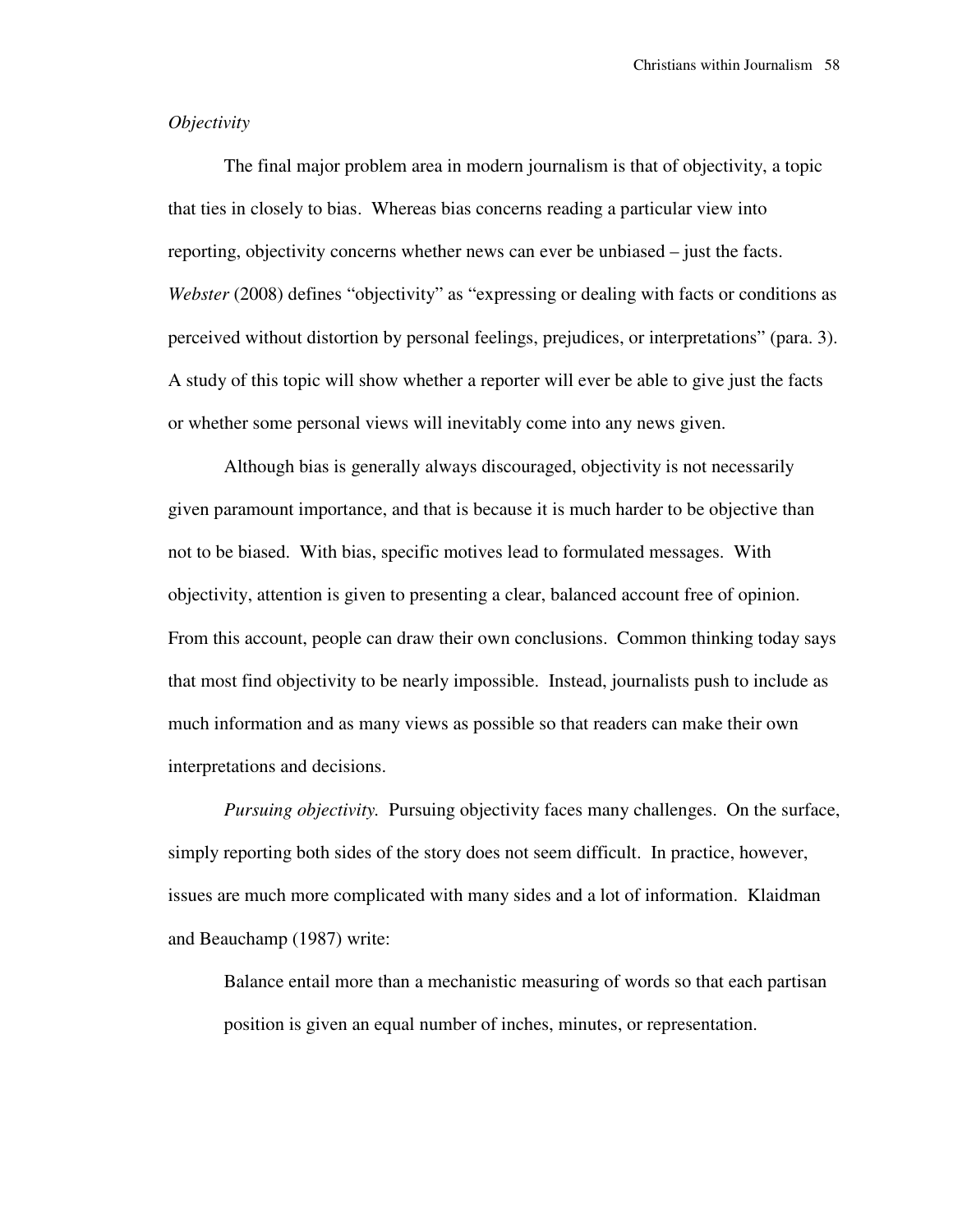Moreover, in most cases issues are susceptible to multiple interpretations; a reporter cannot simply report both sides. (p. 47)

With many sides to an issue and limited space, journalists are tempted to include the most prominent views. This is not acceptable, either. Elie Abel (1984) writes:

No more than a railroad has the right to refuse to carry any passenger with the price of a ticket should a newspaper refuse space in its new columns for the actions or viewpoints of groups or individuals it may choose to denounce on the editorial page. (p. 42)

Part of the press's responsibility to the public is presenting all essential, relevant information. The press generally believes that it is capable of conveying information, which the public can then interpret. Buchholz (1997) says that reporters usually pride themselves in being able to present information objectively, an attitude with deep roots. He writes, "The theory behind this attitude is older than English-language journalism in the North American continent. It is based on the Enlightenment belief that people are rational and that they can discern the truth from a bedlam of competing voices" (p. 8). He continues, saying that eventually, reporters no longer gave partisan news but trusted their readers to discern. Buchholz (1997) says:

By the beginning of the twentieth century, the stuff of news stories was not ideas and opinions, but facts, and reporters felt that if they could provide their audiences with all the relevant facts, all the various sides of an issue, readers could then decide for themselves what was true. The job of reporters, then, became one of gathering information and presenting it to their audience. (p. 16)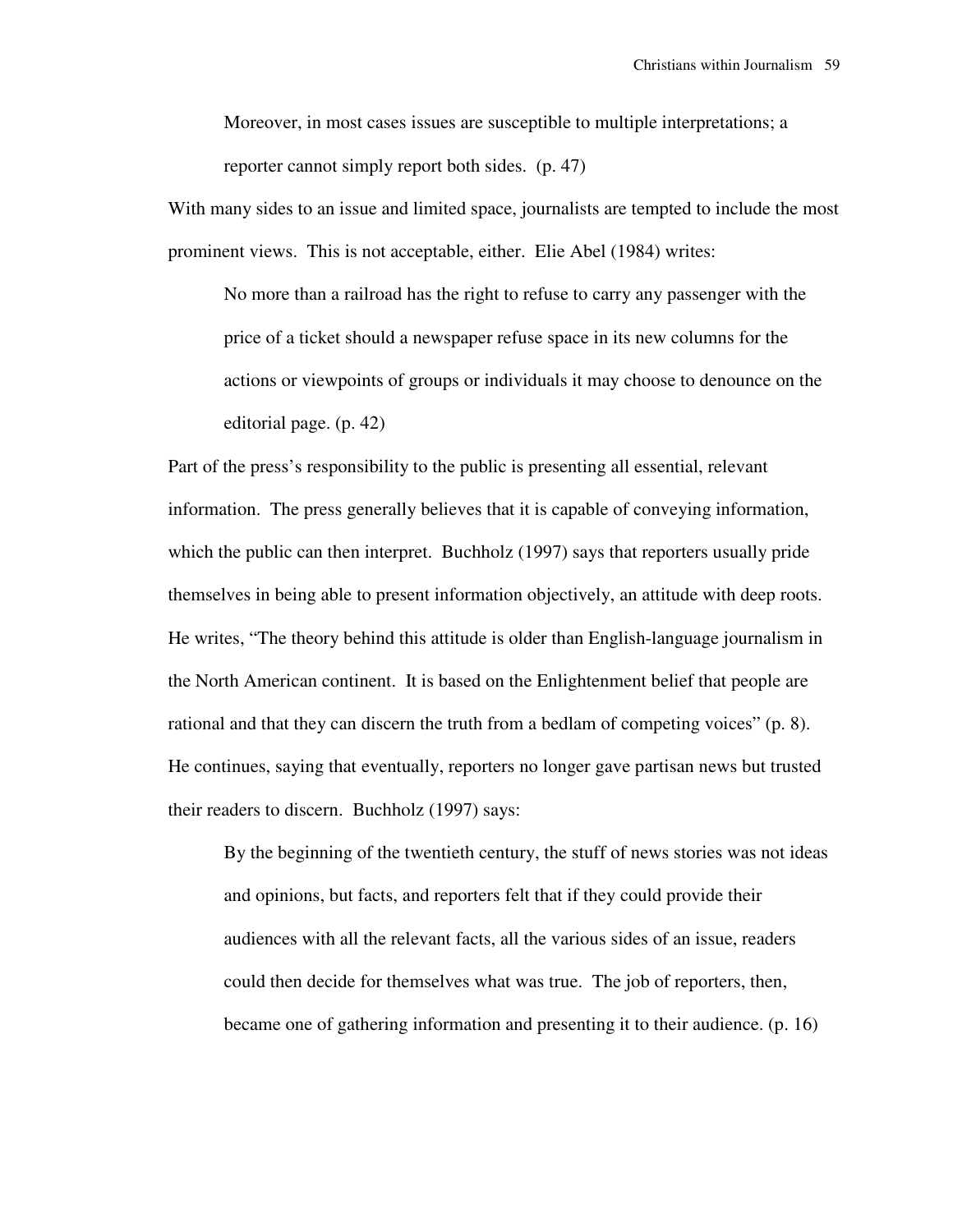Objectivity became a goal that ostensibly placed all interpretation into the hands of the public. The survey conducted by Smith, et al. (1997) showed that the public agreed that they should be the ones to interpret information. The researchers, based on the survey results, say:

The majority of adult Americans believe that the news media should simply report the facts of a story and let the people make up their own minds on issues rather than weighing the facts and offering solutions about how to solve problems. (p.

13)

The public's desire for their own interpretations has fueled the need for objectivity, and for the most part, the press agrees that it is essential, even if it is never perfectly realized.

*What objectivity is, and how to be objective.* What exactly objectivity is and how to attain it is another matter. For some, objectivity is not allowing the self – emotions – to be involved with the story. Willis (2003) writes:

The long-held tradition of news reporting dictates that journalists should somehow separate themselves from their emotions while on the job and should detach – if not distance themselves entirely – from the people, issues, and events they are covering. This is seen by many as the essence of objectivity, and objectivity has long been a cornerstone of the journalistic profession. (p. 119)

Supposedly, a person not involved in the story would be able to present the facts correctly. By keeping opinion from stories, journalists' objectivity throughout journalism history became more of an ideal than a distinct method that could be practiced. Manning (2001) writes that objectivity eventually came to be viewed as a set of defendable practices rather than a distinct principle. He says: "'Objectivity' is not something that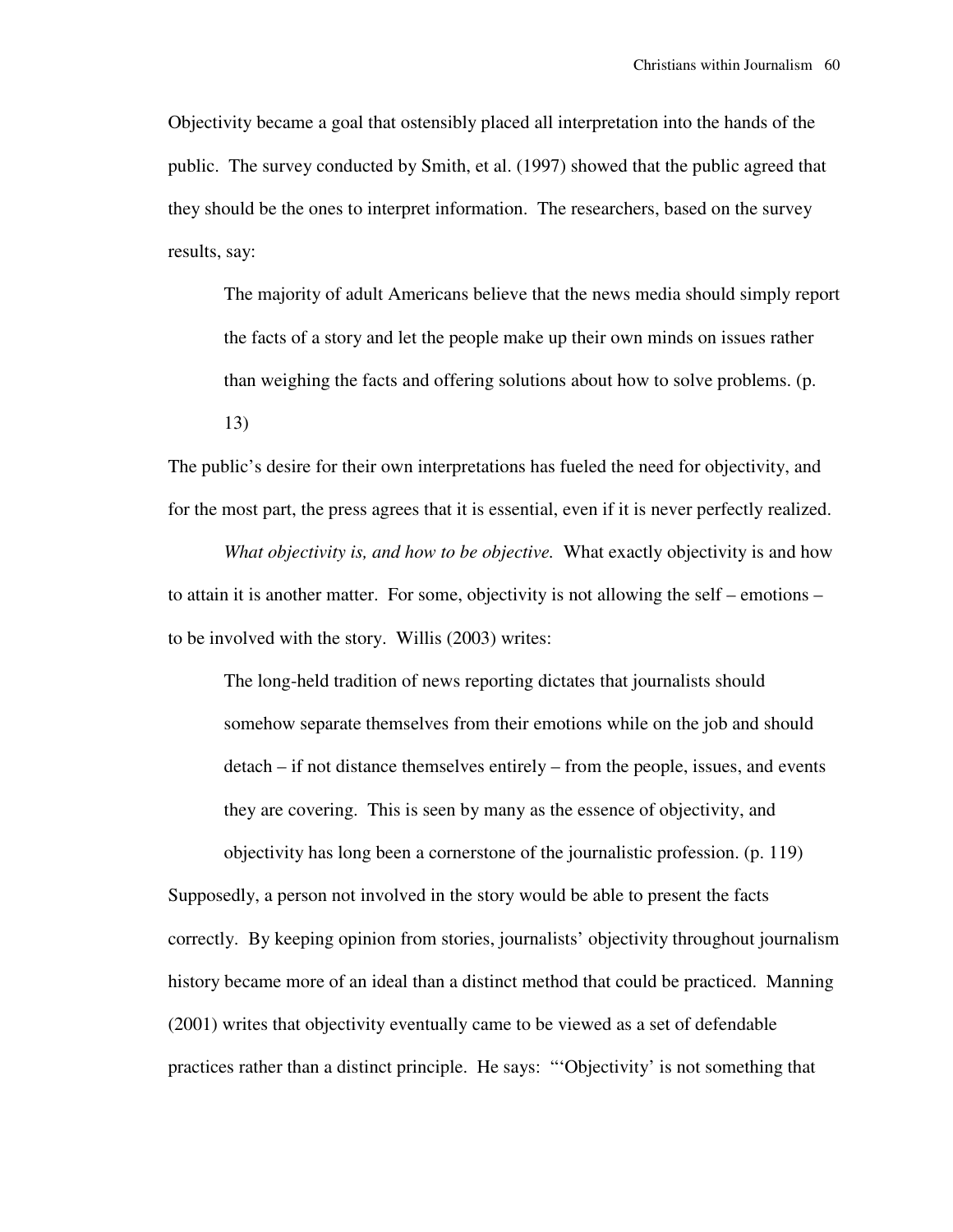journalists can achieve in the sense of producing value-free and comprehensive accounts of 'real' events; rather, the term, in this context, describes a set of practices that journalists can *defend* as objective" (p. 68). As the definition of objectivity morphs, an obvious conclusion is that it is difficult to put into practice.

 In his book *Public Opinion*, Walter Lippmann, the famous early twentieth-century journalist, tied the problem of objectivity back to the personal influences involved in the field of journalism, writing, "For the most part we do not see first, then define; we define first and then see . . . . We pick out what our culture has already defined for us" (as cited in Olasky, 1988, p. 63). People face life with minds already full of assumptions and conclusions, which lead to their drawing conclusions on new matters before real observation takes place. Lippman further asserts that everyone has his or her own "stereotypes" – ideas of the world based on biases and prejudices – and for journalists to be objective, they must realize they themselves have these stereotypes and seek out new sources with new points of view. He says, "Reporters cannot observe everything and bring it to their audience. They must instead depend on sources they consider to be reliable and fashion the best picture of reality they can" (as cited in Buchholz, 1997, p. 17). Lippman believes that with enough sources counteracting journalistic stereotypes, objectivity could be achieved to some degree.

 Part of the problem with the quest for objectivity, however, is that stories are not always about just facts. For instance, although a journalist should not tell the public how to solve a problem presented within a story, the different solutions to that problem may be an integral part of that story. Even if no qualified source has presented the solution during the time of research, the journalist may find that information is necessary from a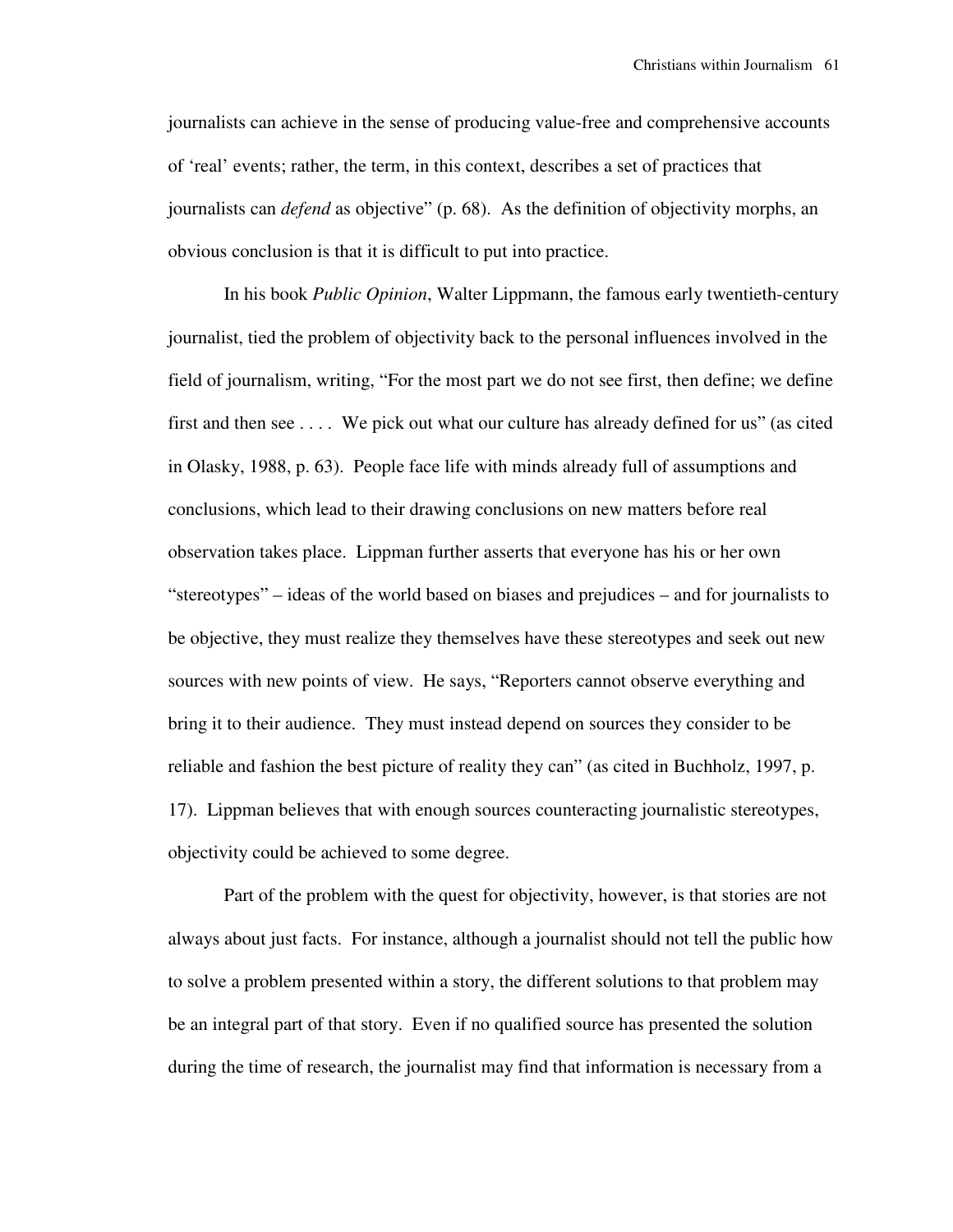history of familiarity with the subject even though the information could not be qualified at press time. The thinking behind the stories is often vital to gaining understanding, and the divisive "why" question will always demand an answer from journalists. John Corry, a writer for the *New York Times*, once said, "There are fewer rules of pure journalism here than journalists pretend, even to themselves. Journalists, especially big-time journalists, deal in attitudes and ideas as much as events" (Olasky, 1988, p. 42). Simple facts presented in an objective manner do not make sense if they are not placed in context. Willis (2003) notes also that real life is never just facts; elements of human nature and subjective evaluation are present everywhere, and to be reported accurately, feelings must be included. He says:

Relentless factuality creates stories without conclusions and offers muffled reflections of reality where the hard edges of doubt and disagreement are covered and hidden . . . this approach is born of a diluted myth of objectivity: the notion that the journalist's job is simply to fetch the truth as a dog would fetch a tossed bone. (pp. 53-54)

Willis concludes that facts merely provide knowledge whereas the human element gives the readers wisdom (p. 54) that is necessary for living.

 The thrall of objectivity has faded in recent years to the point that it is no longer a part of the Society of Professional Journalist Code of Ethics (Schmalzbauer, 2003, p. 46). As reporters see themselves more as a part of events and read human nature into these events, readers are expected to take reports with consideration although they must continue to accept news from the press since that is the chief outlet available. This bodes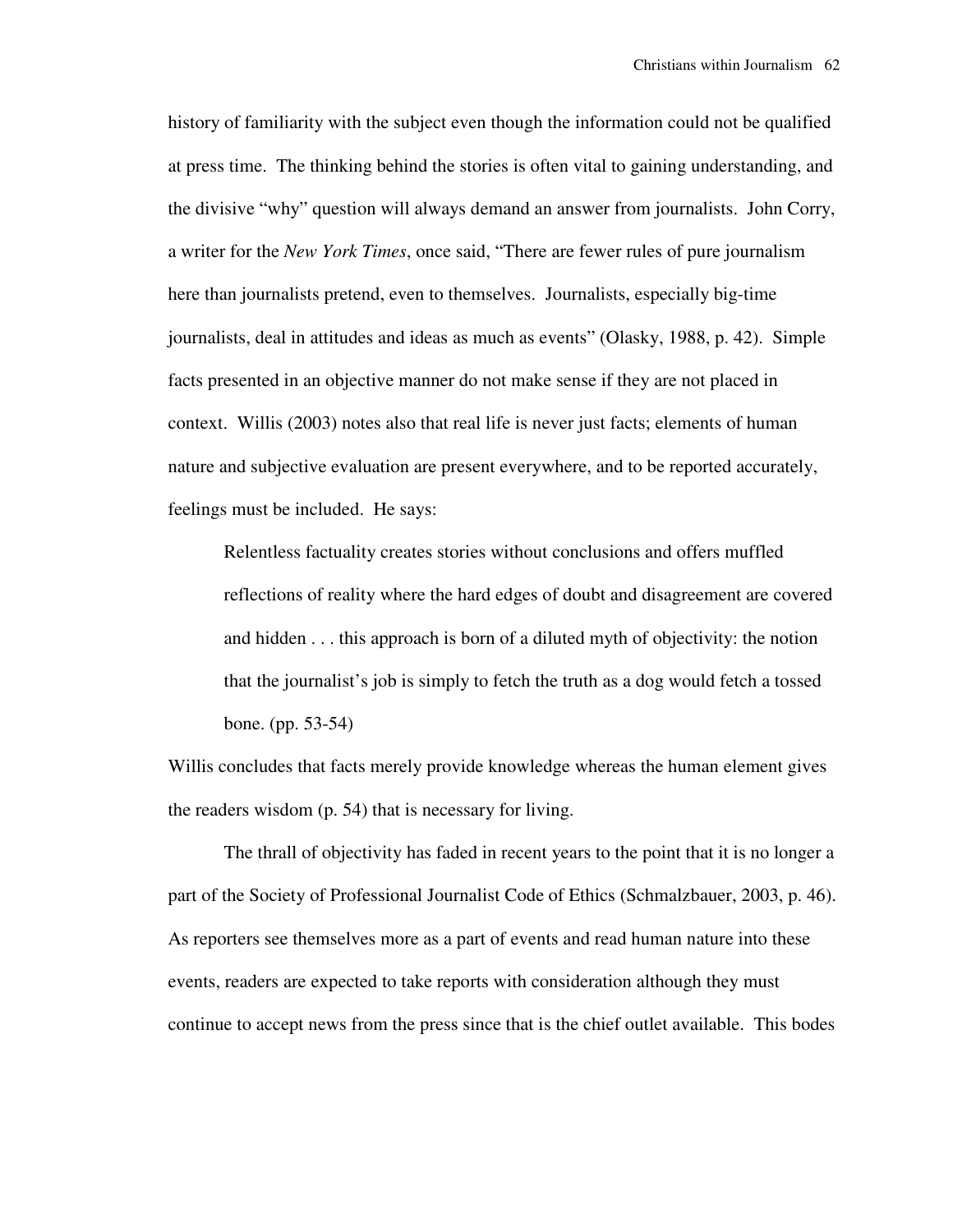well for Christian journalists who may want to put more of their convictions into their reporting. Schmalzbauer (2003) notes:

Evangelical reporters have benefitted from a growing disillusionment with the ideology of objectivity among American journalists. There are growing indications that objectivity, once central to American definitions of journalistic professionalism, has lost much of its grip on the newsroom. (p. 46)

As more journalists agree that objectivity is a difficult goal to grasp, the partisan press may make a comeback both in total publications and individual stories, which, despite its drawbacks, is good news for Christians interested in putting a God-centered focus on the events of the world.

#### *Religious Implications in Journalism's Problem Areas*

 The main problem areas of journalism today are tricky for any journalist, Christian or not. In areas such as ethics, Christians can be encouraged by the journalistic attitude of doing right, but they should still be wary of the industry in which they work, where a predominant attitude is to be first with information and do whatever it takes to succeed. If Christians plan to stick to their convictions, they may find themselves a lonely breed, for questions of bias and objectivity provide similar problems for Christians. Certainly, any blatant trickery is out of the question for Christians, but Christians must also consider the needs of the public before weaving their personal convictions into their stories. That is, the mostly unsaved public will expect facts free of Christian overtones, no matter how much they need real truth. While Christians can do their best to present the stories with a God-centered worldview, they would do well to avoid jargon that the everyday person would not understand, such as Christian cliches or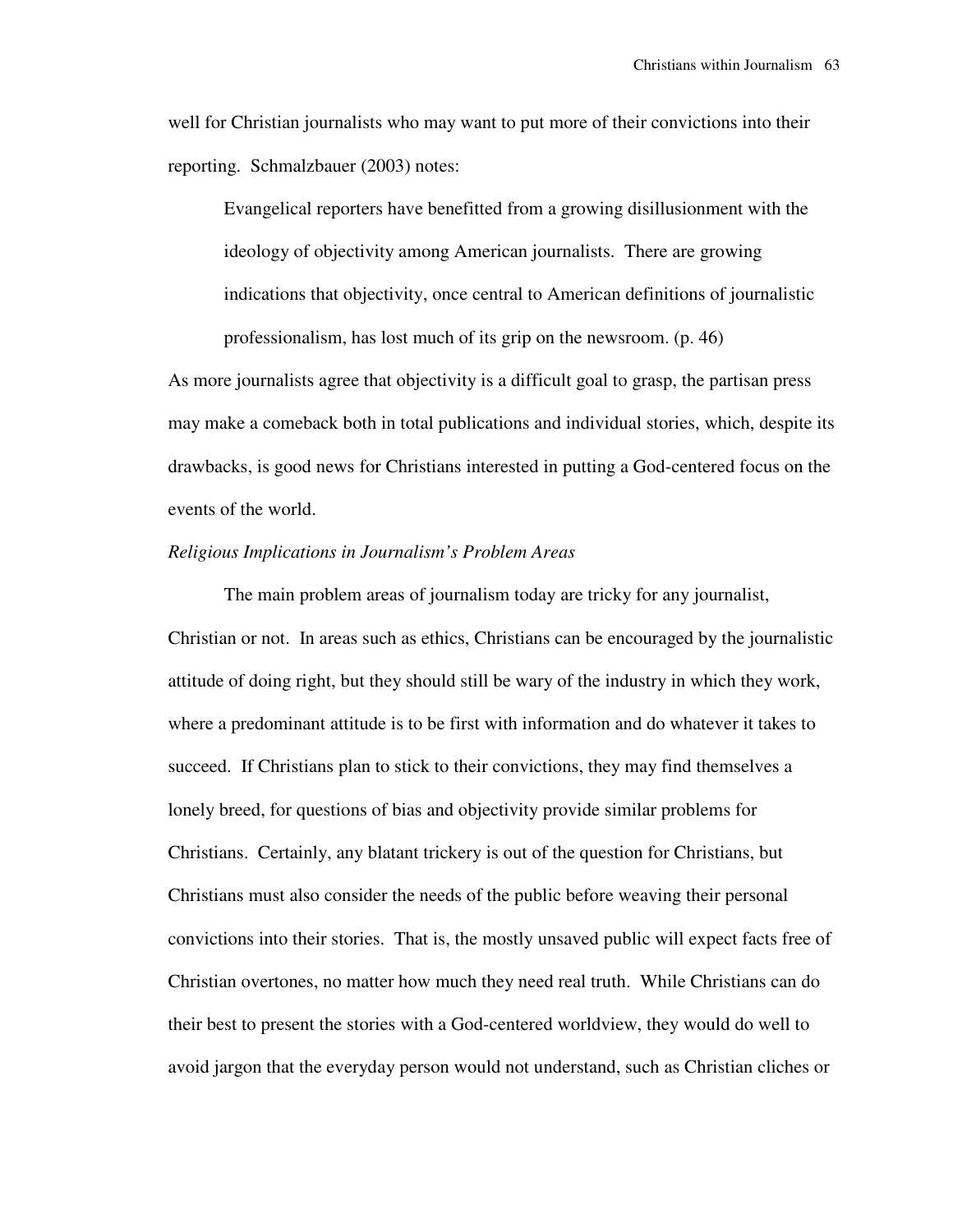attributing life to the plan of God through the Holy Spirit – especially when the unsaved will not understand the complexity of such statements. Instead, Christians should try to present the facts and allow the readers to draw conclusions. Most times, Christians should be able to do this without the dilemma of how to insert their faith. As mentioned earlier, once the public knows they can trust Christians to be unbiased and objective by their secular standards, Christians may find open doors to reach faithful readers with personal opinions about their faith.

#### *Religion in Journalism*

 Thus far, attention has been given to the secular field of journalism – its past, its journalists, and its problem areas – but now, time will be given to religion within this field. Although nearly two centuries have passed since Christian influence largely left the press, Christian beliefs have recently found their way back into mainstream thinking through the political realm. Schmalzbauer (2003) writes:

Once strangers to Washington think tanks, Catholics and evangelicals are now important voices in debates over religion and public policy. With the downsizing of the welfare state, public-policy experts are increasingly exploring the relevance of religion to social problems such as crime, poverty, and urban decay. More than any other groups, Catholics and evangelicals have advocated faith-based organizations as a solution to the problems of urban America. (p. 39)

As the Christian way of thinking works back into society, there is hope that this thinking will also surface in journalism. Overall, however, study has shown both that the public is wary of religion and that Christians are therefore reluctant to show their true beliefs.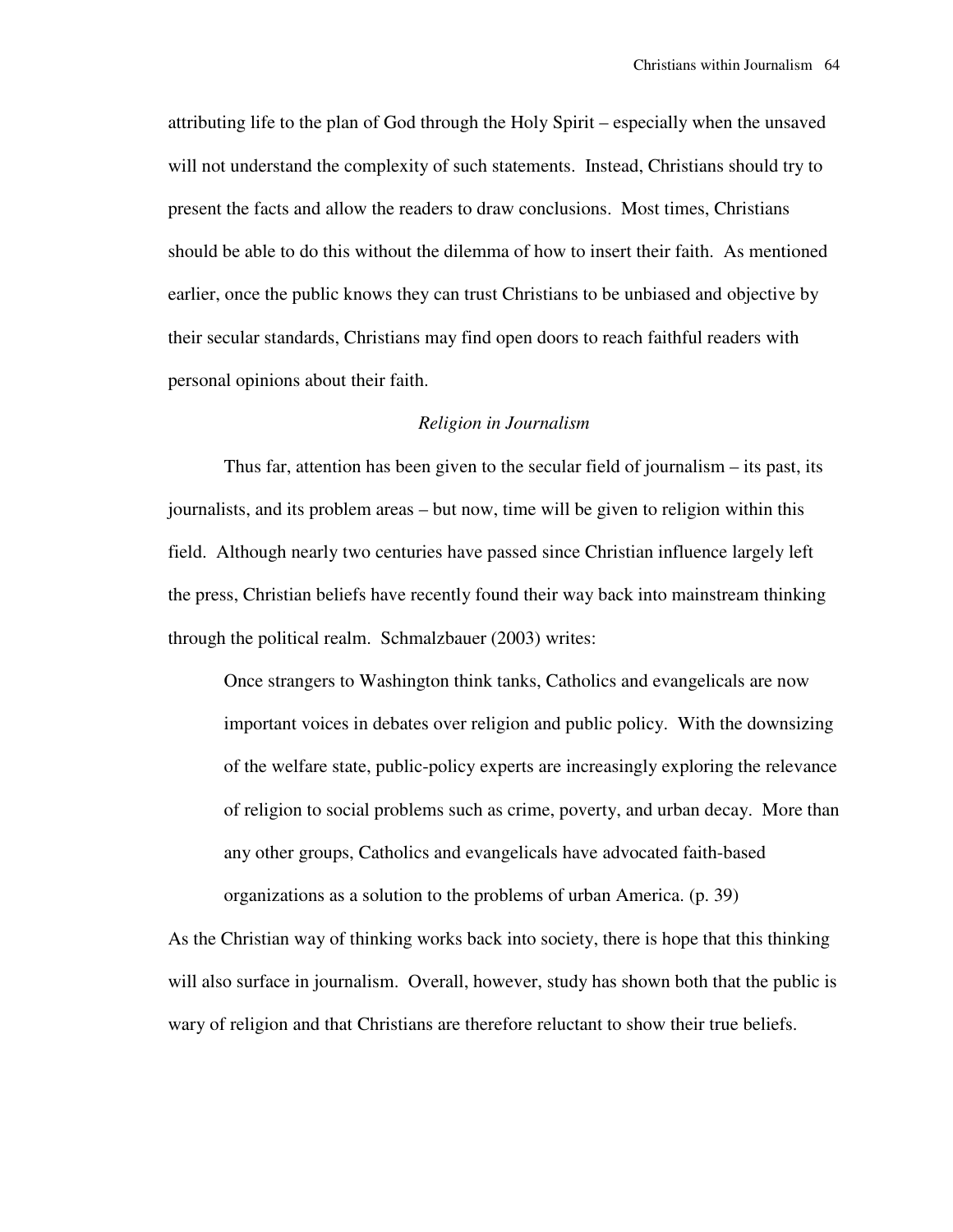### *A Christian in the Field*

 Dr. David Aikman, a professor at Patrick Henry University and the author of six books, spent 23 years as a Christian working for *Time* magazine. He believes that Christians who are willing to put up with "discomforts" of working in secular journalism "have an advantage over non-Christians" for two reasons:

First of all, they believe in truth. They don't necessarily believe they always have the truth, particularly on a secular story, but they believe that there is such a thing as truth. And that takes a lot of indecision out of the business of reporting, because if you believe the truth is somewhere out there, then you will pursue it with greater alacrity than if you don't think that there's anything there at all. The second thing is Christians have a much more realistic understanding of human nature. Christians understand that human beings are made in the image of God and are therefore capable of acts of nobility and beauty. But they also know that humans are deeply flawed, flawed by sin. And so it doesn't surprise them when Christians sometimes behave – well, not just Christians – why people behave rather badly. (D. Aikman, personal communication, February 18, 2008)

Aikman also said that Christians know that they should be polite and friendly, and this gives them an edge to working with people in a personal way. Working with peers in secular journalism produces other questions to consider for Christians, especially since unbelievers don't understand the intricacies of the Christian faith. Aikman advises:

A Christian in any walk of life ought to be prepared to laugh at himself and not take himself too seriously. By all means, take his faith seriously, take Jesus Christ obviously with complete seriousness, but be a little bit flexible in how you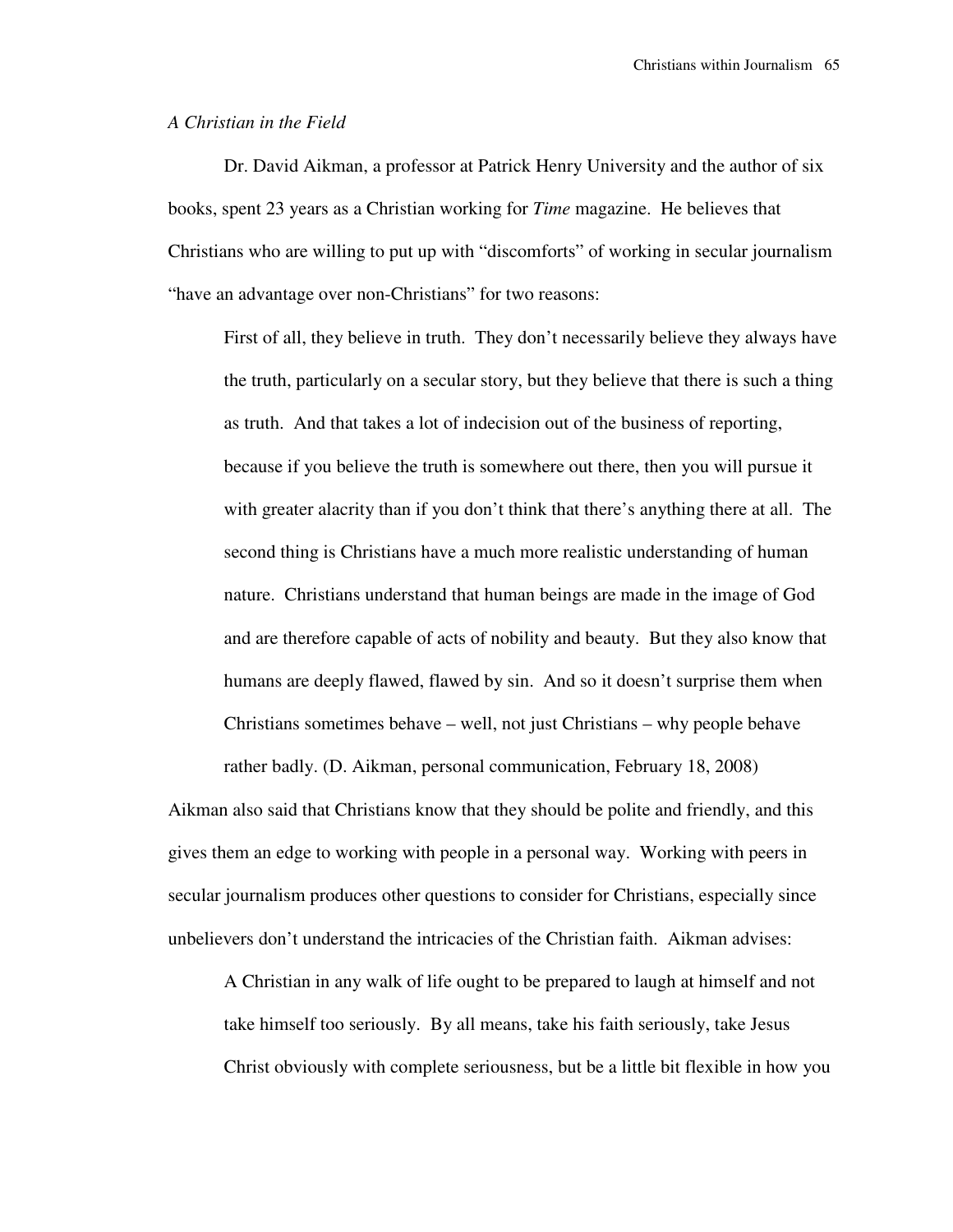present your walk to non-believers and actually, be a little bit accommodating. I don't mean you should compromise – obviously, don't compromise at all on moral issues. . . . I think you need to be flexible about social circumstances. You don't need to give the impression of being very uptight, sort of legalistic about your own behavior and everybody else's. That's just common sense, I think. (D. Aikman, personal communication, February 18, 2008)

Even while they enter journalism with good intentions to live in a godly way and share Christ with others, Christians need to be ready for the rapids they will encounter.

# *Christians Sharing Beliefs*

 Although many Christians may be working in journalism today, their presence is largely unknown due to their fear of revealing their religious beliefs. While studying leading Christians in the professional world, Schmalzbauer (2003) either interviewed or asked many people for an interview. He writes that many denied his request, mostly because they were afraid of being recognized as evangelicals. Women especially were wary since they already had enough problems due to their gender. Cal Thomas, a leading religious syndicated columnist, once said, "In this town you pay a social price for being up-front about your faith. People don't invite you to parties" (as cited in Schmalzbauer, 2003, p. 45). Schmalzbauer (2003) found that most religious journalists either completely privatize their religious beliefs, "refusing to talk about the connections between faith and work or to identify publicly" (p. 47), or they keep all religious talk separated from their work, leaving it to areas such as personal character or personal relationships to bring up individual beliefs. He attributes this lack of open faith to the change that occurred in America when journalists and social scientists broke from the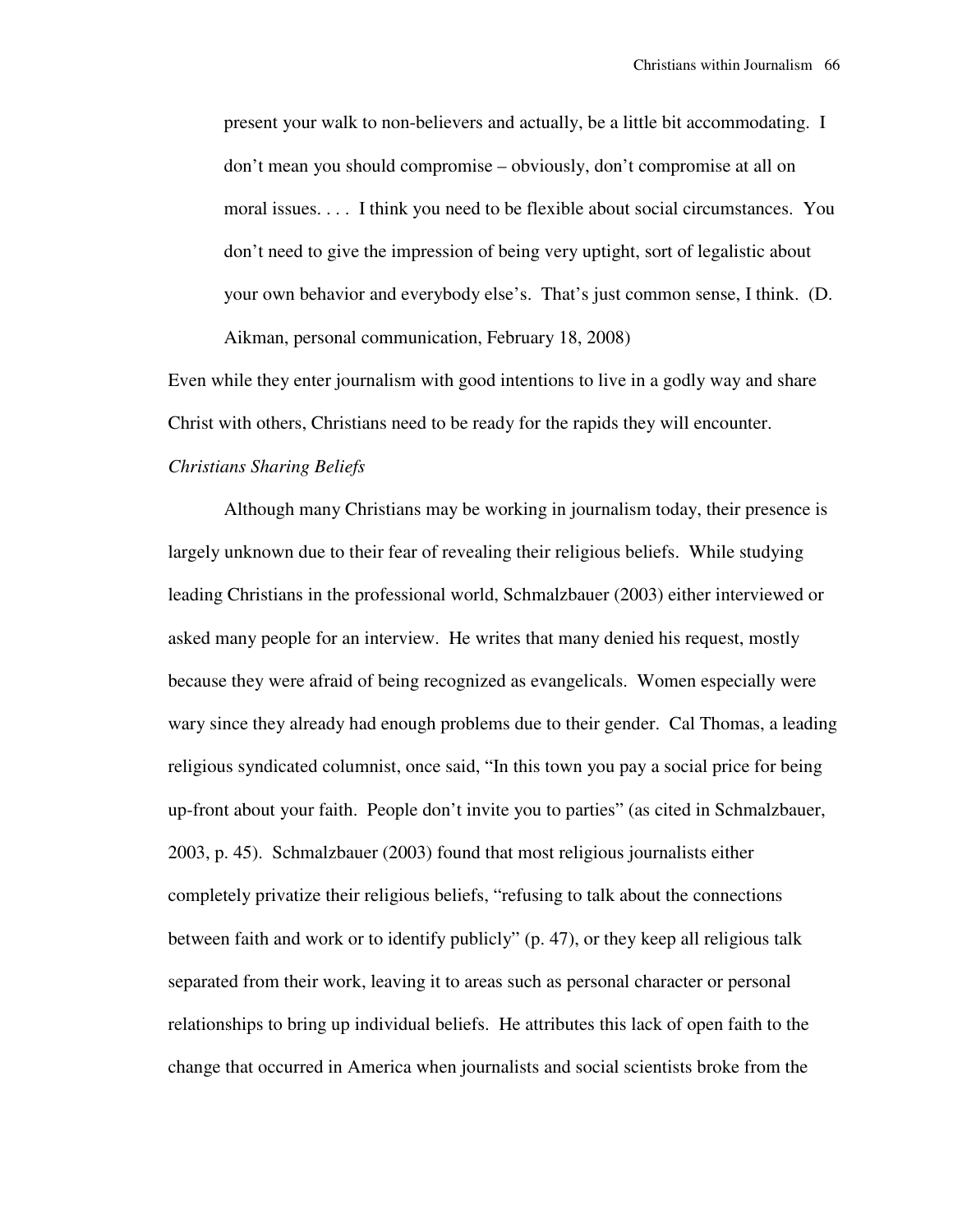moorings of religious institutions and when religion eventually was quartered to private life rather than the public spheres of academia and news. He says, "Journalists and social scientists could be religious as long as they kept their beliefs to themselves" (p. 9). Schmalzbauer's research showed a pittance of Christians in the field willing to show their faith; however, he did acknowledge that some were more open, "seeing their religious identities as intimately bound up with their journalistic careers. Building bridges between professional and religious worlds, they have found ways to translate their convictions into the language of their secular colleagues" (p. 46). Although only a few examples are available, aspiring Christian journalists can take heart that some Christians are explicitly showing their faith in the secular field.

 Aikman advises that Christians share their faith in "quiet" ways, such as having Bibles on their desks or doing ministry at lunch. Although it may take some time before secular peers realize these things, the time elapsed will create a foundation for sharing Christ later. Aikman says:

I don't believe Christian journalists should be propagandists for Christianity. I think you earn the right to share your faith when you have demonstrated confidence, trust, and congeniality to a colleague, and really you should be very careful – you shouldn't blurt it out at the first general opportunity – to wait until you're absolutely sure you'll get a good reception for it, or at least an attentive reception, if not a good one. (D. Aikman, personal communication, February 18, 2008)

Christians must make a place in journalism first and develop relationships before sharing their faith. Outten offered a similar view: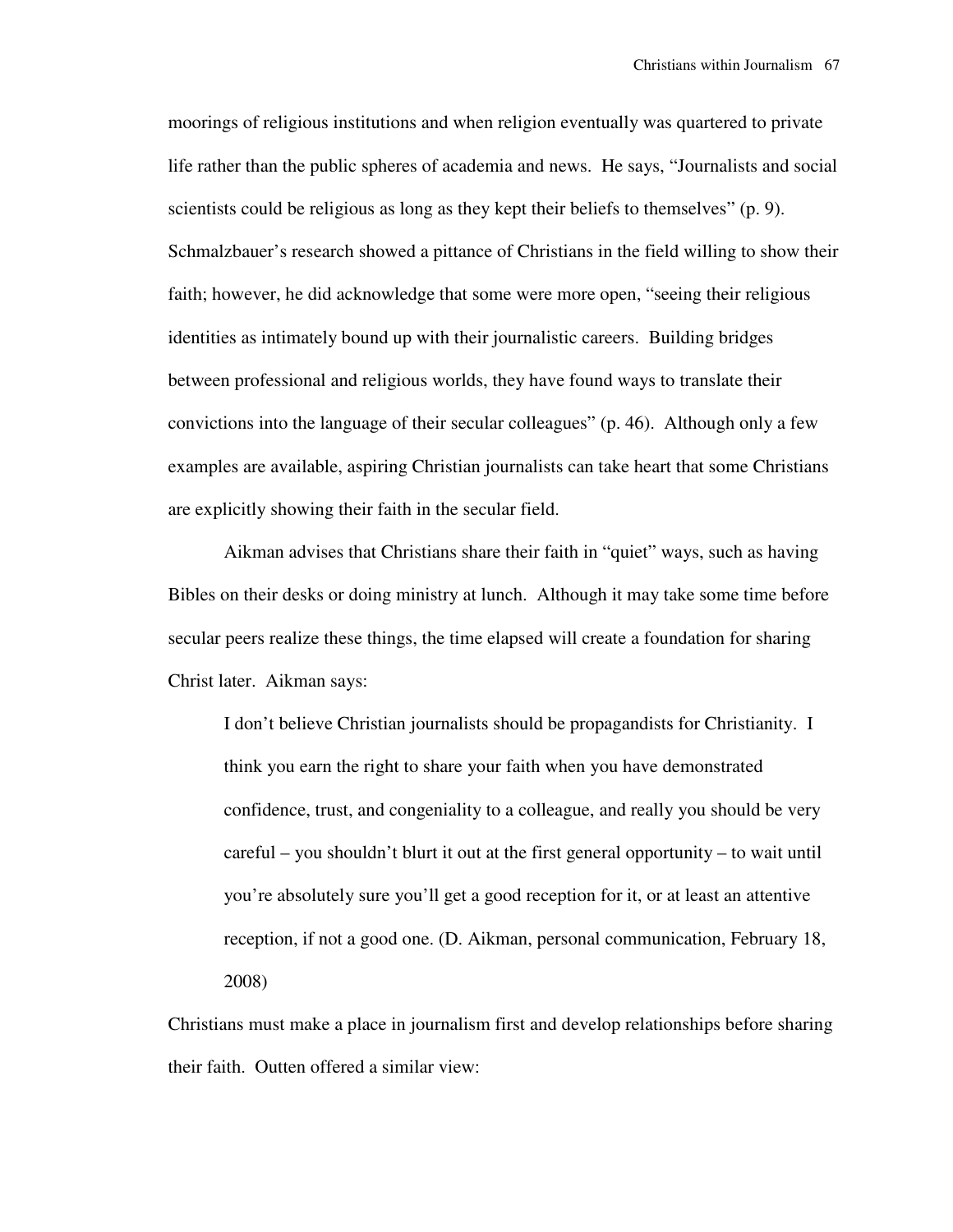The idea that Christians should do nothing but share the plan of salvation with everyone is ridiculous. The gospel is far more than a single born-again experience. It is good news of both eternal life in Heaven and a reformed life here on earth. (as cited in Wallace, 1991, p. 119)

Foundations must be laid before faith is shared, and sharing faith goes beyond the simple Gospel to projecting a God-centered life.

## *View of Religion*

 Much of the reason why religion in the workplace is discouraged is that religion is seen as scientifically inferior in the quest for knowledge. Many secular professionals actively separate religion and science – "values" and "facts" – making it difficult for anyone who believes differently. Schmalzbauer (2003) notes that academia and journalism are not blatantly trying to be secular; rather, their idea of knowledge is different in that it excludes the non-secular: "More significant than any overt secularism is the tendency among many professions to make rigid distinctions between professional and religious forms of knowledge" (p. 6). Spirituality is difficult to measure and thus difficult to use in the search for knowledge. Faith is seen as a separate interest that some people hold: John likes to fish, Wayne is into puzzles, and Gary has religion. To stay afloat, Christians must separate portions of their lives as their secular peers do, according to this secular thinking. Schmalzbauer writes that "the modern professions, including journalism, have been dominated by an ideology that emphasizes detachment, empiricism, and the separation of facts from values. To maintain public credibility, professionals are expected to keep their private political and moral convictions to themselves" (p. 45). In many minds, religion and truth-finding do not mix.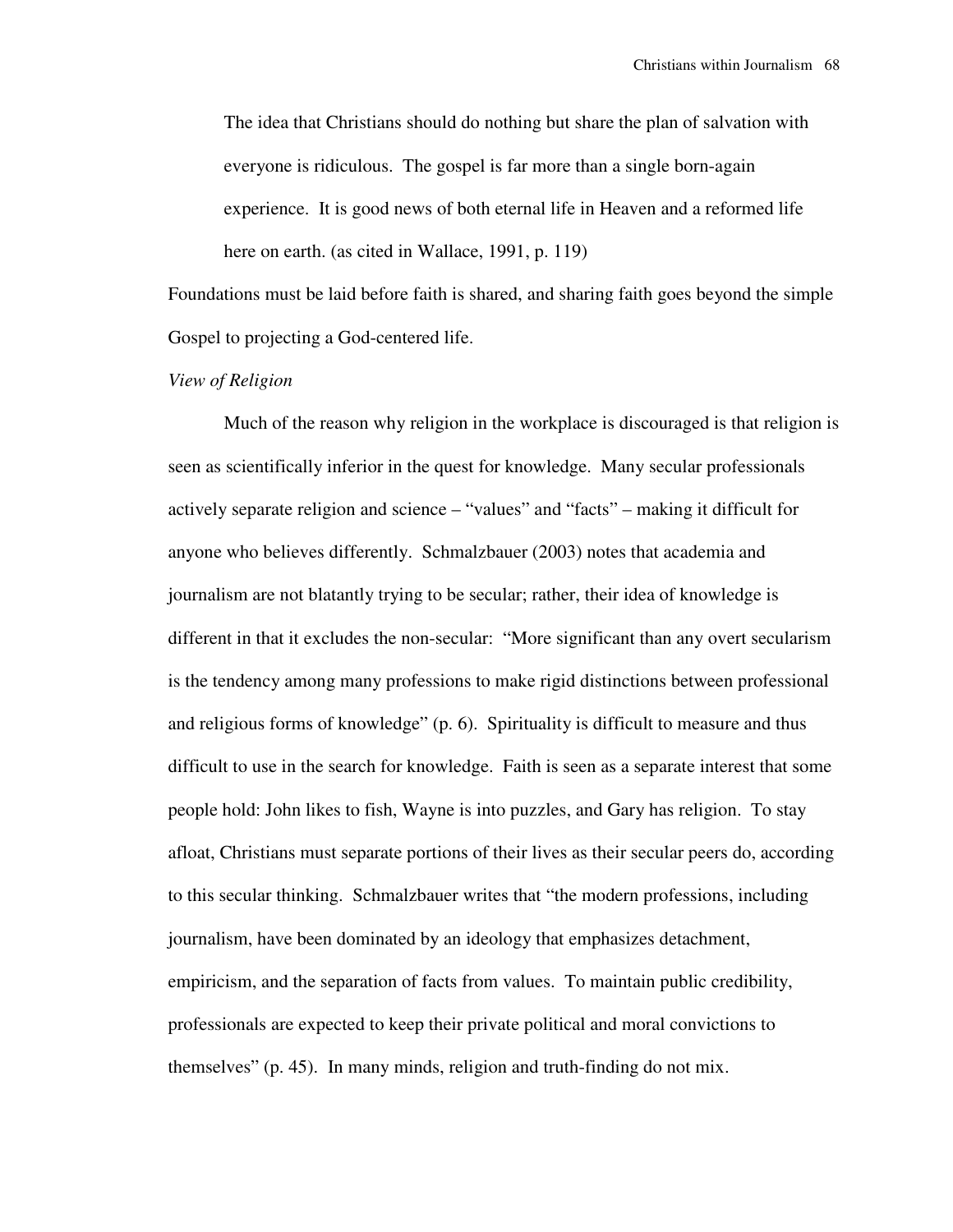However, some people give arguments that say religion can indeed be helpful in finding knowledge. Historian George Marsden has made a case that religion should be included in scientific reasoning on the grounds that other studies take into consideration the personal convictions of select groups. "Pointing to fields such as women's studies and African American studies, Marsden has argued there is no reason that religious scholars should be prevented from bringing their normative convictions into their work" (as cited in Schmalzbauer, 2003, p. 97). Furthermore, science is not always completely neutral and objective, and religion may be able to aid the quest for finding truth much in the same way that it can help answer the "why" question in journalism. Marsden's argument continues:

Many prominent scholars have agreed that science typically operates within frameworks of assumptions that are not themselves established on scientific grounds . . . . It is now commonplace among contemporary scholars, including many moderate liberal scholars, to acknowledge that, while empirical investigation should be valued in its place, pre-theoretical influences such as social location substantially shape interpretations in the humanities and social science . . . . One might think, therefore, that it would be relatively easy to gain agreement that, since strongly held religious views are often part of one's social location, religious perspectives should be accepted as playing potentially legitimate roles in academic interpretation. (as cited in Schmalzbauer, 2003, pp. 97-98)

As science studies the lives of humans and tries to find the truth in life, the personal convictions and beliefs of such beings should be considered. While journalists seek to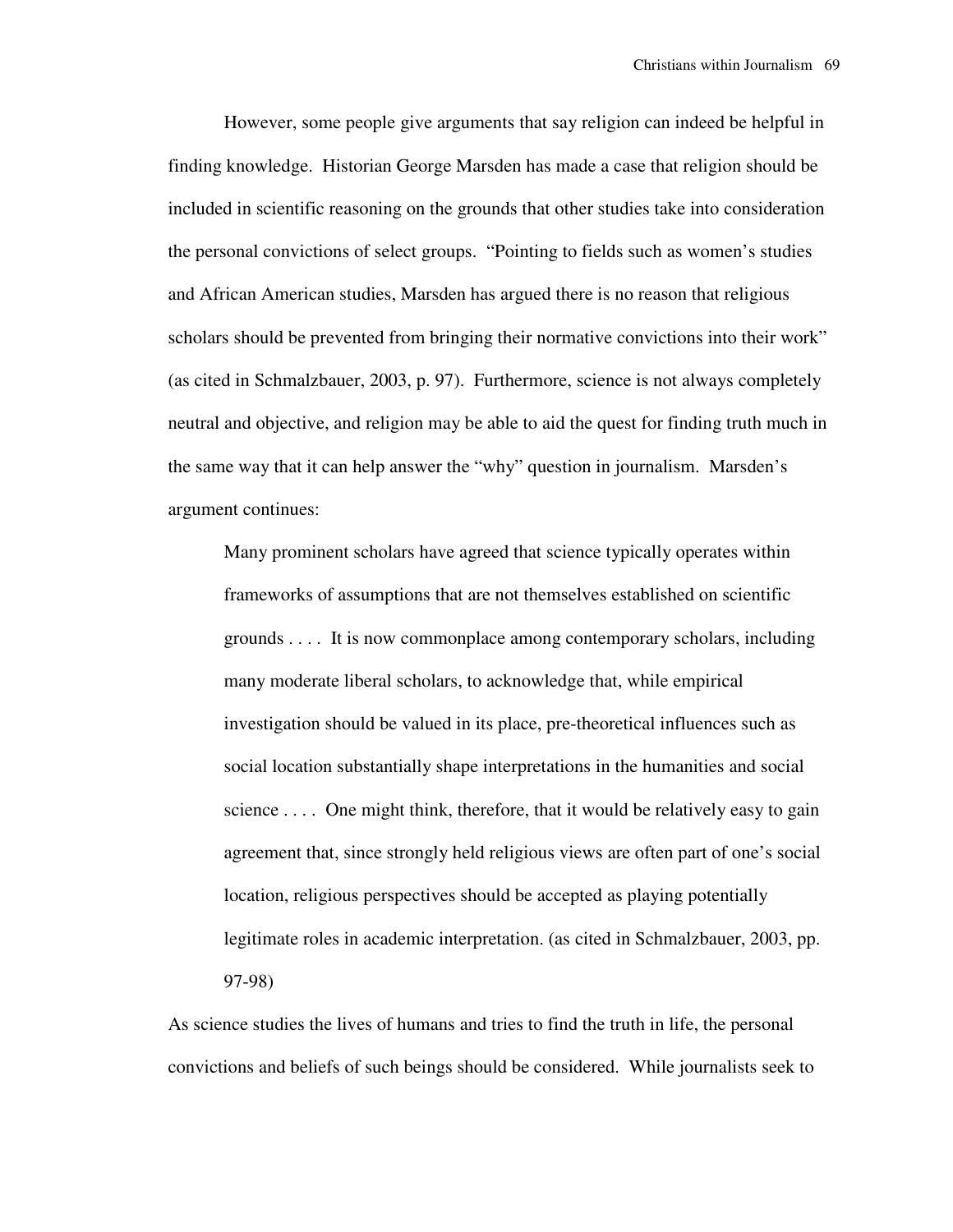find truth through objective and scientific methods, they still deal with humans and their emotions, and theories and research findings without practical application to personal beings produce different conclusions than when human experience is added to the formula. Indeed, journalism will report the facts, but at some point people have begun to require more and now want journalism to give them direction in life, something that cannot be done without an element of human experience.

# *Public's View of Christians Specifically*

 As for a specific view of how the public views Christians, the evidence is grim. Schmalzbauer (2003) writes that a higher proportion of journalists have less religious affiliation than do average Americans, and a 1999 survey showed that "37 percent of highly educated Americans hold 'intensely antagonistic feelings' toward conservative Christians, and another 19 percent view them negatively" (p. 5). Much of this pessimistic feeling goes back to the view that religion is not an acceptable method in finding truth in the scientific (or journalistic) realm. Barbara Stocker, the spokesperson for the Rationalist Society of St. Louis, expresses her disapproval of Christian journalists:

A Christian journalist belongs at a Christian newspaper or TV station. And journalism schools should not be in the business of making Christian journalists. They should simply be teaching reporters how to use their intelligence. For example, they're not teaching journalists how to balance a story when they educate them to pit creationism against evolution. The two do not even belong on the same page. Evolution is science. Creationism is superstition. Let's be rational. (as cited in Corrigan, 1994)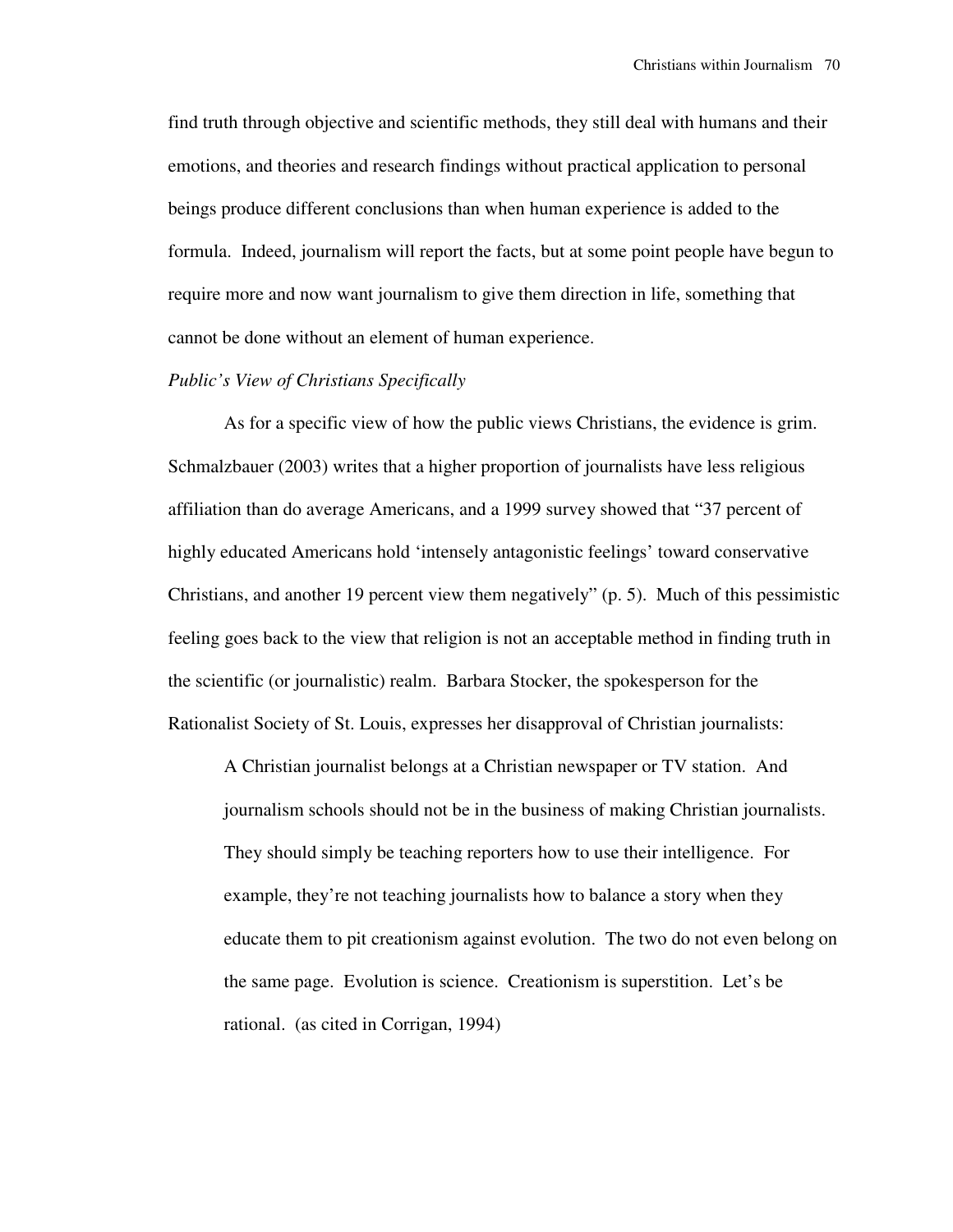Keeping religious beliefs out of mainstream arguments is not a new thing, no matter how scientific or unscientific either side proves these beliefs and theories to be.

 Kenneth Rystrom (2004) writes about religion in the letters to the editor section of newspapers, noting the view of the Pennsylvania *York Dispatch*'s Glenn Sheller, who says:

We don't want to see letters and columns of diverse viewpoint, style, and wit driven out by mailbags full of the familiar type in which every sentence ends with a Scripture citation and whose 'argument' consists of nothing more than an appeal to supernatural authority. (p. 281)

Obviously, some consider religion-based arguments as less credible. Although some Christians may find this offensive, Sheller's comment should also spur others on to write better arguments in their letters to the editor, held up by sound reasoning and buttressed with Scripture rather than using Scripture and clichés as easy fall-backs.

 Rystrom (2004) notes, however, that the attitude toward religion in letters to the editor is changing as moral issues plague the government and events occur that rock the country:

Now, however, editors are finding it more difficult to draw a line against the use of religious citation and religion-based arguments when the public is debating abortion, the death penalty, creationism, use of embryos in research, aid to parochial schools, prayer in schools, posting the Ten Commandments in public places, and the rights of gays. It may be impossible to draw a line now that religious differences, or at least religious perceptions, underlie many important and flammable issues. Letter columns, and editorial pages for that matter, may be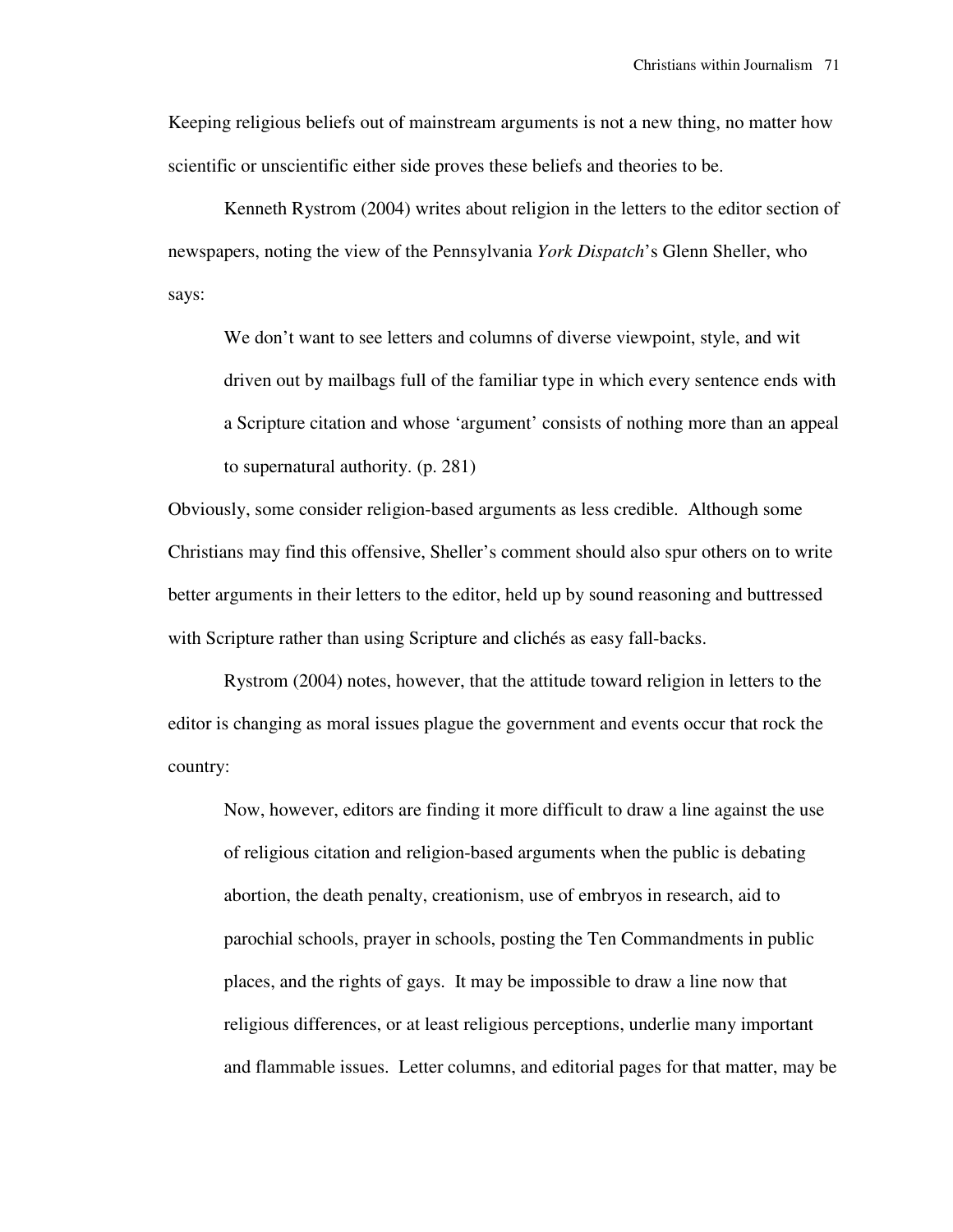among those things that will never be the same after September 11, 2001. Religious beliefs and opinions, as well as scriptural citations, have become part of public discourse. No longer can editors try to insulate their pages from them. (p. 287)

As religion is part of the human experience that makes up life, it cannot always be left out of the journalism field, which tries to examine human life in its fullness and draw real conclusions about real people.

 Part of the reason religion is so quickly dismissed is that it is not understood by the majority of its attackers (or ignorers). Goldberg (2002) notes that those with conservative beliefs are often looked down on:

They're seen as odd and viewed with suspicion because their lives are shaped by faith and devotion to God and an adherence to rigid principles – opposition to abortion, for one – that seem archaic and close-minded to a lot of journalists who, survey after survey suggests, are not especially religious themselves. (p. 128)

Many journalists see religion as old-fashioned and have no personal connections themselves, which affects their interaction with Christians. The strict beliefs of the religious also drive fear into those whose views are in opposition to matters traditionally defended by Christians. When Christians try to take a stand against the world's sinful and declining moral standards, they are often stereotyped. Given a label by the press, such as "conservative," "evangelical," or "fundamentalist" (to name a few), Christians find it difficult to explain themselves or escape from the descriptions given to them to categorize religion for the public. The labels often capture only a small slice of their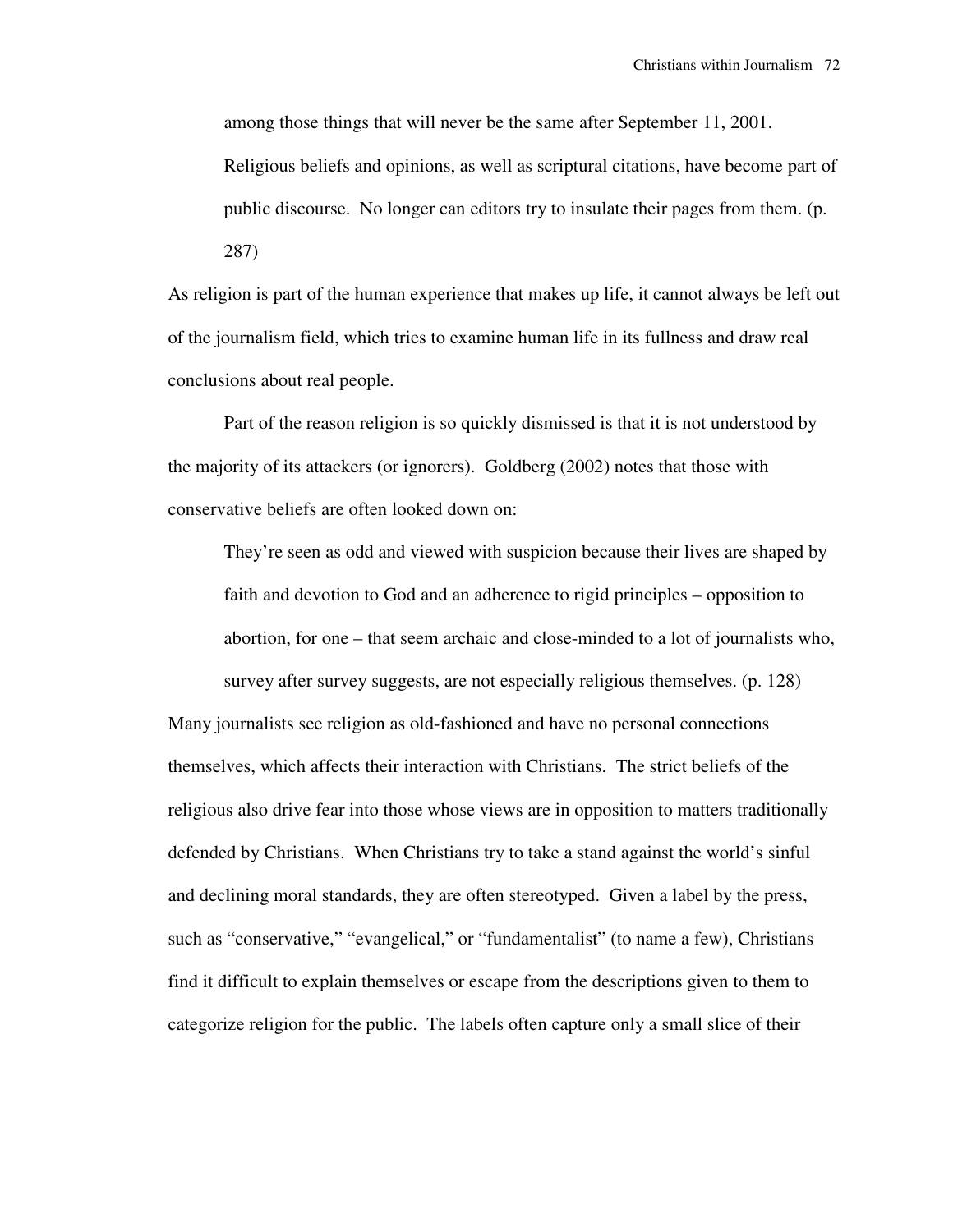being – a slice that is better served as a category than a descriptor of who they are as people.

### *Simplifying Religious Ideas*

 The simplification of religious ideas is one of the leading causes for the misunderstandings by the public. Reporters try to put vast religious concepts in a tiny box and end up losing a lot of important information. Sports in America gets its own section in many newspapers, but far more Americans go to church on Sundays than attend sporting events, Alterman (2003) notes. He adds that the lack of religious coverage, or the misinterpretation of religion, is not bias but rather ignorance of journalists who do not understand religion. This trend is not unique to religion, however: "One hears much of the same complaint from . . . just about everybody else who sees a complex area of their professional or personal lives oversimplified or misunderstood by a reporter who covers it" (Alterman, 2003, p. 105). Certainly, journalists have oversimplified or misunderstood key areas of farming work or legal procedures, but with so many people professing religious beliefs, the misinterpretation is more alarming. George M. Marsden also attributes the misunderstandings of religion to ignorance of the subject:

Suppose that a person who reported on music never played a musical instrument, had seldom paid attention to music, and knew next to nothing about the various types of music. That is the equivalent to how religion is often treated in the media. (as cited in Evensen, 1997, p. 170)

To report better, journalists need to educate themselves better, whether it be religion or any other topic. A Christian journalist must not only study issues in general but must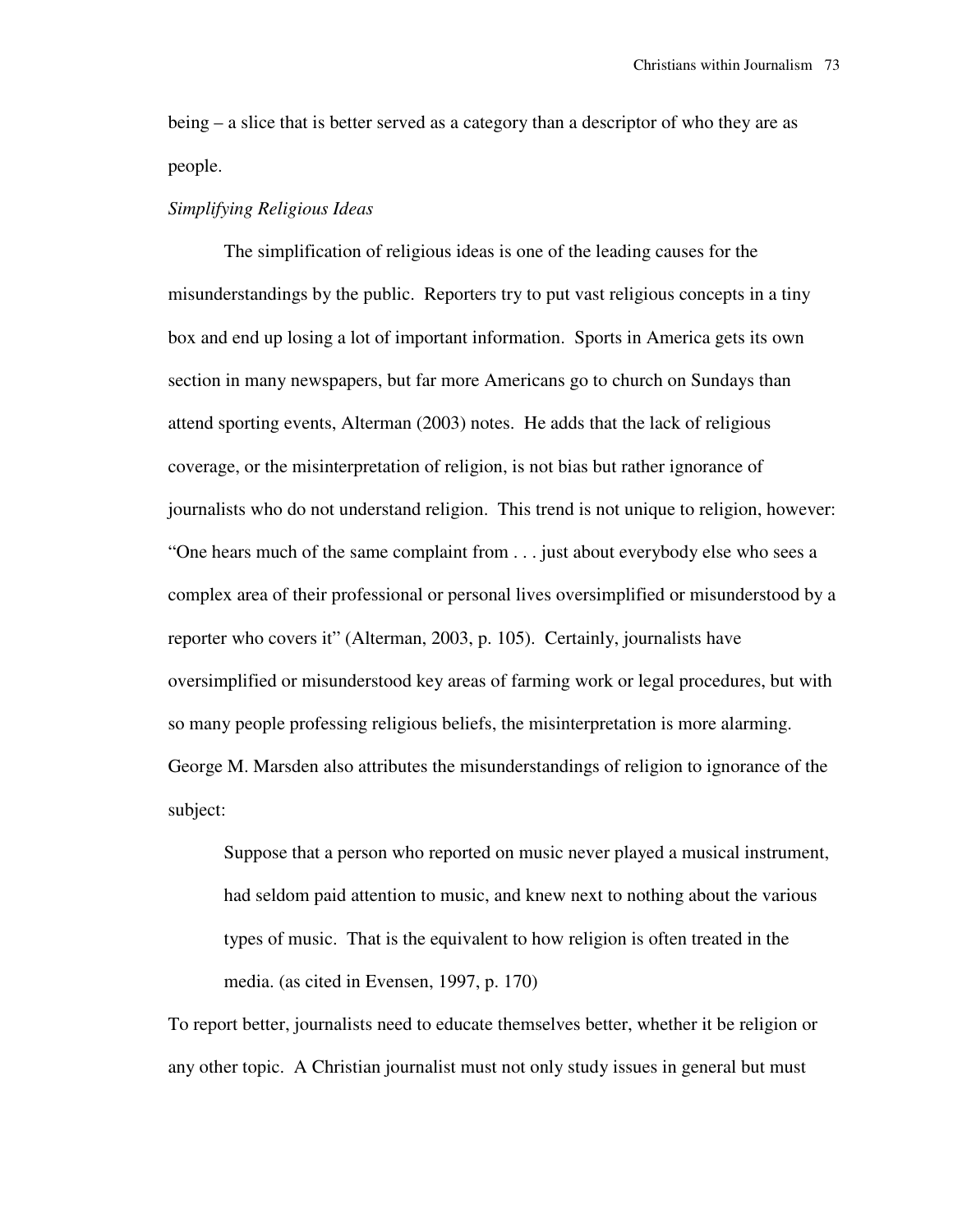also then look at those issues through a God-centered worldview. With the vast amount of Americans concerned with religion, however, a greater push toward accurate religious reporting should be demanded. Billy Graham recommended that publications find people with a specific interest or knowledge in religion to cover the beat, noting that a publication would never send a reporter to cover football who had not watched a game personally (as cited in Evensen, 1997, pp. 175-176). Another recommendation of his was to focus on reporting the good about religion as well as the bad:

There are thousands of clergy in America who are doing their job faithfully, and they need your support and your backing – but let one of them crash, and that's the big news. Many people get the idea that that's the church or that's religion, and they turn away. (as cited in Evensen, 1997, pp. 173-174)

When the press only gives a specific slice of religious life, people are bound to think that is all there is to religion.

 Of course, a valid reason for why religion is misunderstood in journalism – and much of America – is the actions of Christians themselves. Christianity is full of hypocrisy, as Christians say (or believe) one thing and do another. Worse yet, however, is the large chunk of Christians who do not even know what they themselves believe. They bear the name; they wear the T-shirts; and they may know a verse or two, but a large majority of American Christians use Christianity as a label or religious category, not as a matter of personal conviction and faith. A December 1, 2003 study by the Barna Group found that although all people have a worldview, only nine percent of born again Christians had a distinctly Biblical worldview ("Biblical Worldview"). Christians often do not understand the Bible themselves and run wild with the portions they do understand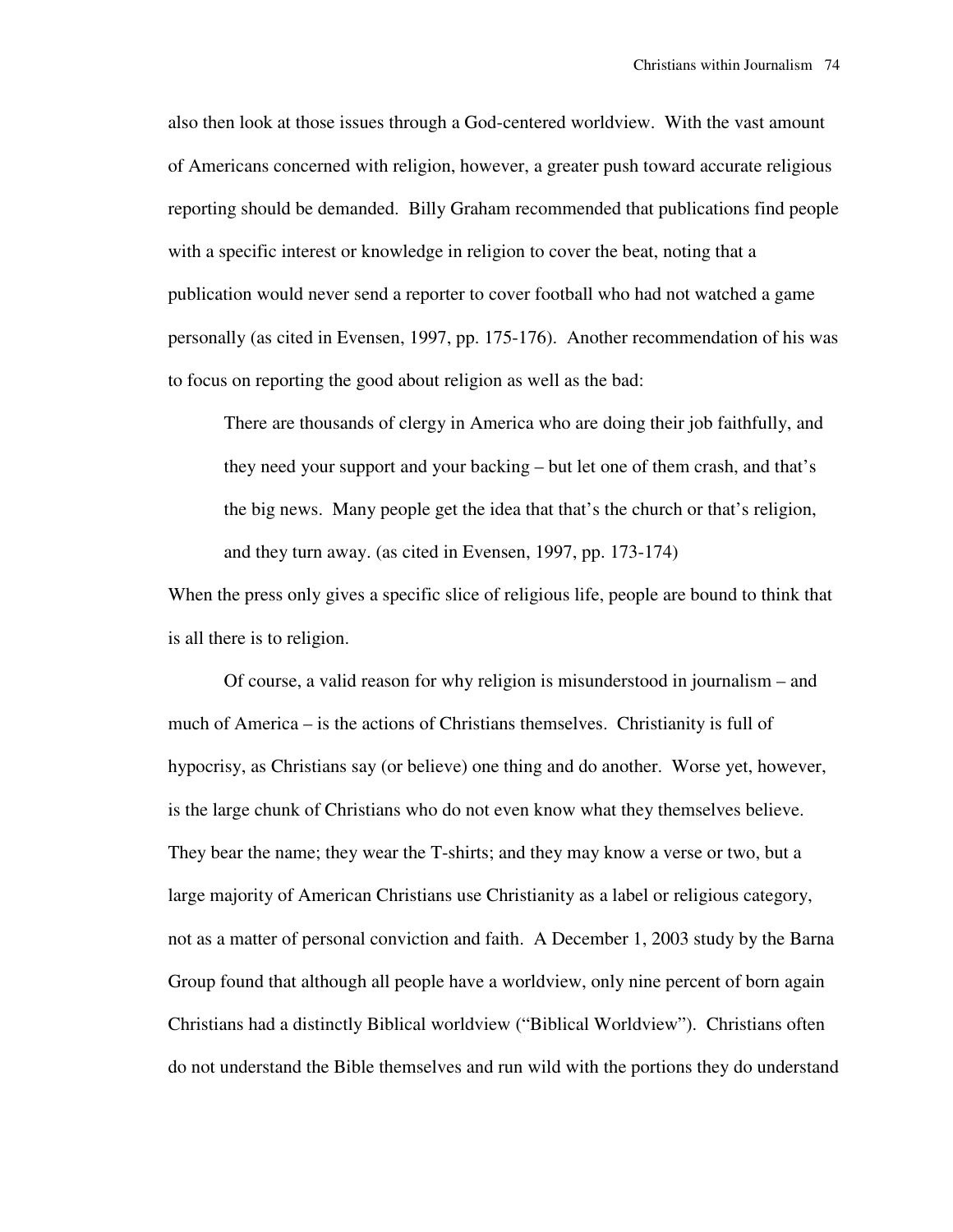and promote. If Christians do not understand Christianity, it is hard to ask journalism or the rest of America to understand.

 Perhaps the greatest divide between journalism and religion is that non-Christians often have no real concept of what real Christian belief is like. Although they may know facts and lingo, they do not have the power of the Holy Spirit and thus cannot fully understand a relationship with Jesus Christ. Christians as a whole, no matter how they practice their beliefs, have far different priorities than unbelievers, and they strive to see the world increasingly from the perspective of God, not man. With this godly perspective, they can understand the Bible and its concepts whereas the unsaved are hard pressed to look beyond the specific commands and simple stories. Billy Graham outlines the differences when he says:

For one thing, much of what happens in religion is not news, by your definition, and I understand that. You are concerned with change, we are concerned with that which we believe to be changeless. You are interested in that which breaks the patterns of normal life – disasters, political upheavals, wars, the cruelties and foibles of human nature, conflicts between people and nations. We are interested in what goes on, often unseen, in the hearts of individuals: hopes reborn, purpose restored, guilt removed, love rekindled. (as cited in Evensen, 1997, p. 173)

Secular journalists obviously see the Christian faith differently than those who are saved. A common reaction to this by Christians is a dislike for the media, a feeling that the media, as a truth-finding group, should be able to see the situation correctly, right the wrongs, and learn to understand religion in a day. The message of 1 Corinthians 1:18 continues to ring true, however. The unsaved cannot be expected to understand the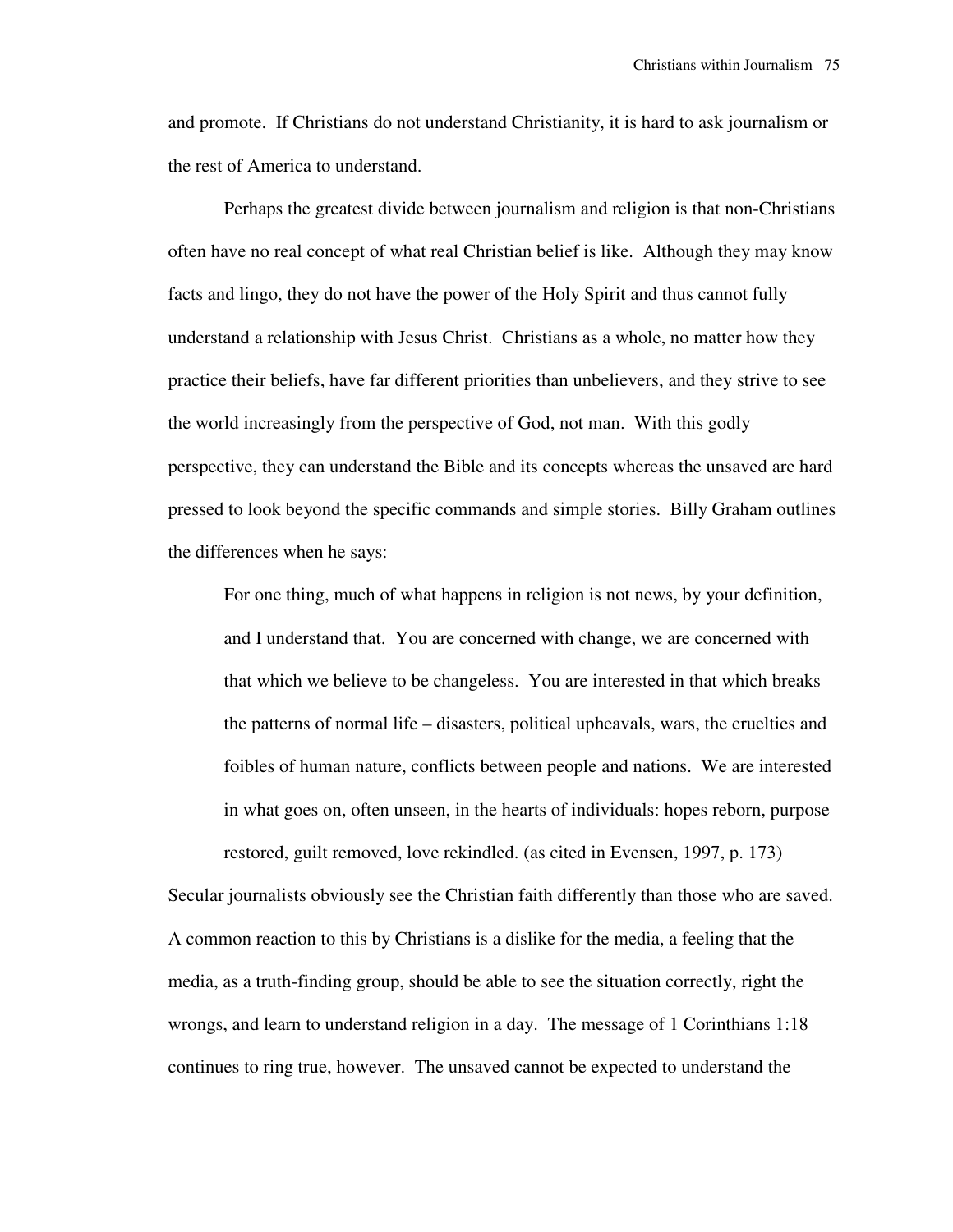things of God, at least not without Christians telling them. Instead of reacting harshly to those who do not understand or recoiling from a journalism field that misinterprets religion, Christians should take an active and aggressive stance toward spreading the truth, knowing that the unsaved often cannot understand truth on their own. Through the dissemination of knowledge of all kinds, they can indoctrinate the world in the truth, whether it be of "worldly" things or of matters of faith.

## *Christians' Reactions to the Media*

 Overall, however, Christians have responded to the secular media throughout history by running the other way. Olasky (1988) notes, "Some Christians are so disgusted with mainline newspapers and news shows that they refuse to read or watch and merely engage in a general carping condemnation" (p. 119). The attitudes have become such that, "Just as church-bashing is a favorite sport among some reporters, so media-bashing is the pastime of many Christians" (p. xii). Worse than Christians' being hostile toward the media, however, is how many Christians have removed themselves from the field of journalism, and often, they have removed themselves from critical thinking altogether.

 Olasky (1988) outlines several factors that led to Christians' leaving the field of journalism, including factors both from the inside and the outside. First, society left Christian principles. As America relied on a changing society and its intellectual musings in science and education to fix the problems of mankind, less attention was given to religion. Revivals came, but they affected individuals rather than the overall thinking of the nation. Second, many – if not most – Christians threw in the towel. Olasky says "many Christians began to believe that the general culture inevitably would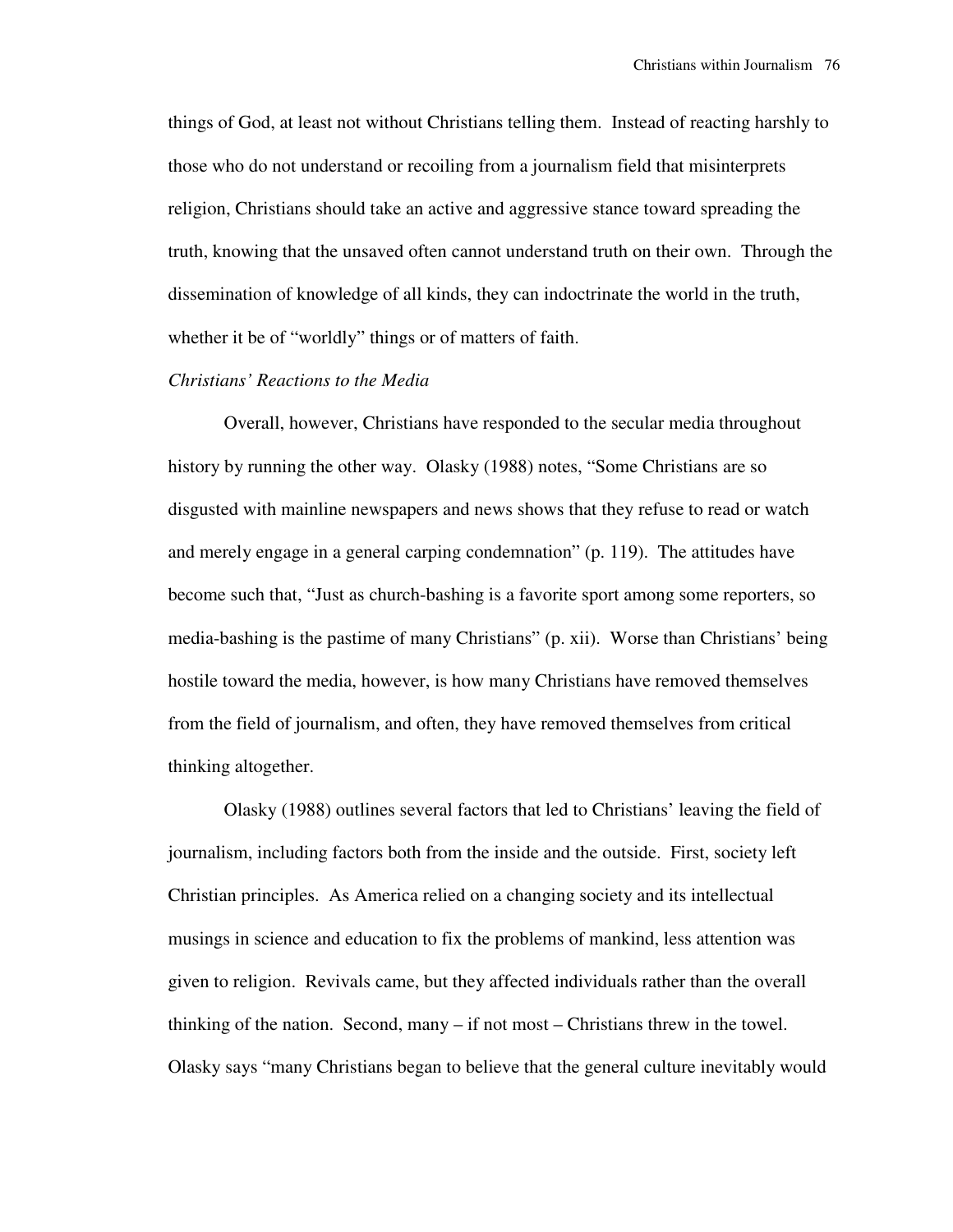become worse and worse. They thought that little could be done to stay the downward drift" (p. 25). Journalism was not considered as important to Christians. Finally, changes within journalism fueled the move away from Christian principles. One example is the *New York Times*, which, generations after its inception, tolerated the printing of news that would once have been considered "unfit to print" (p. 22). Journalism also tended to justify humans and their actions, esteeming man as a much better and wiser being than the one portrayed in the partisan press era. Christian journalism especially faltered. Olasky writes, "Christian publications refused to meet the communication demands of an increasingly fast-paced marketplace" (p. 23) and "denominational infighting" either split Christian ventures or made it so those ventures had to be abandoned rather than splitting the group (p. 23). All of these factors worked together to make Christian thinking almost extinct in journalism.

 Christianity was also leaving the public eye, however. After the Scopes trial of the 1920s, Christians slinked back to their private institutions as much of the nation crowed over the victory of the scientific theory of evolution, which allegedly had trumped the "unscientific" creationism in court. Christians built their own empire, using conferences, radio, and Bible institutes and colleges to forge their own subculture (Schmalzbauer, 2003). Although eventually religion worked its way back into public life, it was a slow process. In 1976, Southern Baptist Jimmy Carter was elected, which began the movement of the religious right in politics. Christian campuses began to have more relaxed rules, revealing their integration with the secular world (Schmalzbauer, 2003). By the 1980s and 1990s, religion was back in public view with political concerns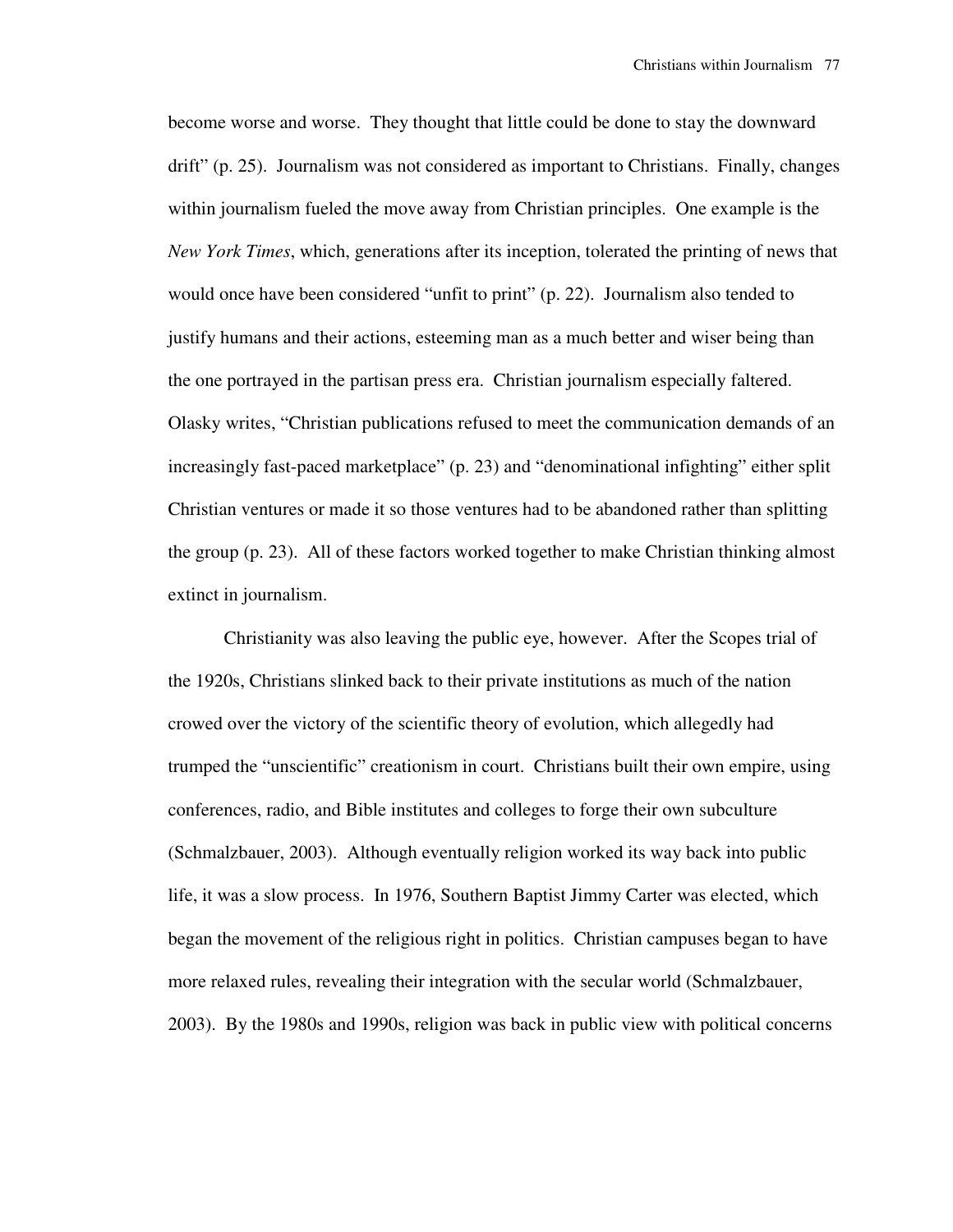in moral areas such as abortion, and in current times, continues with new topics like stem cell research.

 The effects of the evangelical subculture have lasted, however. Schmalzbauer (2003) writes that "the evangelical subculture helped keep alive a religious approach to higher education and mass communication. At the same time, the isolation of the evangelical subculture prevented its members from fully engaging the academic and cultural mainstream" (p 30). Christians were in the media, but they were speaking to other Christians: "Although the evangelical empire of Christian colleges and universities, campus ministries, publishers, and broadcasters was truly vast, it reached an overwhelmingly evangelical audience" (p. 30). With religion turned completely inward, it is no wonder that the secular realm not only did not understand Christianity but also that it did not respect it or report it.

### Journalism in the Future

 For Christians looking to enter the field of journalism today, a mighty task lies ahead. These aspiring Christian journalists not only have to deal with the tricks of journalism and its past but also must confront the crippling effect that the lack of Christian journalism in the past years has had. If Christians are serious about working in the secular field and reaching the world for Christ, they are going to have to find a way not only to abide within the field, where their beliefs will be attacked, ridiculed, and called into question for bias, but also to thrive in journalism, spreading the truth without unnecessarily offending traditional journalism. The field of journalism should not fear Christians, however. If Christians follow biblical convictions, the field will find itself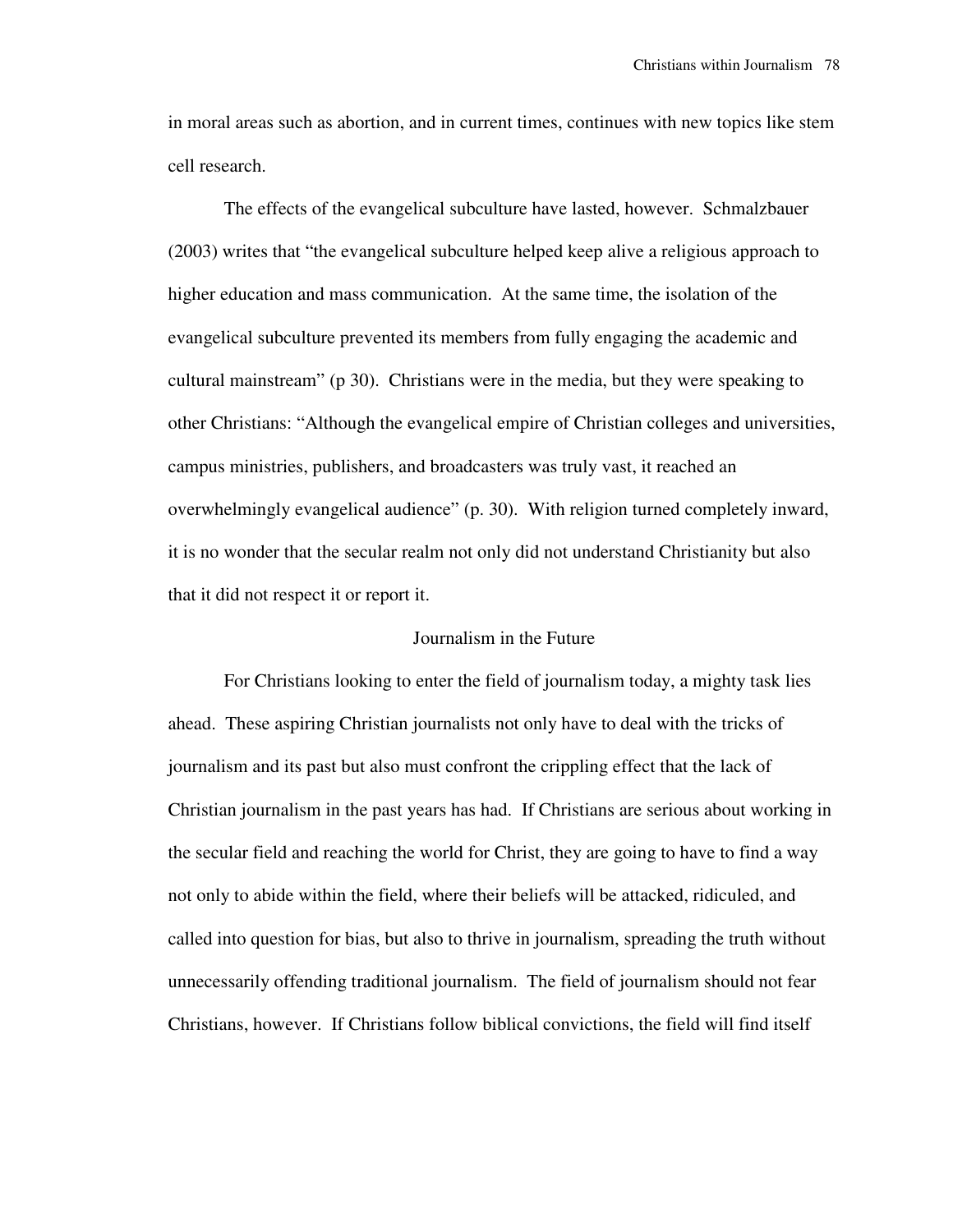full of hard workers who respect the traditions of journalism, doing their job well with utmost regard to ethics and the improvement of the world and those within.

 Several practical conclusions will be drawn to give application to Christians entering the field, and many of these can be pulled from an understanding of what happened in journalism in the past.

# *Learn from the Past*

 First, Christians must be willing to learn from the past. The Bible speaks often about learning from elders and the events and attitudes of the past, and the study of history is part of modern secular academia because of the obvious reasons of looking at the past in order to understand the present and live a productive future. Some practical applications of this would be to take personal advice from the generation before. Christians should also respect specific trends and methods on a grand scale, such as the traditions of journalism, which will be discussed next.

 The ideals of objectivity and ethics that are so central to journalism were not made on a whim; these tenets of journalism became obvious after years of hard work and study. The codes and guidelines of journalism have been constructed with good reason, and any aspiring journalists must first respect and master the traditions of journalism before moving on to any new forms. Otherwise, these journalists will find themselves relearning lessons or losing important advantages from the past, even if information gained does not appear relevant at the time or may be generally repugnant. The Bible constantly speaks about the importance of wisdom and growing in knowledge. Knowledge of the world leads to a deeper understanding of God for Christians. Once Christians know God better, they know how to glorify him. Even a cursory reading of a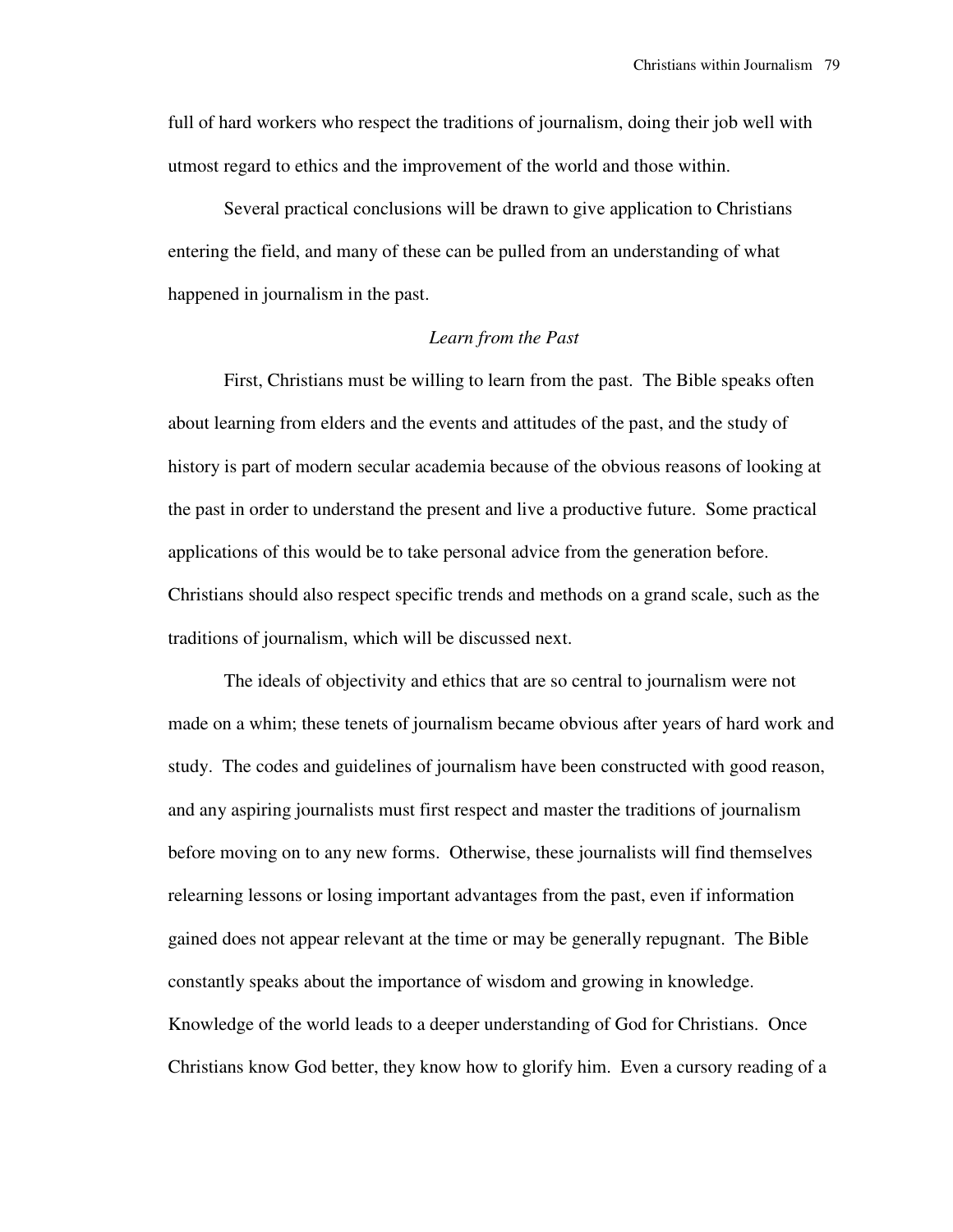journalism textbook reveals the importance of knowledge of anything and everything. Christians should take this a step further.

 For the Christian, respecting ethics and the traits of hard work should be no problem. Pursuing knowledge also lines up with biblical convictions. By knowing both the Bible and journalism inside and out, Christians will be able to make better decisions in the field. Whereas objectivity may seem harder to master, Christians can be encouraged that the trends of journalism have led more toward the partisan press again. For those Christians who feel they must lace their reporting with biblical overtones, plenty of outlets beyond secular journalism exist for the interpretation and evaluation of news as well as reporting.

 Above all, however, respecting the traditions of journalism means respecting peers and subjects within the field. One of the reasons Christians are taken lightly in journalism is that of their insistence to promote their views. Instead of insistence, Christians should tread lightly for a while until they as people are accepted and earn respect in the field. When Paul was in Rome, he was a Roman, and when he was in Israel, he was a Jew. Christians should also look to develop meaningful relationships with the love of Christ rather than attempting to evangelize a life they know almost nothing about. The Bible is also clear about obeying authorities, such as following a supervisor's instructions even when it may not be a Christian's natural desire to do so. Christian liberties point toward putting aside personal freedoms for the good of those who may not understand. However, Christians can still act as Daniel and purpose in their hearts to do what is right. What is right, though, must often be preceded by a love for the unsaved, placing their needs before the desire of Christians to share all their beliefs on the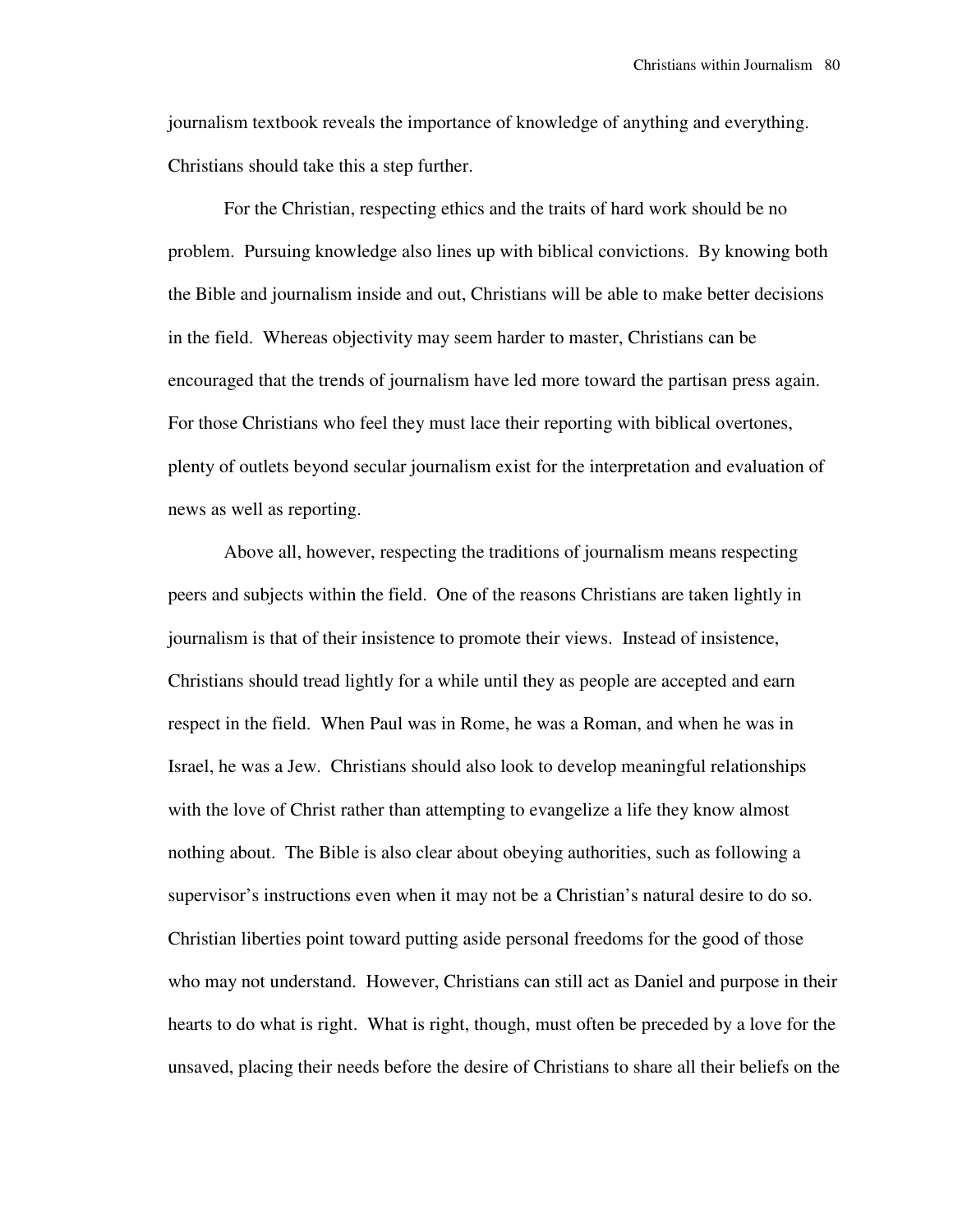first day on the job. Many conservative Christians write books that show their infuriation with liberals or anyone who disagrees with them, and their negative attacks show neither the love of Christ nor the hope of the Gospel. Christians should withhold from attacks until they both have something worthwhile to say and also until their audience is ready to hear. Otherwise, they will only be preaching in vain.

## *Be Rooted in the Faith*

 The second necessity for Christians who are entering journalism is that they be rooted strongly in their faith. Although many examples are available, the example of Harry Luce, the co-founder of *Time* magazine, will suffice. Luce was raised by missionary parents in China and, at a young age, devoted himself to God and grew close in his relationship with him. Luce went to prep school and began to see worldly and wealthy friends, and he soon became distracted. He allowed himself to become engulfed by the draw and detriment of competition for success, power, and money, wherein he sought success against his comrades. Luce once wrote of his time at prep school, "I knew it then, there on the hill, that I was really only a back-row Christian. And something went outside of me" (Wilner, 2006, p. 26). Luce's love for God returned only after his retirement fifty years later. By that time, he had helped build a revolutionary magazine and an empire for news dissemination, an organization that sported several magazines and influenced the thoughts of millions. The eternal effect was minimal, however, as in the process Luce ended up hoarding all the credit for *Time* magazine and its success after its real creative genius, Britton Hadden, died at a young age. While Luce's accomplishments are exemplary, their eternal purpose is only a sad lesson in the destruction of selfishness and the desire for success. His life invites Jesus Christ's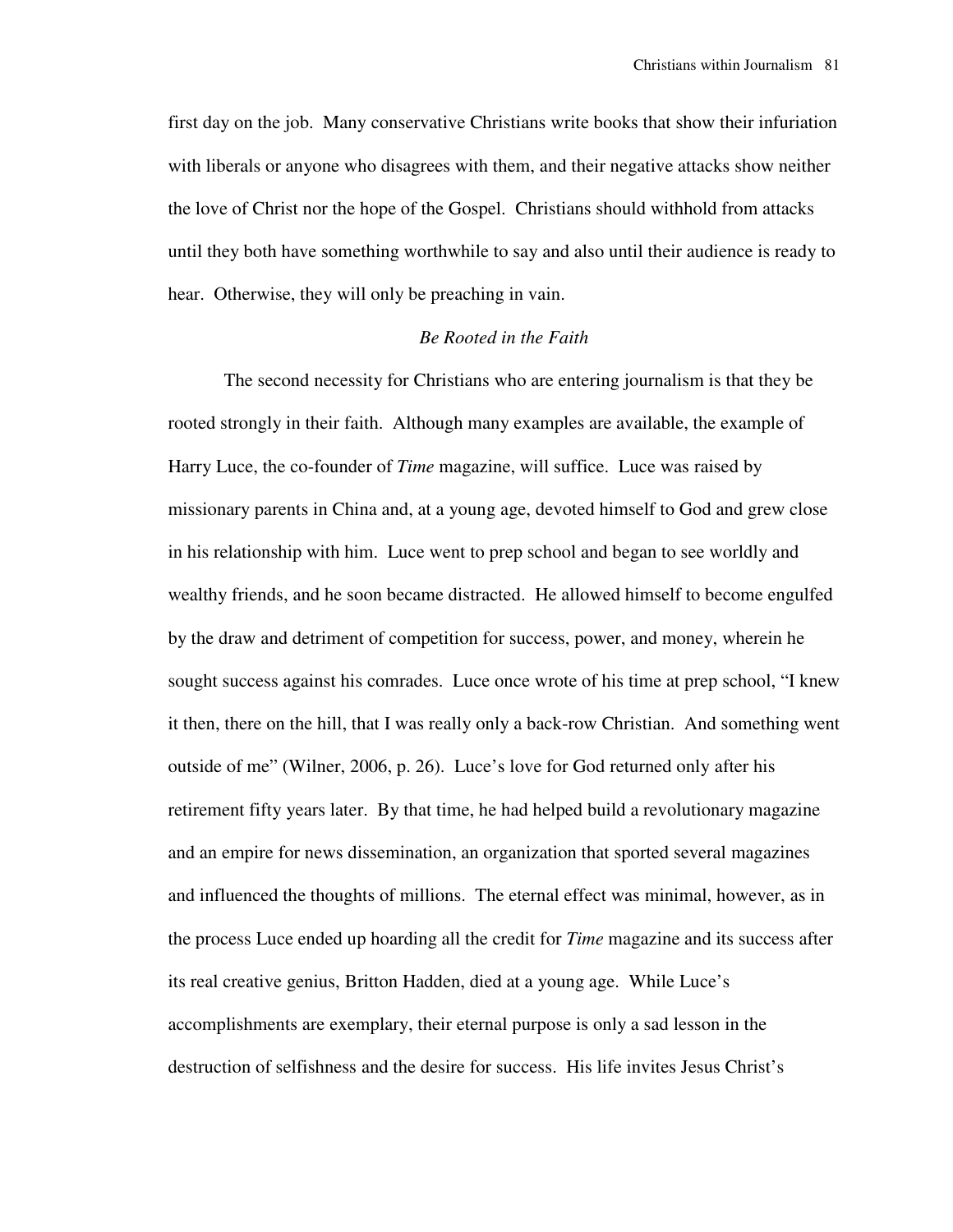question of Matthew 16:25: What is a man if he gains the whole world, but loses his soul? Or, if he is saved but fails to use his gain to help other souls?

 Christian journalists must not only be fully grounded in their relationships with God but must also keep their godly perspective or worldview, looking to glorify God in all they do. Barbour (1993) asserts that a Christian is accountable both to God and to his purposes:

The prophetic view of *a created order* that is inclusive in space and time is also relevant today. The whole creation is part of God's purpose. Because all forms of life are within God's plan, we are accountable for the way we treat them. I suggested that stewardship of nature is more typical of the Bible than dominion over nature, though it was often ignored in subsequent Western history. Moreover, the prophets used an extended time scale because they believed that

God's purposes extend into the future. We have obligations to posterity and to a God who spans the generations. (p. 261)

Being good stewards of the created order is a vital part of glorifying God, and journalism is a vital field in upholding the created order in the welfare of mankind.

 Christians and ethical considerations in their actions have had a unique history in which men and women have often tried to live in the name of God but were not sufficiently rooted and thus blundered terribly. The church has done great things for mankind, but it has also had major problems, such as the Crusades, the Inquisition, witch trials, or oppressive and misguided church-leading governments, to name a few. One of the biggest arguments against Christianity has been that its members do not practice what they preach, and this is certainly a concern for Christians entering journalism. The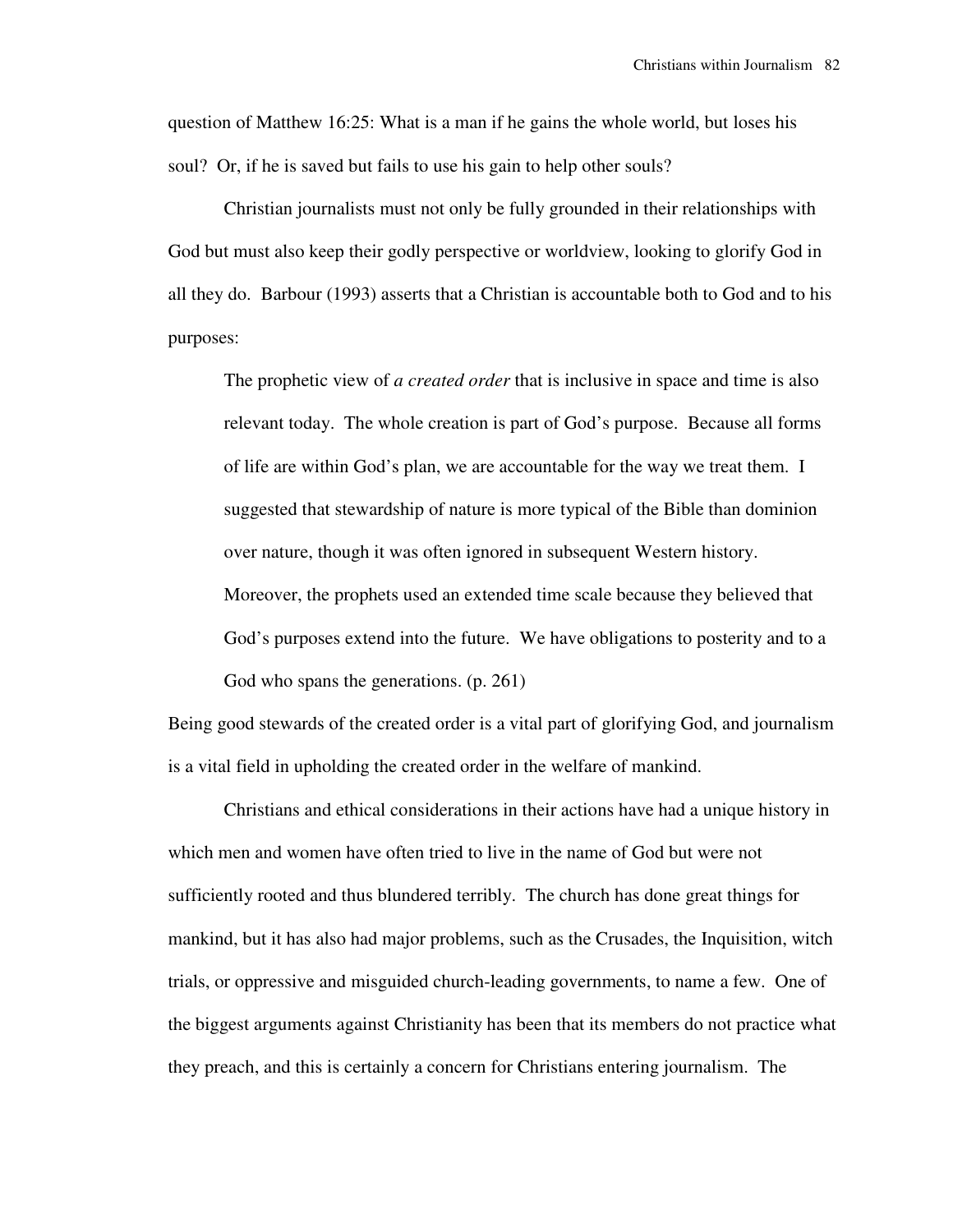purpose of Christian journalism is not to build a Christian empire, to get the media to stop attacking Christianity, or to publish more feel-good stories and make youngsters go to camp. The purpose of Christian journalism should be the same as the purpose of Christians in life – first and foremost to glorify God by obeying his commands and spreading his truth, most obviously by loving others. Having Christians in journalism will be no good if they do not act like Christians. People will more readily listen to their message once they see that their lives measure up. Christians' living as they should is vital everywhere, but it is especially important in a field in which many suspect religion and Christians already.

 While Christians should strive to be blameless, what is more important is that they strive to be genuine. Everyone errs. The secular world is more interested in seeing someone like themselves who has found the answers rather than someone freakishly unlike themselves who is trying to be pious. Christians are going to have to take flak for their many brothers and sisters who have erred in the past, continue to err in the present, and will definitely err in the future. An attitude of humility will go far in these situations. Overall, however, a Christian journalist will need to be able to stand alone – to stand for convictions and what is right, no matter where the attacks are coming from.

## *Stand Alone*

 As well as learning from the past and being rooted in the faith, a Christian must also learn to stand alone. Perhaps one of the most discouraging aspects of any Christian who is trying to live a godly life is the criticism that comes from those who are supposed to be of common faith. Throughout history, the church has been full of backbiting and criticism that has crumbled the foundation of unity before it could hardly be built. The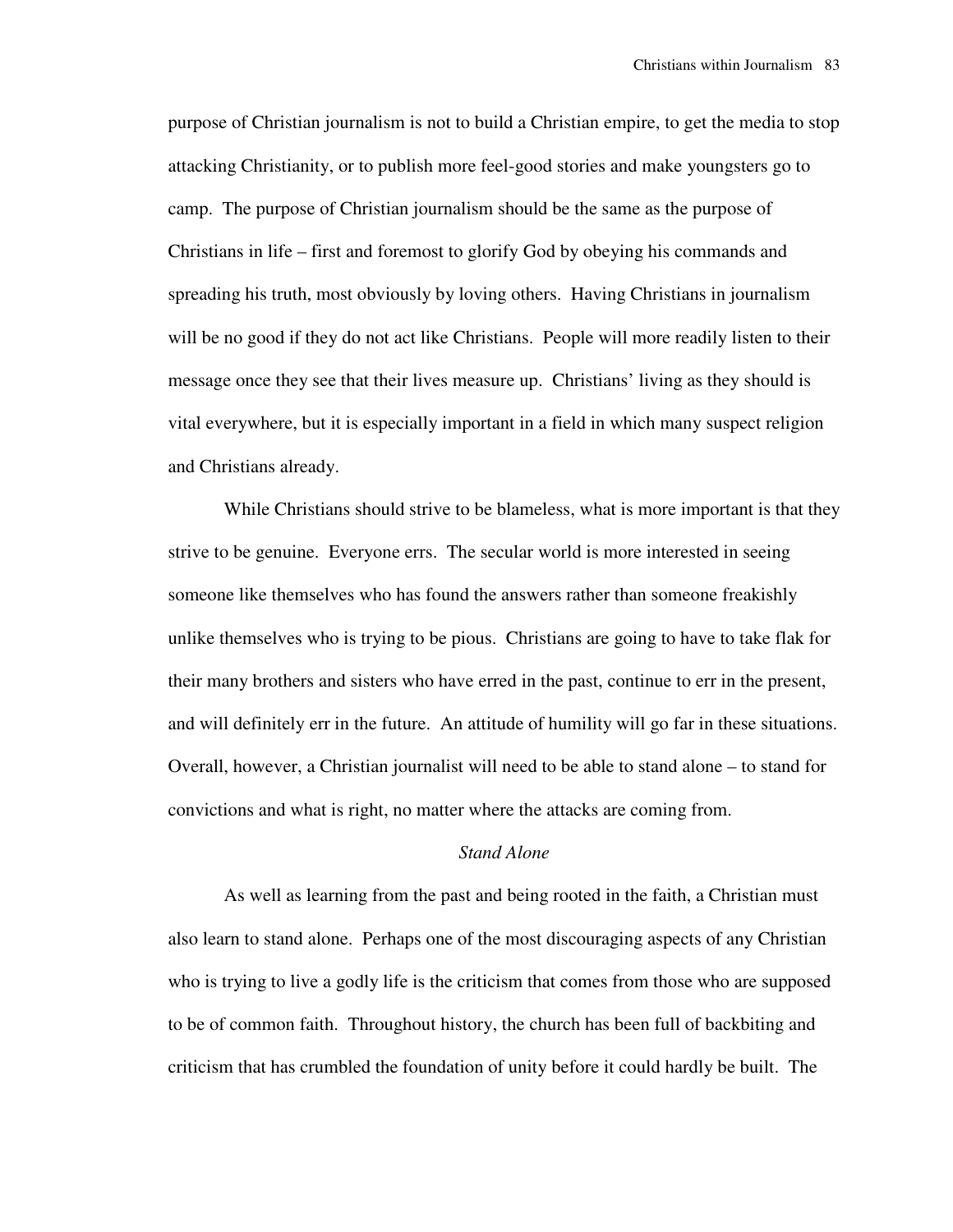Christian journalist will often have to make decisions that are not popular, especially among those of like faith or ideals. What the Christian journalist must remember, however, is that his or her allegiance is primarily to God, and that is the standard by which all must be judged.

 Writing about organized religion is one of the hardest areas to handle. While God did ordain the church, the many denominations and factions and their unique traditions and methods are not necessarily God-inspired. Likewise, many Christian organizations and ministries have been founded with good intentions, but that does not mean they will not err. Christian journalists will face times when they will have to rebuke those of like faith just as equally as unbelievers. Just because people share the same convictions – religiously, politically, socially – does not mean these comrades in the faith can be given a blind eye when they do wrong. Olasky (1996) gives some pointers for dealing with this, which he calls "propaganda":

Overall, Christian publications that wish to practice biblically directed journalism should stand firm against propaganda in five ways: They should not pretend that all is well with Christian organizations that are having problems; they should be willing to criticize political allies; they should be willing to praise opponents who act rightly in particular circumstances; they should not place above criticism even great church leaders; and they should not cover up embarrassments that befall even strong organizations. (p. 236)

By being willing to treat all men impartially (as God does), Christians will build credibility in a journalistic field that hates conflicts of interest and unequal treatment. The Christian's ultimate standard should always be to please and honor God, not men.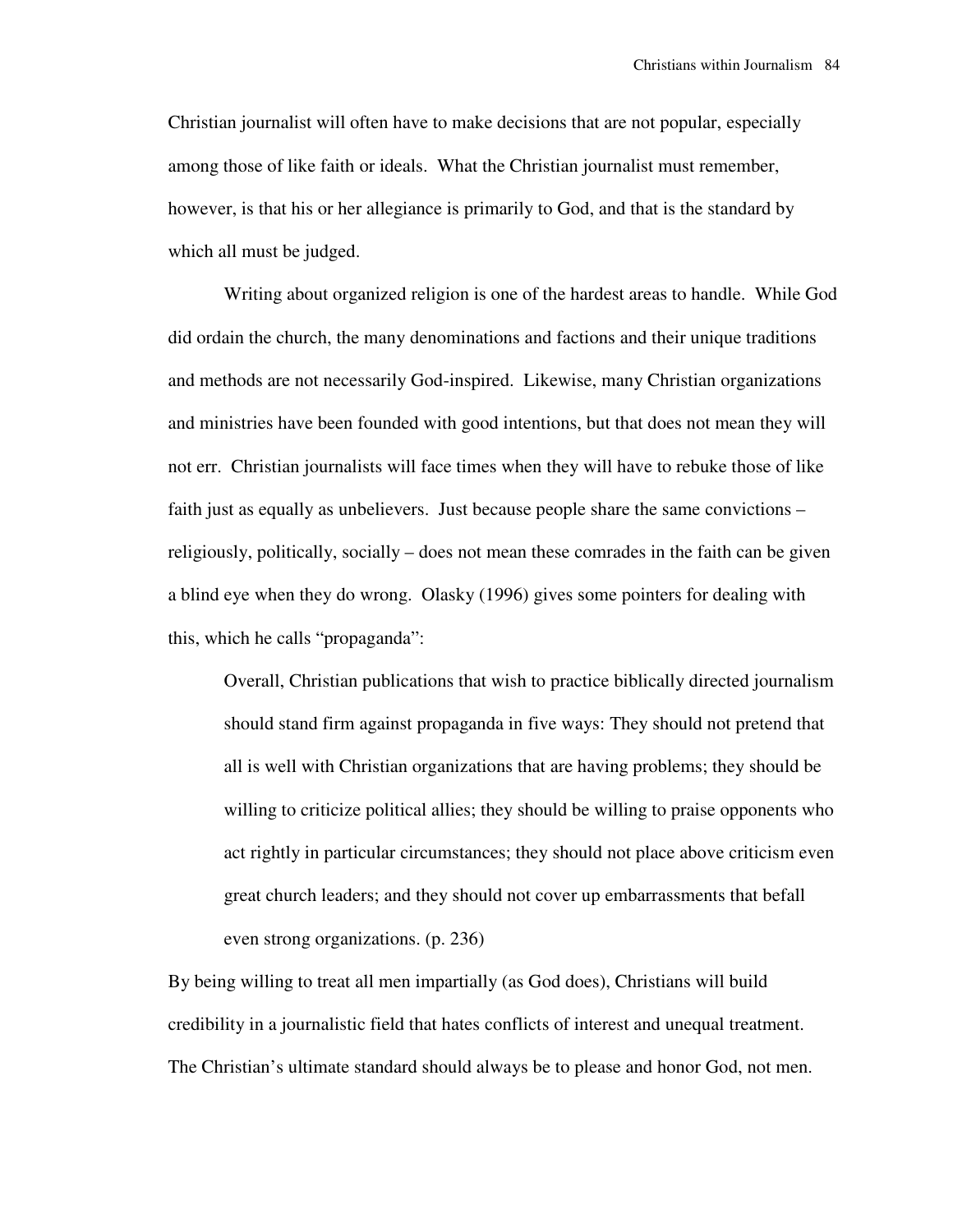#### *Make an Effort*

 Christian journalism is a rare thing, but rather than lamenting the current state and the few Christians in the field, Christians need to step up and begin to work toward changing the situation. Olasky (1988) warns, "If Christians today spend time complaining instead of doing, Americans may spend more decades wandering in a media wasteland" (p. 143). He gave a few suggestions for Christians who want to change journalism but warns that such a revolution will change modern Christianity: "A Christian journalistic revival, though, would mean that no place would be safe: Christian journalistic organizations would be aggressively reporting on the contrast between man's depravity and God's holiness, and non-Christian organizations would be prime mission fields" (p. 178). Journalism is a great field to start a Christian revolution in culture, however. The secularism of journalism is open and obvious, and Christians know where the battle is, which is in contrast to the public school system, in which secularism is hidden, deeply rooted, and much harder to combat, according to Olasky (1988). For change to take place in America, Christians must find a way to reach out to many, and journalism of all kinds is one of the few avenues that reaches virtually everyone. Olasky (1988) notes, "Parents, church leaders, employers, teachers, and so on are all representatives of different types of governing authority. There must be change in many different spheres for true reform to take root" (p. 158). Journalism is able to touch the different areas of life that have authority, and a positive change in journalism would do great things for America.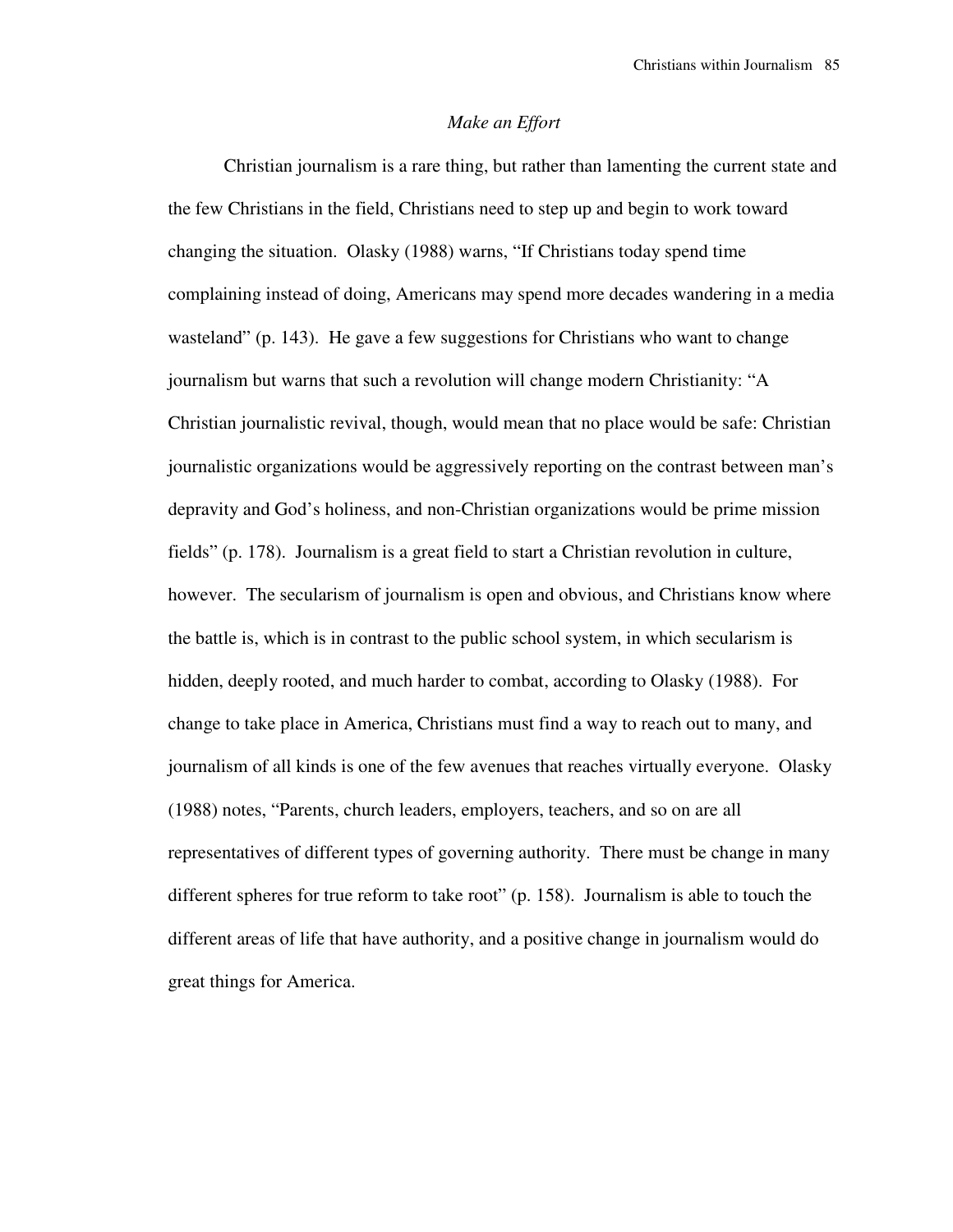### *Make Use of Technology*

 Technology is also providing new opportunities that Christians in journalism never had before, and journalism has the unique bonus of not having government restrictions. Olasky says that now is the "golden age for journalism" as many new outlets are surfacing in which people can share their views (M. Olasky, personal communication, November 2, 2007). He adds, "It doesn't take any brilliance to see that the Internet is the future . . . . The beauty of the Web . . . is that it breaks down the divide between Christian and secular publications" (M. Olasky, personal communication, November 2, 2007). Although the Internet is a modern-day Pandora's box, bringing a wealth of problems, the new advantages of the Internet mean that once again, anyone can be a journalist, and even more effectively. Whereas budget concerns were once a main restriction on Christian journalists, the Internet means that now all they need is time and devotion to report on the side, which can significantly reduce funds for reporting fulltime.

### *The Internet and Partisan Reporting*

 The Internet is obviously the next frontier for all of journalism, not just Christians. As mentioned in the study of bias, more people are going to distinctly partisan news media where they know which view they are receiving. Goldberg (2002) writes that, in the future, "People will get their news from the people they like and believe, which is very bad news for the old guard" (p. 189). The trend Goldberg describes is one that will move away from the large media organizations and more toward individual, specialized reporting.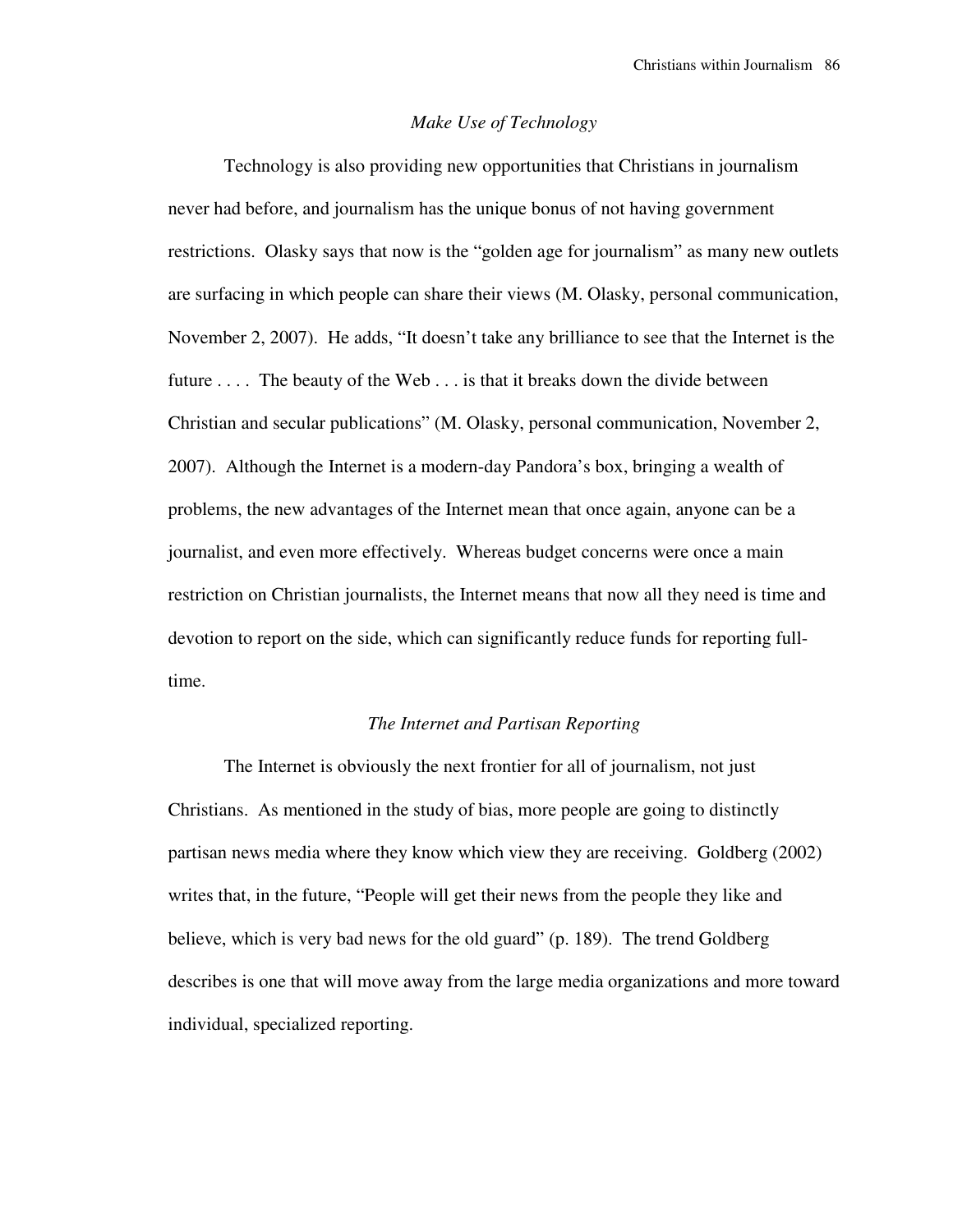At *World* magazine, for instance, Olasky has made a distinctly Christian partisan press. Those who subscribe to the periodical know that they will be receiving an obviously Christian view. Olasky says, "We wouldn't expect our journalists to be fair and balanced like you would at a normal newspaper" (M. Olasky, personal communication, November 2, 2007). He adds, however, that this is not bias. Rather, it is what he knows to be the truth – he calls it biblical objectivity. In his reporting, everyone else is biased, but his reporting is true because it is based on the eternal truth of the Bible.

 Olasky's thinking – having a distinct set of standards by which to judge news criteria – is not exactly a novel idea; that was what made the partisan press several centuries ago. Now, as news coverage continues to diverge into smaller media such as blogs or cable news channels, people can find sources with which they agree. Knowing that what they hear will support their worldview, they will not cry of bias, but of rationality. While some say this is bad for journalism, it does not mean that all views will become extinct. Instead of trying to jam every imaginable view into one story (leaving some out, misinterpreting others, and confusing the readers all the while), journalists can now focus on writing a story with a worldview they understand. With so many views being presented in many different media – all easy to access through the Internet – people will have a greater chance than ever to hear all sides of the story. Whether or not people will access all of these views, however, will determine the success of such a system.

#### *Establish Your Convictions Early*

 While Olasky (1988) promotes his own magazine, obviously, and his method of biblical objectivity, he also encourages Christian journalists who want to enter the secular field. He says that one person can make a difference, no matter where he or she is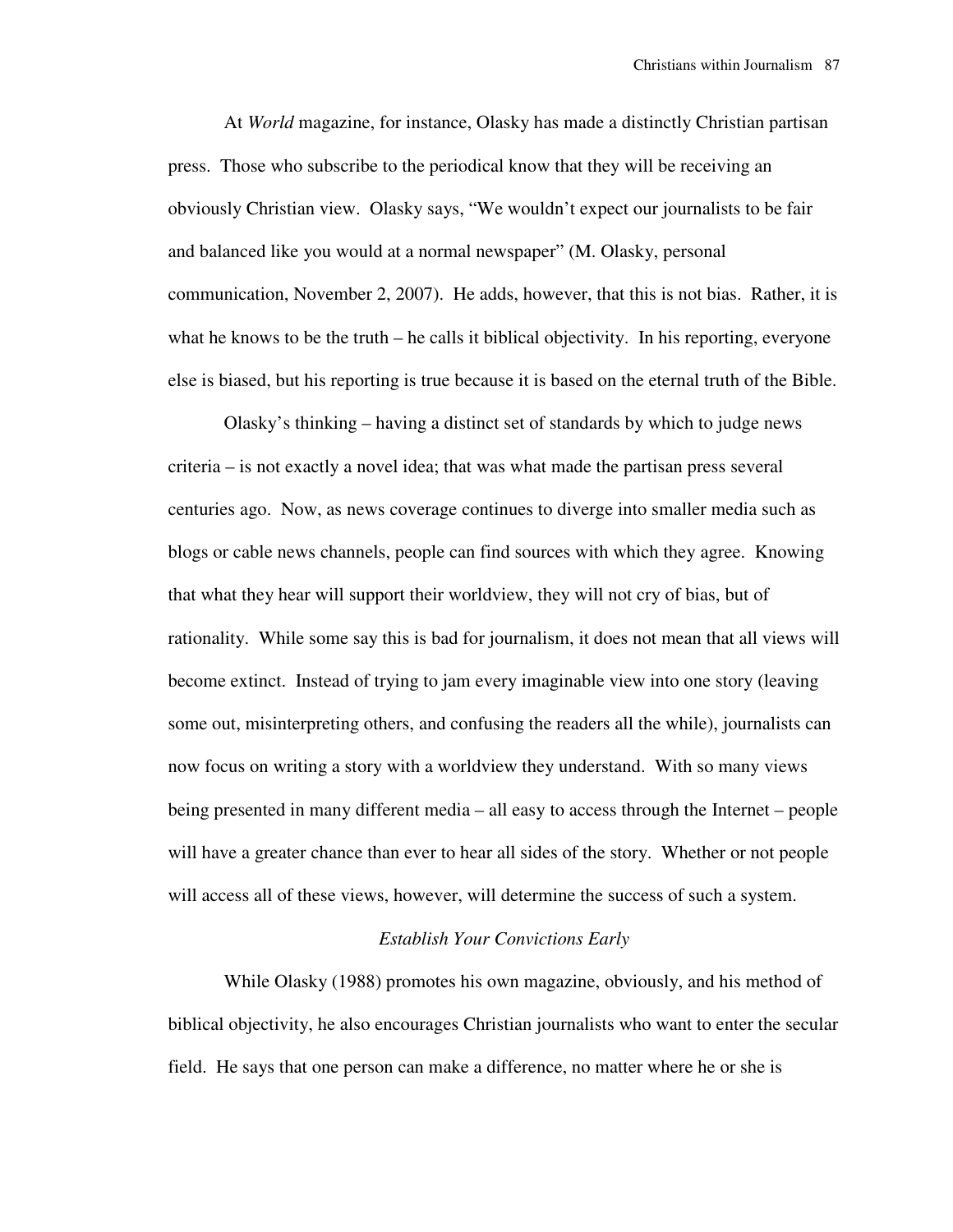working, but he also warned that the roads between Christian and atheistic thinking divide early in a journalist's career. Before Christians enter the field, they must know which path they have chosen and be ready to stand for it.

## *Christians Entering Secular Journalism*

 Much has been mentioned in this paper to prepare Christians for an entry into secular journalism. Christians who work in secular journalism can reach out to many who are unsaved as well as eventually building platforms from which they can make their views more evident. Even if a Christian is going to work at a Christian publication, Aikman recommends secular journalism first:

In general, I would say it's much better for Christians to get into the difficult area of secular journalism and work within it – work within the rules. . . . Earn your stripes at a secular outfit, learn the ropes, put up with the guff and the ribbing and the teasing etc., but do a good job. Learn the skills of good journalism. And a bit later, by all means go into a Christian publication. (D. Aikman, personal communication, February 18, 2008)

Aikman adds that many editors are willing to let Christians present their views after these Christians have shown themselves to be hard workers. Aikman himself was able to write an essay with an obvious Biblical viewpoint, but only after 17 years at *Time* magazine.

#### Conclusion

 Journalism is an important field because it reaches so many people. If the Christian's goal in life is to glorify God and bring others to glorify him, that Christian will be looking to spread the truth whenever he or she can. That is why journalism is such a great opportunity. The written word is a powerful way to lead people to the truth.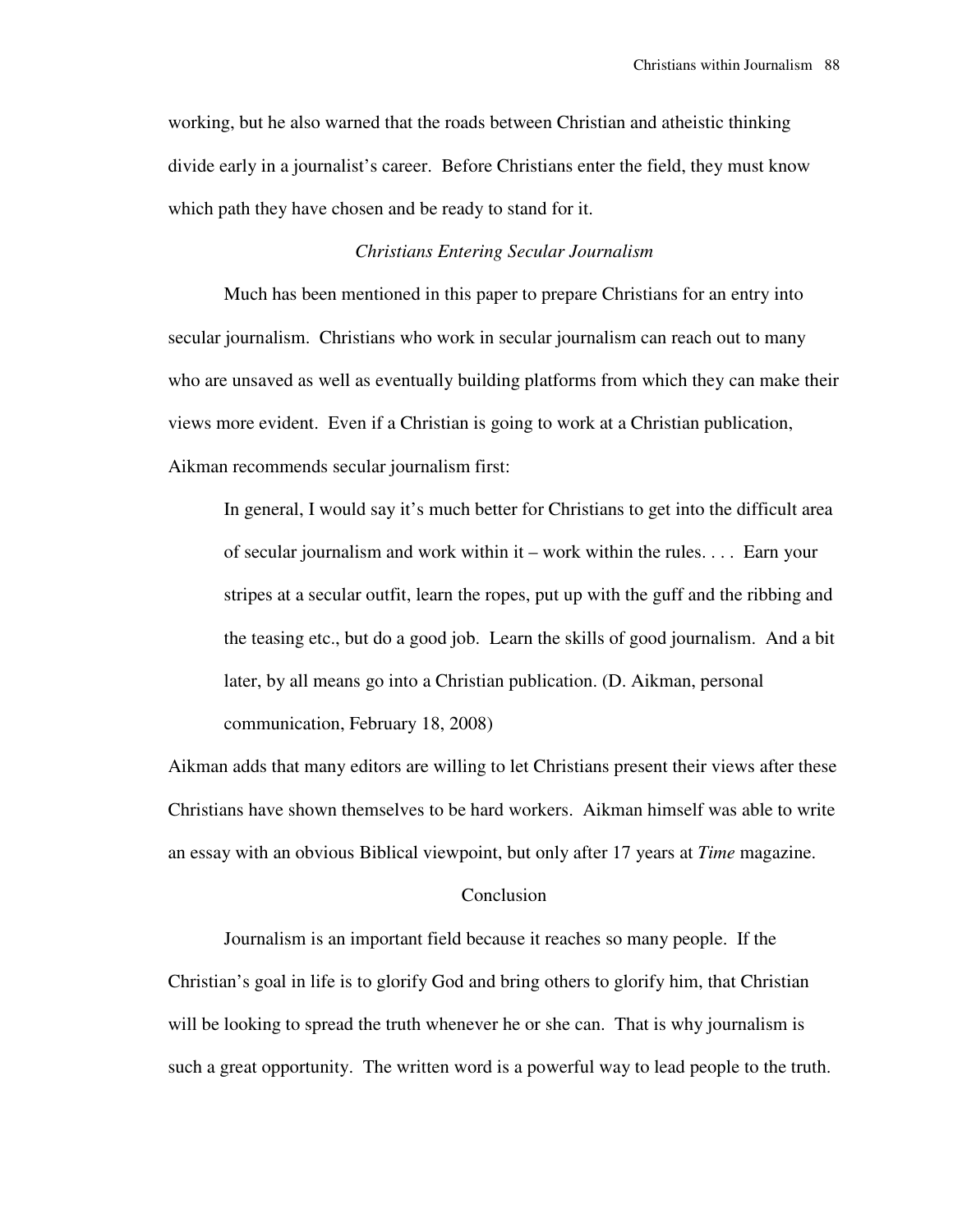Showing a biblical perspective in all walks of life also leads people to the truth and shows them how, every day, to "set their minds on things above" (Colossians 1:1). More than anything, however, showing Christ in journalism will take the power out of the hands of those who cannot really answer the "why" question and provide hope for the world, hope that life is worthwhile, and there is real meaning.

 A great need exists for Christians in journalism; and, for those who are committed to follow the call, Christianity in journalism is not a dream, but rather a hope. Now is the perfect time for Christians to place themselves within journalism and communicate the glory of God to all mankind.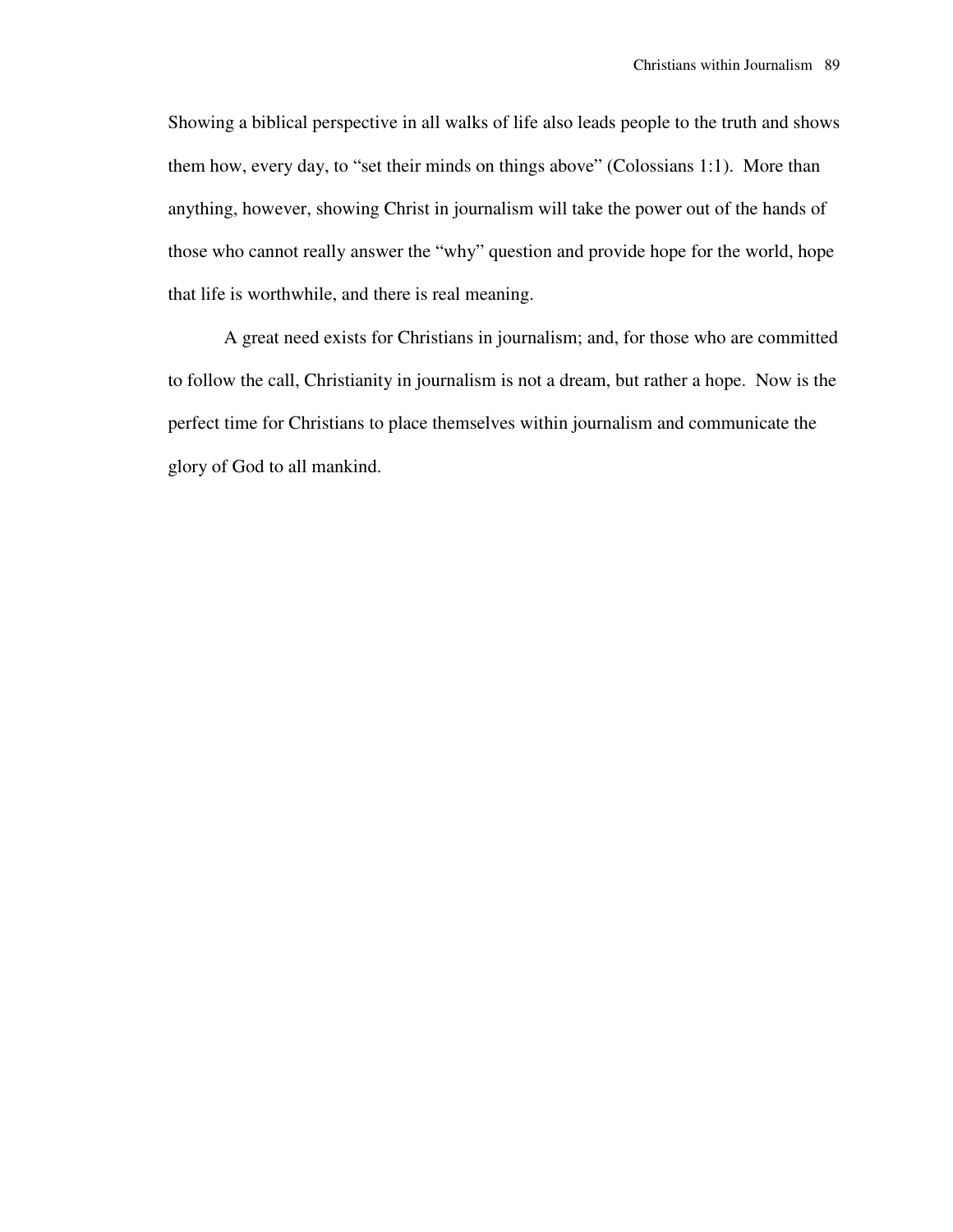#### References

Abel, E. (1984). Hutchins revisited. In R. Schmuhl (ed.), *The responsibilities of journalism* (pp. 39-48). Notre Dame: University of Notre Dame Press.

Allan, S. (1999). *News culture*. Philadelphia: Open University Press.

- Alterman, E. (2003). *What liberal media? The truth about bias and the news*. New York: Basic Books.
- Barbour, I. A. (1993). *Ethics in an age of technology*. San Francisco: Harper Collins.
- Barna Group. (2003). *A biblical worldview has a radical effect on a person's life.*  Retrieved March 29, 2008, from

http://www.barna.org/FlexPage.aspx?Page=BarnaUpdate&BarnaUpdateID=154

- Barna Group. (2008). *Definition of evangelical Christian*. Retrieved February 17, 2008, from http://www.barna.org/FlexPage.aspx?Page=Topic&TopicID=17
- Berry, T. E. (1976). *Journalism in America: An introduction to the news media*. New York: Hastings House.
- Black, J., Steele, B., & Barney, R. (1999). *Doing ethics in journalism: A handbook with case studies*. Boston: Allyn and Bacon.
- Buchholz, M. (1997). History of reporting. In B.J. Evensen, *The responsible reporter* (pp. 7-25). Northport, AL: Vision Press.

Conboy, M. (2004). *Journalism: A critical history*. London: Sage Publications.

Corrigan, D. (1994). The other side of paradise: Not everyone agrees with evangelical agenda. *St. Louis Journalism Review, June* (Vol. 36, Issue 287, pp.18-19). Retrieved December 11, 2007, from EBSCOHost.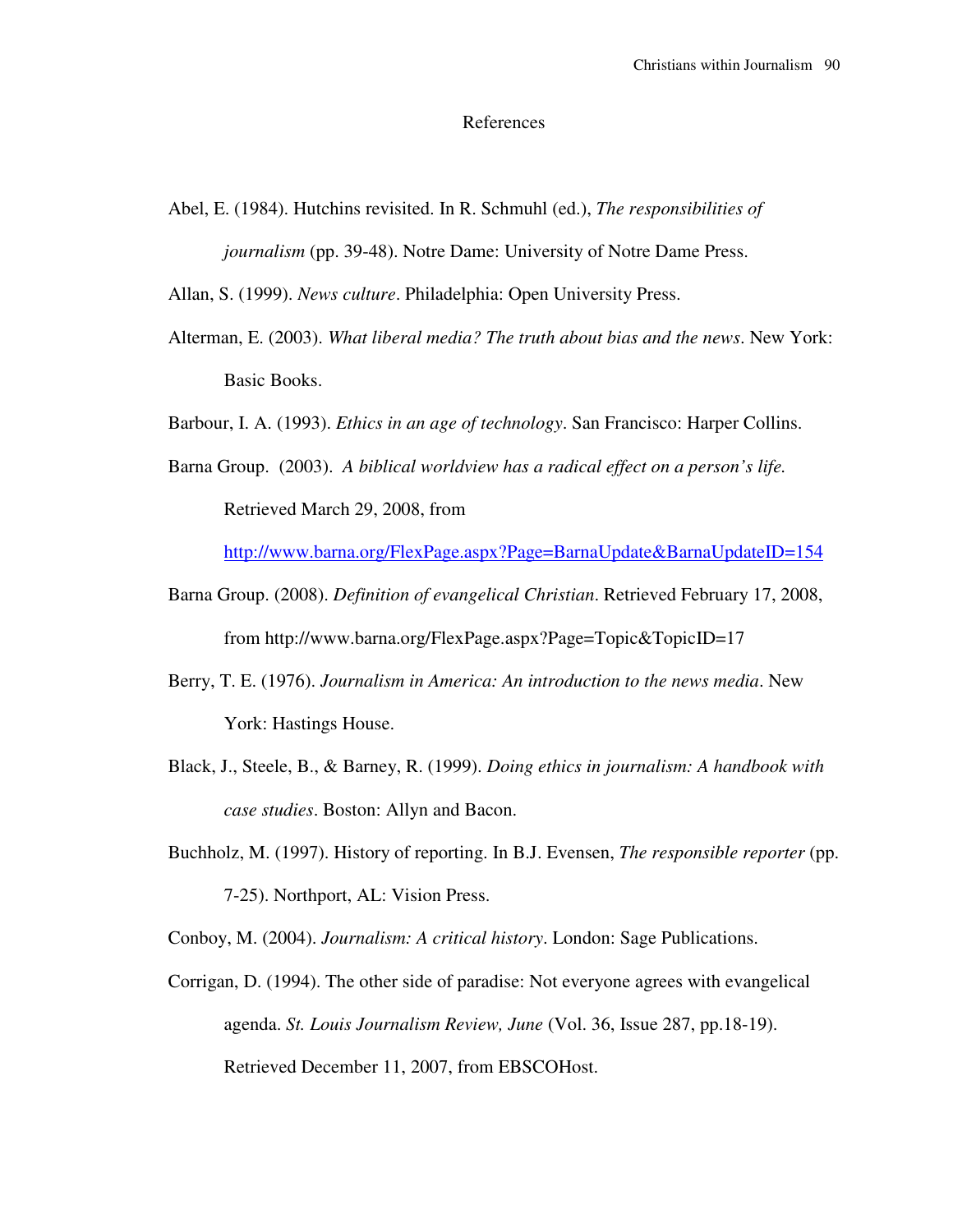Evensen, B. J. (1997). *The responsible reporter*. Northport, AL: Vision Press.

- Geyer, G.A. (1984). Journalists: The new targets. In R. Schmuhl (ed.), *The responsibilities of journalism* (pp. 70-78). Notre Dame: University of Notre Dame Press.
- Goldberg, B. (2002). *Bias*. Washington: Regnery Publishing, Inc.
- Herr, E. (1999). *An introduction to Christian writing*. Phoenix: Write Now Publications.
- Klaidman, S., & Beauchamp, T. L. (1987). *The virtuous journalist*. New York: Oxford University Press.
- Knowlton, S.R. (1997). Ethics of reporting. In B.J. Evensen, *The responsible reporter* (pp. 57-76). Northport, AL: Vision Press.
- Kuypers, J. A. (2002). *Press bias and politics*: *How the media frame controversial issues*. Westport, CT: Praeger.
- Lichter, S. R., Rothman, S., & Lichter, L. S. (1986). *The media elite*. Bethesda, MD: Adler and Adler.
- Manning, P. (2001). *News and news sources: A critical introduction*. London: Sage.
- Marler, C. (1997). A reporter's profile. In B.J. Evensen, *The responsible reporter* (pp. 41- 56). Northport, AL: Vision Press.

Mencher, M. (2006). *News reporting and writing* (10<sup>th</sup> ed.). Boston: McGraw-Hill.

*Merriam-Webster Online*. (2008). Retrieved February 22, 2008, from

http://www.merriam-webster.com/dictionary/bias

*Merriam-Webster Online*. (2008). Retrieved February 22, 2008, from http://www.merriam-webster.com/dictionary/objectivity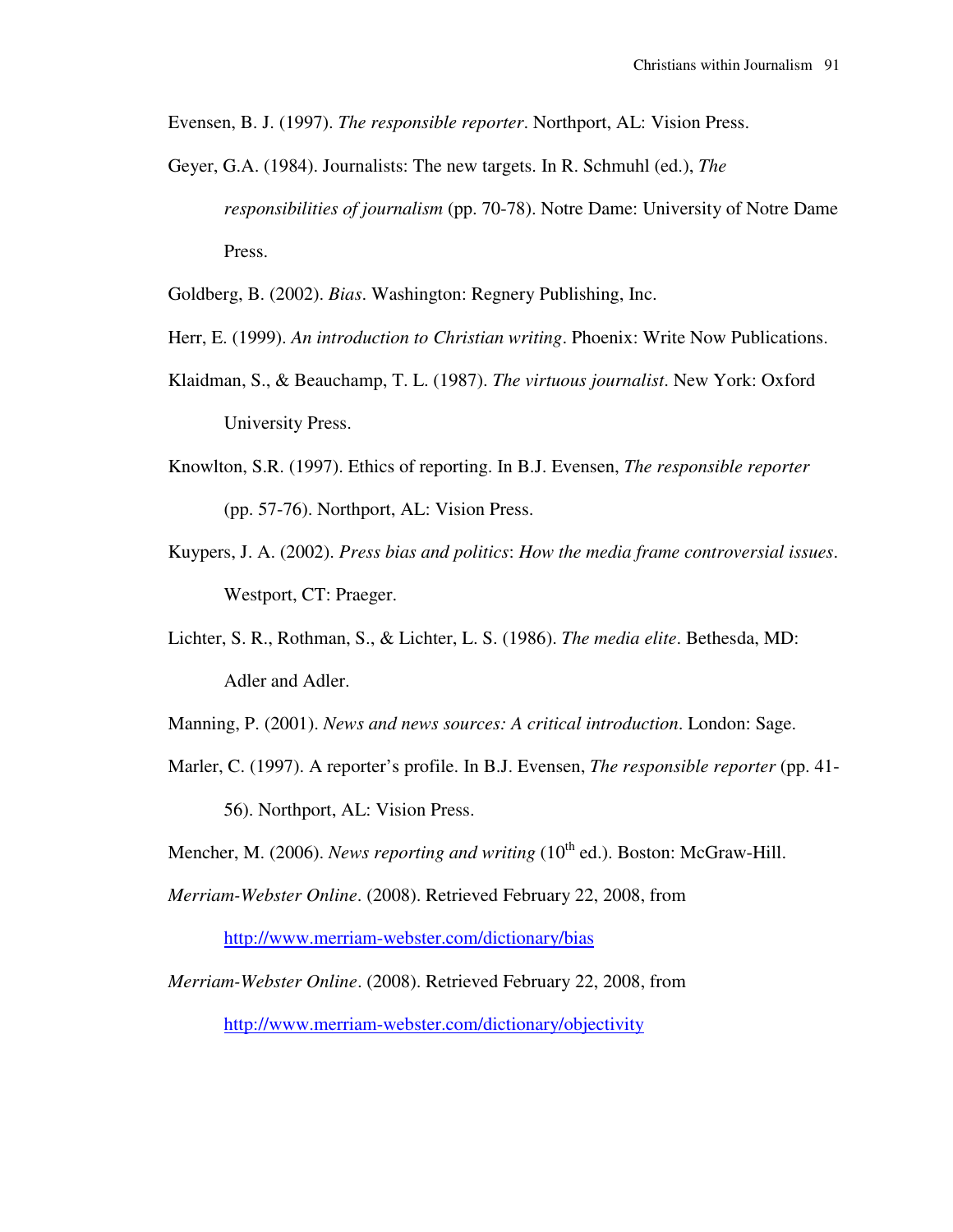Missouri School of Journalism. (2008). *Journalist's creed.* Retrieved February 17, 2008, from http://journalism.missouri.edu/about/creed.html

Niven, D. (2002). *Tilt? The search for media bias.* Westport, CT: Praeger.

- Olasky, M. (1991). *Central ideas in the development of American journalism: A narrative history.* Hillsdale, NJ: Lawrence Erlbaum.
- Olasky, M. (1988). *Prodigal press: The anti-Christian bias of the American news media*. Westchester, IL: Crossway.
- Olasky, M. (1996). *Telling the truth: How to revitalize Christian journalism*. Wheaton: Crossway.
- Proctor, W. (2000). *The gospel according to the New York Times*. Nashville: Broadman and Holman.
- Rystrom, K. (2004). *The why, who, and how of the editorial page*. State College, PA: Strata.
- Schmalzbauer, J. (2003). *People of faith: Religious conviction in American journalism and higher education*. Ithaca: Cornell University Press.
- Siebert, F.S., Peterson, T., & Schramm, W. (1956). *Four theories of the press*. Urbana: University of Illinois.
- Silk, L. (1984). The ethics and economics of journalism. In R. Schmuhl (ed.), *The responsibilities of journalism* (pp. 86-92). Notre Dame: University of Notre Dame Press.
- Sire, J.W. (1997). *The universe next door*. Downers Grove, IL: InterVarsity Press.
- Smith, T.J., Lichter, S.R., & Harris, L. & Associates, Inc. (1997). *What people want from the press*. Washington: Center for Media and Public Affairs.